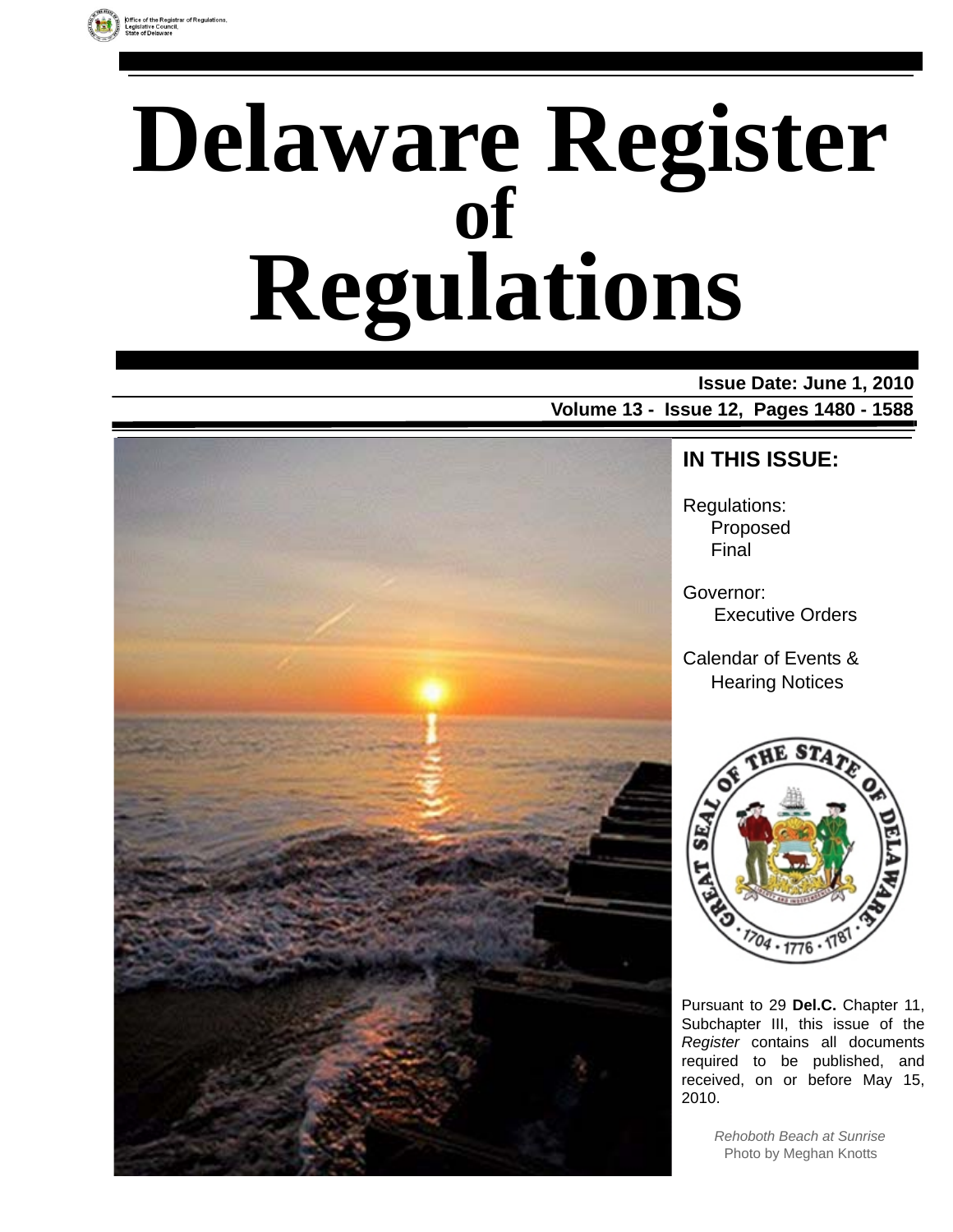# **INFORMATION ABOUT THE DELAWARE REGISTER OF REGULATIONS**

**1481**

### **DELAWARE REGISTER OF REGULATIONS**

The *Delaware Register of Regulations* is an official State publication established by authority of 69 *Del. Laws*, c. 107 and is published on the first of each month throughout the year.

The *Delaware Register* will publish any regulations that are proposed to be adopted, amended or repealed and any emergency regulations promulgated.

The *Register* will also publish some or all of the following information:

- Governor's Executive Orders
- Governor's Appointments
- Agency Hearing and Meeting Notices
- Other documents considered to be in the public interest.

### **CITATION TO THE DELAWARE REGISTER**

The *Delaware Register of Regulations* is cited by volume, issue, page number and date. An example would be:

13 **DE Reg.** 24-47 (07/01/09)

Refers to Volume 13, pages 24-47 of the *Delaware Register* issued on July 1, 2009.

### **SUBSCRIPTION INFORMATION**

The cost of a yearly subscription (12 issues) for the *Delaware Register of Regulations* is \$135.00. Single copies are available at a cost of \$12.00 per issue, including postage. For more information contact the Division of Research at 302-744-4114 or 1-800-282-8545 in Delaware.

### **CITIZEN PARTICIPATION IN THE REGULATORY PROCESS**

Delaware citizens and other interested parties may participate in the process by which administrative regulations are adopted, amended or repealed, and may initiate the process by which the validity and applicability of regulations is determined.

Under 29 **Del.C.** §10115 whenever an agency proposes to formulate, adopt, amend or repeal a regulation, it shall file notice and full text of such proposals, together with copies of the existing regulation being adopted, amended or repealed, with the Registrar for publication in the *Register of Regulations* pursuant to §1134 of this title. The notice shall describe the nature of the proceedings including a brief synopsis of the subject, substance, issues, possible terms of the agency action, a reference to the legal authority of the agency to act, and reference to any other regulations that may be impacted or affected by the proposal, and shall state the manner in which persons may present their views; if in writing, of the place to which and the final date by which such views may be submitted; or if at a public hearing, the date, time and place of the hearing. If a public hearing is to be held, such public hearing shall not be scheduled less than 20 days following publication of notice of the proposal in the *Register of Regulations*. If a public hearing will be held on the proposal, notice of the time, date, place and a summary of the nature of the proposal shall also be published in at least 2 Delaware newspapers of general circulation. The notice shall also be mailed to all persons who have made timely written requests of the agency for advance notice of its regulation-making proceedings.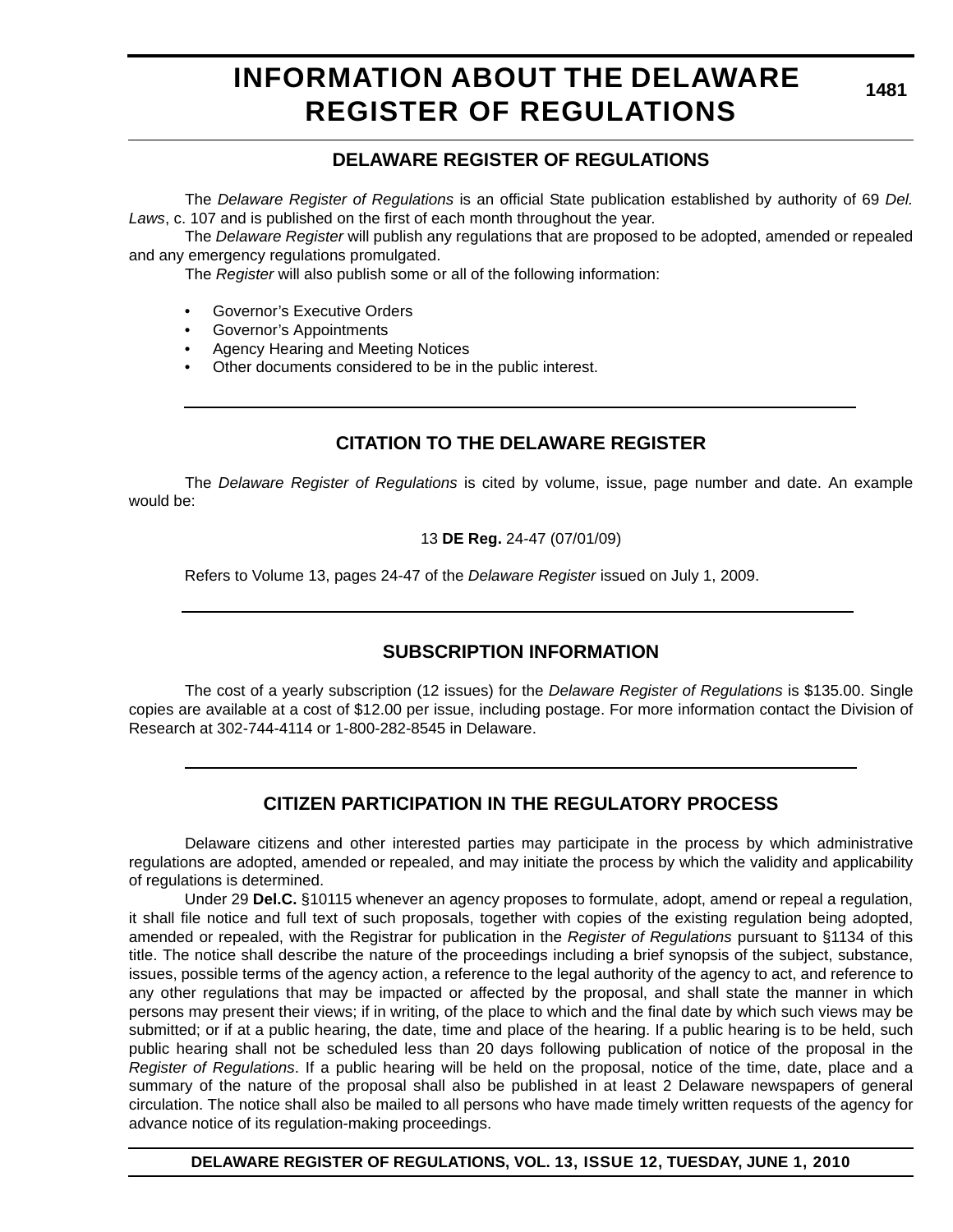# **INFORMATION ABOUT THE DELAWARE REGISTER OF REGULATIONS**

The opportunity for public comment shall be held open for a minimum of 30 days after the proposal is published in the *Register of Regulations*. At the conclusion of all hearings and after receipt, within the time allowed, of all written materials, upon all the testimonial and written evidence and information submitted, together with summaries of the evidence and information by subordinates, the agency shall determine whether a regulation should be adopted, amended or repealed and shall issue its conclusion in an order which shall include: (1) A brief summary of the evidence and information submitted; (2) A brief summary of its findings of fact with respect to the evidence and information, except where a rule of procedure is being adopted or amended; (3) A decision to adopt, amend or repeal a regulation or to take no action and the decision shall be supported by its findings on the evidence and information received; (4) The exact text and citation of such regulation adopted, amended or repealed; (5) The effective date of the order; (6) Any other findings or conclusions required by the law under which the agency has authority to act; and (7) The signature of at least a quorum of the agency members.

The effective date of an order which adopts, amends or repeals a regulation shall be not less than 10 days from the date the order adopting, amending or repealing a regulation has been published in its final form in the *Register of Regulations*, unless such adoption, amendment or repeal qualifies as an emergency under §10119.

Any person aggrieved by and claiming the unlawfulness of any regulation may bring an action in the Court for declaratory relief.

No action of an agency with respect to the making or consideration of a proposed adoption, amendment or repeal of a regulation shall be subject to review until final agency action on the proposal has been taken.

When any regulation is the subject of an enforcement action in the Court, the lawfulness of such regulation may be reviewed by the Court as a defense in the action.

Except as provided in the preceding section, no judicial review of a regulation is available unless a complaint therefor is filed in the Court within 30 days of the day the agency order with respect to the regulation was published in the *Register of Regulations*.

### **CLOSING DATES AND ISSUE DATES FOR THE DELAWARE REGISTER OF REGULATIONS**

| <b>ISSUE DATE</b>                              | <b>CLOSING DATE</b>                             | <b>CLOSING TIME</b>                              |
|------------------------------------------------|-------------------------------------------------|--------------------------------------------------|
| July 1<br>August 1<br>September 1<br>October 1 | June 15<br>July 15<br>August 16<br>September 15 | 4:30 p.m.<br>4:30 p.m.<br>4:30 p.m.<br>4:30 p.m. |
| November 1                                     | October 15                                      | 4:30 p.m.                                        |

### **DIVISION OF RESEARCH STAFF**

**Deborah A. Porter**, Interim Supervisor; **Judi Abbott,** Administrative Specialist I; **Jeffrey W. Hague**, Registrar of Regulations; **Robert Lupo**, Printer; **Ruth Ann Melson**, Legislative Librarian; **Deborah J. Messina,** Print Shop Supervisor; **Kathleen Morris,** Administrative Specialist I; **Debbie Puzzo,** Research Analyst; **Don Sellers,** Printer; **Georgia Roman**, Unit Operations Support Specialist; **Victoria Schultes,** Administrative Specialist II; **Rochelle Yerkes**, Administrative Specialist II.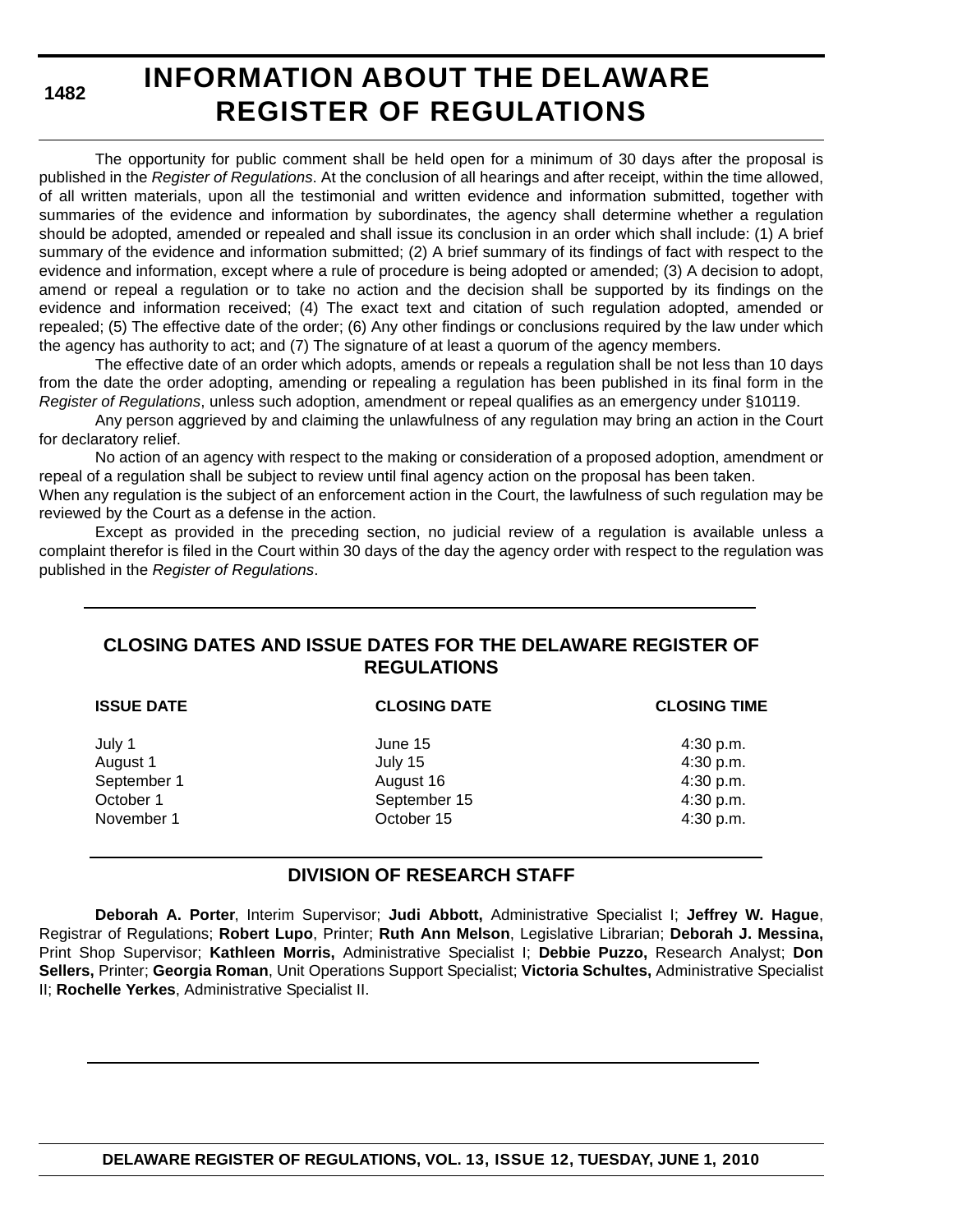# **TABLE OF CONTENTS**

<span id="page-3-0"></span>[Cumulative Tables............................................................................................................................. ............ 1485](#page-5-0)

**1483**

### **PROPOSED**

| <b>DEPARTMENT OF AGRIGULTURE</b><br><b>Harness Racing Commission</b>                                     |      |
|----------------------------------------------------------------------------------------------------------|------|
| <b>DEPARTMENT OF EDUCATION</b><br><b>Office of the Secretary</b>                                         |      |
|                                                                                                          | 1501 |
| <b>DEPARTMENT OF HEALTH AND SOCIAL SERVICES</b><br><b>Division of Medicaid and Medical Assistance</b>    |      |
| Title XIX Medicaid State Plan, Non-Emergency Medical Transportation Services                             | 1504 |
| <b>DEPARTMENT OF NATURAL RESOURCES AND ENVIRONMENTAL CONTROL</b><br><b>Division of Fish and Wildlife</b> |      |
|                                                                                                          | 1511 |
| <b>DEPARTMENT OF STATE:</b><br><b>Public Service Commission</b>                                          |      |
| 2002 Reg. Docket No. 51: Regulations Governing Certificates of Public Convenience                        | 1515 |

### **FINAL**

| <b>DEPARTMENT OF AGRIGULTURE</b>                   |
|----------------------------------------------------|
| <b>Thoroughbred Racing Commission</b>              |
|                                                    |
| <b>DEPARTMENT OF EDUCATION</b>                     |
| <b>Office of the Secretary</b>                     |
| 1537                                               |
| 1539                                               |
| <b>DEPARTMENT OF HEALTH AND SOCIAL SERVICES</b>    |
| <b>Division of Medicaid and Medical Assistance</b> |
| 1540                                               |
| 1540                                               |
| 1540                                               |
| 1540                                               |
| 1547                                               |
| <b>Division of Social Services</b>                 |
| 1550                                               |
| 1552                                               |
| <b>DEPARTMENT OF INSURANCE</b>                     |
| 1555                                               |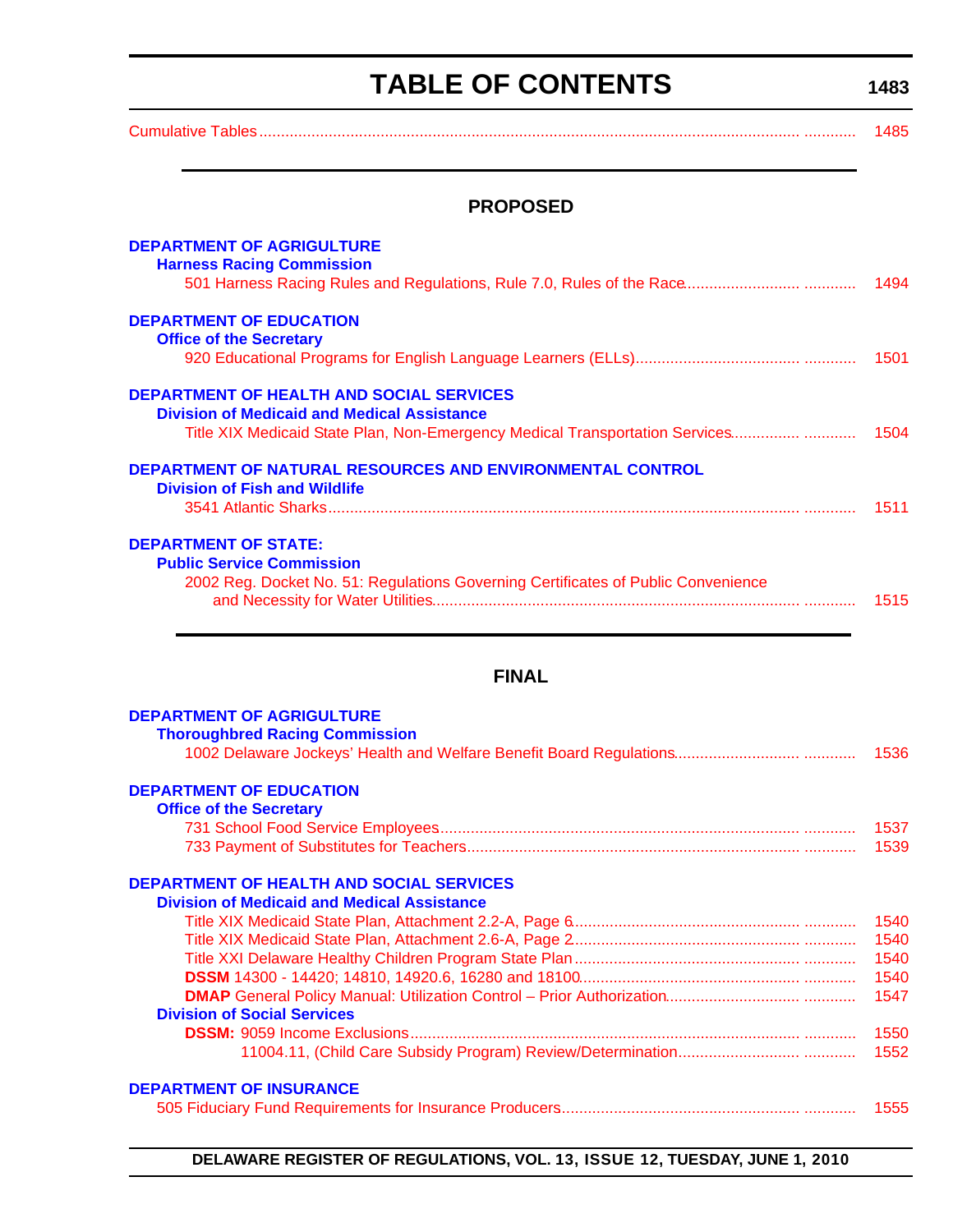# **TABLE OF CONTENTS**

| <b>DEPARTMENT OF LABOR</b>                                |      |
|-----------------------------------------------------------|------|
| <b>Division of Industrial Affairs</b>                     |      |
|                                                           | 1558 |
|                                                           | 1558 |
| DEPARTMENT OF NATURAL RESOURCES AND ENVIRONMENTAL CONTROL |      |
| <b>Division of Air and Waste Management</b>               |      |
|                                                           | 1560 |
|                                                           | 1562 |
| <b>DEPARTMENT OF STATE</b>                                |      |
| <b>Division of Professional Regulation</b>                |      |
|                                                           | 1580 |
|                                                           | 1580 |
|                                                           | 1581 |
|                                                           |      |

### **GOVERNOR**

|  | <b>Executive Order:</b> |
|--|-------------------------|
|  |                         |

| No. 19: Promoting Healthy Lifestyles and Creating the Council on Health Promotion |      |
|-----------------------------------------------------------------------------------|------|
|                                                                                   | 1584 |

### **CALENDAR OF EVENTS/HEARING NOTICES**

|                                                                                                                                                                                     | 1586 |
|-------------------------------------------------------------------------------------------------------------------------------------------------------------------------------------|------|
|                                                                                                                                                                                     | 1586 |
| Dept. of Health and Social Svcs., Div. of Medicaid and Medical Assistance, Notice of                                                                                                |      |
|                                                                                                                                                                                     | 1586 |
| Dept. of Natural Resources & Environmental Control, Div. of Fish and Wildlife, Notices of Public<br>Hearing minimum minimum minimum minimum minimum minimum minimum minimum minimum | 1586 |
| Dept. of State, Public Service Commission, Notice of Public Hearing and Public Comment Period                                                                                       | 1587 |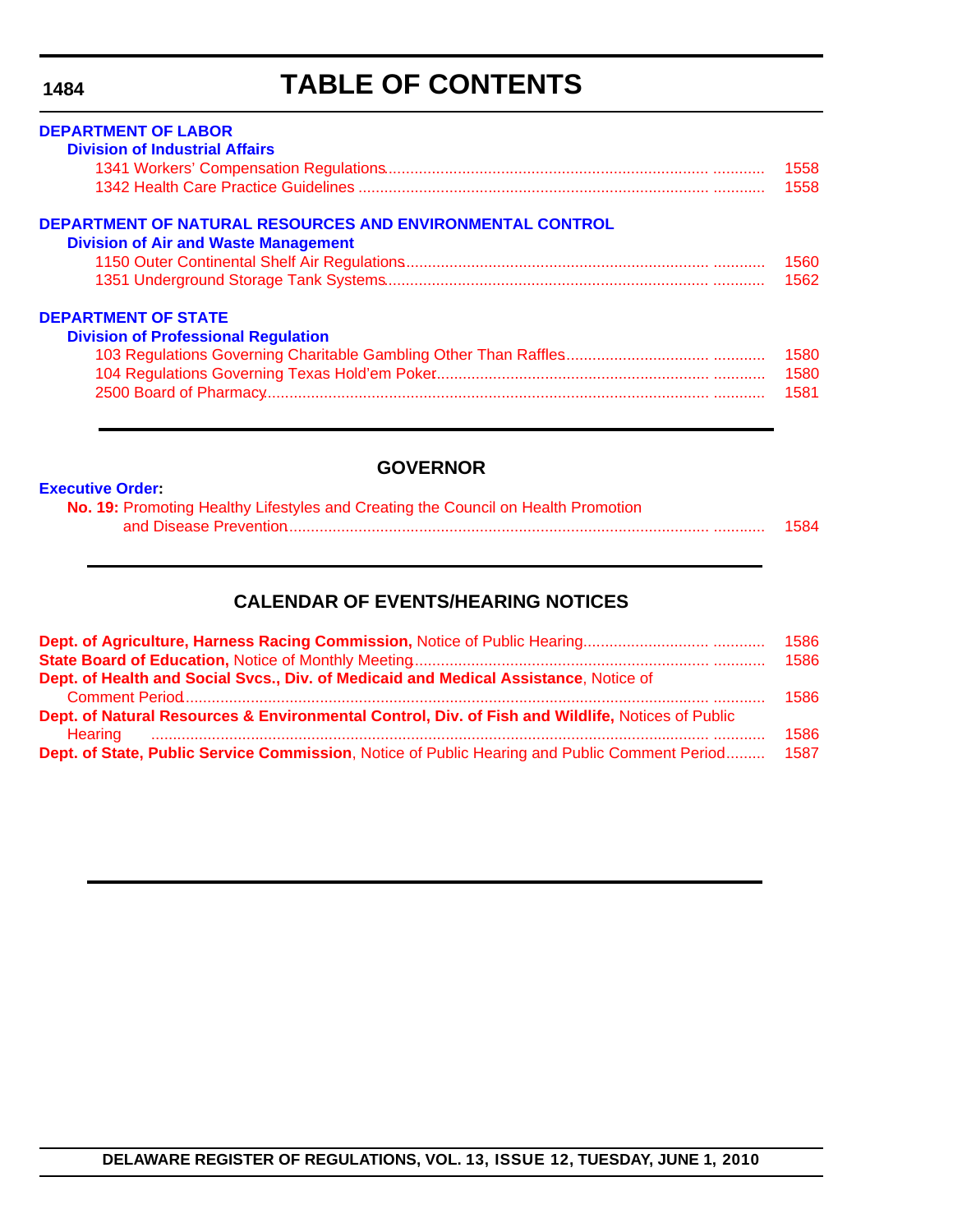**1485**

<span id="page-5-0"></span>

| The table printed below lists the regulations that have been proposed, adopted, amended or repealed in the<br>preceding issues of the current volume of the Delaware Register of Regulations.                                                                                                                                                                                                      |                               |
|----------------------------------------------------------------------------------------------------------------------------------------------------------------------------------------------------------------------------------------------------------------------------------------------------------------------------------------------------------------------------------------------------|-------------------------------|
| The regulations are listed alphabetically by the promulgating agency, followed by a citation to that issue of<br>the Register in which the regulation was published. Proposed regulations are designated with (Prop.); Final<br>regulations are designated with (Final); Emergency regulations are designated with (Emer.); and regulations that<br>have been repealed are designated with (Rep.). |                               |
|                                                                                                                                                                                                                                                                                                                                                                                                    | 13 DE Reg. 593(Prop.)         |
|                                                                                                                                                                                                                                                                                                                                                                                                    | 13 DE Reg. 840(Final)         |
| <b>DELAWARE RIVER BASIN COMMISSION</b>                                                                                                                                                                                                                                                                                                                                                             |                               |
| Administrative Manual, Part III: Basin Regulations - Water Supply Charges<br>Proposed Amendments to the Water Quality Regulations, Water Code and<br>Comprehensive Plan to Revise the Human Health Water Quality Criteria for PCBs                                                                                                                                                                 | 13 DE Reg. 1144(Prop.)        |
|                                                                                                                                                                                                                                                                                                                                                                                                    | 13 DE Reg. 154(Prop.)         |
| DELAWARE SOLID WASTE AUTHORITY                                                                                                                                                                                                                                                                                                                                                                     |                               |
|                                                                                                                                                                                                                                                                                                                                                                                                    | 13 DE Reg. 326(Prop.)         |
|                                                                                                                                                                                                                                                                                                                                                                                                    | 13 DE Reg. 333(Prop.)         |
|                                                                                                                                                                                                                                                                                                                                                                                                    | 13 DE Reg. 1147(Prop.)        |
|                                                                                                                                                                                                                                                                                                                                                                                                    | 13 DE Reg. 1442(Final)        |
| <b>DELAWARE STATE FIRE PREVENTION REGULATIONS</b>                                                                                                                                                                                                                                                                                                                                                  |                               |
|                                                                                                                                                                                                                                                                                                                                                                                                    | 13 DE Reg.<br>$7$ (Prop.)     |
|                                                                                                                                                                                                                                                                                                                                                                                                    | 13 DE Reg. 629(Final)         |
|                                                                                                                                                                                                                                                                                                                                                                                                    |                               |
| DEPARTMENT OF AGRICULTURE                                                                                                                                                                                                                                                                                                                                                                          |                               |
| <b>Delaware Standardbred Breeders' Fund</b>                                                                                                                                                                                                                                                                                                                                                        |                               |
| 502 Delaware Standardbred Breeder's Fund Regulations, Sections 4.0,                                                                                                                                                                                                                                                                                                                                |                               |
|                                                                                                                                                                                                                                                                                                                                                                                                    | 13 DE Reg. 496(Final)         |
| Division of Animal Health and Food Products Inspection                                                                                                                                                                                                                                                                                                                                             |                               |
|                                                                                                                                                                                                                                                                                                                                                                                                    | 13 <b>DE Reg.</b> 8(Prop.)    |
|                                                                                                                                                                                                                                                                                                                                                                                                    | 13 DE Reg.<br>559(Prop.)      |
| <b>Harness Racing Commission</b>                                                                                                                                                                                                                                                                                                                                                                   | 13 <b>DE Reg.</b> 926(Final)  |
|                                                                                                                                                                                                                                                                                                                                                                                                    | 13 DE Reg. 1064 (Final)       |
|                                                                                                                                                                                                                                                                                                                                                                                                    | 13 DE Reg. 1253(Prop.)        |
|                                                                                                                                                                                                                                                                                                                                                                                                    | 13 DE Reg. 17(Prop.)          |
|                                                                                                                                                                                                                                                                                                                                                                                                    | 13 <b>DE Reg.</b> 841 (Final) |
|                                                                                                                                                                                                                                                                                                                                                                                                    | 13 DE Reg. 336(Prop.)         |
|                                                                                                                                                                                                                                                                                                                                                                                                    | 13 DE Reg. 931 (Final)        |
| <b>Thoroughbred Racing Commission</b>                                                                                                                                                                                                                                                                                                                                                              |                               |
| 1002 Delaware Jockey's Health and Welfare Benefit Board Regulations                                                                                                                                                                                                                                                                                                                                | 13 DE Reg. 1378 (Prop.)       |
|                                                                                                                                                                                                                                                                                                                                                                                                    | 13 DE Reg. 343(Prop.)         |
|                                                                                                                                                                                                                                                                                                                                                                                                    | 13 DE Reg. 497 (Final)        |
|                                                                                                                                                                                                                                                                                                                                                                                                    | 13 DE Reg. 971(Prop.)         |
|                                                                                                                                                                                                                                                                                                                                                                                                    | 13 DE Reg. 1296(Final)        |
|                                                                                                                                                                                                                                                                                                                                                                                                    | 13 <b>DE Reg.</b> 6(Emer)     |
|                                                                                                                                                                                                                                                                                                                                                                                                    | 13 DE Reg. 151(Emer)          |
| <b>DEPARTMENT OF EDUCATION</b>                                                                                                                                                                                                                                                                                                                                                                     |                               |
| <b>Office of the Secretary</b>                                                                                                                                                                                                                                                                                                                                                                     |                               |
|                                                                                                                                                                                                                                                                                                                                                                                                    | 13 DE Reg. 708(Prop.)         |
|                                                                                                                                                                                                                                                                                                                                                                                                    | 13 DE Reg. 1065(Final)        |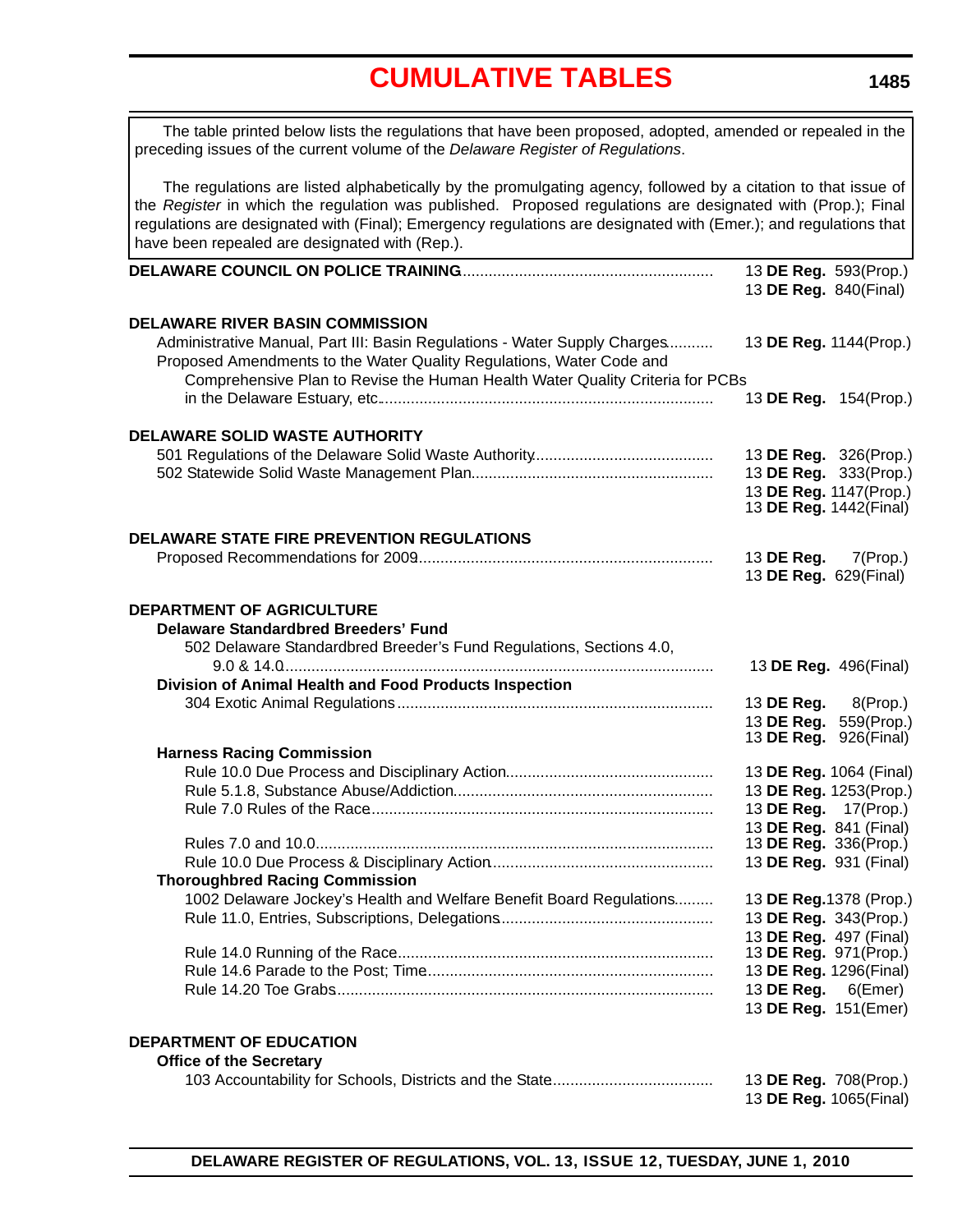| 106 Teacher Appraisal Process Delaware Performance Appraisal System                                                                                                                                        | 13 DE Reg. 725(Prop.)                                                      |
|------------------------------------------------------------------------------------------------------------------------------------------------------------------------------------------------------------|----------------------------------------------------------------------------|
| 106A Teacher Appraisal Process Delaware Performance Appraisal System                                                                                                                                       | 13 DE Reg. 1067(Final)                                                     |
|                                                                                                                                                                                                            | 13 DE Reg. 732(Prop.)<br>13 DE Reg. 1068(Final)                            |
| 107 Specialist Appraisal Process Delaware Performance Appraisal System                                                                                                                                     | 13 DE Reg. 1147(Prop.)                                                     |
| 107A Specialist Appraisal Process Delaware Performance Appraisal System                                                                                                                                    | 13 DE Reg. 1443(Final)<br>13 DE Reg. 1151(Prop.)                           |
| 108 Administrator Appraisal Process Delaware Performance Appraisal System                                                                                                                                  | 13 DE Reg. 1445(Final)                                                     |
|                                                                                                                                                                                                            | 13 DE Reg. 738(Prop.)<br>13 DE Reg. 1071(Final)                            |
| 108A Administrator Appraisal Process Delaware Performance Appraisal System                                                                                                                                 | 13 DE Reg. 745(Prop.)                                                      |
| 251 Family Educational Rights and Privacy Act (FERPA)                                                                                                                                                      | 13 DE Reg. 1073(Final)<br>13 DE Reg. 252(Final)<br>13 DE Reg. 751(Prop.)   |
| 252 Required Educational Records and Transfer and Maintenance of                                                                                                                                           | 13 DE Reg. 1380(Prop.)                                                     |
|                                                                                                                                                                                                            | 13 DE Reg. 753(Prop.)<br>13 DE Reg. 1075(Final)                            |
| 260 General Administrative Review Procedures for the Child & Adult Care Food<br>Programs of the United States Department of Agriculture CACFP/USDA                                                         | 13 DE Reg. 345(Prop.)                                                      |
| 262 General Administrative Appeal Procedures for National School Lunch<br>Programs (NSLP), the School Breakfast Program (SBP) and the<br>After School Snack Program (ASSP) of the United States Department | 13 DE Reg. 636(Final)                                                      |
|                                                                                                                                                                                                            | 13 DE Reg. 975(Prop.)<br>13 DE Reg. 1297(Final)                            |
| 264 General Administrative Appeal Procedures for the Summer Food Service<br>Programs of the United States Department of Agriculture CACFP/USDA                                                             | 13 DE Reg. 977(Prop.)<br>13 DE Reg. 1298(Final)                            |
|                                                                                                                                                                                                            | 13 DE Reg. 980(Prop.)<br>13 DE Reg. 1300(Final)                            |
| 502 Alignment of Local School District Curricula to the State Content Standards                                                                                                                            | 13 <b>DE Reg.</b> 256(Final)<br>13 DE Reg. 257(Final)                      |
|                                                                                                                                                                                                            | 13 DE Reg. 1382(Prop.)<br>13 DE Reg. 570(Prop.)<br>13 DE Reg. 986(Prop.)   |
| 612 Possession, Use or Distribution of Drugs and Alcohol                                                                                                                                                   | 13 DE Reg. 1301(Final)<br>13 DE Reg. 882(Prop.)                            |
|                                                                                                                                                                                                            | 13 DE Reg. 1201(Final)<br>13 DE Reg. 1158(Prop.)<br>13 DE Reg. 1452(Final) |
| 705 Leave for Training Camp or Special Duty in the National Guard or the                                                                                                                                   | 13 DE Reg. 348(Prop.)                                                      |
| 706 Credit for Experience for Full Time Active Duty Service in the Armed Forces                                                                                                                            | 13 DE Reg. 637(Final)<br>13 DE Reg. 349(Prop.)                             |
|                                                                                                                                                                                                            | 13 DE Reg. 639(Final)<br>13 DE Reg. 988(Prop.)                             |
|                                                                                                                                                                                                            | 13 DE Reg. 1302(Final)<br>13 DE Reg. 756(Prop.)<br>13 DE Reg. 1078(Final)  |

### **1486**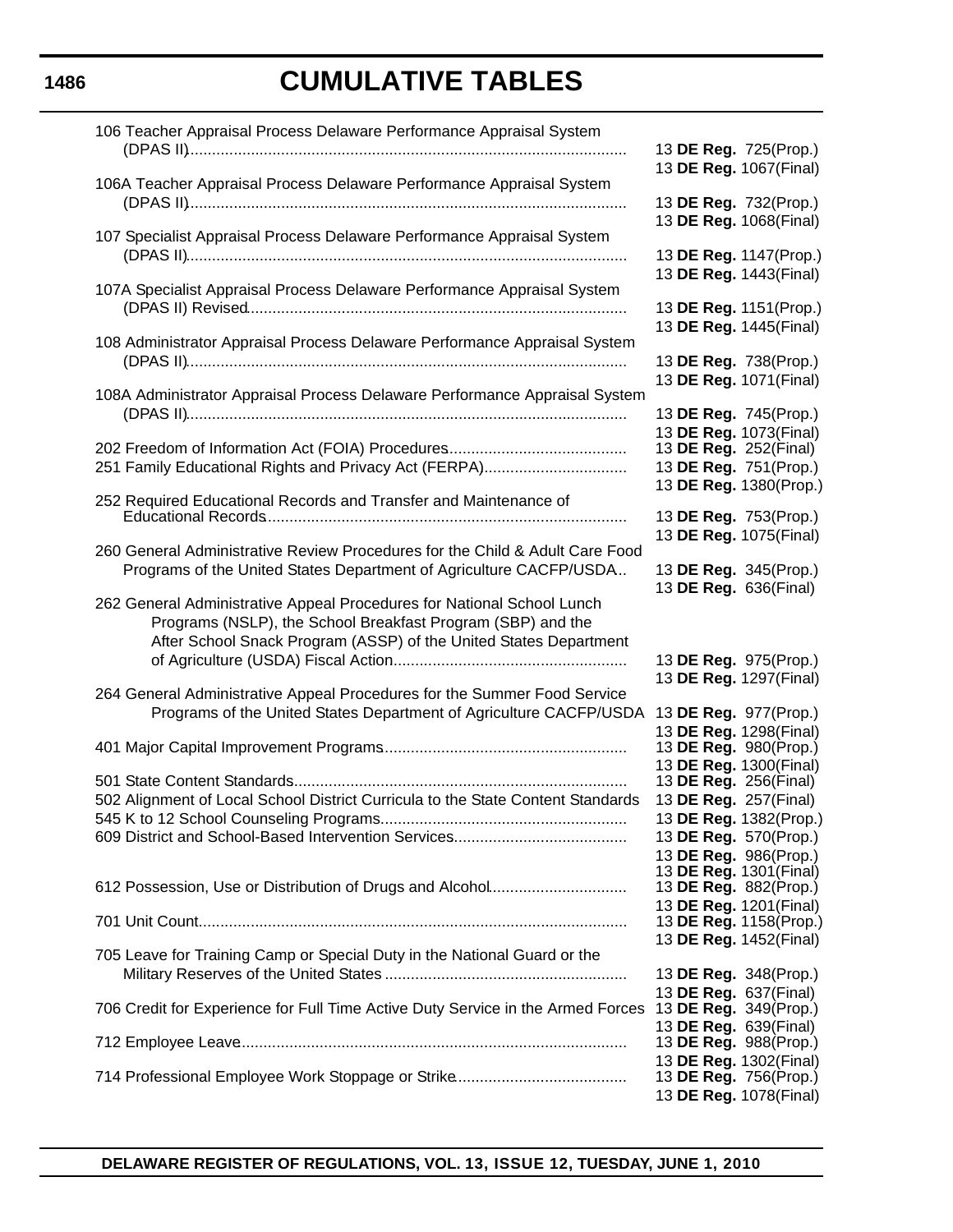| 718 Health Examinations for Employees of School Districts, Charter Schools, |                        |                                                        |
|-----------------------------------------------------------------------------|------------------------|--------------------------------------------------------|
|                                                                             | 13 DE Reg. 351(Prop.)  |                                                        |
|                                                                             | 13 DE Reg. 640(Final)  |                                                        |
|                                                                             | 13 DE Reg. 758(Prop.)  |                                                        |
|                                                                             | 13 DE Reg. 1080(Final) |                                                        |
|                                                                             |                        | 13 DE Reg. 1257(Prop.)                                 |
|                                                                             |                        | 13 DE Reg. 1259(Prop.)                                 |
|                                                                             | 13 DE Reg. 572(Prop.)  |                                                        |
|                                                                             | 13 DE Reg. 933(Final)  |                                                        |
| 736 Local School District and Charter School Citizen Budget Oversight       |                        |                                                        |
|                                                                             |                        | 13 DE Reg. 574(Prop.)                                  |
|                                                                             |                        | 13 DE Reg. 886(Prop.)                                  |
| 738 Financial Goals for Instruction and Instruction-related Expenditures    |                        | 13 <b>DE Reg.</b> 1203(Final)<br>13 DE Reg. 759(Prop.) |
|                                                                             | 13 DE Reg. 1082(Final) |                                                        |
| 742 Compensation of School District and Charter School Personnel Under      |                        |                                                        |
|                                                                             |                        | 13 DE Reg. 443(Prop.)                                  |
|                                                                             | 13 DE Reg. 842(Final)  |                                                        |
|                                                                             |                        | 13 DE Reg. 445(Prop.)                                  |
|                                                                             | 13 DE Reg. 843(Final)  |                                                        |
| 805 The School Health Tuberculosis (TB) Control Program                     |                        | 13 DE Reg. 890(Prop.)                                  |
|                                                                             |                        | 13 DE Reg. 1205(Final)                                 |
| 851 K to 12 Comprehensive Health Education Program                          |                        | 13 DE Reg. 578(Prop.)                                  |
|                                                                             | 13 DE Reg. 935(Final)  |                                                        |
|                                                                             |                        | 13 <b>DE Reg.</b> 353(Prop.)                           |
| 940 Early Admission to Kindergarten for Gifted Students                     |                        | 13 DE Reg. 1384(Prop.)                                 |
|                                                                             |                        | 13 DE Reg. 449(Prop.)                                  |
|                                                                             | 13 DE Reg. 845(Final)  |                                                        |
| <b>Professional Standards Board</b>                                         |                        |                                                        |
|                                                                             |                        | 13 DE Reg. 1260(Prop.)                                 |
| 1507 Alternative Routes to Teacher Licensure and Certification Program      |                        | 13 DE Reg. 354(Prop.)                                  |
|                                                                             |                        | 13 DE Reg. 642 (Final)                                 |
|                                                                             |                        | 13 DE Reg. 762(Prop.)<br>13 DE Reg. 1084 (Final)       |
|                                                                             |                        | 13 DE Reg. 1267(Prop.)                                 |
|                                                                             |                        | 13 DE Reg. 359(Prop.)                                  |
|                                                                             | 13 DE Reg. 647(Final)  |                                                        |
|                                                                             |                        | 13 <b>DE Reg.</b> 990(Prop.)                           |
|                                                                             |                        | 13 DE Reg. 1304 (Final)                                |
|                                                                             |                        | 13 DE Reg. 994(Prop.)                                  |
|                                                                             |                        | 13 DE Reg. 1305 (Final)                                |
|                                                                             |                        | 13 DE Reg. 998(Prop.)                                  |
|                                                                             |                        | 13 DE Reg. 1307 (Final)                                |
|                                                                             |                        | 13 DE Reg. 1270(Prop.)                                 |
|                                                                             |                        | 13 DE Reg. 362(Prop.)                                  |
|                                                                             | 13 DE Reg. 650(Final)  |                                                        |
| <b>DEPARTMENT OF FINANCE</b>                                                |                        |                                                        |
| <b>Office of the State Lottery</b>                                          |                        |                                                        |
|                                                                             | 13 DE Reg. 1163(Prop.) |                                                        |
|                                                                             | 13 DE Reg. 1457(Final) |                                                        |
|                                                                             | 13 DE Reg.             | 24(Prop.)                                              |
|                                                                             | 13 DE Reg. 406(Final)  |                                                        |
|                                                                             |                        |                                                        |
| <b>DEPARTMENT OF HEALTH AND SOCIAL SERVICES</b>                             |                        |                                                        |
| <b>Division of Developmental Disabilities Services</b>                      |                        |                                                        |
|                                                                             |                        | 13 DE Reg. 1164(Prop.)                                 |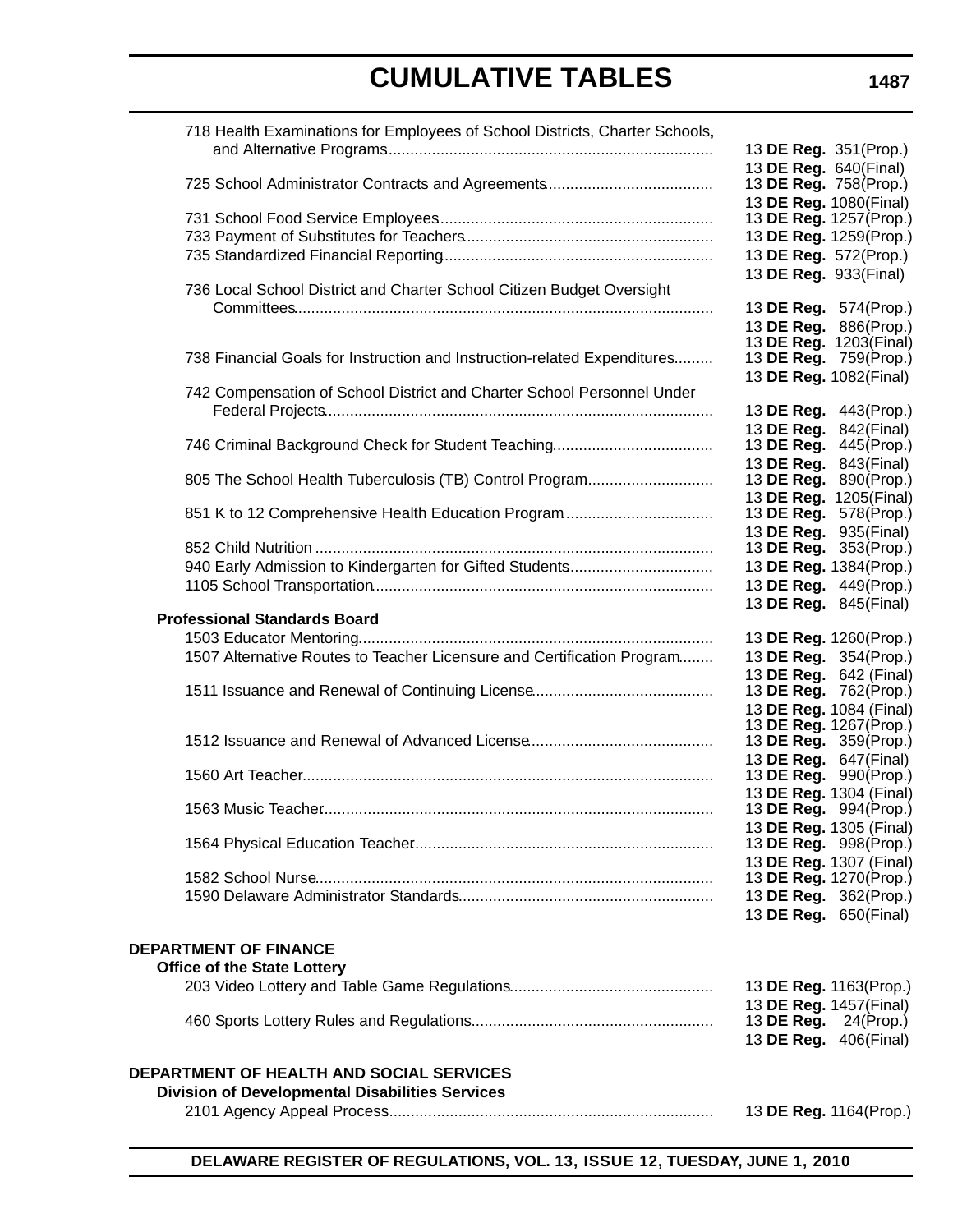# **CUMULATIVE TABLES**

| <b>Division of Long Term Care Residents Protection</b>                                                                                           | 13 DE Reg. 1458(Final)                                 |
|--------------------------------------------------------------------------------------------------------------------------------------------------|--------------------------------------------------------|
|                                                                                                                                                  | 13 DE Reg. 1002(Prop.)<br>13 DE Reg. 1308(Final)       |
| 3105 Criminal History Record Checks and Drug Testing                                                                                             | 13 DE Reg. 1007(Prop.)<br>13 DE Reg. 1314(Final)       |
| 3110 Criminal History Checks And Drug Testing For Home Health Agencies                                                                           | 13 DE Reg. 1009(Prop.)<br>13 DE Reg. 1317(Final)       |
|                                                                                                                                                  | 13 DE Reg. 1013(Prop.)<br>13 DE Reg. 1322(Final)       |
| 3220 Training and Qualifications for Nursing Assistants and Certified Nursing                                                                    | 13 DE Reg. 1014(Prop.)                                 |
|                                                                                                                                                  | 13 DE Reg. 1386(Prop.)<br>13 DE Reg. 1018(Prop.)       |
| <b>Division of Medicaid and Medical Assistance</b>                                                                                               | 13 DE Reg. 1328(Final)                                 |
| 1915(c) Home and Community-Based Services Waiver for the Elderly and                                                                             | 13 DE Reg. 93(Final)                                   |
| Diamond State Health Plan 1115 Demonstration Waiver                                                                                              | 13 DE Reg. 370(Prop.)<br>13 DE Reg. 652(Final)         |
| DMAP General Policy Manual: Utilization Control - Prior Authorization<br>Title XIX Medicaid State Plan, Attachment 4.19-a, Page 3, Reimbursement | 13 DE Reg. 1166(Prop.)                                 |
|                                                                                                                                                  | 13 DE Reg. 373(Prop.)<br>13 DE Reg. 656(Final)         |
| Title XIX Medicaid State Plan, Attachment 2.2-A, Page 6, Mandatory<br>Coverage - Categorically Needy and Other Required Special Groups           | 13 DE Reg. 1273(Prop.)                                 |
| Title XIX Medicaid State Plan, Attachment 2.6-A, Page 2,                                                                                         |                                                        |
| Title XIX Medicaid State Plan, Attachment 4.19-b, Page 14, Reimbursement                                                                         | 13 DE Reg. 1273(Prop.)                                 |
|                                                                                                                                                  | 13 DE Reg. 375(Prop.)<br>13 DE Reg. 658(Final)         |
| Title XIX Reimbursement Methodology for Medicaid Services<br>Title XXI Delaware Healthy Children Program State Plan                              | 13 <b>DE Reg.</b> 259(Final)<br>13 DE Reg. 1273(Prop.) |
|                                                                                                                                                  | 13 DE Reg. 1273(Prop.)<br>13 DE Reg. 1273(Prop.)       |
|                                                                                                                                                  | 13 DE Reg. 1273(Prop.)<br>13 DE Reg. 1273(Prop.)       |
|                                                                                                                                                  | 13 DE Reg. 371(Prop.)<br>13 DE Reg. 654(Final)         |
|                                                                                                                                                  | 13 DE Reg. 371(Prop.)<br>13 DE Reg. 654(Final)         |
|                                                                                                                                                  | 13 DE Reg. 371(Prop.)<br>13 DE Reg. 654(Final)         |
|                                                                                                                                                  | 13 DE Reg. 371(Prop.)<br>13 DE Reg. 654(Final)         |
| 20800 Determining Eligibility for the Acute Care Program                                                                                         | 13 DE Reg. 1273(Prop.)<br>13 DE Reg. 263(Final)        |
| <b>Division of Public Health</b>                                                                                                                 | 13 DE Reg. 1029(Prop.)                                 |
| 4455 Delaware Regulations Governing a Detailed Plumbing Code                                                                                     | 13 DE Reg. 1330(Final)<br>13 DE Reg. 1276(Prop.)       |
| <b>Division of Social Services</b>                                                                                                               |                                                        |
| <b>DSSM</b> 1006.6 Civil Rights Program and Public Relations                                                                                     | 13 DE Reg.<br>$7$ (Prop.)<br>13 DE Reg. 150(Errata)    |
| 2001.1 Redetermination: Eligibility Review Periods                                                                                               | 13 <b>DE Reg.</b> 407(Final)<br>13 DE Reg. 378(Prop.)  |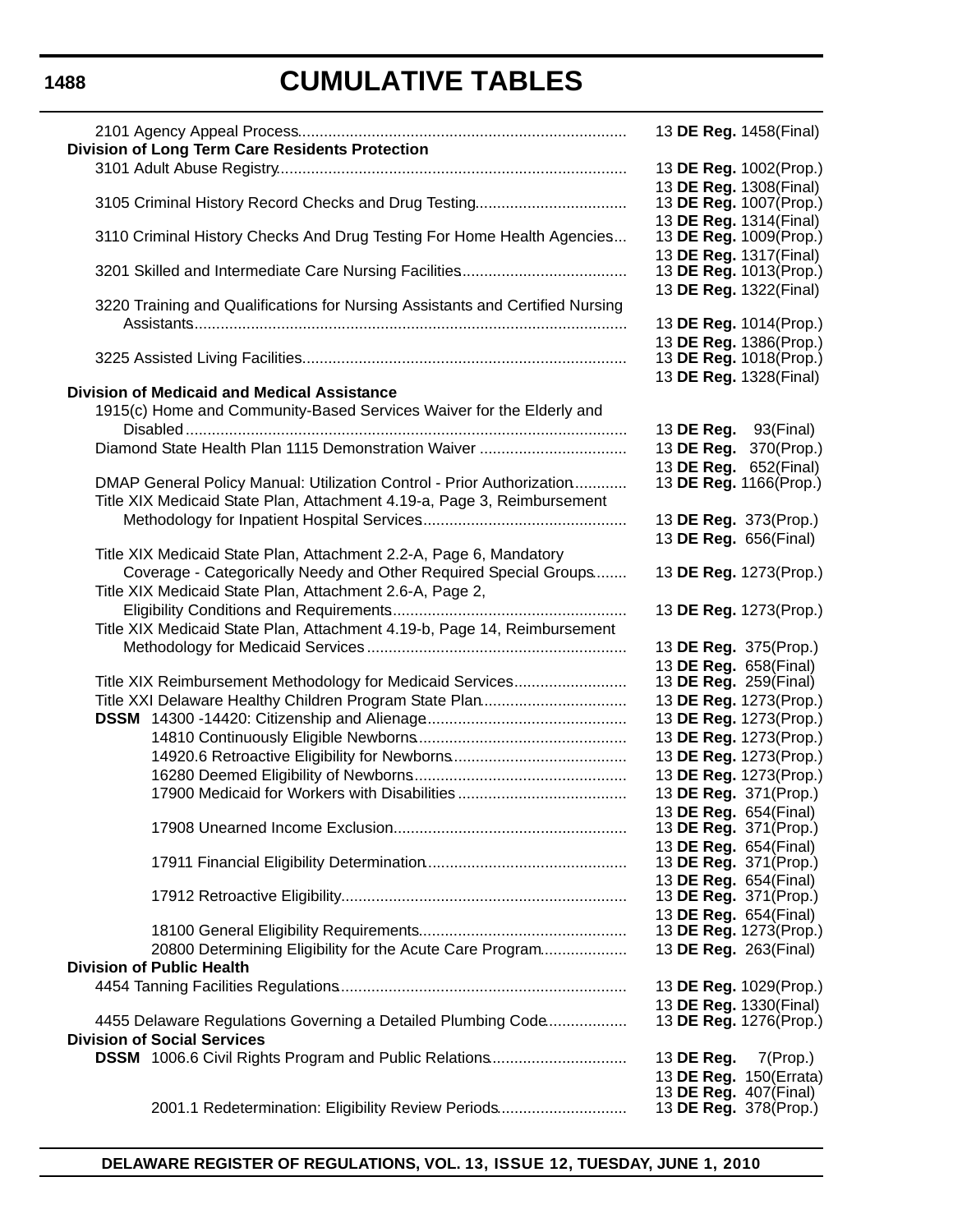| 2001.1 Redetermination: Eligibility Review Periods              | 13 DE Reg. 661(Final)<br>13 DE Reg. 450(Prop.)                             |
|-----------------------------------------------------------------|----------------------------------------------------------------------------|
|                                                                 | 13 DE Reg. 847(Final)<br>13 DE Reg. 894(Prop.)                             |
|                                                                 | 13 DE Reg. 1209(Final)<br>13 DE Reg. 1032(Prop.)<br>13 DE Reg. 1333(Final) |
|                                                                 | 13 DE Reg. 378(Prop.)                                                      |
|                                                                 | 13 DE Reg. 663(Final)<br>13 DE Reg. 378(Prop.)                             |
| 4002.6 Disposal of Real Property                                | 13 DE Reg. 663(Final)<br>13 DE Reg. 378(Prop.)<br>13 DE Reg. 663(Final)    |
|                                                                 | 13 DE Reg. 1032(Prop.)<br>13 DE Reg. 1333(Final)                           |
|                                                                 | 13 DE Reg. 1174(Prop.)<br>13 DE Reg. 1462(Final)                           |
|                                                                 | 13 DE Reg. 1033(Prop.)                                                     |
|                                                                 | 13 DE Reg. 1335(Final)<br>13 DE Reg. 1033(Prop.)                           |
|                                                                 | 13 DE Reg. 1335(Final)<br>13 DE Reg. 1033(Prop.)                           |
|                                                                 | 13 DE Reg. 1335(Final)<br>13 <b>DE Reg.</b> 267(Final)                     |
|                                                                 | 13 DE Reg. 267(Final)<br>13 DE Reg. 267(Final)                             |
|                                                                 | 13 DE Reg. 267(Final)                                                      |
| 9038 Verification for Recertifications and Interim Changes      | 13 DE Reg. 267(Final)                                                      |
|                                                                 | 13 DE Reg. 580(Prop.)                                                      |
|                                                                 | 13 DE Reg. 937(Final)                                                      |
|                                                                 | 13 DE Reg. 1277(Prop.)<br>13 DE Reg. 1174(Prop.)                           |
|                                                                 | 13 DE Reg. 1464(Final)                                                     |
|                                                                 | 13 DE Reg. 779(Prop.)                                                      |
|                                                                 | 13 DE Reg. 1086(Final)                                                     |
|                                                                 | 13 DE Reg. 779(Prop.)<br>13 DE Reg. 1086(Final)                            |
| 9094 Cooperation with the Division of Child Support Enforcement | 13 DE Reg. 1040(Prop.)                                                     |
|                                                                 | 13 DE Reg. 1336(Final)                                                     |
| 9095 Establishing Claims Against FSP Households                 | 13 DE Reg. 1174(Prop.)                                                     |
|                                                                 | 13 DE Reg. 1462(Final)                                                     |
|                                                                 | 13 DE Reg. 782(Prop.)<br>13 DE Reg. 1088(Final)                            |
| 11003.2.1 TANF and Transitional Work Program Sanctions          | 13 DE Reg. 1048(Prop.)                                                     |
|                                                                 | 13 DE Reg. 1337(Final)<br>13 <b>DE Reg.</b> 97(Final)                      |
|                                                                 | 13 DE Reg. 1049(Prop.)<br>13 DE Reg. 1339(Final)                           |
| 11004.11 (Child Care Subsidy Program) Review/Determination      | 13 DE Reg. 1273(Prop.)                                                     |
|                                                                 | 13 DE Reg. 1387(Prop.)                                                     |
|                                                                 | 13 DE Reg. 100(Final)                                                      |
|                                                                 | 13 DE Reg. 896(Prop.)                                                      |
|                                                                 | 13 DE Reg. 1211(Final)                                                     |
| <b>DEPARTMENT OF INSURANCE</b>                                  |                                                                            |
|                                                                 | 13 DE Reg. 102(Final)                                                      |
|                                                                 | 13 DE Reg. 1281(Prop.)                                                     |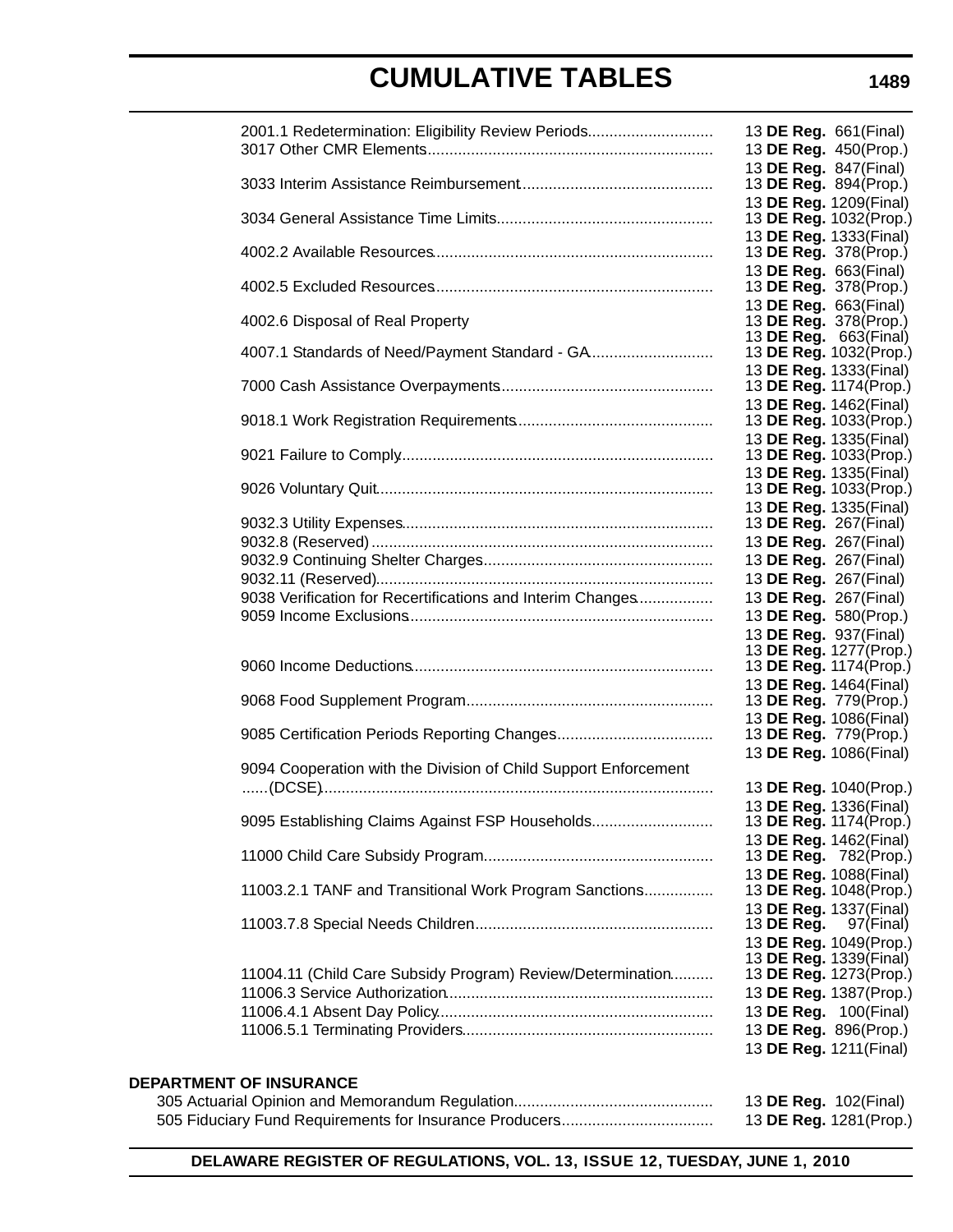# **CUMULATIVE TABLES**

| 607 Defensive Driving Course Discount (Automobiles and Motorcycles)<br>901 Arbitration of Automobile and Homeowners' Insurance Claims                                                                                     | 13 DE Reg. 158(Prop.)<br>13 DE Reg. 498(Final)<br>13 DE Reg. 1388(Prop.)<br>13 DE Reg. 583(Prop.)    |
|---------------------------------------------------------------------------------------------------------------------------------------------------------------------------------------------------------------------------|------------------------------------------------------------------------------------------------------|
| 1208 New Annuity Mortality table for use in Determining Reserve Liabilities for                                                                                                                                           | 13 DE Reg. 1390(Prop.)<br>13 DE Reg. 1395(Prop.)<br>13 DE Reg. 152(Emer)<br>13 DE Reg. 409(Final)    |
| 1215 Recognition of Preferred Mortality Tables for use in Determining Minimum                                                                                                                                             | 13 DE Reg. 153(Emer)<br>13 DE Reg. 410(Final)                                                        |
| 1305 Rate Filing Procedures for Health Insurers and Health Service Corporations                                                                                                                                           | 13 DE Reg. 1397(Prop.)<br>13 DE Reg. 587(Prop.)<br>13 DE Reg. 939(Final)                             |
| 1310 Standards for Prompt, Fair and Equitable Settlement of Claims for Health<br>1408 Standards for Prompt, Fair and Equitable Settlement of Claims for Long-Term                                                         | 13 DE Reg. 1051(Prop.)<br>13 DE Reg. 1181(Prop.)                                                     |
|                                                                                                                                                                                                                           | 13 DE Reg. 1465(Final)<br>13 <b>DE Reg.</b> 270(Final)                                               |
| <b>DEPARTMENT OF JUSTICE</b><br><b>Division of Securities</b><br>Part H Provisions Applicable to Broker-Dealers, Agents, Investment Advisers &<br>Investment Adviser Representatives § 800. Senior Specific Designations. | 13 <b>DE Reg.</b> 48(Prop.)                                                                          |
| Rules and Regulations Pursuant to the Delaware Securities Act<br>301 Violent Crimes Compensation Board Rules and Regulations                                                                                              | 13 DE Reg. 381(Prop.)<br>13 DE Reg. 667(Final)<br>13 DE Reg. 1213(Final)                             |
| <b>DEPARTMENT OF LABOR</b><br><b>Division of Industrial Affairs</b>                                                                                                                                                       | 13 DE Reg. 1052(Prop.)                                                                               |
|                                                                                                                                                                                                                           | 13 DE Reg. 1341(Final)<br>13 DE Reg. 1398(Prop.)<br>13 DE Reg. 1053(Prop.)<br>13 DE Reg. 1342(Final) |
| DEPARTMENT OF NATURAL RESOURCES AND ENVIRONMENTAL CONTROL                                                                                                                                                                 | 13 DE Reg. 1283(Prop.)<br>13 DE Reg. 1283(Prop.)                                                     |
| Division of Air and Waste Management<br>1124 Control of Volatile Organic Compound Emissions, Sections 2.0, 12.0,                                                                                                          | 13 DE Reg. 411 (Final)                                                                               |
| 1124 Control of Volatile Organic Compound Emissions, Sections 8.0, 13.0, 16.0,                                                                                                                                            | 13 DE Reg. 788(Prop.)<br>13 DE Reg. 1344(Final)                                                      |
| 1124 Control of Volatile Organic Compound Emissions, Section 11.0<br>1125 Requirements for Preconstruction Review, Section 3.0 Prevention of                                                                              | 13 DE Reg. 1403(Prop.)<br>13 DE Reg. 1404(Prop.)                                                     |
| 1138 Emission Standards for Hazardous Air Pollutants for Source Categories,                                                                                                                                               | 13 DE Reg. 789(Prop.)<br>13 DE Reg. 1345(Final)<br>13 DE Reg. 165(Prop.)                             |
|                                                                                                                                                                                                                           | 13 DE Reg. 668(Final)                                                                                |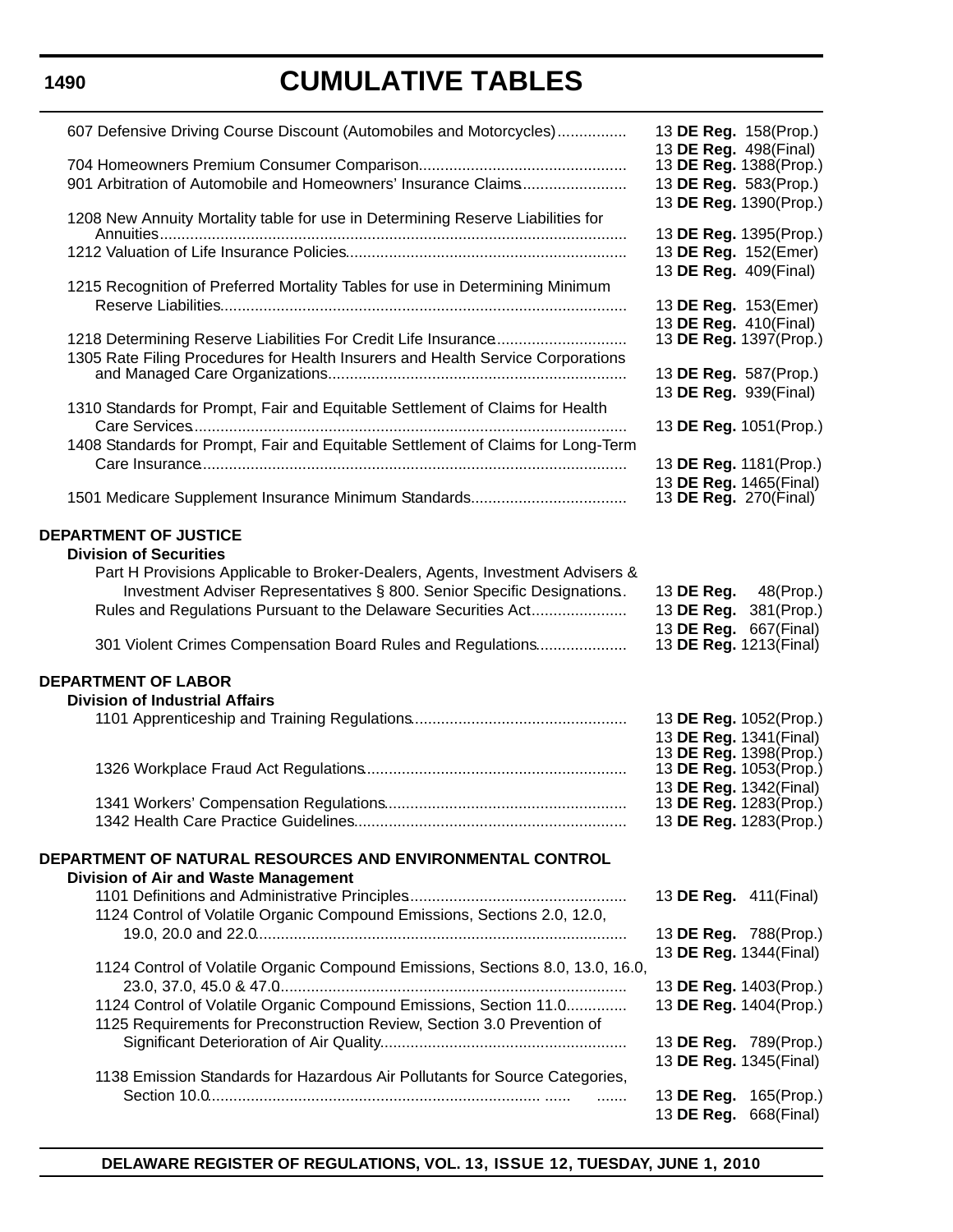|                                                                              |                                                  | 13 DE Reg. 790(Prop.) |
|------------------------------------------------------------------------------|--------------------------------------------------|-----------------------|
| 1138 Emission Standards for Hazardous Air Pollutants for Source Categories,  | 13 DE Reg. 1347(Final)                           |                       |
|                                                                              | 13 DE Reg. 1405(Prop.)                           |                       |
| 1141 Limiting Emissions of Volatile Organic Compounds from Consumer and      |                                                  |                       |
| Commercial Products, Section 3.0 Portable Fuel Containers                    | 13 DE Reg. 792(Prop.)                            |                       |
|                                                                              | 13 DE Reg. 1348(Final)                           |                       |
|                                                                              | 13 DE Reg. 382(Prop.)<br>13 DE Reg. 670(Final)   |                       |
| 1146 Electric Generating Unit (EGU) Multi-Pollutant Regulation               | 13 <b>DE Reg.</b> 499(Final)                     |                       |
|                                                                              | 13 DE Reg. 1284(Prop.)                           |                       |
| 1301 Regulations Governing Solid Waste, Sections 4.0, 6.0, 7.0 and 10.0      | 13 DE Reg. 185(Prop.)                            |                       |
|                                                                              | 13 DE Reg. 1093(Final)                           |                       |
|                                                                              | 13 DE Reg. 452(Prop.)<br>13 DE Reg. 852(Final)   |                       |
| 1351 Delaware Regulations Governing Underground Storage Tank Systems         | 13 DE Reg. 796(Prop.)                            |                       |
| <b>Division of Fish and Wildlife</b>                                         |                                                  |                       |
|                                                                              | 13 DE Reg. 813(Prop.)                            |                       |
|                                                                              | 13 DE Reg. 1350(Final)                           |                       |
| 3507 Black Sea Bass size Limit; Trip Limits, Seasons; Quota                  | 13 DE Reg. 1431(Prop.)                           |                       |
|                                                                              | 13 DE Reg. 1183(Prop.)<br>13 DE Reg. 1468(Final) |                       |
| 3512 Winter Flounder Size Limit; Possession Limit; Seasons                   | 13 DE Reg. 386(Prop.)                            |                       |
|                                                                              | 13 DE Reg. 672(Final)                            |                       |
| 3518 Black Drum Size Limit; Possession Limit; Landing Limit; Dealer Limit    | 13 DE Reg. 897(Prop.)                            |                       |
| 3521 Weakfish Size Limits; Possession Limits; Seasons                        | 13 DE Reg. 1352(Final)<br>13 DE Reg. 899(Prop.)  |                       |
|                                                                              | 13 DE Reg. 1354(Final)                           |                       |
|                                                                              | 13 DE Reg. 1285(Prop.)                           |                       |
|                                                                              | 13 DE Reg. 387(Prop.)                            |                       |
|                                                                              | 13 DE Reg. 675(Final)<br>13 DE Reg. 1285(Prop.)  |                       |
| 3900 Wildlife, Sections 1.0, 2.0, 3.0, 4.0, 7.0, 21.0 and 22.0               | 13 DE Reg. 1185(Prop.)                           |                       |
|                                                                              | 13 DE Reg. 458(Prop.)                            |                       |
|                                                                              | 13 DE Reg. 941(Final)                            |                       |
| Division of Soil and Water Conservation                                      |                                                  |                       |
|                                                                              |                                                  |                       |
| 5104 Delaware Coastal Management Program Federal Consistency Policies        | 13 DE Reg. 461(Prop.)                            |                       |
|                                                                              | 13 DE Reg. 943(Final)                            |                       |
| <b>Division of Water Resources</b>                                           |                                                  |                       |
|                                                                              | 13 DE Reg. 217(Prop.)                            |                       |
| <b>DEPARTMENT OF SAFETY AND HOMELAND SECURITY</b>                            |                                                  |                       |
| <b>Division of State Police</b>                                              |                                                  |                       |
| 1300 Board of Examiners of Private Investigators & Private Security Agencies | 13 DE Reg. 229(Prop.)                            |                       |
|                                                                              | 13 DE Reg. 502(Final)                            |                       |
| 2300 Pawn Brokers, Secondhand Dealers and Scrap Metal Processors             | 13 DE Reg. 462(Prop.)                            |                       |
|                                                                              | 13 DE Reg. 856(Final)<br>13 DE Reg. 388(Prop.)   |                       |
|                                                                              | 13 DE Reg. 677(Final)                            |                       |
|                                                                              |                                                  |                       |
| <b>DEPARTMENT OF STATE</b>                                                   |                                                  |                       |
| <b>Controlled Substance Advisory Committee</b>                               |                                                  |                       |
|                                                                              | 13 <b>DE Reg.</b> 281(Final)                     |                       |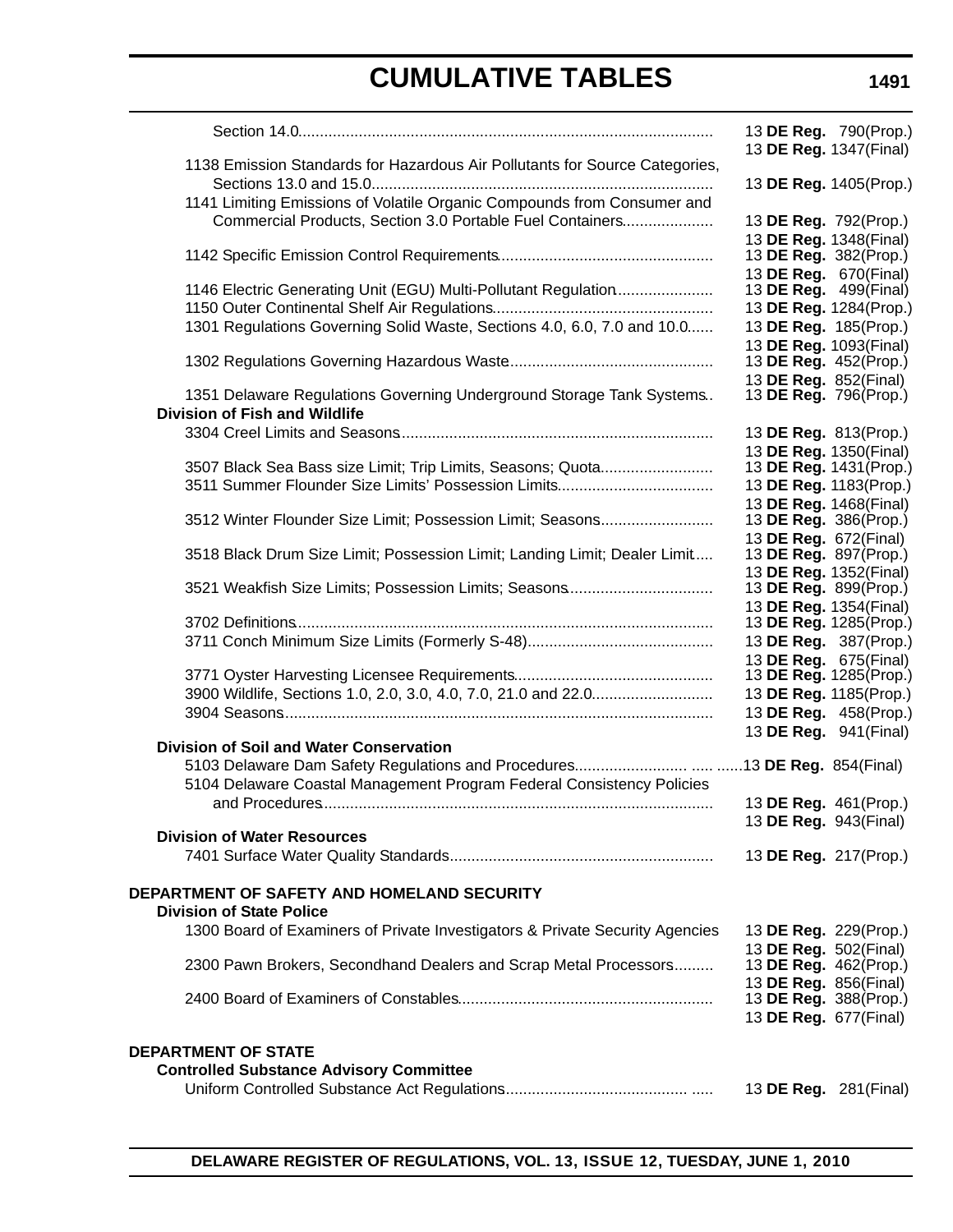# **CUMULATIVE TABLES**

| <b>Division of the Arts</b>                                                         |                                                        |
|-------------------------------------------------------------------------------------|--------------------------------------------------------|
|                                                                                     | 13 DE Reg. 231(Prop.)<br>13 DE Reg. 1222(Final)        |
| <b>Division of Professional Regulation</b>                                          |                                                        |
| <b>Delaware Gaming Control Board</b>                                                |                                                        |
|                                                                                     | 13 <b>DE Reg.</b> 49(Prop.)                            |
|                                                                                     | 13 DE Reg. 412(Final)                                  |
|                                                                                     | 13 DE Reg. 599(Prop.)<br>13 DE Reg. 901(Prop.)         |
|                                                                                     | 13 DE Reg. 1355(Final)                                 |
|                                                                                     | 13 <b>DE Reg.</b> 107(Final)                           |
|                                                                                     | 13 DE Reg. 901(Prop.)                                  |
| 103 Regulations Governing Charitable Gambling Other Than Raffles<br>$\sim 10^{-11}$ | 13 DE Reg. 1355(Final)<br>13 <b>DE Reg.</b> 107(Final) |
|                                                                                     | 13 DE Reg. 599(Prop.)                                  |
|                                                                                     | 13 DE Reg. 901(Prop.)                                  |
|                                                                                     | 13 DE Reg. 1058(Prop.)                                 |
|                                                                                     | 13 DE Reg. 1288(Prop.)<br>13 DE Reg. 1355(Final)       |
| 104 Regulations Governing No Limit Texas Hold'em Poker                              | 13 DE Reg. 49(Prop.)                                   |
|                                                                                     | 13 DE Reg. 107(Final)                                  |
|                                                                                     | 13 <b>DE Reg.</b> 412(Final)                           |
|                                                                                     | 13 DE Reg. 599(Prop.)<br>13 DE Reg. 1058(Prop.)        |
|                                                                                     | 13 DE Reg. 1288(Prop.)                                 |
|                                                                                     | 13 DE Reg. 901(Prop.)                                  |
|                                                                                     | 13 DE Reg. 1198(Prop.)                                 |
|                                                                                     | 13 DE Reg. 1433(Prop.)<br>13 DE Reg. 464(Prop.)        |
|                                                                                     | 13 DE Reg. 503(Final)                                  |
|                                                                                     | 13 DE Reg. 946(Final)                                  |
| 1600 Commission on Adult Entertainment Establishments                               | 13 DE Reg. 1294(Prop.)                                 |
|                                                                                     | 13 DE Reg. 236(Prop.)                                  |
|                                                                                     | 13 DE Reg. 284(Final)<br>13 <b>DE Reg.</b> 680(Final)  |
|                                                                                     | 13 DE Reg. 815(Prop.)                                  |
|                                                                                     | 13 DE Reg. 1223(Final)                                 |
|                                                                                     | 13 DE Reg. 237(Prop.)                                  |
| 1800 Board of Plumbing, Heating, Ventilation, Air Conditioning & Refrigeration      | 13 DE Reg. 858(Final)                                  |
|                                                                                     | 13 DE Reg. 825(Prop.)                                  |
|                                                                                     | 13 DE Reg. 1356(Final)                                 |
|                                                                                     | 13 DE Reg. 606(Prop.)                                  |
|                                                                                     | 13 DE Reg. 1095(Final)                                 |
|                                                                                     | 13 DE Reg. 57(Prop.)                                   |
|                                                                                     | 13 DE Reg. 506(Final)<br>13 DE Reg. 1198(Prop.)        |
| 2700 Board of Professional Land Surveyors, Sections 12.0 Minimum Technical          |                                                        |
| Standards for Licences and 15.0 Reciprocity Eligibility                             | 13 DE Reg. 244(Prop.)                                  |
|                                                                                     | 13 DE Reg. 123(Final)                                  |
|                                                                                     | 13 DE Reg. 1061(Prop.)                                 |
|                                                                                     | 13 DE Reg. 1357(Final)                                 |
|                                                                                     | 13 DE Reg. 124(Final)                                  |
|                                                                                     | 13 DE Reg. 390(Prop.)<br>13 DE Reg. 682(Final)         |
| 3700 Board of Examiners of Speech/Language Pathologists, Audiologists &             |                                                        |
|                                                                                     | 13 DE Reg. 826(Prop.)                                  |
|                                                                                     | 13 DE Reg. 1097(Final)                                 |
|                                                                                     | 13 DE Reg. 79(Prop.)                                   |
|                                                                                     |                                                        |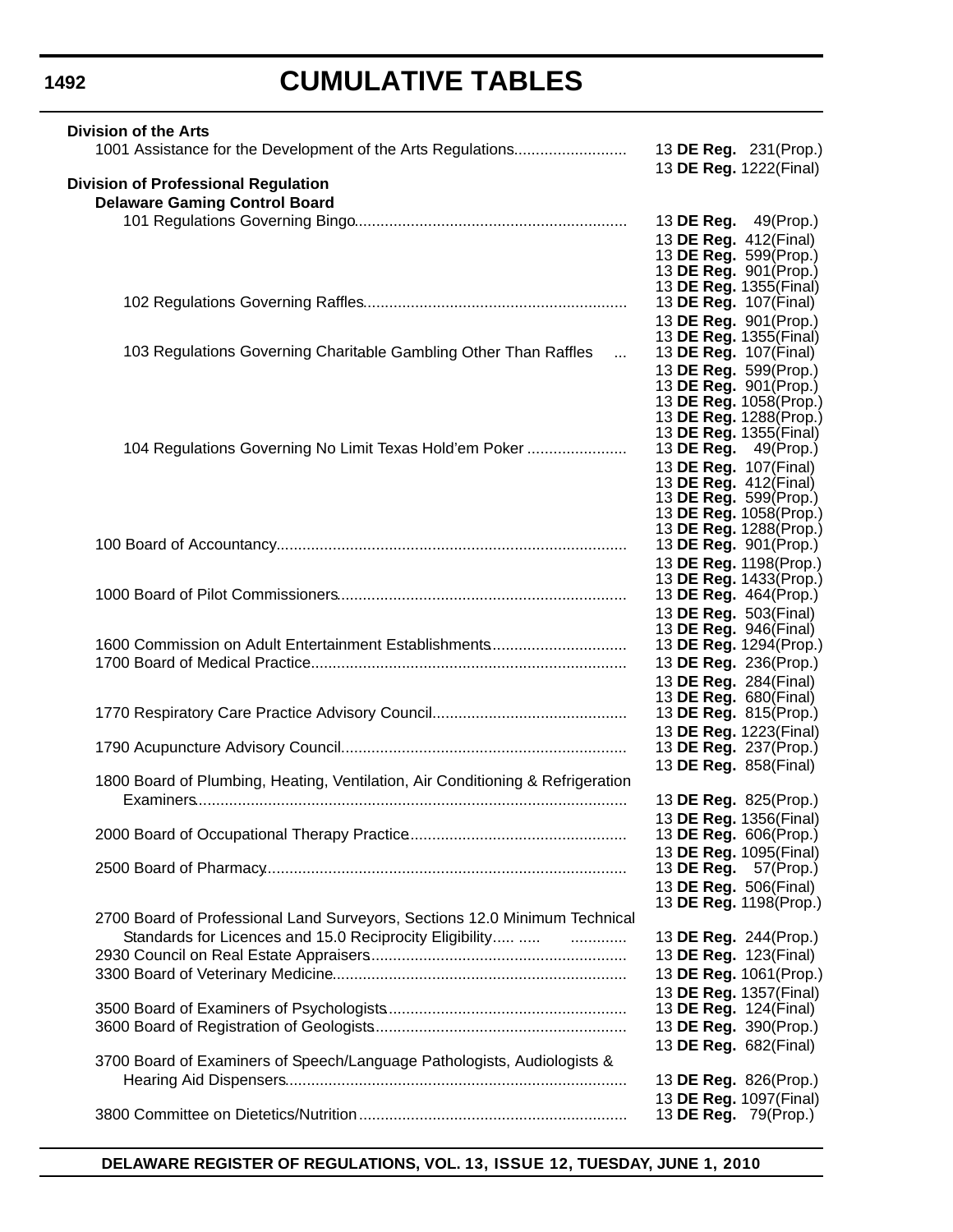|                                                                                                                                                                                            | 13 <b>DE Reg.</b> 414(Final)<br>13 DE Reg. 834(Prop.)<br>13 DE Reg. 1098(Final) |  |
|--------------------------------------------------------------------------------------------------------------------------------------------------------------------------------------------|---------------------------------------------------------------------------------|--|
| <b>Office of the State Bank Commissioner</b>                                                                                                                                               | 13 DE Reg. 468(Prop.)<br>13 DE Reg. 862(Final)                                  |  |
|                                                                                                                                                                                            | 13 DE Reg. 468(Prop.)                                                           |  |
|                                                                                                                                                                                            | 13 DE Reg. 862(Final)<br>13 DE Reg. 468(Prop.)<br>13 DE Reg. 862(Final)         |  |
| <b>Public Service Commission</b><br>3001 Reg. Docket No. 49: Rules and Regulations to Implement the Provisions<br>of 26 Del.C. Ch. 10 Relating to the Creation of a Competitive Market for | 13 DE Reg. 614(Prop.)<br>13 DE Reg. 950(Final)                                  |  |
| 3007 Reg. Docket No. 50: Rules, Standards and Indices to Ensure Reliable<br>Electric Service by Electric Distribution Companies                                                            | 13 DE Reg. 837(Prop.)<br>13 DE Reg. 1100(Final)                                 |  |
| 3008 Reg. Docket No. 56: Rules and Procedures to Implement the Renewable                                                                                                                   | 13 DE Reg. 623(Prop.)<br>13 DE Reg. 952(Final)                                  |  |
| 3010 Reg. Docket No. 60: Integrated Resource Planning for the Provision of<br>Standard Offer Service by Delmarva Power & Light Company                                                     | 13 DE Reg. 395(Prop.)<br>13 DE Reg. 953(Final)                                  |  |
| 8000 Reg. Docket No. 61: Adoption of Rules to Establish an Intrastate Gas                                                                                                                  | 13 DE Reg. 416(Final)                                                           |  |
| DEPARTMENT OF TRANSPORTATION<br><b>Division of Motor Vehicles</b>                                                                                                                          |                                                                                 |  |
| 2201 Procedure for Re-licensing Investigations Character Background Review                                                                                                                 | 13 DE Reg. 908(Prop.)                                                           |  |
| 2217 Interim Identification Procedure for the Division of Motor Vehicles                                                                                                                   | 13 DE Reg. 1225(Final)<br>13 DE Reg. 911(Prop.)                                 |  |
|                                                                                                                                                                                            | 13 DE Reg. 1226(Final)<br>13 DE Reg. 405(Prop.)<br>13 DE Reg. 955(Final)        |  |
| <b>Division of Planning and Policy</b><br>2309 Standards and Regulations for Subdivision Streets and State Highway                                                                         | 13 DE Reg. 1434(Prop.)                                                          |  |
|                                                                                                                                                                                            | 13 DE Reg. 626(Prop.)<br>13 DE Reg. 1101(Final)                                 |  |
| <b>Division of Transportation Solutions</b><br>2402 Delaware Manual on Uniform Traffic Control Devices, Parts 2, 3, and 6.                                                                 | 13 DE Reg. 1199(Prop.)                                                          |  |
| 2402 Delaware Manual on Uniform Traffic Control Devices, Parts 2, 6, and 9.                                                                                                                | 13 DE Reg. 1471(Final)<br>13 <b>DE Reg.</b> 418(Final)                          |  |
| <b>EXECUTIVE DEPARTMENT</b><br><b>Delaware Economic Development Office</b>                                                                                                                 |                                                                                 |  |
| 402 Procedures Governing The Delaware Strategic Fund                                                                                                                                       | 13 DE Reg. 489(Prop.)<br>13 DE Reg. 1227(Final)                                 |  |
| <b>Office of Management and Budget</b>                                                                                                                                                     | 13 DE Reg. 493(Prop.)<br>13 DE Reg. 1438(Prop.)                                 |  |
| <b>STATE EMPLOYEE BENEFITS COMMITTEE</b>                                                                                                                                                   |                                                                                 |  |
| 2001 Group Health Care Insurance Eligibility and Coverage Rules                                                                                                                            | 13 <b>DE Reg.</b> 126(Final)<br>13 DE Reg. 683(Final)                           |  |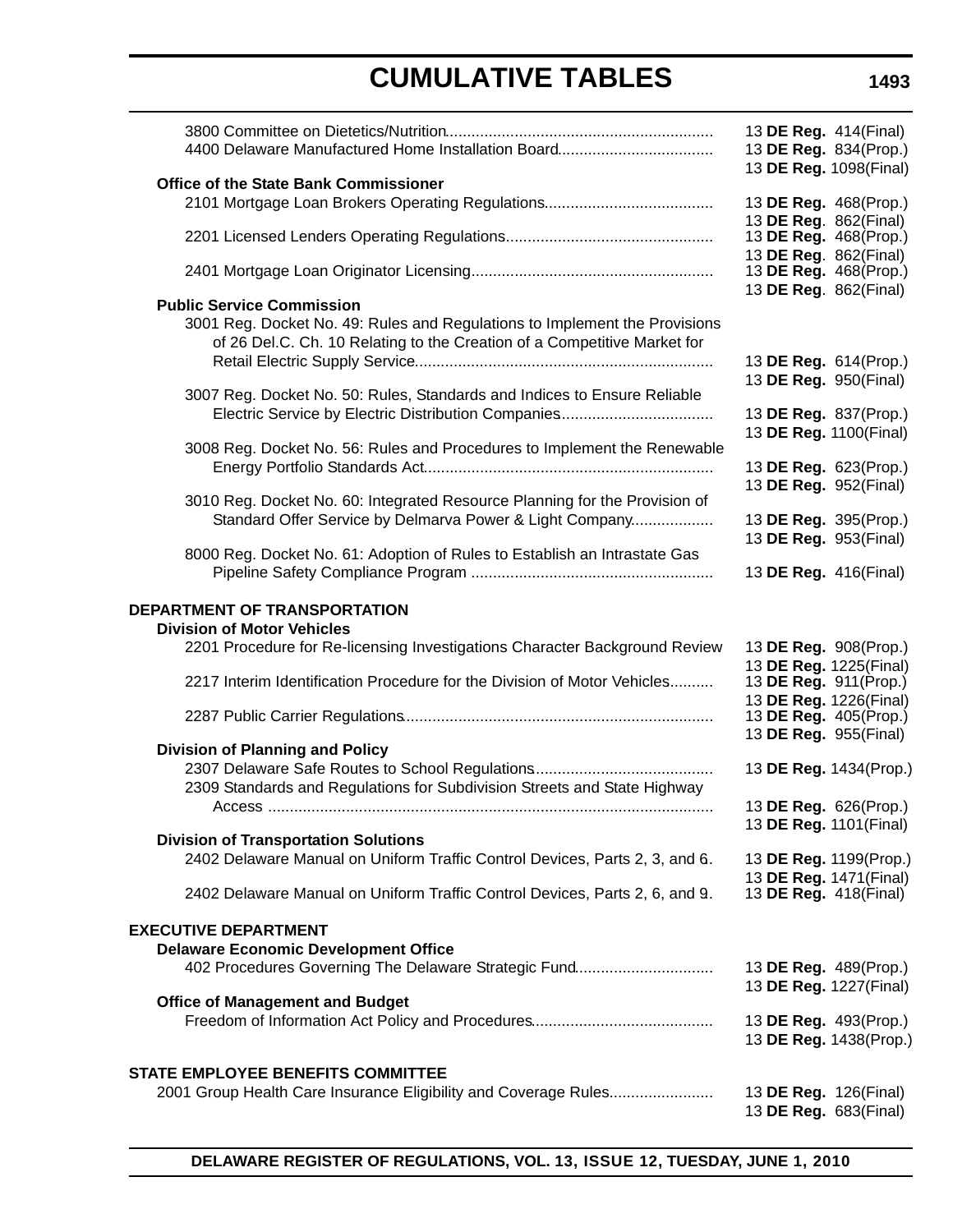### **Symbol Key**

<span id="page-14-0"></span>Arial type indicates the text existing prior to the regulation being promulgated. Underlined text indicates new text. Language which is stricken through indicates text being deleted.

### **Proposed Regulations**

Under 29 **Del.C.** §10115 whenever an agency proposes to formulate, adopt, amend or repeal a regulation, it shall file notice and full text of such proposals, together with copies of the existing regulation being adopted, amended or repealed, with the Registrar for publication in the *Register of Regulations* pursuant to §1134 of this title. The notice shall describe the nature of the proceedings including a brief synopsis of the subject, substance, issues, possible terms of the agency action, a reference to the legal authority of the agency to act, and reference to any other regulations that may be impacted or affected by the proposal, and shall state the manner in which persons may present their views; if in writing, of the place to which and the final date by which such views may be submitted; or if at a public hearing, the date, time and place of the hearing. If a public hearing is to be held, such public hearing shall not be scheduled less than 20 days following publication of notice of the proposal in the *Register of Regulations*. If a public hearing will be held on the proposal, notice of the time, date, place and a summary of the nature of the proposal shall also be published in at least 2 Delaware newspapers of general circulation. The notice shall also be mailed to all persons who have made timely written requests of the agency for advance notice of its regulation-making proceedings.

### **[DEPARTMENT OF AGRICULTURE](http://dda.delaware.gov/harness/index.shtml) HARNESS RACING COMMISSION**

Statutory Authority: 3 Delaware Code, Section 10005 (3 **Del.C.** §10005) 3 **DE Admin. Code** 501

### **[PUBLIC NOTICE](#page-3-0)**

The Delaware Harness Racing Commission, pursuant to 3 **Del.C.** §10005, proposes to change its Rule 7.6.6.6.7. The Commission will hold a public hearing on the proposed rule changes on August 17, 2010. Written comments should be sent to Hugh J. Gallagher, Administrator of Harness Racing, Department of Agriculture, 2320 S. DuPont Highway, Dover, DE 19901. Written comments will be accepted for thirty (30) days from the date of publication in the *Register of Regulations* on June 1, 2010.

The proposed changes are for the purpose of updating the Rules to more reflect current policies, practices and procedures. Copies are published online at the *Register of Regulations* website: http://regulations.delaware.gov/ services/current\_issue.shtml

A copy is also available for inspection at the Harness Racing Commission office.

#### **501 Harness Racing Rules and Regulations**

*(Break in Continuity of Sections)*

#### **7.0 Rules of the Race**

*(Break in Continuity within Section)*

#### 7.6 Racing Rules

- 7.6.1 Under Supervision of Starter
	- 7.6.1.1 Horses shall be under supervision of the starter from the time they arrive on the track until the start of the race.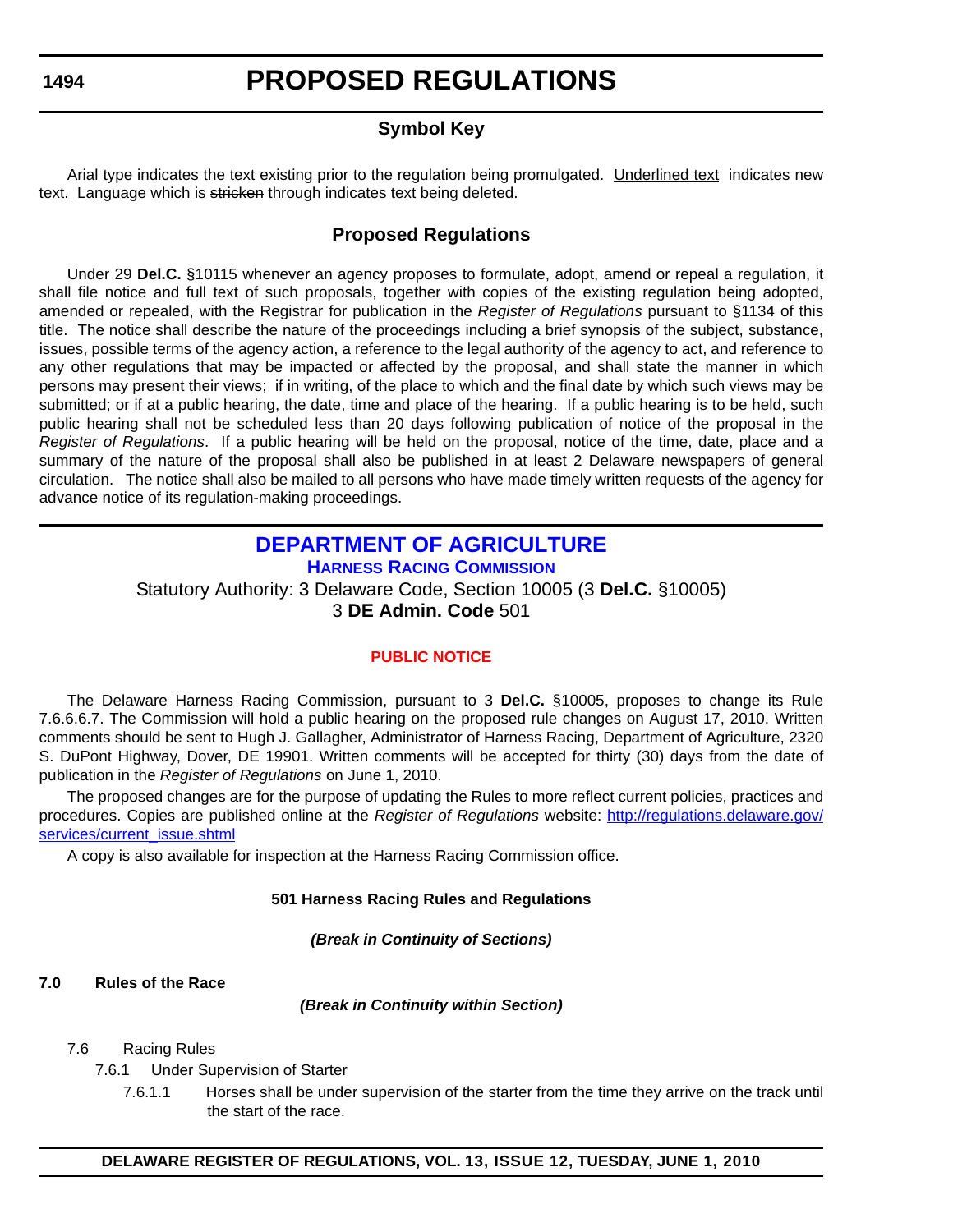- 7.6.1.2 All horses shall parade from the paddock to the starting post, and no driver shall dismount without the permission of the starter. Attendants may not care for the horses during the parade except by permission of the starter.
- 7.6.1.3 After entering the track not more than ten (10) minutes shall be consumed in the parade of the horses to the post except in cases of unavoidable delay.
- 7.6.1.4 Horses awaiting post time may not be held on the backstretch in excess of five (5) minutes, except when delayed by an emergency.
- 7.6.2 Pre-Race Accidents

When, before a race starts:

- 7.6.2.1 A horse is a runaway or is otherwise involved in an accident, such horse shall be examined by the racing veterinarian and if the horse is not ordered scratched by the veterinarian, the judges may permit the horse to compete and have this decision announced.
- 7.6.2.2 A driver is unseated and appears to have been injured, the horse that was being driven by that driver may compete with a substitute driver.
- 7.6.2.3 If a horse is scratched in error and cannot be added back into the pari-mutuel system, the horse may race for purse only. The judges shall ensure that the race announcer informs the public that the horse will be racing without pari-mutuel wagering.
- 7.6.3 Fair Start

The starter shall give such orders and take such measures that do not conflict with the rules of racing, as are necessary to secure a fair start.

- 7.6.4 Starter's Duties
	- 7.6.4.1 The starter shall be in the starting gate ten (10) minutes before the post time of the race.
	- 7.6.4.2 The starter shall have control over the horses and authority to assess fines and/or suspend drivers for any violation of the rules from the formation of the parade until the word "go" is given.
	- 7.6.4.3 The starter may assist in placing the horses when requested by the judges to do so.
	- 7.6.4.4 The starter shall notify the judges and the drivers in writing of penalties imposed by him.
- 7.6.5 Starting
	- 7.6.5.1 The starter shall have control of the formation of the parade until giving the word "go".
	- 7.6.5.2 After warming up scores, the starter shall notify the drivers to come to the starting gate.
	- 7.6.5.3 The horses shall be brought to the starting gate as near one-quarter of a mile before the start as the track will permit.
	- 7.6.5.4 Allowing sufficient time so that the speed of the gate can be increased gradually, the following minimum speeds will be maintained:
		- 7.6.5.4.1 For the first one-eighth of a mile, not less than 11 miles per hour.
		- 7.6.5.4.2 For the next one-sixteenth of a mile, not less than 18 miles per hour.
		- 7.6.5.4.3 From that point to the starting point, the speed will be gradually increased to maximum speed.
	- 7.6.5.5 The starting point will be a point marked at a designated spot not less than 200 feet from the first turn. The starter shall give the word "go" at the starting point.
	- 7.6.5.6 When a speed has been reached in the course of a start there shall be no decrease except in the case of a recall.
- 7.6.6 Recall Rules
	- 7.6.6.1 In case of a recall, a light plainly visible to the drivers shall be flashed and a recall sounded, but the starting gate shall proceed out of the path of the horses. In the case of a recall, whenever possible, the starter shall leave the wings of the gate extended and gradually slow the speed of the gate to assist in stopping the field of horses. In an emergency, however, the starter shall use his discretion to close the wings of the gate.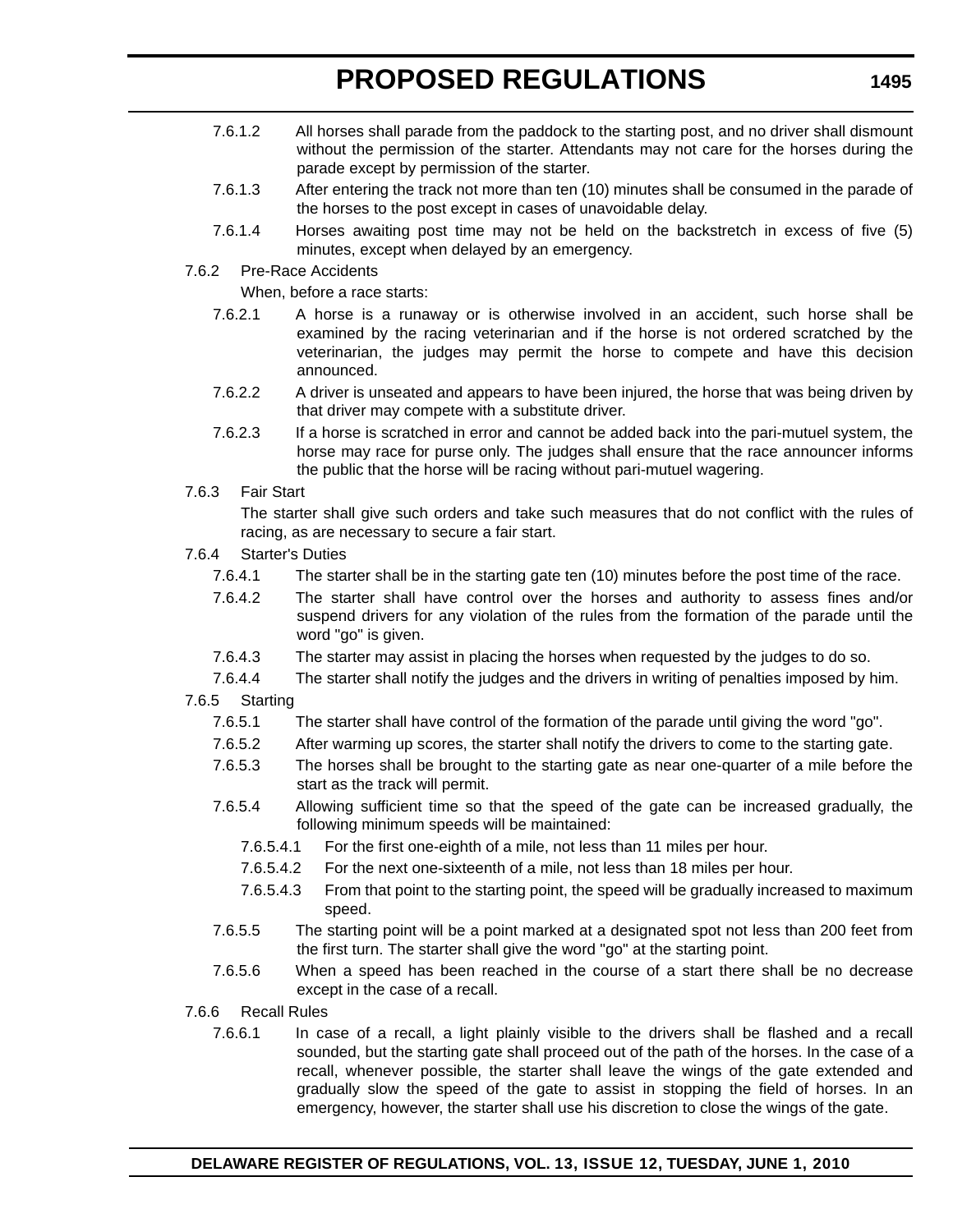- 7.6.6.2 There shall be no recall after the word "go" has been give unless there is a mechanical failure of the starting gate.
- 7.6.6.3 The starter shall attempt to dispatch all horses away in position and on gait but there shall be no recall for a breaking horse.
- 7.6.6.4 In the event a horse causes two recalls, it may be scratched by the judges.
- 7.6.6.5 The starter may sound a recall for the following reasons:
	- 7.6.6.5.1 A horse scores ahead of the gate;
		- 7.6.6.5.2 There is interference;
	- 7.6.6.5.3 A horse has broken equipment;
	- 7.6.6.5.4 A horse falls before the word "go" is given; or
	- 7.6.6.5.5 A mechanical failure of the starting gate;
	- 7.6.6.5.6 A horse comes to the gate out of position.
- 7.6.6.6 A fine and/or suspension may be applied to any driver for:
	- 7.6.6.6.1 Delaying the start;
	- 7.6.6.6.2 Failure to obey the starter's instructions;
	- 7.6.6.6.3 Rushing ahead of the inside or outside wing of the gate;
	- 7.6.6.6.4 Coming to the starting gate out of position;
	- 7.6.6.6.5 Crossing over before reaching the starting point;
	- 7.6.6.6.6 Interference with another driver during the start; or
	- 7.6.6.6.7 Failure to come up into position and stay in position behind the starting gate until the word "go" is given.
- 7.6.7 Starting Gate
	- 7.6.7.1 No persons shall be allowed to ride in the starting gate except the starter and the driver or operator and a patrol judge, unless permission has been granted by the Presiding Judge.
	- 7.6.7.2 Use of the mechanical loudspeaker for any purpose other than to give instructions to the drivers is prohibited. The volume shall be no higher than necessary to carry the voice of the starter to the drivers.
	- 7.6.7.3 The arms of all starting gates shall be provided with a screen or shield in front of the position for each horse.
	- 7.6.7.4 The official starter must ensure that the starting gate is in good working order prior to the beginning of each race program.
	- 7.6.7.5 The official starter and starting gate driver shall operate the starting gate in a manner consistent with the safe conduct of the race, the safety of the race participants and the safety of the patrons.
- 7.6.8 Two-Tiered Races
	- 7.6.8.1 In the event there are two tiers of horses, the withdrawing of a horse that has drawn or earned a position in the front tier shall not affect the positions of horses that have drawn or entered positions in the second tier.
	- 7.6.8.2 Whenever a horse is drawn from any tier, horses on the outside move in to fill the vacancy. Where a horse has drawn a post position in the second tier, the driver of such horse may elect to score out behind any horse in the front tier so long as it does not interfere with another trailing horse or deprive another trailing horse of a drawn position.
	- 7.6.8.3 When there is only one trailer, it may start from any position in the second tier. When there is more than one trailer, they must start from inside any horse with a higher post position.
- 7.6.9 Starting Without a Gate
	- 7.6.9.1 When horses are started without a gate the starter shall have control of the horses from the formation of the parade until giving the word "go". The starter shall be located at the wire or other point of start of the race at which point as nearly as possible the word "go"

### **1496**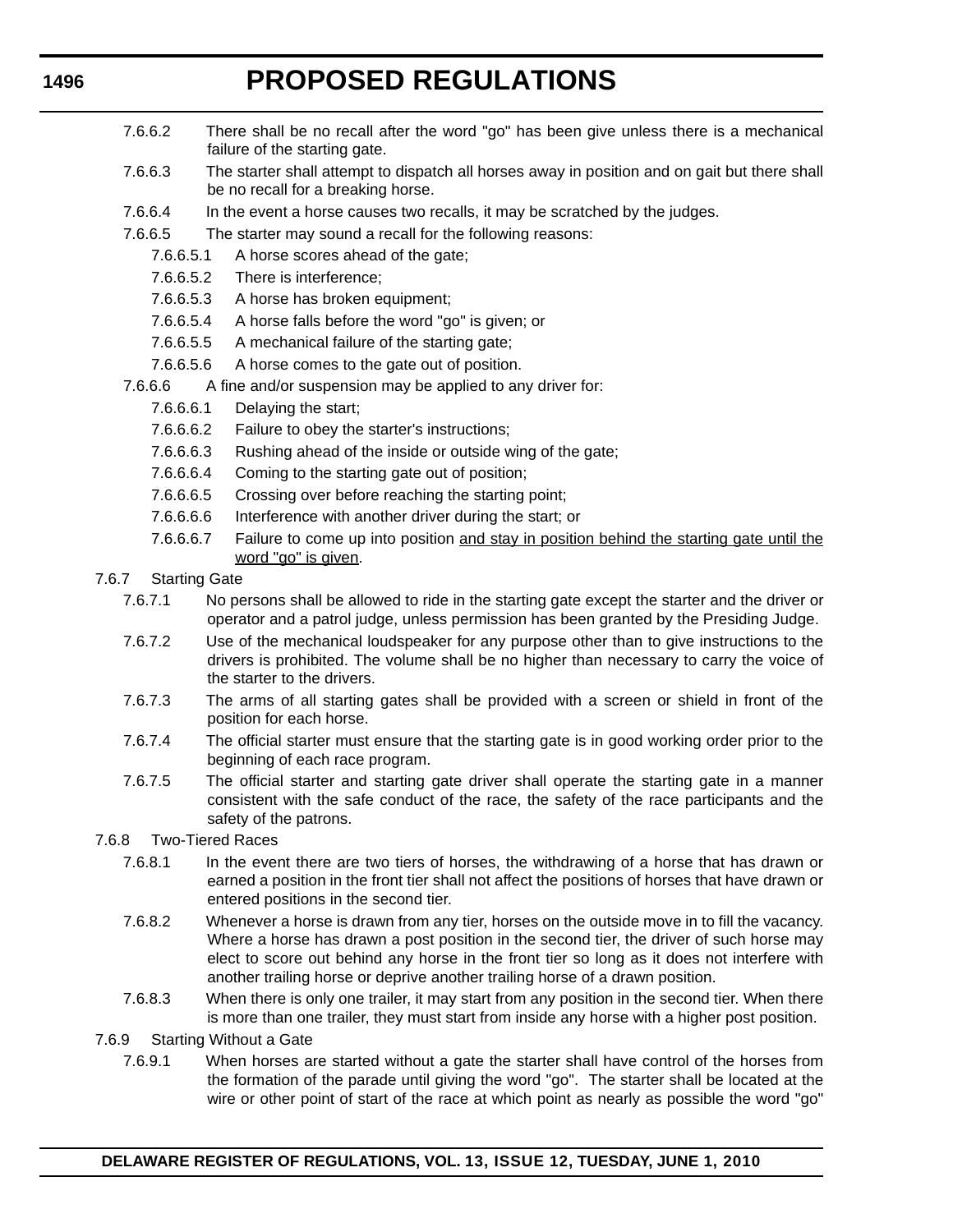shall be given. No driver shall cause unnecessary delay after the horses are called. After two preliminary warming-up scores, the starter shall notify the drivers to form in parade.

- 7.6.9.2 The driver of any horse refusing or failing to follow the instructions of the starter as to the parade or scoring ahead of the pole horse may be set down for the heat in which the offense occurs, or for such other period as the starter shall determine, and may be fined. Whenever a driver is taken down, the substitute shall be permitted to score the horse once. A horse delaying the race may be started regardless of its position or gait and there shall not be a recall because of a bad acting horse. If the word "go" is not given, all the horses in the race shall immediately turn on signal, and jog back to their parade positions for a fresh start. There shall be no recall after the starting word is given.
- 7.6.10 Horse Deemed a Starter

Horses shall be deemed to have started when the word "go" is given by the starter and all horses must go the course except in the case of an accident in which it is the opinion of the judges that it is impossible to go the course.

- 7.6.11 Unmanageable/Bad Acting Horses
	- 7.6.11.1 If, in the opinion(s) of the judges and/or the starter, a horse is unmanageable or liable to cause accidents or injury to any other horse or to any driver, it may be sent to the barn. When this action is taken, the starter will notify the judges who will in turn notify the public and order any refunds as may be required in Rule 10 of these rules.
	- 7.6.11.2 The starter may place a bad acting horse on the outside at his discretion. Such action may be taken only where there is time for the starter to notify the judges who will in turn notify the public prior to any pari-mutuel wagering on the race. If pari-mutuel wagering has already begun on the race, the horse must be scratched as stipulated in subdivision 1 above.
- 7.6.12 Post Positions, Heat Racing
	- 7.6.12.1 The horse winning a heat shall take the inside position in the succeeding heat, unless otherwise specified in the published conditions of the race, and all others shall take their positions in the order they were placed in the prior heat.
	- 7.6.12.2 When two or more horses dead heat, their positions shall be determined by lot.
- 7.6.13 Conduct of the Race
	- 7.6.13.1 A driver shall not commit any of the following acts which are considered violations of driving rules:
		- 7.6.13.1.1 Change course or position, or swerve in or out, or bear in or out during any part of the race in such a manner as to compel a horse to shorten its stride or cause another driver to change course, take his horse back, or pull his horse out of its stride.
		- 7.6.13.1.2 Impede the progress of another horse or cause it to break from its gait.
		- 7.6.13.1.3 Cross over too sharply in front of another horse or in front of the field.
		- 7.6.13.1.4 Crowd another horse by 'putting a wheel under it.'
		- 7.6.13.1.5 Allow another horse to pass needlessly on the inside, or commit any other act that helps another horse to improve its position.
		- 7.6.13.1.6 Carry another horse out.
		- 7.6.13.1.7 Take up or slow up in front of other horses so as to cause confusion or interference among the trailing horses.
		- 7.6.13.1.8 Maintain an outside position without making the necessary effort to improve his overall position.
		- 7.6.13.1.9 Strike or hook wheels with another sulky.
		- 7.6.13.1.10 Lay off a normal pace and leave a hole when it is well within the horse's capacity to keep the hole closed.
		- 7.6.13.1.11 Drive in a careless or reckless manner.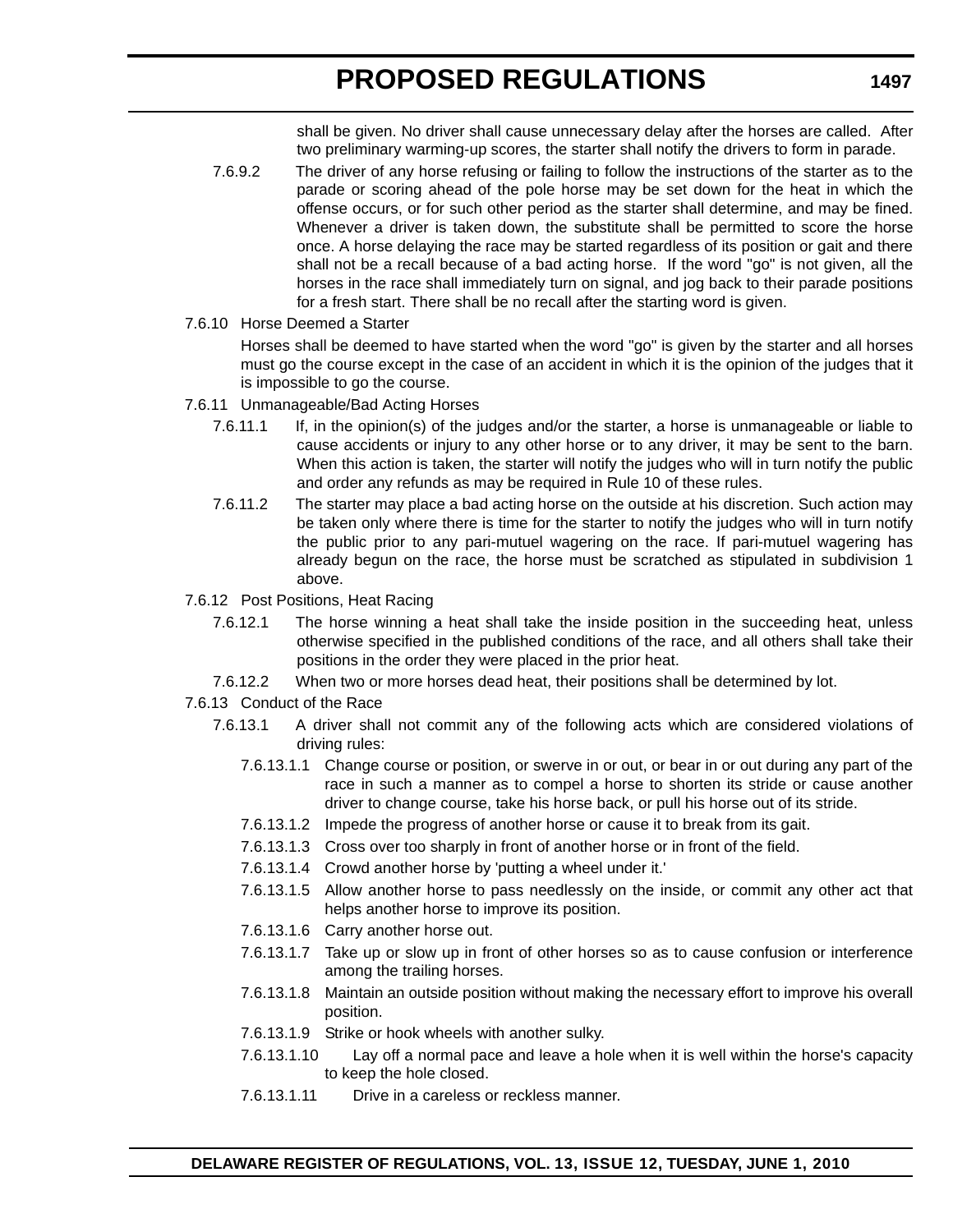- 7.6.13.1.12 Fail to set, maintain or properly contest a pace comparable to the class in which he is racing considering the horse's ability, track conditions, weather and circumstances confronted in the race.
- 7.6.13.1.13 Riding 'half-in' or 'half-out'.
- 7.6.13.1.14 Kicking a horse.
- 7.6.13.1.15 Excessive and/or unnecessary conversation between and among drivers while on the racetrack during the time when colors are required is prohibited. Any violation of this rule may be punished by a fine, suspension or combination thereof.
- 7.6.13.2 A complaint by a driver of any foul, violation of the rules or other misconduct during a race shall be made immediately after the race to which it relates, unless the driver is prevented from doing so by an accident or injury or other reasonable excuse. A driver desiring to enter a claim of foul, or other complaint of violation of the rules, shall make this known to the starter before dismounting and shall proceed immediately to the paddock telephone to communicate immediately with the judges. Any driver who is involved in an objection or inquiry shall proceed immediately to the paddock telephone to communicate with the judges. The judges shall not cause the official sign to be posted until the matter has been dealt with.
- 7.6.13.3 If a violation is committed by a person driving a horse coupled as an entry the judges may set both horses back if, in their opinion, the violation may have affected the finish of the race, otherwise penalties may be applied individually.
- 7.6.13.4 In the case of interference, collision, or violation of any rules, the offending horse may be placed back one or more positions in that heat or dash, and in the event of such collisions, interference or violation preventing any horse from finishing the heat or dash, the offending horse may be disqualified from receiving any winnings and the driver may be fined or suspended. If a horse is set back, it must be placed behind the horse with which it interfered. If an offending horse has interfered with a horse involved in a dead heat and the offending horse is set back, it must be placed behind the horses in the dead heat.
- 7.6.13.5 If the judges believe that a horse is, or has been driven with design to prevent it winning a race or races, they shall consider it a violation by the driver.
- 7.6.13.6 If the judges believe that a horse has been driven in an inconsistent manner, they shall consider it a violation.
- 7.6.13.7 If the judges believe that a horse has been driven in an unsatisfactory manner due to lack of effort or a horse has been driven in an unsatisfactory manner for any reason, they shall consider it a violation punishable by a fine and/or suspension.
- 7.6.13.8 If a horse is suspected to have choked or bled during a race, the driver and/or trainer of that horse is required to report this to the judges immediately after the race.
- 7.6.13.9 If, in the opinion of the judges, a driver is for any reason unfit or incompetent to drive, or is reckless in his conduct and endangers the safety of horses or other drivers in a race, he shall be removed and another driver substituted at any time and the offending driver may be fined, suspended or expelled.
- 7.6.13.10 If for any cause other than being interfered with, or broken equipment, a horse fails to finish after starting a race, that horse shall be ruled out of any subsequent heat of the same event. If it is alleged that a horse failed to finish a race because of broken equipment, this fact must be reported to the paddock judge who shall make an examination to verify the allegation and report the findings to the judges.
- 7.6.13.11 A driver must be mounted in the sulky at all times during the race or the horse shall be placed as a non-finisher.
- 7.6.13.12 Shouting or other improper conduct in a race is forbidden.
- 7.6.13.13 Drivers shall keep both feet in the stirrups during the post parade and from the time the horses are brought to the starting gate until the race has been completed. Drivers shall be permitted to remove a foot from the stirrups during the course of the race solely for the

**1498**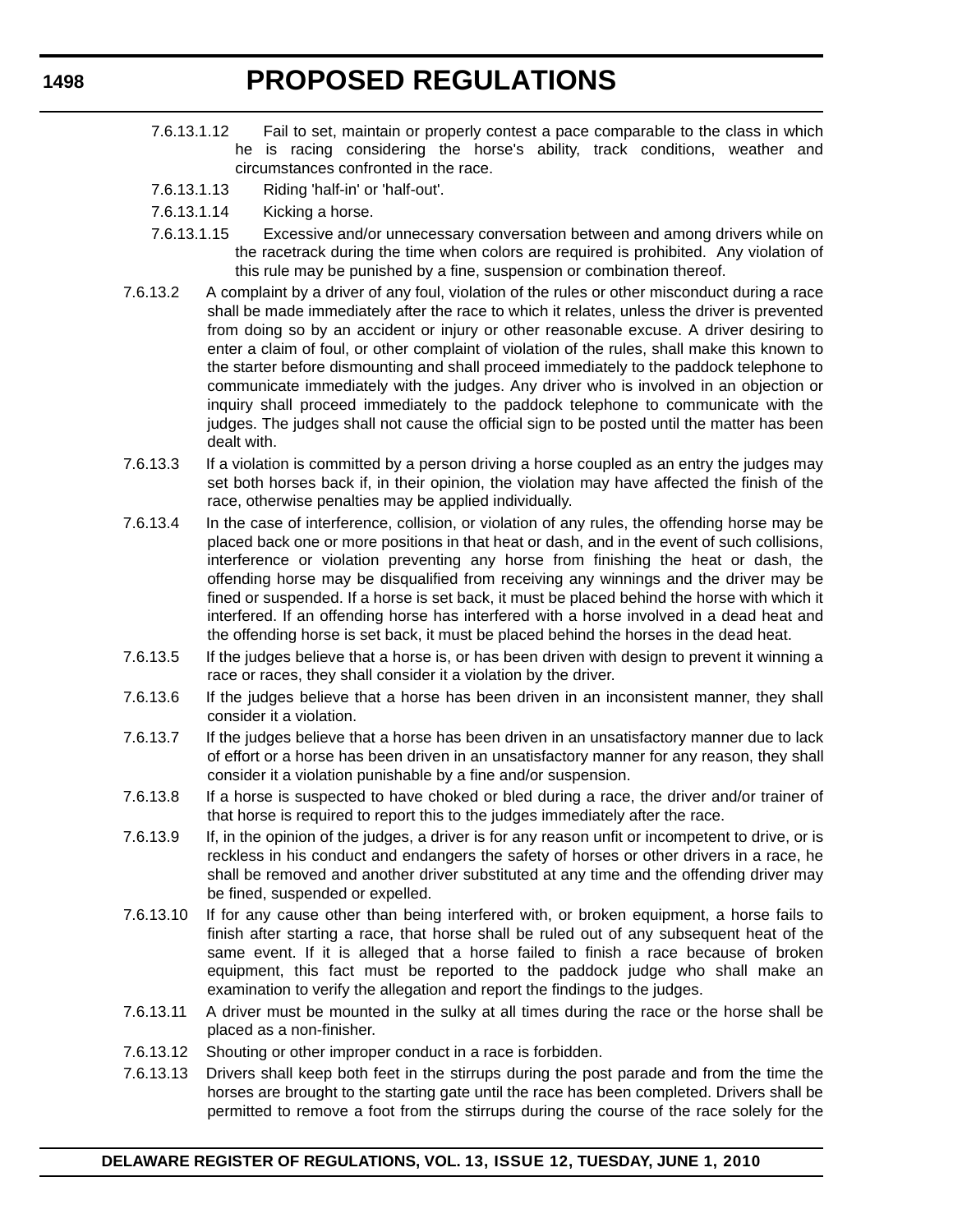purpose of pulling ear plugs and once same have been pulled the foot must be placed back into the stirrup. Drivers who violate this rule may be subject to a fine and/or suspension.

- 7.6.13.14 Impelling of a Horse
	- 7.6.13.14.1 Whips: Drivers will be allowed whips not to exceed 4 feet, plus a snapper not longer than 6 inches. Modification of a whip is prohibited.
		- 7.6.13.14.1.1 Use: The use of a whip shall be confined to the areas above and between the sulky shafts and the outside wheel disks.
		- 7.6.13.14.1.2 Drivers shall keep a line in each hand from the start of the race until the quarter pole.
		- 7.6.13.14.1.3 From the quarter pole to the 7/8th pole, a driver may only use the whip once for a maximum of three strokes. Once the lead horse is at the 7/8th pole, these restrictions do not apply.
	- 7.6.13.14.2 Violations:
		- 7.6.13.14.2.1 Whipping under the arch or shafts of the sulky
		- 7.6.13.14.2.2 Whipping a horse after the race
		- 7.6.13.14.2.3 Causing injury (visible or not) with a whip
		- 7.6.13.14.2.4 Striking or jabbing a horse with the butt end of a whip
		- 7.6.13.14.2.5 Whipping a horse that is out of contention
		- 7.6.13.14.2.6 Brutal, excessive, and or indiscriminate use of a whip.
			- 7.6.13.14.2.6.1 Inspections: At extended pari-mutuel meetings, under the supervision of the judges, there may be a mandatory inspection of each horse following each race for evidence of excessive or brutal use of the whip. At all other meetings, the judges shall have the authority to order and/or conduct such inspections at their discretion.
- 7.6.13.15 The use of any goading device, or chain, or spur, or mechanical or electrical device other than a whip as allowed in the rules, upon any horse, shall constitute a violation.
- 7.6.13.16 The possession of any mechanical or electrical goading device on the grounds of an Association shall constitute a violation.
- 7.6.13.17 The judges shall have the authority to disallow the use of any equipment or harness that they feel is unsafe or not in the best interests of racing.
- 7.6.13.18 When a horse breaks from its gait, it shall be considered a violation on the part of the driver for:
	- 7.6.13.18.1 Failure to take the horse to the outside of other horses where clearance exists.
	- 7.6.13.18.2 Failure to properly attempt to pull the horse to its gait.
	- 7.6.13.18.3 Failure to lose ground while on a break.
	- 7.6.13.18.4 If no violation has been committed, the horse shall not be set back unless a contending horse on his gait is lapped on the hind quarter of the breaking horse at the finish. The judges may set any horse back one or more places if in their judgment, any of the above violations have been committed, and the driver may be penalized.
	- 7.6.13.18.5 Any horse making a break which causes interference to other horses may be placed behind all offended horses. If there has been no failure on the part of the driver of the breaking horse in complying with Rule 7.6.13.20, no fine or suspension shall be imposed on the driver as a consequence.
- 7.6.13.19 If, in the opinion of the judges, a driver allows a horse to break for the purpose of losing a race, he or she shall be in violation of the rules.
- 7.6.13.20 It shall be the duty of one of the judges to call out every break made and have them duly recorded in judges official race reports.
- 7.6.13.21 The horse whose nose reaches the wire first is the winner. If there is a dead heat for first, both horses shall be considered winners. In races having more than one heat or dash,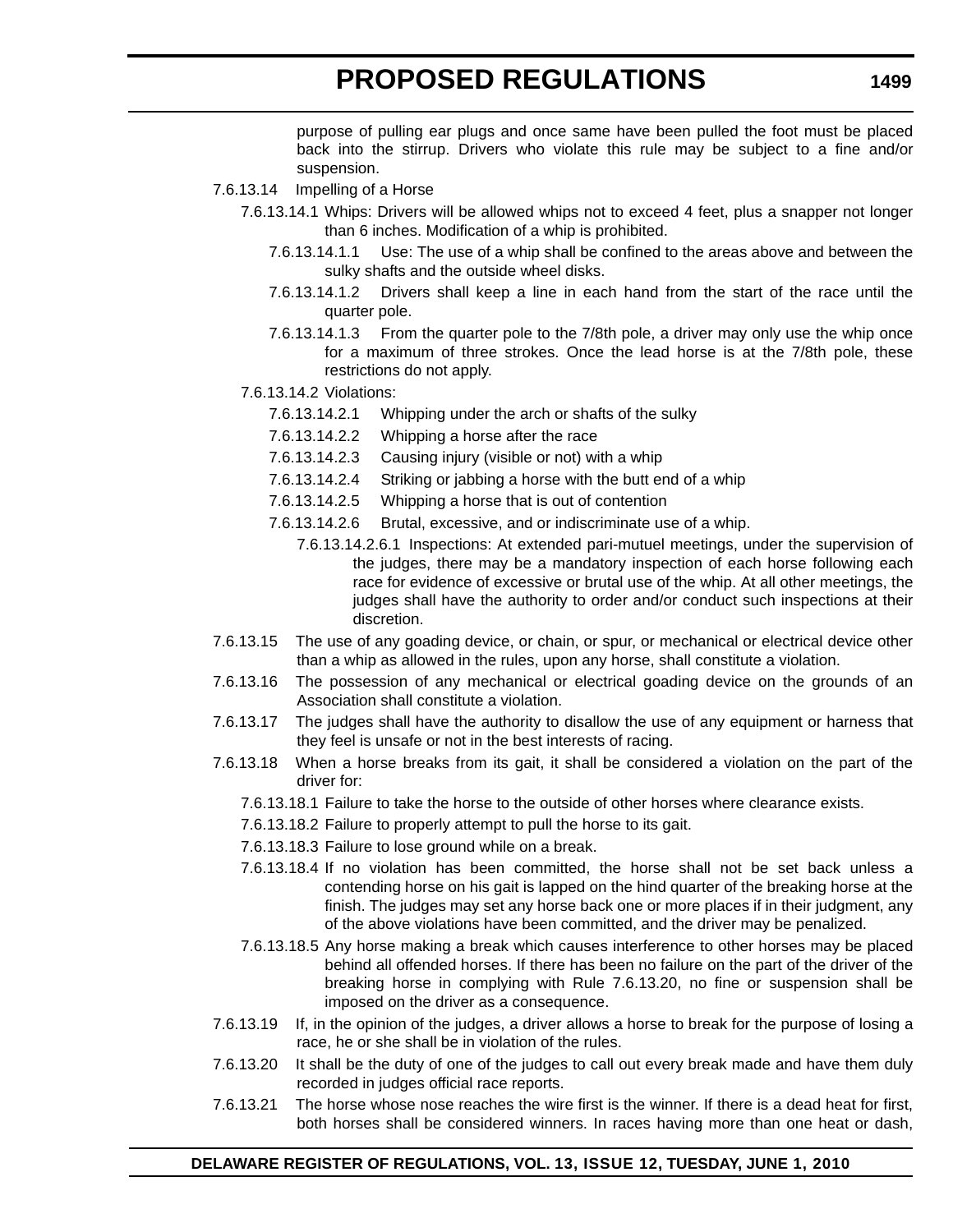<span id="page-20-0"></span>where two horses are tied in the summary, the winner of the longer dash or heat shall be entitled to the trophy. Where the dashes or heats are of the same distance and the horses are tied in the summary, the winner of the faster dash or heat shall be entitled to the trophy. Where the dashes or heats are of the same time, both horses shall be considered winners and the entitlement of the trophy will be decided by lot.

- 7.6.13.22 The wire or finish line is a real line established with the aid of a surveyor's transit, or an imaginary line running from the center of the judges' stand to a point immediately across and at right angles to the track.
- 7.6.13.23 If, during the preliminary scores or during a race a driver is unseated in such a manner that he or she falls to the ground, the Presiding Judge or judges may direct the driver to report to the infirmary or to the emergency department of the nearest hospital for examination and receive clearance to continue with driving assignments on that day of racing.
- 7.6.13.24 If a horse is to warm up it must go its last warm-up on the same racing strip as it will compete on unless excused by the judges.
- 7.6.14 Harness Race Track Without a Hubrail
	- 7.6.14.1 If at a racetrack which does not have a continuous solid inside hub rail, a horse or part of the horse's sulky leaves the course by running over or going inside the pylons or other demarcation which constitutes the inside limits of the course, the offending horse may be placed one or more positions where, in the opinion of the judges, the action gave the horse an unfair advantage over other horses in the race, or the action helped the horse improve its position in the race. Drivers may be fined or suspended for permitting a horse's sulky to run over or go inside the pylons or other demarcation which constitutes the inside limits of the course. In addition, when an act of interference causes a horse or part of the horse's sulky to cross the inside limits of the course, and the horse is placed by the judges, the offending horse shall be placed behind the horse with which it interfered.
	- 7.6.14.2 In the event a horse or part of a horse's sulky leaves the course for any reason, it shall be the driver's responsibility to take all reasonable steps to safely reenter the race course as soon as possible.
- 7.6.15 Extended Homestretch
	- 7.6.15.1 With approval of the Commission, a track may extend the width of its homestretch up to 10 feet inward in relation to the width of the rest of the racetrack.
	- 7.6.15.2 In the event the home stretch is expanded pursuant to 7.6.15.1 above, the following shall apply:
		- 7.6.15.2.1 When entering or while going through the homestretch for the first time in a race, no horse shall use the expanded inside lane in an attempt to pass other horses or improve its position. Any horse, which does so shall be disqualified and placed last in the order of finish.
		- 7.6.15.2.2 the lead horse in the homestretch shall maintain as straight a course as possible while allowing trailing horses full access to the extended inside lane. If, in the opinion of the judges, the lead horse changes course in the homestretch in an attempt to prevent a trailing horse from passing, said horse shall be placed accordingly.
		- 7.6.15.2.3 Horses using the expanded inside lane during the homestretch drive for the finish of the race, must first have complete clearance of the pylons marking the inside boundary of the racecourse. Any horse or sulky running over one or more of the pylons or going inside the pylons while attempting to use the expanded inside lane, may be disqualified or placed back one or more positions.
		- 7.6.15.2.4 A horse may only be driven into the expanded homestretch lane for the purpose of passing another horse and may not be driven into the expanded homestretch lane for the purpose of blocking a trailing horse. If, in the opinion of the judges, a horse is driven into the expanded homestretch lane for the purpose of blocking a trailing horse,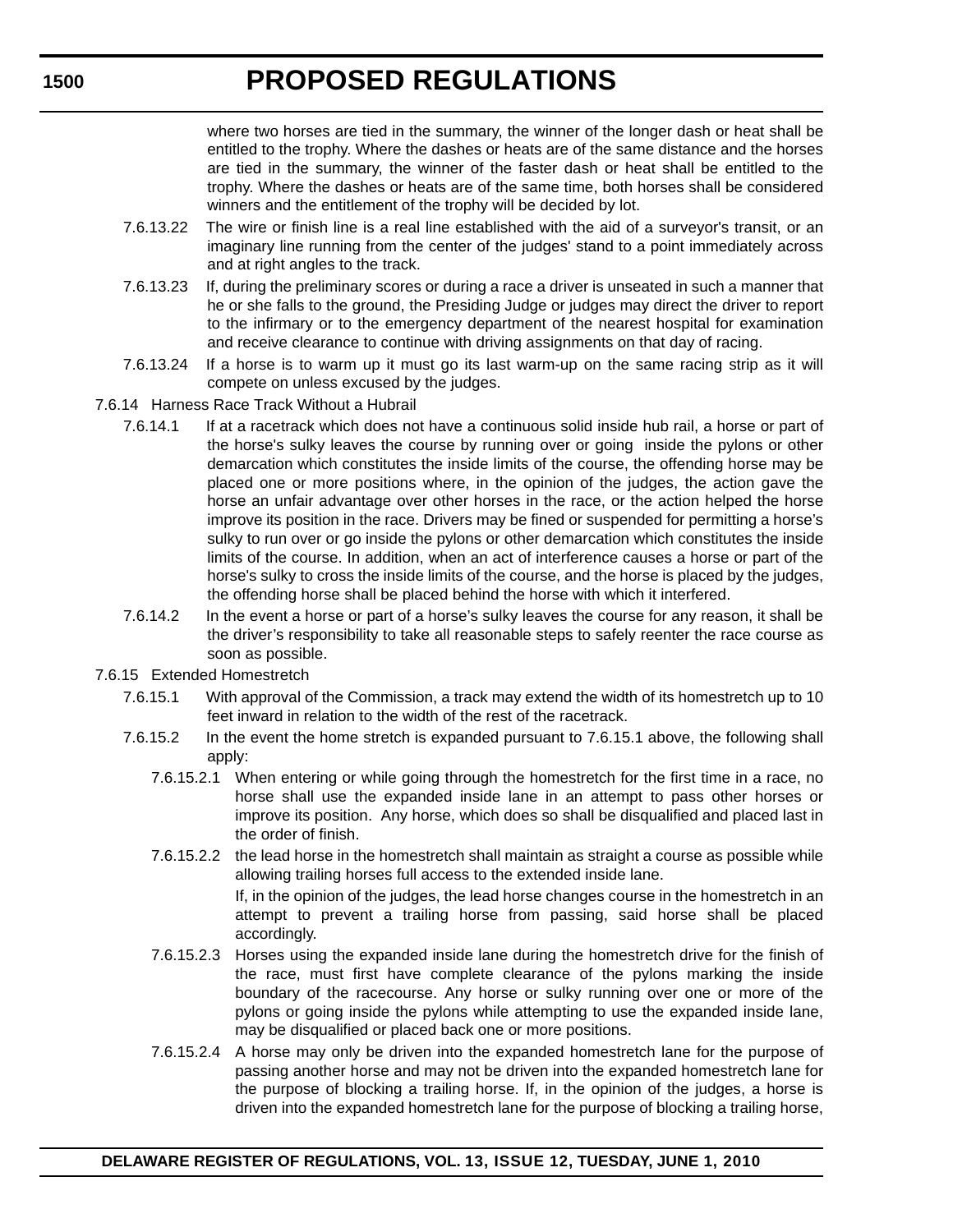the driver of the blocking horse may be fined and/or suspended and the horse may be placed accordingly.

**1 DE Reg. 923 (1/1/98) 2 DE Reg. 684 (10/01/98) 2 DE Reg. 1764 (4/1/99) 3 DE Reg. 432 (9/1/99) 3 DE Reg 1520 (5/1/00) 4 DE Reg 336 (8/1/00) 5 DE Reg. 832 (10/1/01) 7 DE Reg. 42 (7/1/03) 11 DE Reg. 1050 (02/01/08) 12 DE Reg. 1074 (02/01/09) 13 DE Reg. 841 (12/01/09)**

**\*Please Note: As the rest of the sections are not being amended, they are not being published here. A complete copy of the proposed regulation is available at:**

**[501 Harness Racing Rules and Regulations](http://regulations.delaware.gov/register/june2010/proposed/13 DE Reg 1494 06-01-10.htm)**

### **[DEPARTMENT OF EDUCATION](http://www.doe.k12.de.us/)**

**OFFICE OF THE SECRETARY** Statutory Authority: 14 Delaware Code, Section 122 (14 **Del.C.** §122) 14 **DE Admin. Code** 920

**Education Impact Analysis Pursuant To 14 Del.C. Section 122(D)**

**[920 Educational Programs for English Language Learners \(ELLs\)](#page-3-0)**

### **A. Type of Regulatory Action Required**

Amendment to Existing Regulation

### **B. Synopsis of Subject Matter of the Regulation**

The Secretary of Education intends to amend 14 **DE Admin. Code** 920 Educational Programs for English Language Learners (ELLs) by replacing Delaware Student Testing Program (DSTP) with Delaware Comprehensive Assessment System (DCAS). This regulation was reviewed as part of the 5 year review cycle.

Persons wishing to present their views regarding this matter may do so in writing by the close of business on or before July 2, 2010 to Susan Haberstroh, Education Associate, Regulation Review, Department of Education, at 401 Federal Street, Suite 2, Dover, Delaware 19901. A copy of this regulation is available from the above address or may be viewed at the Department of Education business office.

### **C. Impact Criteria**

1. Will the amended regulation help improve student achievement as measured against state achievement standards? The regulation was reviewed and a technical amendment made to replace Delaware Student Testing Program (DSTP) with the new Delaware Comprehensive Assessment System (DCAS).

2. Will the amended regulation help ensure that all students receive an equitable education? The regulation was reviewed and a technical amendment made to replace Delaware Student Testing Program (DSTP) with the new Delaware Comprehensive Assessment System (DCAS).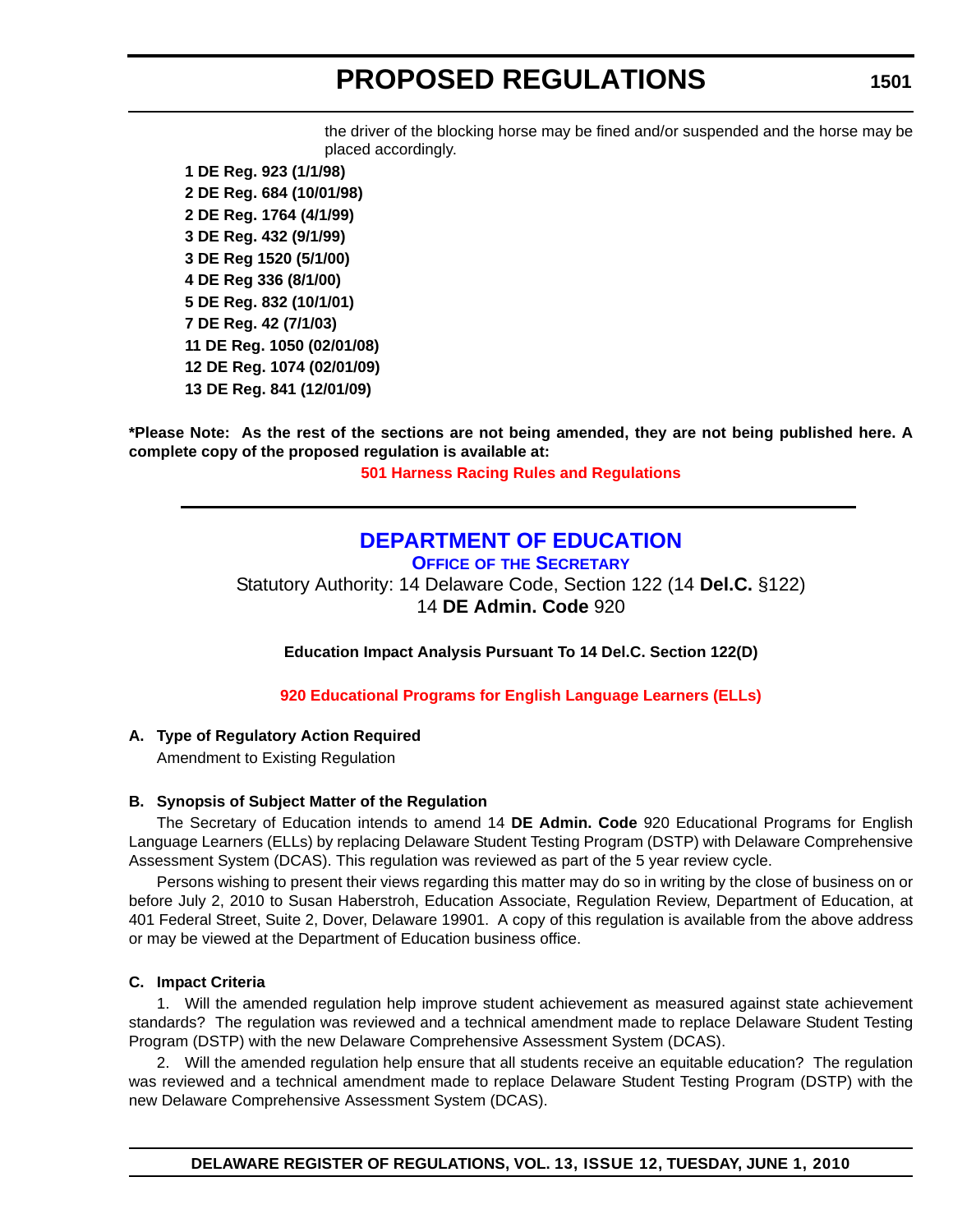3. Will the amended regulation help to ensure that all students' health and safety are adequately protected? The regulation was reviewed and a technical amendment made to replace Delaware Student Testing Program (DSTP) with the new Delaware Comprehensive Assessment System (DCAS).

4. Will the amended regulation help to ensure that all students' legal rights are respected? The regulation was reviewed and a technical amendment made to replace Delaware Student Testing Program (DSTP) with the new Delaware Comprehensive Assessment System (DCAS).

5. Will the amended regulation preserve the necessary authority and flexibility of decision making at the local board and school level? The amended regulation will preserve the necessary authority and flexibility of decision making at the local board and school level. The amended regulation replaces language referring to Delaware Student Testing Program (DSTP) with Delaware Comprehensive Assessment System (DCAS).

6. Will the amended regulation place unnecessary reporting or administrative requirements or mandates upon decision makers at the local board and school levels? No additional requirements or mandates will be placed on the local board or school levels. The amended regulation replaces Delaware Student Testing Program (DSTP) with Delaware Comprehensive Assessment System (DCAS).

7. Will the decision making authority and accountability for addressing the subject to be regulated be placed in the same entity? The decision making authority and accountability is with the same entity. The amended regulation replaces language referring to Delaware Student Testing Program (DSTP) with Delaware Comprehensive Assessment System (DCAS).

8. Will the amended regulation be consistent with and not an impediment to the implementation of other state educational policies, in particular to state educational policies addressing achievement in the core academic subjects of mathematics, science, language arts and social studies? This amendment is consistent with State Code and policies. The amended regulation replaces language referring to Delaware Student Testing Program (DSTP) with Delaware Comprehensive Assessment System (DCAS).

9. Is there a less burdensome method for addressing the purpose of the regulation? There is not a less burdensome method for addressing the purpose of the regulation. The amended regulation replaces language referring to Delaware Student Testing Program (DSTP) with Delaware Comprehensive Assessment System (DCAS).

10. What is the cost to the State and to the local school boards of compliance with the regulation? There is no additional cost. The amended regulation replaces language referring to Delaware Student Testing Program (DSTP) with Delaware Comprehensive Assessment System (DCAS).

### **920 Educational Programs for English Language Learners (ELLs)**

This regulation shall apply to any district or charter school applying for or receiving funds to provide services or programs for English Language Learners (ELLs).

#### **1.0 Definitions**

- The following words and terms, when used in this regulation shall have the following meaning unless the context clearly indicates otherwise:
- **"Bilingual Programs"** Bilingual programs are programs that provide instruction using the student's native language and English across all subject areas or provide instruction in English across all subject areas with support in the native language.
- "**English as a Second Language (ESL) Programs"** English as a Second Language Programs are programs providing instruction in English across all subject areas. This program takes into account the student's level of English proficiency and builds on the language skills and academic subject knowledge the student has acquired in his or her native language.
- **"English Language Learners (ELLs)"** English Language Learners are students with limited English proficiency (also referred to as (LEP) Limited English Proficient Students). ELLs are individuals who, by reason of foreign birth or ancestry, speak a language other than English, and either comprehend, speak, read or write little or no English, or who have been identified as English Language Learners by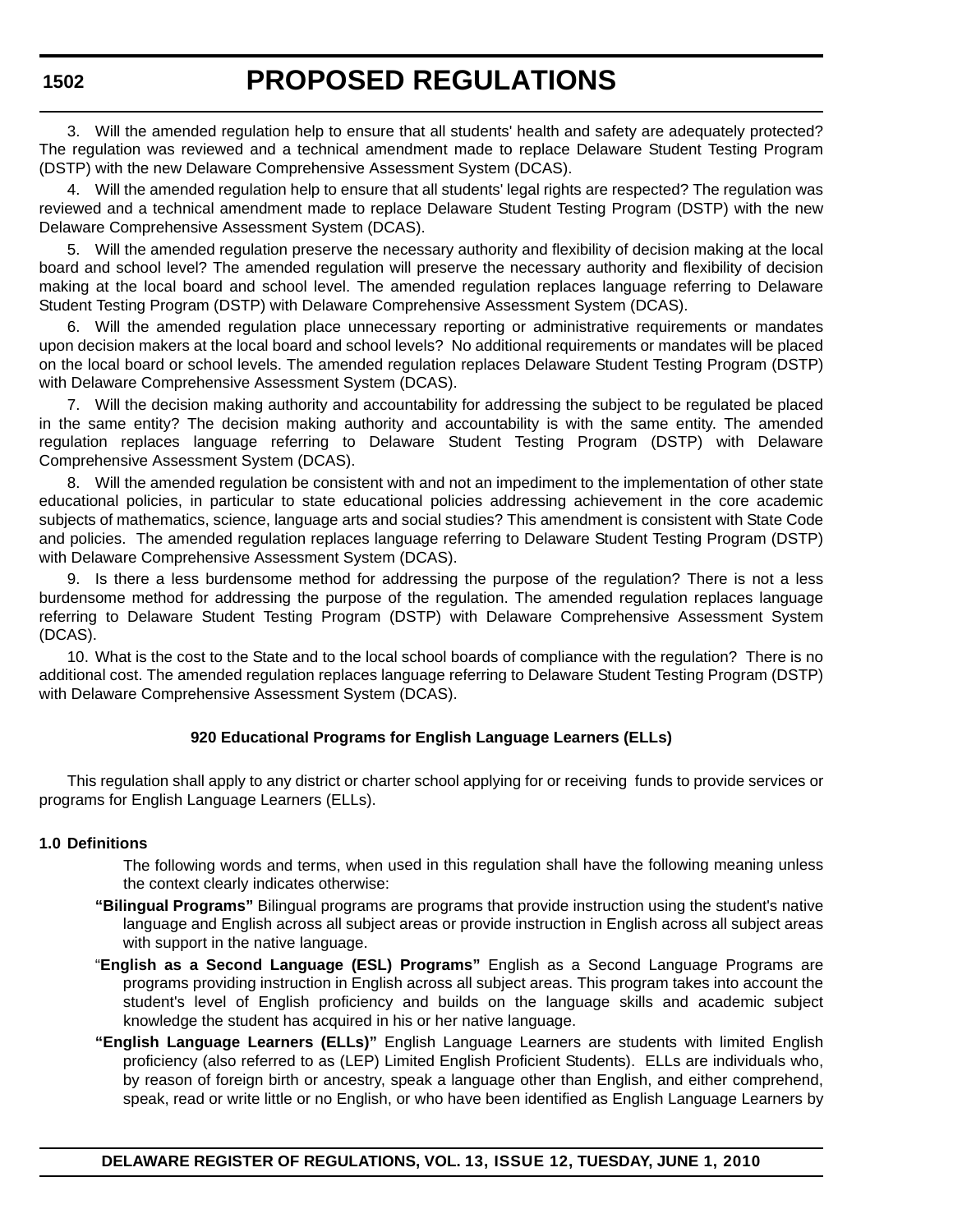<span id="page-23-0"></span>a valid English language proficiency assessment approved by the Department of Education for use statewide.

#### **2.0 Home Language Survey**

A home language survey or the questions contained in the survey shall be administered as part of the registration process for all registering students and shall elicit from the student's parent, guardian or Relative Caregiver the student's first acquired language and the language(s) spoken in the student's home or by the student.

- 2.1 Any student for whom a language other than English is reported on the home language survey or on the registration form as the student's first acquired language or as a language used in the student's home or by the student shall be administered an English language proficiency assessment. The assessment shall be conducted as soon as practicable, but not later than twenty five (25) school days after enrollment and shall be conducted by qualified personnel trained in the administration of the assessment instrument.
	- 2.1.1 The English language proficiency assessment shall be based on the English Language Proficiency Standards for English Language Learners K to 12 and shall assess listening, speaking, reading and writing. The assessment shall be validated for this purpose and approved by the Department of Education for use statewide.
	- 2.1.2 Any student who achieves a score on the English language proficiency assessment that is lower than the eligibility cut off score in listening, speaking, reading and writing established by the Department of Education shall be identified as an ELL and shall be entitled to a program of instruction for ELLs.

#### **3.0 Programs of Instruction for ELLs**

Programs of instruction for ELLs shall include formal instruction in English language development; and instruction in academic subjects which is designed to provide ELLs with access to the regular curriculum. In selecting a program(s), each district shall choose programs that are research based and that have been demonstrated to be effective in the education of ELLs.

- 3.1 Programs shall be implemented consistent with the goal of prompt acquisition of full English proficiency. Programs shall include instruction in academic subjects which is equivalent in scope to the instruction that is provided to students who are not limited in English proficiency.
- 3.2 Instruction shall be delivered by individuals who meet Department of Education licensure and certification requirements and who are trained in the delivery of instruction to ELLs.
- 3.3 The student's parent, guardian or Relative Caregiver has a right to refuse placement of their child(ren) in either the Bilingual or the ESL program and also has the right to withdraw an identified student from either program. Parents, guardians or Relative Caregivers of eligible students who refuse placement of their student in either program or withdraw students from either program shall do so in writing.

### **4.0 English Language Proficiency Assessment**

Every student identified as an ELL will be administered an English language proficiency assessment annually.

- 4.1 Any student who achieves a score on the annual English language proficiency assessment that is higher than the eligibility cut off score in listening, speaking, reading and writing established by the Department of Education shall be transitioned as fully English proficient and placed in a regular classroom.
	- 4.1.1 For at least two school years following the identification of the student as fully English Proficient, the district or charter school shall monitor the academic performance of the student. Students who experience academic difficulty in the regular classroom during the transition period shall, based on further assessment re enter a Bilingual or ESL program or shall be provided with additional instructional services as necessary and appropriate.

**1503**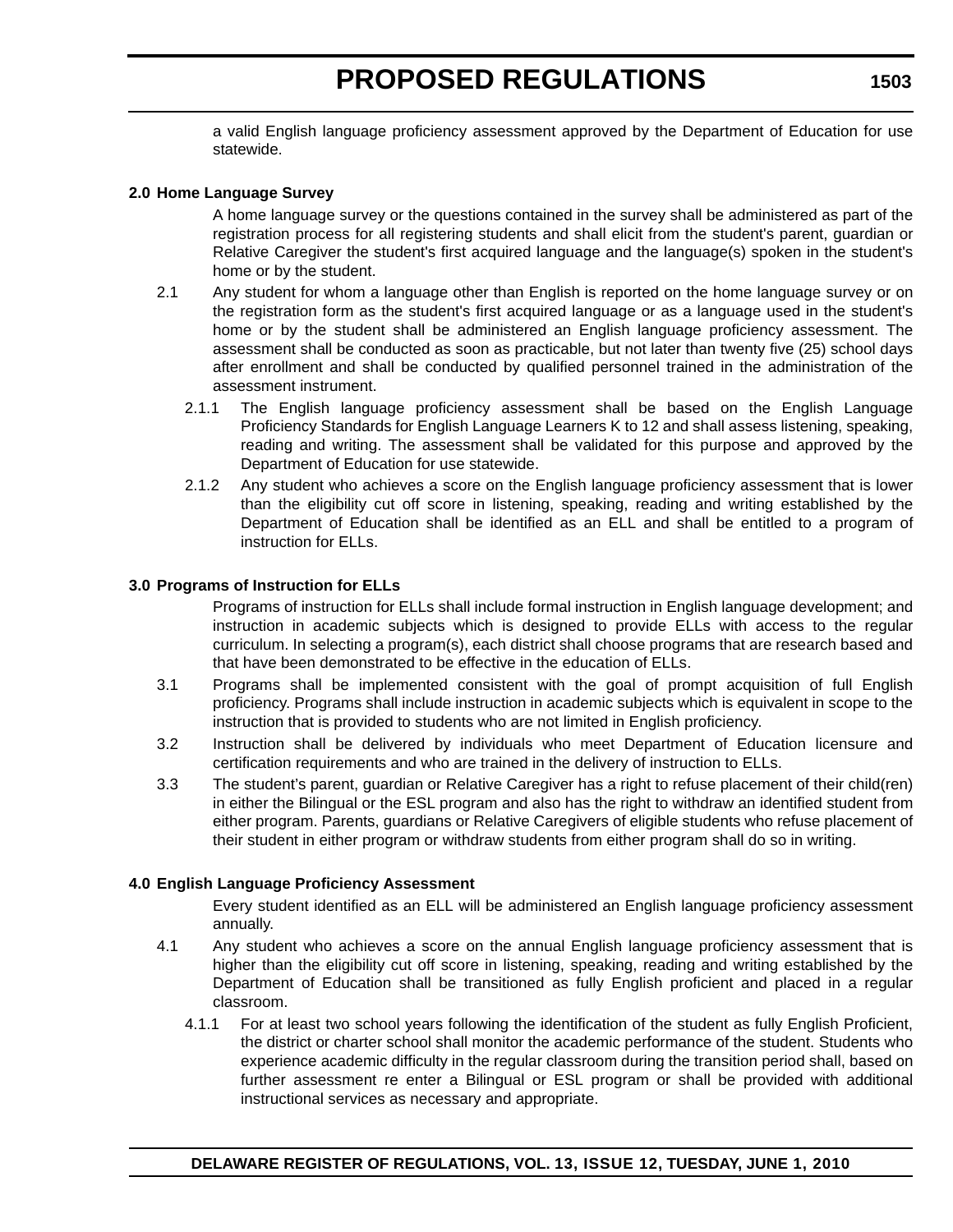#### **5.0 Annual Evaluation**

Each district and charter school receiving funds to provide services or programs for ELL's shall prepare an annual evaluation of its program(s). This evaluation shall be part of the district's annual evaluation process under and in compliance with the Consolidated Application.

#### **6.0 Data and Information Required**

Each district and charter school shall enter such data and information concerning ELLs as instructed by the Department of Education and as otherwise required by the Department into the statewide database.

### **9 DE Reg. 398 (9/1/05)**

#### **7.0 Communication**

Each district and charter school shall ensure that communication with parents, guardians and Relative Caregivers, including notices of eligibility for programs for ELLs, notices about the student's educational performance and progress in such programs, and school information that is made available to other parents, guardians and Relative Caregivers shall be provided in English or to the extent practicable in a language the parent, guardian or Relative Caregiver can understand.

#### **9 DE Reg. 398 (9/1/05)**

#### **8.0 Inclusion in Delaware Student Testing Program**

ELLs and students transitioned as fully English proficient shall be included in the Delaware Student Testing Program (DSTP) Delaware Comprehensive Assessment System (DCAS) as provided for in the Department of Education document *Guidelines for the Inclusion of Students with Disabilities and Students with Limited English Proficiency*, as the same may from time to time be amended hereafter.

**4 DE Reg. 467 (9/1/00) 9 DE Reg. 398 (9/1/05)**

## **[DEPARTMENT OF HEALTH AND SOCIAL SERVICES](http://www.dhss.delaware.gov/dhss/dmma/) DIVISION OF MEDICAID AND MEDICAL ASSISTANCE**

Statutory Authority: 31 Delaware Code, Section 512 (31 **Del.C.** §512)

### **[PUBLIC NOTICE](#page-3-0)**

#### **Non-Emergency Medical Transportation Services**

In compliance with the State's Administrative Procedures Act (APA - Title 29, Chapter 101 of the Delaware Code) and under the authority of Title 31 of the **Delaware Code**, Chapter 5, Section 512, Delaware Health and Social Services (DHSS) / Division of Medicaid and Medical Assistance (DMMA) is proposing to amend the Delaware Title XIX Medicaid State Plan regarding Non-Emergency Medical Transportation Services.

Any person who wishes to make written suggestions, compilations of data, testimony, briefs or other written materials concerning the proposed new regulations must submit same to Sharon L. Summers, Planning & Policy Development Unit, Division of Medicaid and Medical Assistance, 1901 North DuPont Highway, P.O. Box 906, New Castle, Delaware 19720-0906 or by fax to 302-255-4425 by June 30, 2010.

The action concerning the determination of whether to adopt the proposed regulation will be based upon the results of Department and Division staff analysis and the consideration of the comments and written materials filed by other interested persons.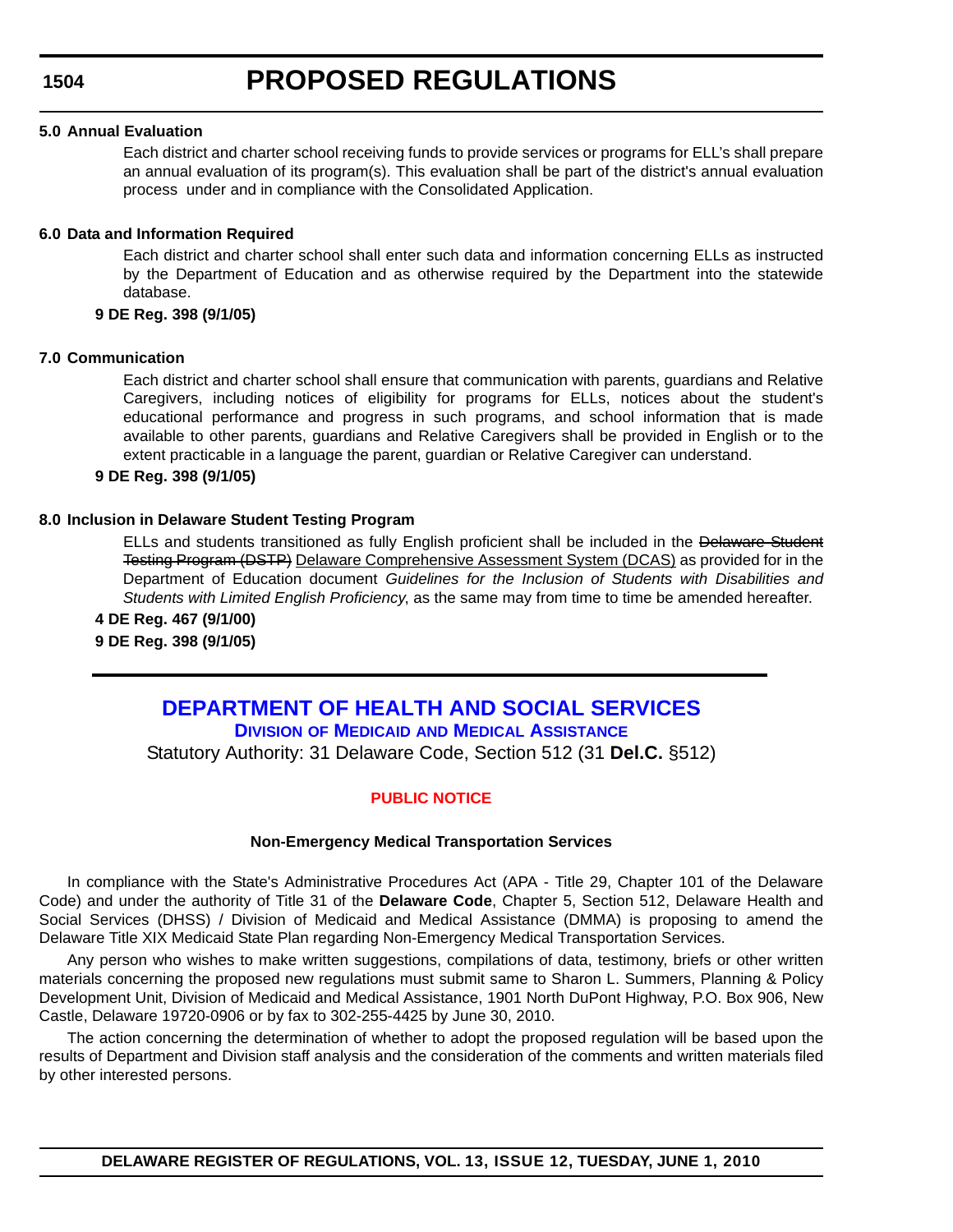#### **SUMMARY OF PROPOSAL**

The proposed provides notice to the public that the Division of Medicaid and Medical Assistance (DMMA) intends to amend the Title XIX Medicaid State Plan to implement the provisions of Section 6083 of the Deficit Reduction Act (DRA) of 2005 (Public Law 109-171) regarding Non-Emergency Medical Transportation Services.

#### **Statutory Authority**

- Deficit Reduction Action (DRA) of 2005, Public Law 109-171, enacted on February 8, 2006
- 42 CFR §431.53, Assurance of transportation
- 42 CFR §440.170(a), Any other medical care or remedial care recognized under State law and specified by the Secretary (Transportation)
- 42 CFR §447.205, Public Notice of Changes in Statewide Methods and Standards for Setting Payment Rates

#### **Background**

Section 6083 of the DRA amends section 1902(a) of the Social Security Act by adding a new section 1902(a)(70) that provides States the authority to establish, under the State plan, a non-emergency medical transportation (NEMT) brokerage program.

Medicaid programs are federally required in their Title XIX Medicaid state plans to ensure necessary transportation to and from providers. Federal regulations, at both §§431.53 and 440.170(a), permit this coverage in either of two ways, at the state's discretion: 42 CFR §431.53 permits coverage as an administrative expense; 42 CFR §440.170 permits transportation coverage as a medical expense under its State Medicaid plan. Besides the differences in federal financial participation (FFP) for this service for some states (the medical expense is federally reimbursed higher), the most significant difference in these two alternatives is the amount of service coordination and management that is permitted by 42 CFR §431.53.

Prior to enactment of the DRA, when a State elected to provide transportation as medical assistance under its State plan, the State needed to receive a waiver under 1915(b) of the Act in order to institute a NEMT brokerage program.

The law has changed. States are no longer required to obtain a section 1915(b) waiver in order to provide NEMT as an optional medical service through a contracted broker. Under section 1902(a)(70), a State may now use a NEMT brokerage program when providing transportation as medical assistance under the State plan.

#### **Summary of Proposal**

The Delaware Medical Assistance Program (DMAP) has a non-emergency medical transportation brokerage program in place as an "administrative service". This amendment establishes DMAP's non-emergency medical transportation brokerage program in the State's Title XIX state plan pursuant to Section 6083 of the Deficit Reduction Act of 2005. This approach will allow for coverage of non-emergency medical transportation through a contracted broker as a medical service comparable to other medical services DMAP covers such as physician and hospital care.

The proposed amendment simultaneously repeals State plan language relating to transportation cost-sharing for Medicaid recipients. There will be no client co-payment requirement for non-emergency medical transportation services.

An approved state plan amendment will allow DMAP to continue to utilize a transportation broker for meeting the non-emergency transportation needs of Medicaid recipients.

The provisions of this amendment are effective July 1, 2010 and subject to approval by the Centers for Medicare and Medicaid Services (CMS).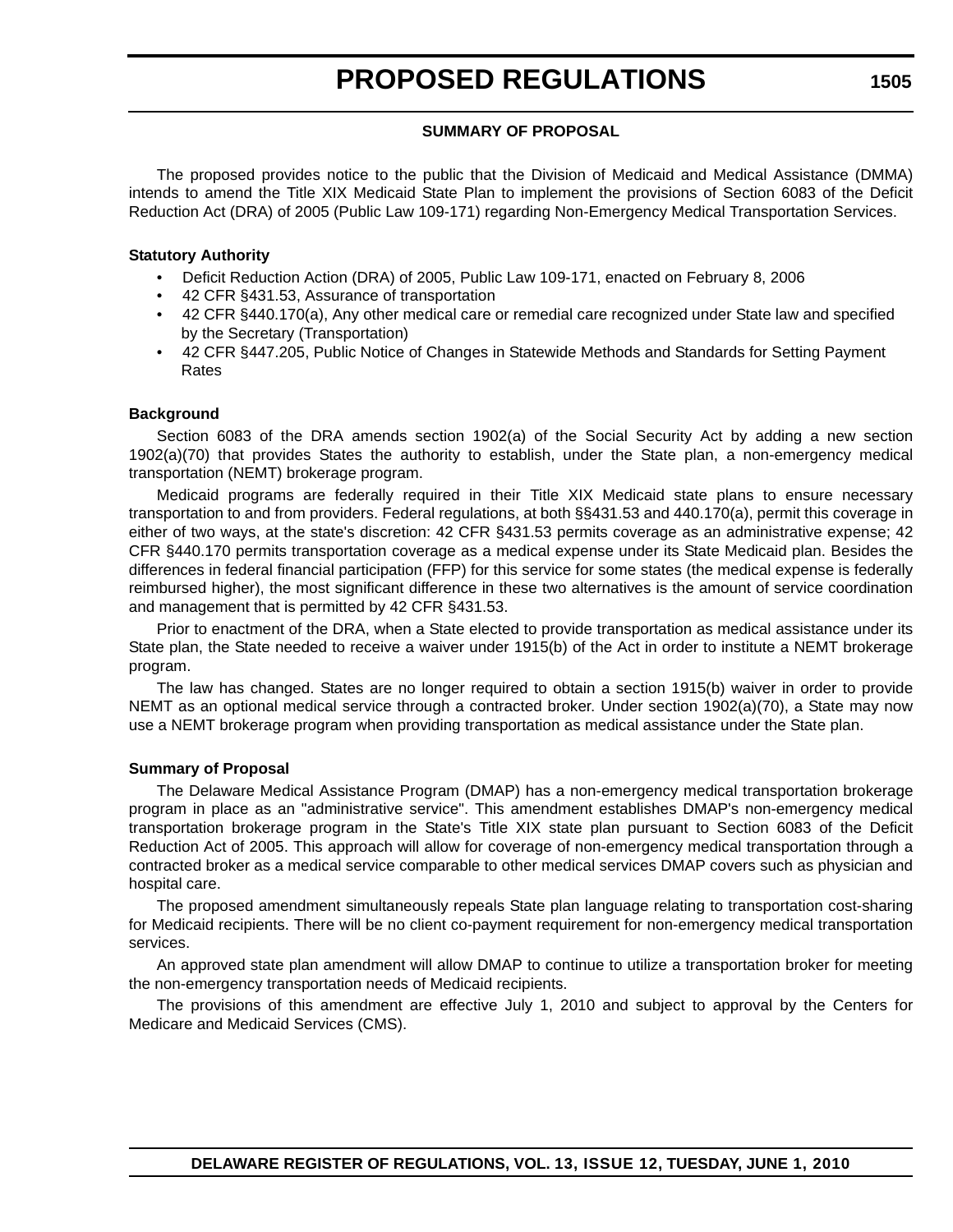# **PROPOSED REGULATIONS**

**DMMA PROPOSED REGULATION #10-27a REVISIONS:**

Revision:CMS ATTACHMENT 3.1-A OMB No. Page 9a

### STATE PLAN UNDER TITLE XIX OF THE SOCIAL SECURITY ACT State/Territory **DELAWARE**

### **AMOUNT, DURATION, AND SCOPE OF MEDICAL AND REMEDIAL CARE AND SERVICES PROVIDED TO THE CATEGORICALLY NEEDY**

24. Any other medical care and any other type of remedial care recognized under State law and specified by the Secretary.

a 1. Transportation (provided in accordance with 42 CFR 440.170 as an optional medical service).

 No limitations With limitations

Non-emergency medical transportation is provided statewide through a brokerage program as an optional medical service in accordance with 1902(a)(70) of the Social Security Act and 42 CFR 440.170(a)(4) and all other requirements relating to Medicaid services.

a 2. Brokered Transportation

 $\boxtimes$  Provided under section 1902(a)(70)

The State assures it has established a non-emergency medical transportation program in order to more costeffectively provide transportation, and can document, upon request from CMS, that the transportation broker was procured in compliance with the requirements of 45 CFR 92.36 (b)-(f).

(1) The State will operate the broker program without the requirements of the following paragraphs of section 1902(a);

 $\Box$  (1) statewideness (indicate areas of State that are covered)

 $\Box$  (10)(B) comparability (indicate participating beneficiary groups)

 $\Box$  (23) freedom of choice (indicate mandatory population groups)

Revision:CMS ATTACHMENT 3.1-A OMB No. Page 9a.1.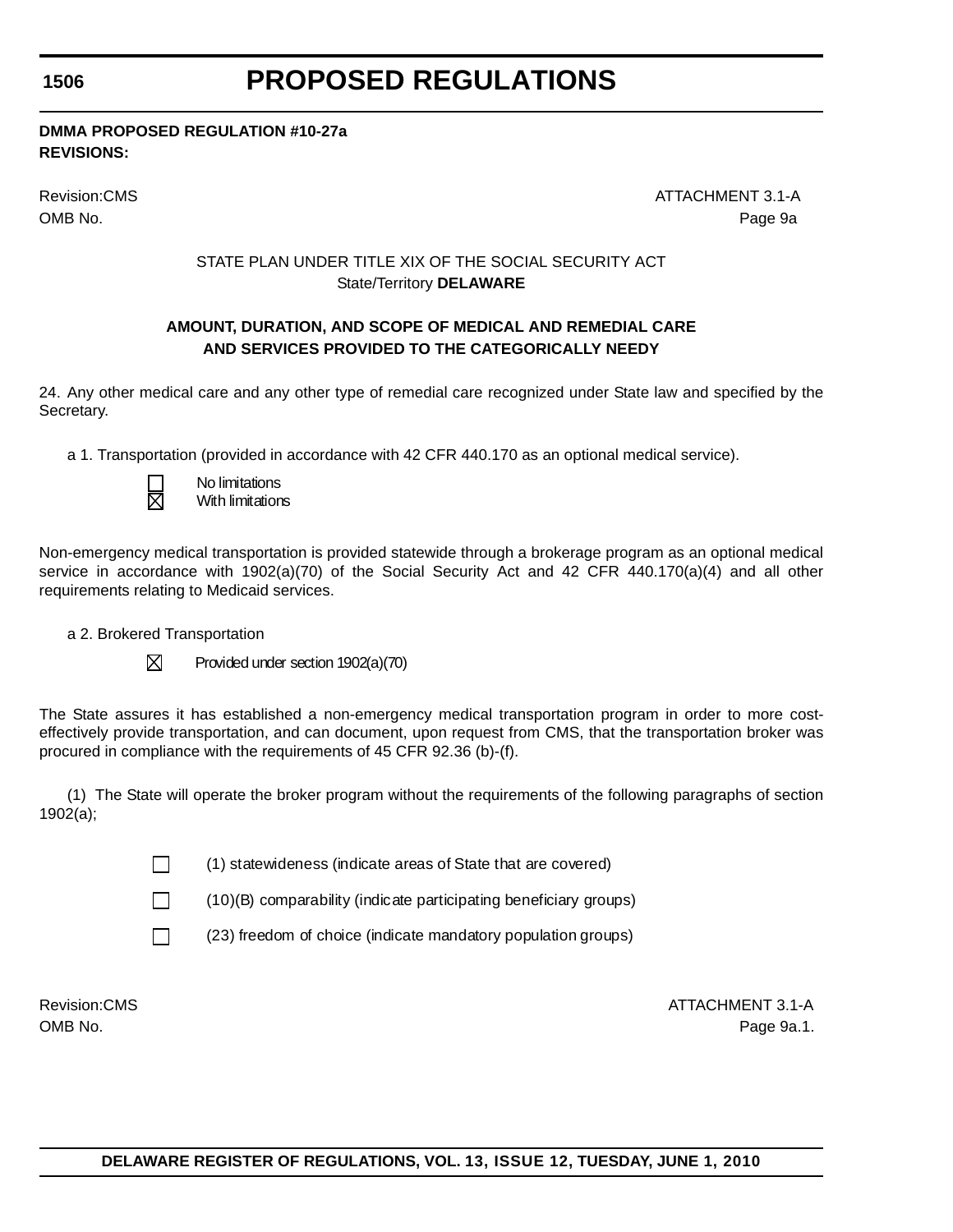### STATE PLAN UNDER TITLE XIX OF THE SOCIAL SECURITY ACT State/Territory **DELAWARE**

(2) Transportation services will include:

 wheelchair van taxi stretcher car bus passes tickets secured transportation such other transportation as the Secretary determines appropriate (please describe)

(3) The State assures that transportation services will be provided under contract with a broker who:

(i) is selected through a competitive bidding process based on the State's evaluation of the broker's experience, performance, references, resources, qualifications, and costs;

(ii) has oversight procedures to monitor beneficiary access and complaints and ensures that transport personnel are licensed, qualified, competent, and courteous;

(iii) is subject to regular auditing and oversight by the State in order to ensure the quality of the transportation services provided and the adequacy of beneficiary access to medical care and services;

(iv) complies with such requirements related to prohibitions on referrals and conflict of interest as the Secretary shall establish (based on prohibitions on physician referrals under section 1877 and such other prohibitions and requirements as the Secretary determines to be appropriate);

Revision:CMS ATTACHMENT 3.1-A OMB No. Page 9a.2.

#### STATE PLAN UNDER TITLE XIX OF THE SOCIAL SECURITY ACT State/Territory **DELAWARE**

- (4) The broker contract will provide transportation to the following categorically needy mandatory populations:
	- Low-income families with children (section 1931) Poverty-level related pregnant women Poverty-level infants Poverty-level children 1 through 5 Poverty-level children 6 - 19 Qualified pregnant women AFDC-related Qualified children AFDC-related IV-E Federal foster care and adoption assistance children TMA recipients (due to employment) TMA recipients (due to child support) SSI recipients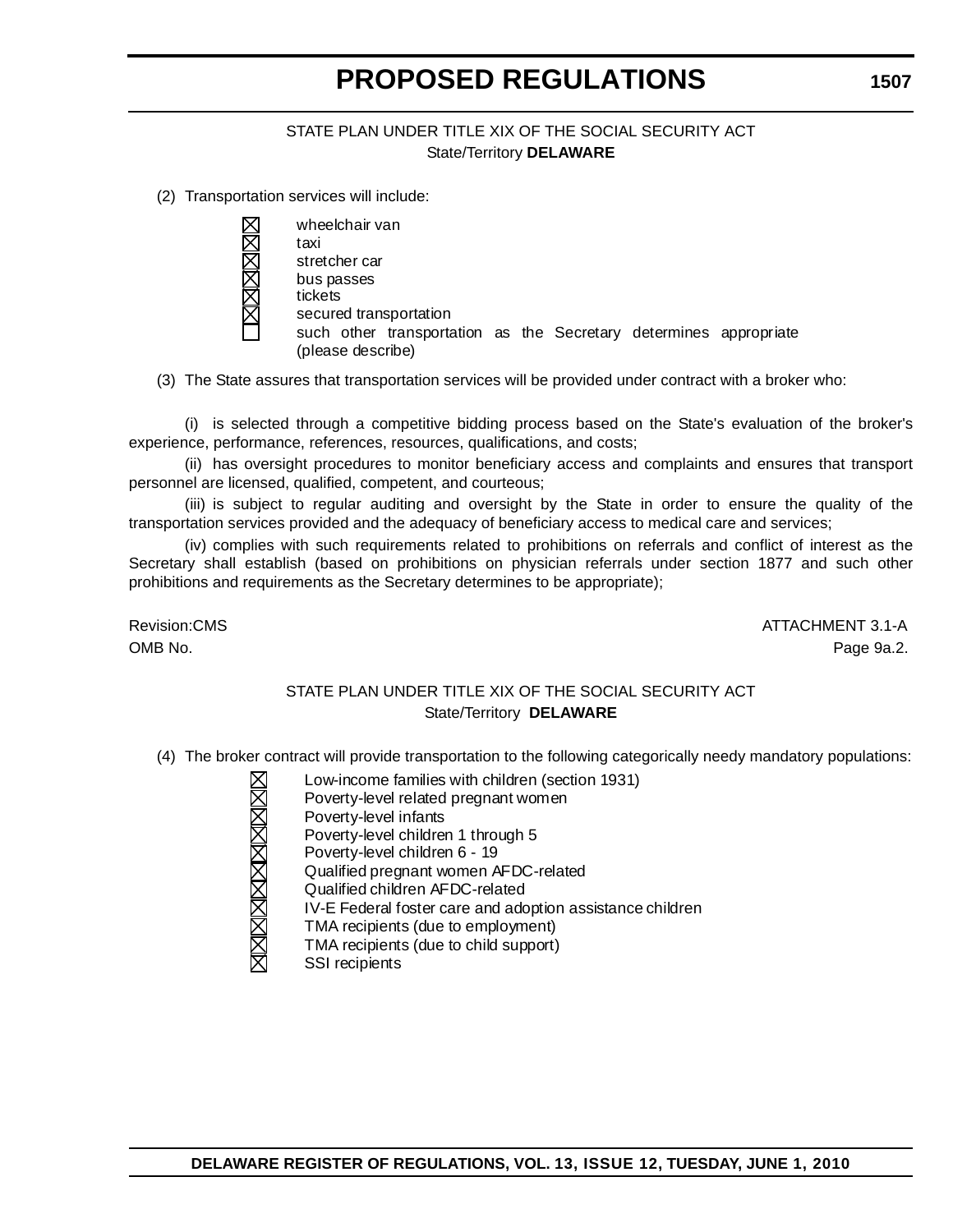# **PROPOSED REGULATIONS**

- (5) The broker contract will provide transportation to the following categorically needy optional populations:
	- Optional poverty-level-related pregnant women Optional poverty-level-related infants Optional targeted low-income children Non IV-E individuals under 21 who are in foster care and who are under Sate adoption assistance agreements Individuals under 21 who are in foster care on their  $18<sup>th</sup>$  birthday Individuals who meet income and resource requirements of AFDC or SSI Individuals who would meet the income & resource requirements of AFDC if child care costs were paid from earnings rather than by a State agency Individuals who would be eligible for AFDC if State plan had been as broad as allowed under Federal law  $\boxtimes$  Individuals who would be eligible for AFDC or SSI if they were not in a medical institution Individuals infected with TB Individuals screened for breast or cervical cancer by CDC program Individuals receiving COBRA continuation benefits Individuals in special income level group, in a medical institution for at least 30 consecutive days, with gross income not exceeding 300% of SSI income standard

Revision:CMS ATTACHMENT 3.1-A OMB No. Page 9a.3.

### STATE PLAN UNDER TITLE XIX OF THE SOCIAL SECURITY ACT State/Territory **DELAWARE**

- $\boxtimes$  Individuals receiving home and community based waiver services who would only be eligible under State plan if in a medical institution
- $\boxtimes$  Individuals terminally ill if in a medical institution and will receive hospice care
	- Individuals aged or disabled with income not above 100% FPL
- Individuals receiving only an optional State supplement in a 209(b) State
- Individuals working disabled who buy into Medicaid (BBA working disabled group)
- ⊠ Individuals working disabled who buy into Medicaid under TWWIIA Basic Coverage Group
- $\Box$  Employed medically improved individuals who buy into Medicaid under TWWIIA Medical Improvement Group
- $\boxtimes$  Individuals disabled age 18 or younger who would require an institutional level of care (TEFRA 134 kids)
- (6) The State will pay the contracted broker by the following method:



- (i) risk capitation
- (ii) non-risk capitation
	- (iii) other (e.g., brokerage fee and direct payment to providers)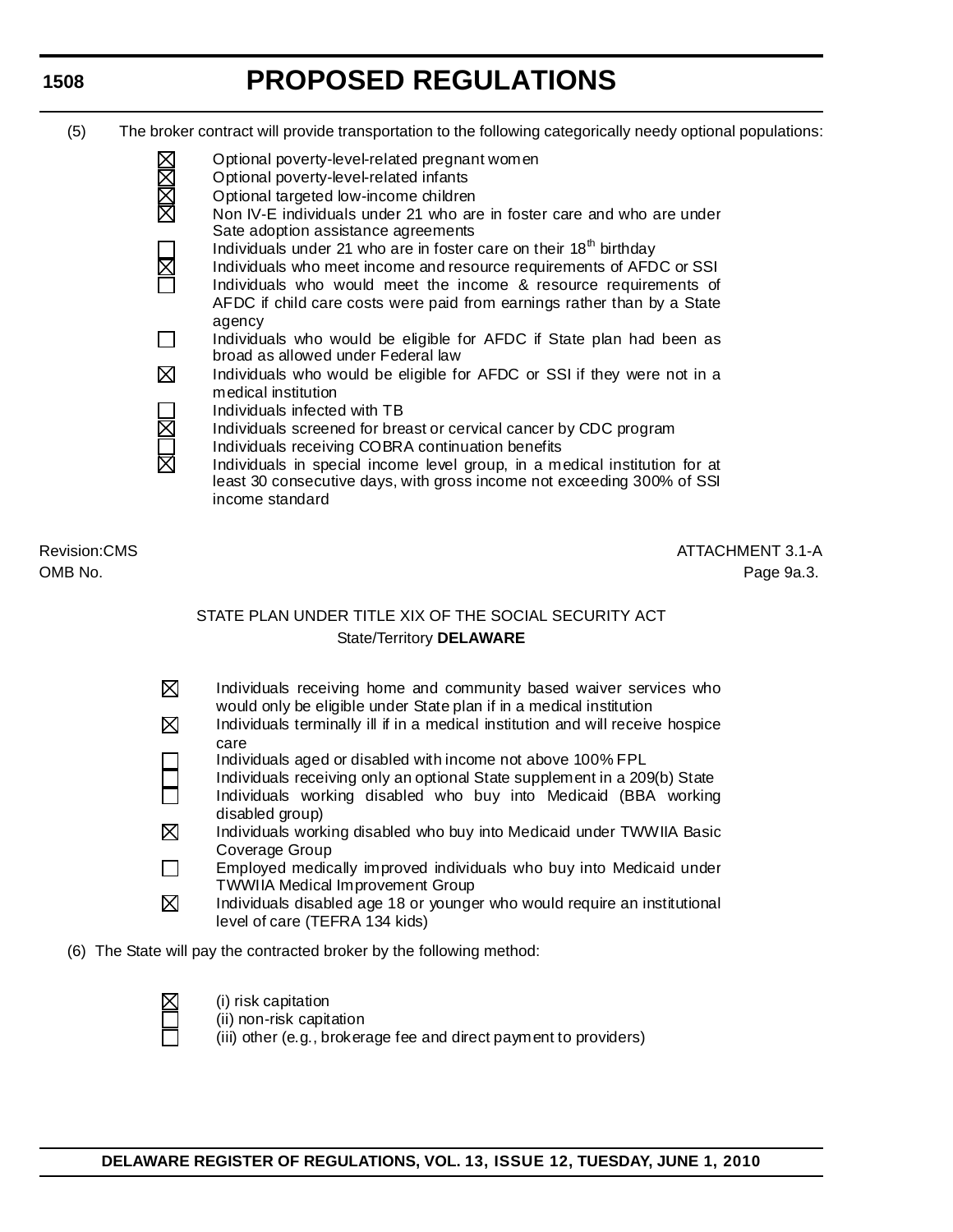Effective Date:

DELAWARE will implement this State plan amendment on **July 1, 2010**.

#### **DMMA PROPOSED REGULATION #10-27b REVISIONS:**

### STATE PLAN UNDER TITLE XIX UNDER THE SOCIAL SECURITY ACT ESTABLISHMENT AND MAINTENANCE OF STATE AND FEDERAL STANDARDS STATE OF DELAWARE ATTACHMENT 3.1-D METHODS OF PROVIDING TRANSPORTATION

Transportation is covered as administrative service through a broker system provided statewide through a brokerage program as an optional medical service in accordance with 1902(a)(70) of the Social Security Act, 42 CFR 440.170(a)(4) and all other requirements relating to Medicaid services.

### **DMMA Proposed Regulation #10-27c REVISIONS:**

ATTACHMENT 4.18-A Page 1

### **STATE PLAN UNDER TITLE XIX OF THE SOCIAL SECURITY ACT STATE: DELAWARE**

A. The following charges are imposed on the categorically needy for services other than those provided under section 1905 (a) (1) through (5) and (7) of the Act:

|                                                         | Type of Charge |             | Amount and Basis for Determination |                                                                                                                                                                                                                                     |                                                   |
|---------------------------------------------------------|----------------|-------------|------------------------------------|-------------------------------------------------------------------------------------------------------------------------------------------------------------------------------------------------------------------------------------|---------------------------------------------------|
| Service                                                 |                |             |                                    |                                                                                                                                                                                                                                     |                                                   |
|                                                         | Deductible     | Coinsurance | $Co-$<br>payment                   |                                                                                                                                                                                                                                     |                                                   |
| 1.Non-<br>Emergency<br>Medical<br><b>Transportation</b> | -0-            | -0-         | \$1.00 per<br>one-way<br>trip      | 1. This co-payment is effective October 1, 2002<br>and is based on the ranges specified in 42 CFR<br><u>§§44754 and 447.55.</u>                                                                                                     |                                                   |
| 2. Pharmacy                                             | -0-            | -0-         | X                                  | 2. This co-payment is effective January 10,<br>2005 and is based upon the cost of the drug as<br>follows:<br><b>Medicaid Payment for the Drug</b><br>\$10,00 or less<br>\$10.01 to \$25.00<br>\$25.01 to \$50.00<br>\$50.01 or more | Co-payment<br>\$.50<br>\$1.00<br>\$2.00<br>\$3.00 |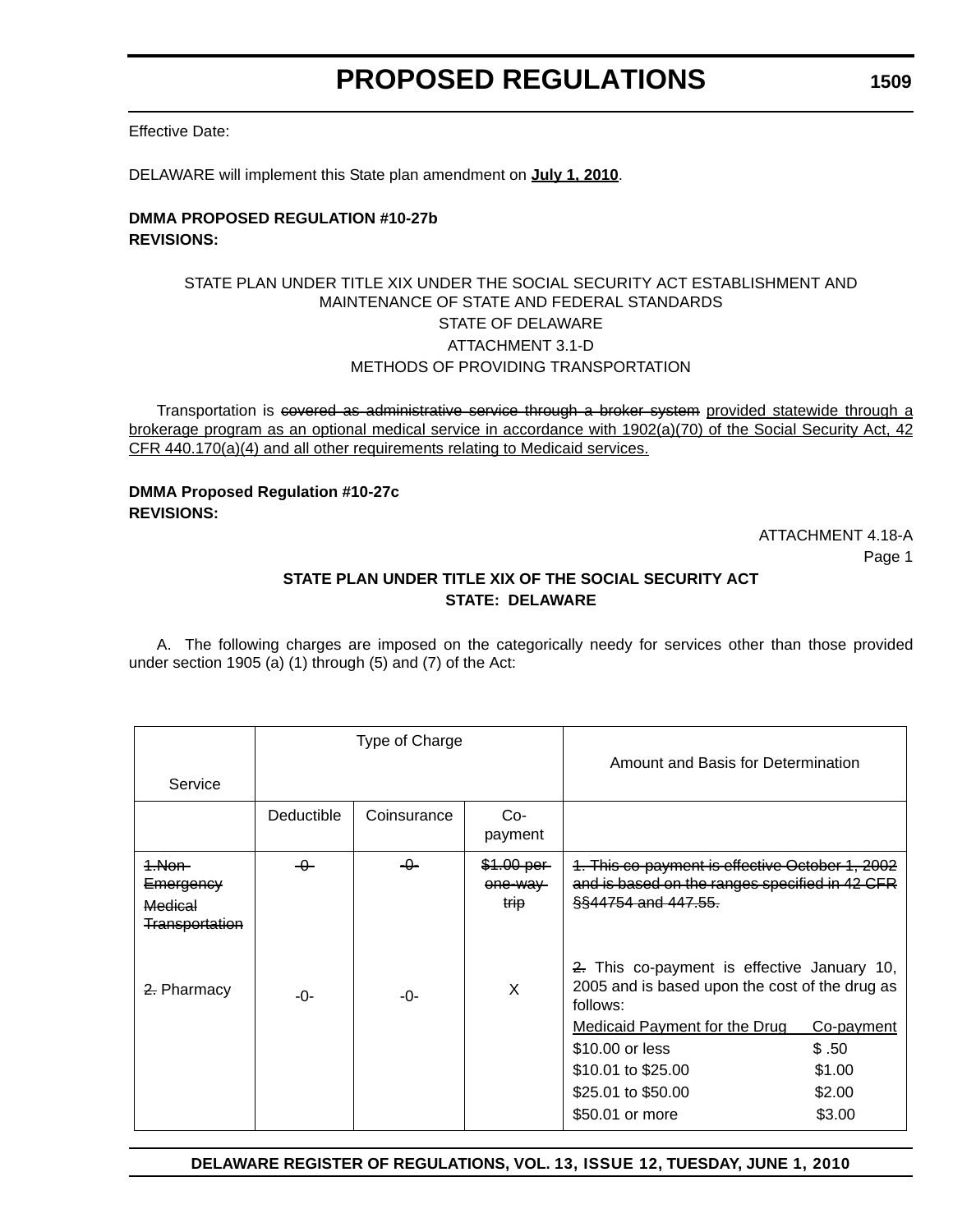# <span id="page-30-0"></span>**PROPOSED REGULATIONS**

ATTACHMENT 4.18-A Page 2

### **STATE PLAN UNDER TITLE XIX OF THE SOCIAL SECURITY ACT STATE: DELAWARE**

B. The method used to collect cost sharing charges for categorically needy individuals:

**X** Providers are responsible for collecting the cost sharing charges from individuals

The agency reimburses providers the full Medicaid rate for services and collects the cost sharing charges from individuals.

C. The basis for determining whether an individual is unable to pay the charge, and the means by which such an individual is identified to providers, is described below:

Non-Emergency Transportation (NET) Co-payment

Non-Emergency Transportation (NET) is provided as an administrative activity under the State Plan. The State's position is that as an administrative activity, NET co-payment requirements are not subject to 42 CFR 447.53(b), exclusions from cost-sharing.

The Transportation Broker or Transportation Provider will, based on information available to them, make a determination of the client's ability to pay the co-payment. Non-payment of this standard cost-sharing amount may result in denial of the service at the Transportation Broker's or Transportation Provider's discretion. Providers may voluntarily provide transportation to client who cannot pay the co-payment amount, however the State will not reimburse the Transportation Broker or the Transportation Provider any co-payment amounts for which the client is or would have been liable. Further, the Transportation Broker or Transportation Provider have complete discretion as to whether they will pursue any unpaid co-payment amounts from clients who were provided non-emergency transportation but failed to reimburse the Transportation Provider the required co-payment fee at the time of the service. The State will not pursue unpaid co-payment amounts from clients.

#### Pharmacy Services Co-payment

The Pharmacy (Pharmacist) Provider will be advised via the Point-of-Sale System regarding the client's liability for the drug co-payment and the amount of the co-payment. When a client advises a pharmacy of an inability to pay the applicable co-payment amount at the time the prescription is filled, the pharmacy cannot refuse to fill the prescription and must dispense the drug as prescribed.

The client will remain liable for reimbursement of the co-payment amount and will be responsible for paying the pharmacy when financially able. Medicaid will not pay the co-payment amount to the pharmacy where a client declares an inability to pay. Provider payment will continue to be that sum which is the Medicaid fee minus the applicable client co-payment amount.

> ATTACHMENT 4.18-A Page 3

### **STATE PLAN UNDER TITLE XIX OF THE SOCIAL SECURITY ACT STATE: DELAWARE**

D. The procedures for implementing and enforcing the exclusions from cost sharing contained in 42 CFR 447.53 (b) are described below:

Exclusions from cost sharing requirements are programmed into the Medicaid Management Information System and the Point-of-Sale (POS) System.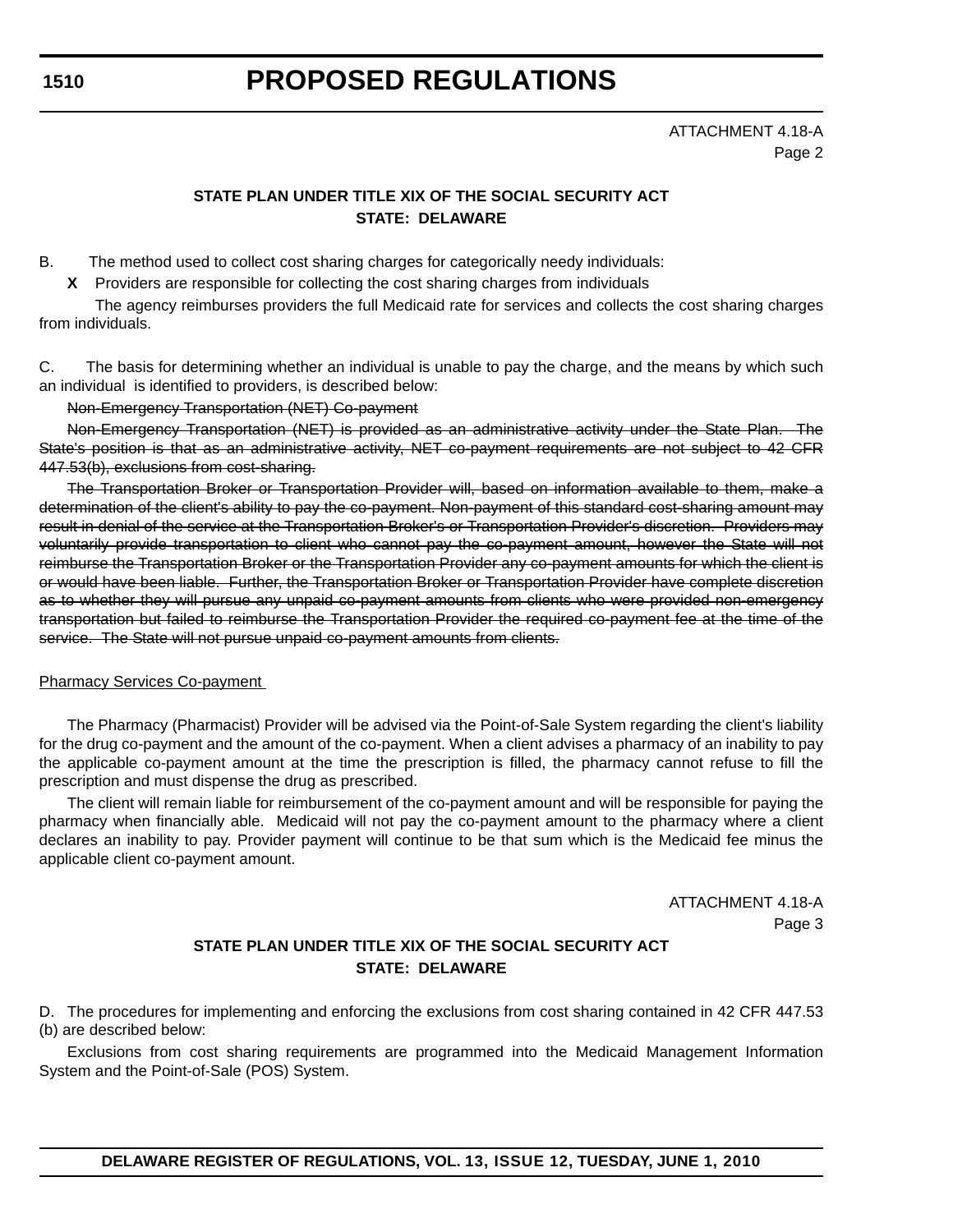Providers are informed about applicable service and amount; and, the prohibition of service denial if client is unable to meet the co-pay amount by the following methods: (1) provider manuals, which are distributed to all providers; (2) DMAP website; and (3) provider newsletters.

Co-payment requirements are set forth in provider manuals, which are distributed, to all providers. The billing instructions are updated and transmitted to providers via the Provider Newsletter. These instructions are incorporated in the billing instruction section of the provider manuals, which are given to all providers.

E. Cumulative maximums on charges: See descriptions below:

#### X For Non-Emergency Transportation (NET) Co-payment, the State policy does not provide maximums.

**X** For Pharmacy Services Co-payment, cumulative maximums have been established as described below:

\$15.00 cumulative monthly maximum co-payment amount aggregated for pharmacy services. Once a client has met the individual monthly maximum co-payment for his or her prescriptions, the Point of Sale (POS) System will NOT indicate a co-payment is due. Medicaid will keep track of the cumulative number of prescriptions for a client with co-payments. Any prescriptions dispensed after the cumulative maximum monthly co-payment amount is met are not subject to a co-payment. Reversal of a previously filled prescription with a co-payment will require a refund of the co-payment to the individual, and will cause the next prescription filled for that client to be adjudicated with a co-payment.

### **[DEPARTMENT OF NATURAL RESOURCES AND ENVIRONMENTAL](http://www.fw.delaware.gov/Pages/FWPortal.aspx)  CONTROL**

### **DIVISION OF FISH AND WILDLIFE**

Statutory Authority: 7 Delaware Code, Sections 903(e)(1)(c); 903(f) (7 **Del.C.** §§903(e)(1)(c); 903(f) 7 **DE Admin. Code** 3541

### **[PUBLIC NOTICE](#page-3-0)**

### **SAN # 2010-15**

### **1. TITLE OF THE REGULATIONS**:

Tidal Finfish Regulation: 3541 Atlantic Sharks.

### **2. BRIEF SYNOPSIS OF THE SUBJECT, SUBSTANCE AND ISSUES**:

The Department of Natural Resources and Environmental Control will hold a public hearing regarding proposed modifications to Tidal Finfish Regulation 3541 concerning Atlantic sharks. The purpose of the proposed revision is to bring Delaware into compliance with the Atlantic States Marine Fisheries Commission's Interstate Fishery Management Plan for Atlantic Coastal Sharks

The Interstate Fishery Management Plan for Atlantic Coastal Shark specifies which gears that fishermen are authorized to use in state waters on the Atlantic Coast. The gears that are authorized by ASFMC are hook and line, longline, gill net, trawl net, shortline, pound net and weir. At present, Delaware allows the use of hook and line, troll line, dip net, lift net, push net, cast net, spear or harpoon, haul seine, bag net, hoop net, fyke net, fish pot, and gill net for use in state waters to harvest food fish which includes sharks. To meet the requirements of the Interstate Fishery Management Plan, Delaware must restrict the commercial gears that may be used for the harvesting of Atlantic coastal sharks to hook and line, and gill net. Recreational fishermen are restricted to the use of rod and reel and hand line. Fishermen with a federal shark permit who are fishing outside of state waters are not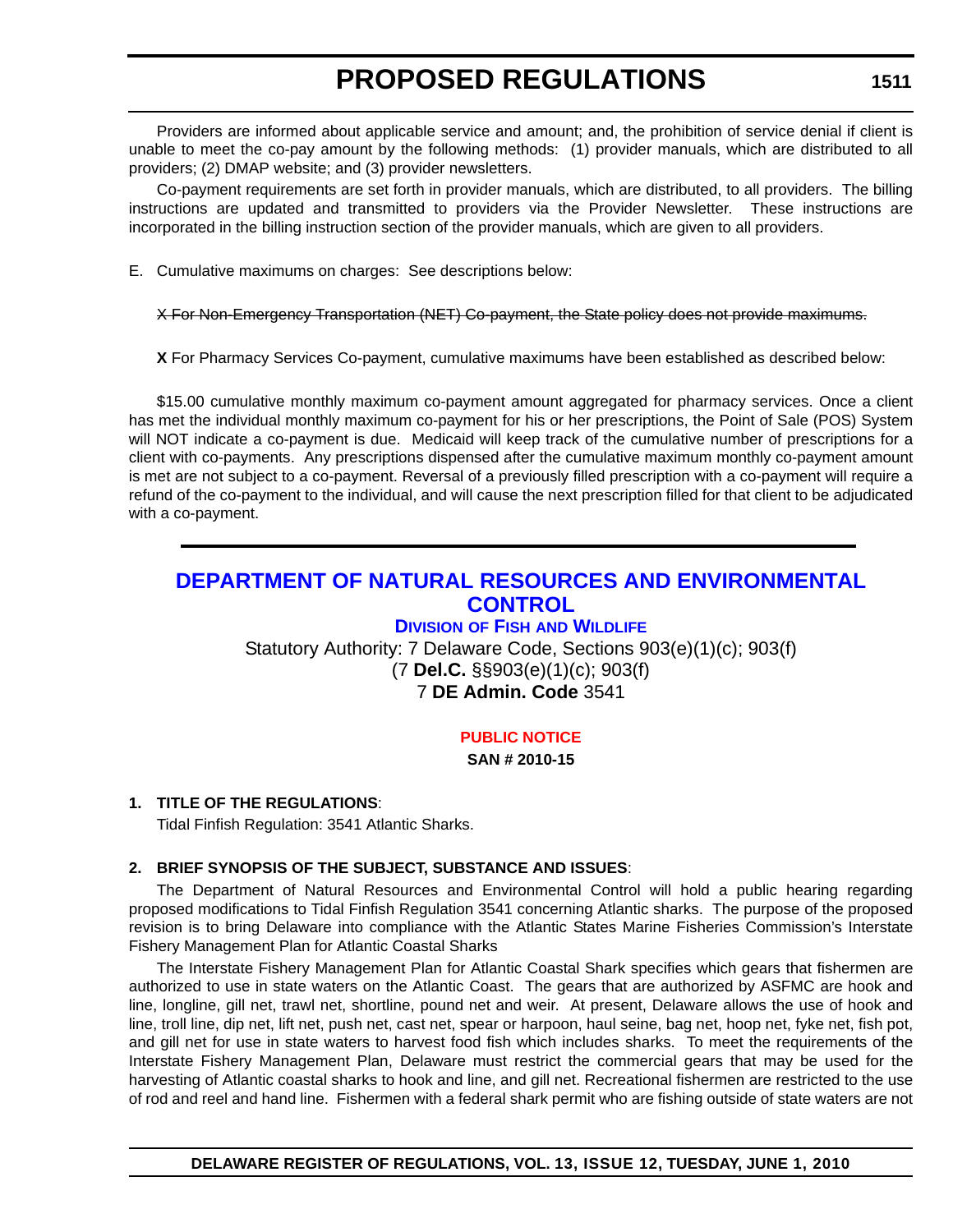# **PROPOSED REGULATIONS**

restricted to these gear types and may land sharks using any gear that is in accordance with the rules and regulations established by NOAA Fisheries.

Additionally, the Interstate Fishery Management Plan for Atlantic Coastal Shark specifies that a federal Commercial Shark Dealer Permit is required to buy and sell any shark caught in state waters. At the present time, the State of Delaware does not require seafood dealers to have this permit to buy and sell shark caught in state waters.

#### **3. POSSIBLE TERMS OF THE AGENCY ACTION:**

Delaware is required to comply with the ASMFC plan for coastal sharks and the latest addendum to the Interstate Fishery Management Plan for Coastal Shark. Failure to do so may result in total closure of these fisheries in Delaware by order of the Secretary of Commerce.

### **4. STATUTORY BASIS OR LEGAL AUTHORITY TO ACT**:

7 **Del.C.** §903(e) (1) (c) and §903(f).

### **5. OTHER REGULATIONS THAT MAY BE AFFECTED BY THE PROPOSAL**:

None

### **6. NOTICE OF PUBLIC COMMENT**:

A public hearing on this regulation will be held in the Department of Natural Resources and Environmental Control (DNREC) auditorium located at 89 Kings Highway, Dover DE 19901 on June 21, 2010 at 6:30 PM. Comments for the hearing record should be addressed to Lisa Vest, Hearing Officer, Office of the Secretary, Delaware Department of Natural Resources and Environmental Control, 89 Kings Highway, Dover, De 19901 or by e-mail to [lisa.vest@state.de.us](mailto:lisa.vest@state.de.us)

### **7. RESPONSIBLE STAFF MEMBERS:**

Craig Shirey (302) 739-9914 craig.shirey@state.de.us Scott Newlin (302) 735-2971 scott.newlin@state.de.us

#### **3541 Atlantic Sharks**

(Penalty Section 7 **Del.C.** §936(b)(2))

### **1.0 Definitions:**

- "**Fillet"** shall mean to remove slices of fish flesh, of irregular size and shape, from the carcass by cuts made parallel to the backbone.
- **"Land or Landing"** shall mean to put or cause to go on shore from a vessel.
- **"Management Unit"** shall mean any of the non-sandbar large coastal species, small coastal species, pelagic species and prohibited species of sharks or parts thereof defined in this regulation. Smooth dogfish (*Mustelus canus*), although they are a species of shark, are not presently part of the management unit as defined above, and are not subject to minimum size or daily harvest restirctions. They are subject to the provisions of Regulation 3541, Sections 3.0 and 4.0.
- **"Non-Sandbar Large Coastal Species"** shall mean any of the following species of sharks or parts thereof:

Great hammerhead, *Sphyrna mokarran* Scalloped hammerhead, *Sphyrna lewini* Smooth hammerhead, *Sphyrna zyqaena* Nurse shark, *Ginglymostoma cirratum* Blacktip shark, *Carcharhinus limbatus* Bull shark, *Carcharhinus leucas*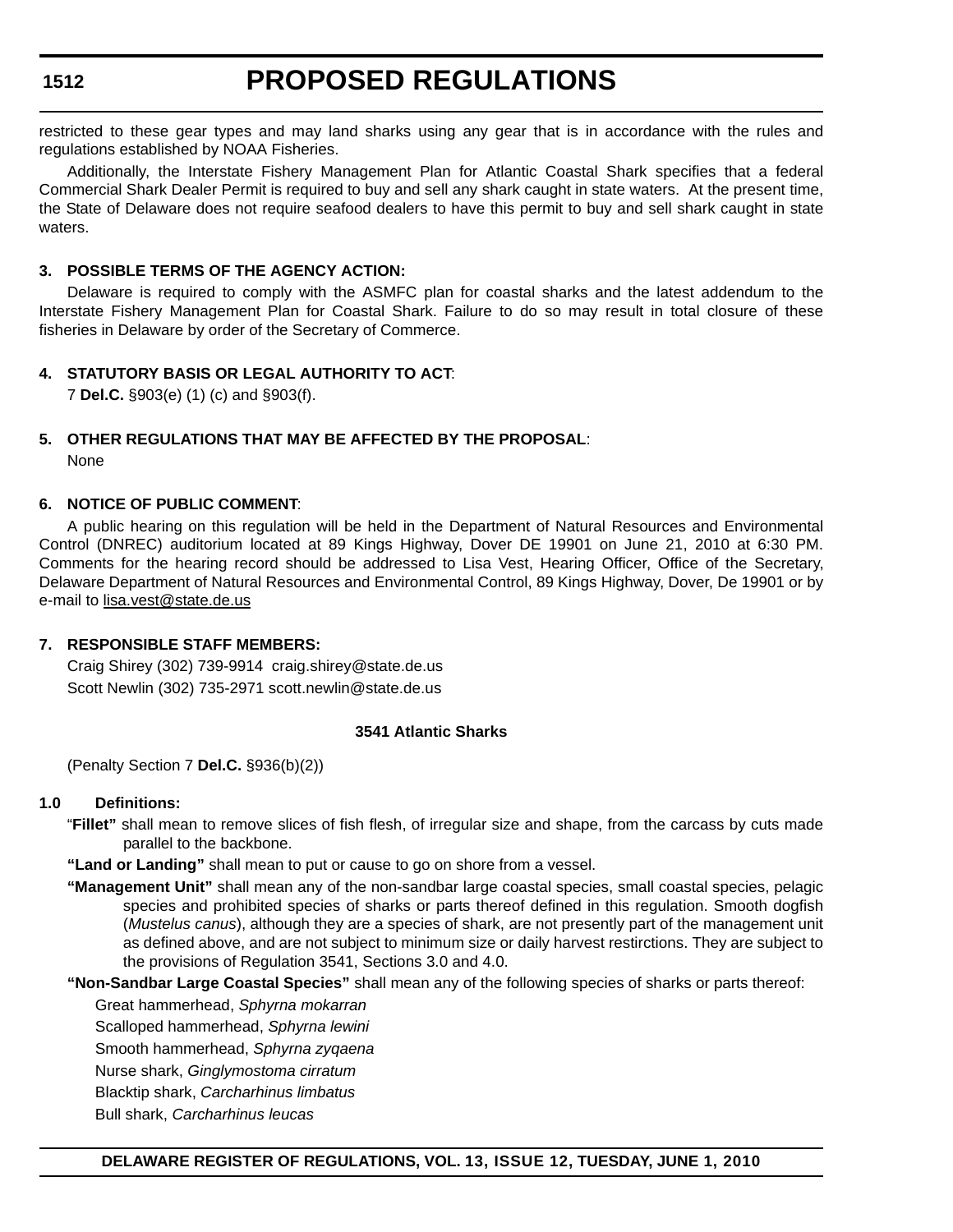Lemon shark, *Neqaprion brevirostris* Silky shark, *Carcharhinus falciformis* Spinner shark, *Carcharhinus brevipinna* Tiger shark, *Galeocerdo cuvieri* **"Pelagic Species"** shall mean any of the following species of sharks or parts thereof: Porbeagle shark, *Lamna nasus* Shortfin mako, *Isurus oxyrinchus* Blue shark, *Prionace qlauca* Oceanic whitetip shark, *Carcharhinus longimanus* Thresher shark, *Alopias vulpinus* **"Prohibited Species"** shall mean any of the following species of sharks or parts thereof: Basking shark, *Cetorhinidae maximus* White shark, *Carcharodon carcharias* Bigeye sand tiger, *Odontaspis noronhai* Sand tiger, *Odontaspis taurus* Whale shark, *Rhincodon typus* Bignose shark, *Carcharhinus altimus* Caribbean reef shark, *Carcharhinus perezi* Dusky shark, *Carcharhinus obscurus* Galapagos shark, *Carcharhinus galapaqensis* Narrowtooth shark, *Carcharhinus brachyurus* Night shark, *Carcharhinus siqnatus* Atlantic angel shark, *Squatina dumerili* Caribbean sharpnose shark, *Rhizoprionodon porosus* Smalltail shark, *Carcharhinus porosus* Bigeye sixgill shark, *Hexanchus vitulus* Sevengill shark, *Heptranchias perlo* Sixgill shark, *Hexanchus griseus* Longfin mako, *Isurus paucus* Bigeye thresher, *Alopias superciliosus* "**Sandbar shark**" shall mean Carcharhinus plumbeus "**Shore fishing**" shall mean any fishing that does not take place on board a vessel. The terms "shore fishing" and "shore angler" are synonymous. **"Small Coastal Species"** shall mean any of the following species of sharks or parts thereof: Bonnethead, *Sphyrna tiburo* Atlantic sharpnose shark, *Rhizoprionodon terraenovae* Blacknose shark, *Carcharhinus acronotus* Finetooth shark, *Carcharhinus isodon* **3 DE Reg. 1088 (02/01/00)**

### **12 DE Reg. 1517 (06/01/09)**

**2.0** It shall be unlawful for any person to land, purchase, trade, barter, or possess or attempt to land, purchase, trade, barter, or possess a prohibited species.

**3.0** It shall be unlawful for any person to possess the fins from any shark in the management unit prior to landing said shark unless said fins are naturally attached to the body of said shark.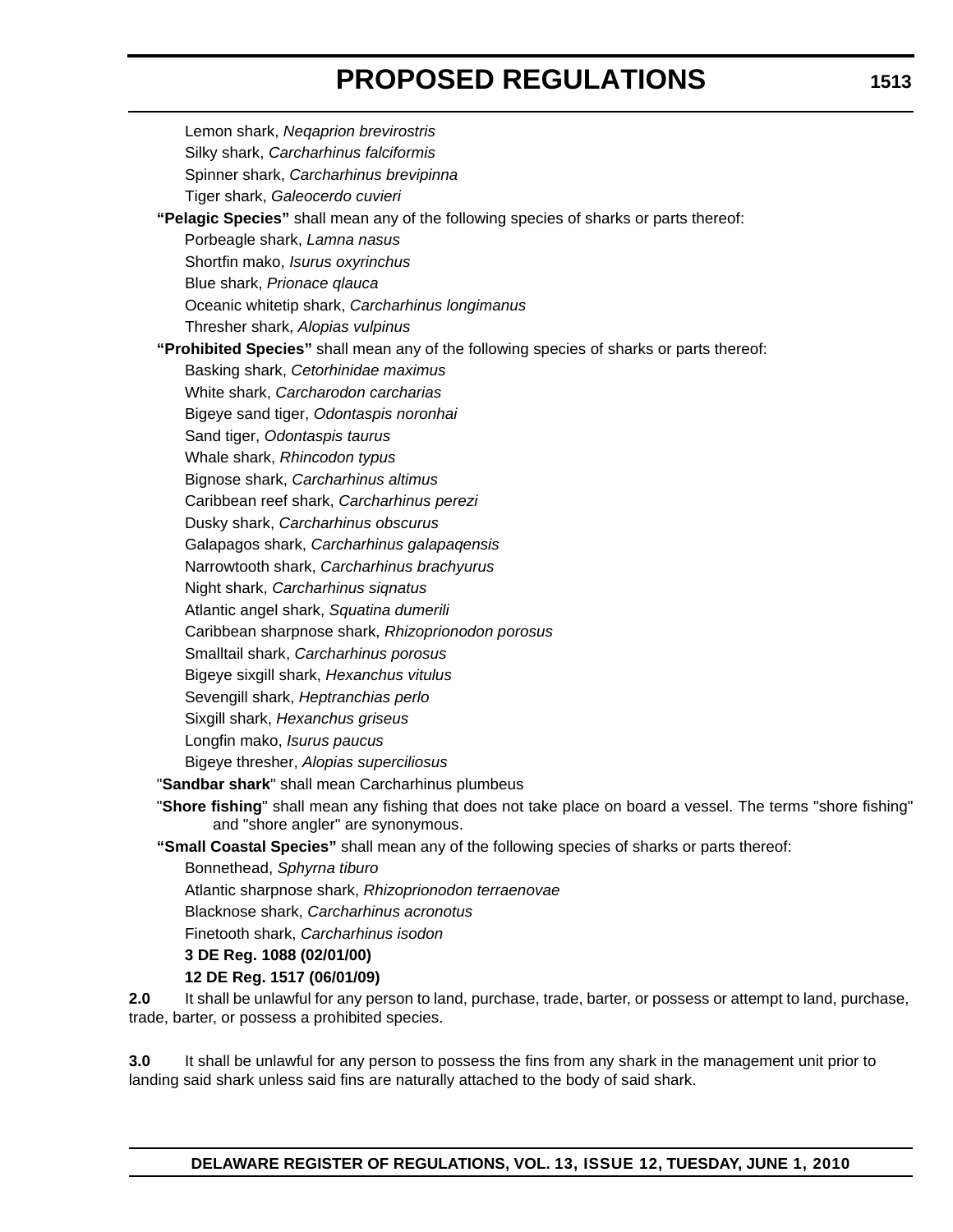<span id="page-34-0"></span>**4.0** It shall be unlawful for any person to fish for any shark while in state waters with any fishing equipment or by any method, except: (1) Hook and Line; (2) Gill Net.

**45.0** It shall be unlawful for any person to fillet a shark in the management unit prior to landing said shark. A shark may be eviscerated prior to landing said shark, but the head, tail, and fins must remain naturally attached to the carcass, except that commercial fishermen may eviscerate and remove the head of any shark reduced to possession, but the tail and fins must remain attached to the carcass.

### **12 DE Reg. 1517 (06/01/09)**

**56.0** It shall be unlawful to release any shark in the management unit in a manner that will not ensure said sharks maximum probability of survival.

**67.0** It shall be unlawful for the operator of any vessel without a commercial food fishing license to have on board said vessel more than one non-prohibited shark per trip from among those species in the management unit, regardless of the number of people on board the vessel. In addition each recreational angler fishing from a vessel may harvest and possess one bonnethead, and one Atlantic sharpnose shark per trip.

7.1 It shall be unlawful for any shark caught in state waters to be bought and sold without a federal Commercial Shark Dealer Permit.

**1 DE Reg. 345 (10/1/97) 3 DE Reg. 1088 (2/1/00) 8 DE Reg. 1718 (6/1/05) 12 DE Reg. 1517 (06/01/09)**

**78.0** It shall be unlawful for any person who has been issued a valid commercial food fishing license while on board any vessel to possess any non-prohibited shark from among those species in the management unit during the remainder of any period after the effective date a commercial quota for that group of sharks has been reached in said period or is projected to be reached in said period by the National Marine Fisheries Service, National Oceanic and Atmospheric Administration and the U.S. Department of Commerce. Further, it shall be unlawful for any person who has been issued a valid commercial food fishing license while on board any vessel to possess any non-sandbar large coastal sharks, small coastal sharts, or pelagic sharks in exesss of current federal daily harvest limits administered by the National Marine Fisheries Service.

### **12 DE Reg. 1517 (06/01/09)**

**89.0** It shall be unlawful for any person to engage in a directed commercial fishery for a prohibited species.

**910.0** It shall be unlawful for the operator of any vessel without a commercial foodfishing license to have on board said vessel any non-prohibited shark from among those species in the management unit that measures less than 54 inches, fork length (tip of snout to indentation between dorsal and ventral tail lobes), with the exception of Atlantic sharpnose, blacknose, finetooth, bonnethead, and smooth dogfish sharks, for which no minimum size limit applies.

**3 DE Reg. 1088 (2/1/00) 1 DE Reg. 850 (1/1/98) 1 DE Reg. 1005 (2/1/98) 12 DE Reg. 1517 (06/01/09)**

**1011.0** It shall be unlawful for any shore angler without a commercial foodfishing license to take and reduce to possession any non-prohibited shark from among those species in the management unit less than 54 inches, with the exception of Atlantic sharpnose, blacknose, finetooth, bonnethead, and smooth dogfish sharks, for which no size limit applies.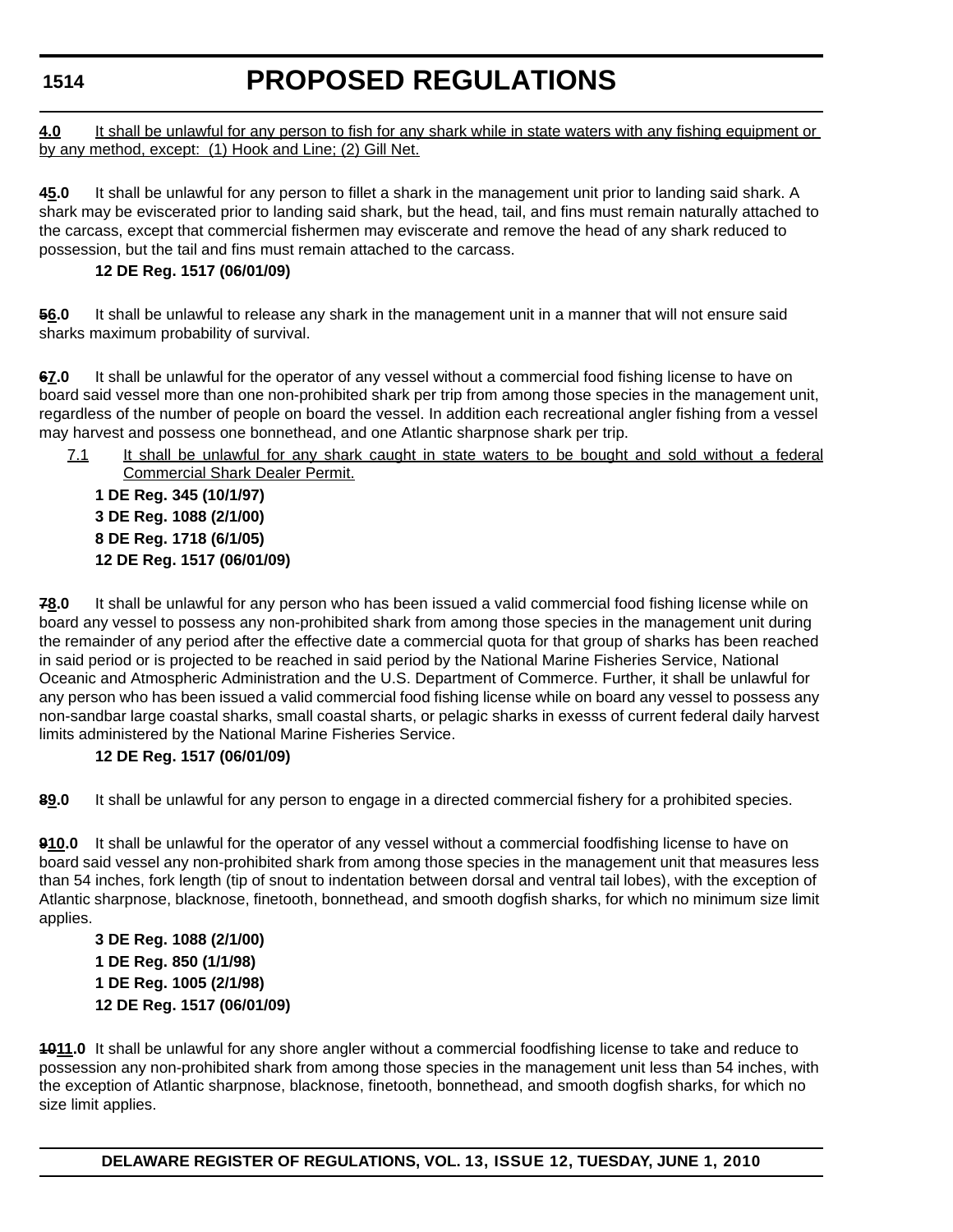#### **12 DE Reg. 1517 (06/01/09)**

**1112.0** It shall be unlawful for any shore angler without a commercial foodfishing license to take and reduce to possession more than one non-prohibited shark from among those species in the management unit per day (a day being 24 hours). Recreational shore anglers may also harvest one additional bonnethead, and one additional Atlantic sharpnose shark per day.

### **8 DE Reg. 1718 (6/1/05) 12 DE Reg. 1517 (06/01/09)**

**1213.0** It shall be unlawful for any recreational or commercial fisherman to possess silky, tiger, blacktip, spinner, bull, lemon, nurse, scalloped hammerhead, great hammerhead, and smooth hammerhead sharks from May 15 through July 15, regardless of where the shark was caught. Fishermen who catch any of these species in federal waters may not transport them through Delaware state waters during the aforementioned closed season.

### **12 DE Reg. 1517 (06/01/09)**

**1314.0** It shall be unlawful for any recreational or commercial fisherman to land or possess any sandbar sharks, except for a commercial fisherman in possession of a valid sandbar shark research permit issued by the National Marine Fisheries Service. There must be a qualified observer aboard any vessel that lands and possesses sandbar sharks fishing under the auspices of a valid federal research permit.

### **12 DE Reg. 1517 (06/01/09)**

**1415.0** It shall unlawful for any Delaware recreational or commercial fisherman to land or possess any species of shark in state waters that is illegal to catch or land or possess in federal waters. Presently it is unlawfil for recreational fishermen to take and possess silky sharks in federal waters at any time of the year.

### **12 DE Reg. 1517 (06/01/09)**

**1516.0** The Department may grant anyone permission to take and possess sharks that would otherwise be illegal to take and possess when used for display and/or research purposes. Applicants will need a current State of Delaware scientific collecting permit. Applicants must annually report the number, weight, species, location caught, and gear used for each shark collected for research or display purposes, and the annual disposition of said sharks throughout the life of each shark so taken. The Division reserves the right to place limits on or deny any request to take prohibited species of sharks under the auspices of a scientific collecting permit.

**8 DE Reg. 1718 (06/01/05) 12 DE Reg. 1517 (06/01/09)**

### **[DEPARTMENT OF STATE](http://depsc.delaware.gov/default.shtml)**

**PUBLIC SERVICE COMMISSION** Statutory Authority: 26 Delaware Code, Section 209(a) (26 **Del.C.** §209(a)) 26 **DE Admin. Code** 2002

### **[PUBLIC NOTICE](#page-3-0)**

IN THE MATTER OF THE ADOPTION OF RULES CONCERNING THE IMPLEMENTATION OF 72 DEL. LAWS CH. 402 (2000) GRANTING THE COMMISSION | THE JURISDICTION TO GRANT AND REVOKE THE CERTIFICATES OF PUBLIC CONVENIENCE AND  $\qquad$  PSC REGULATION DOCKET NO. 51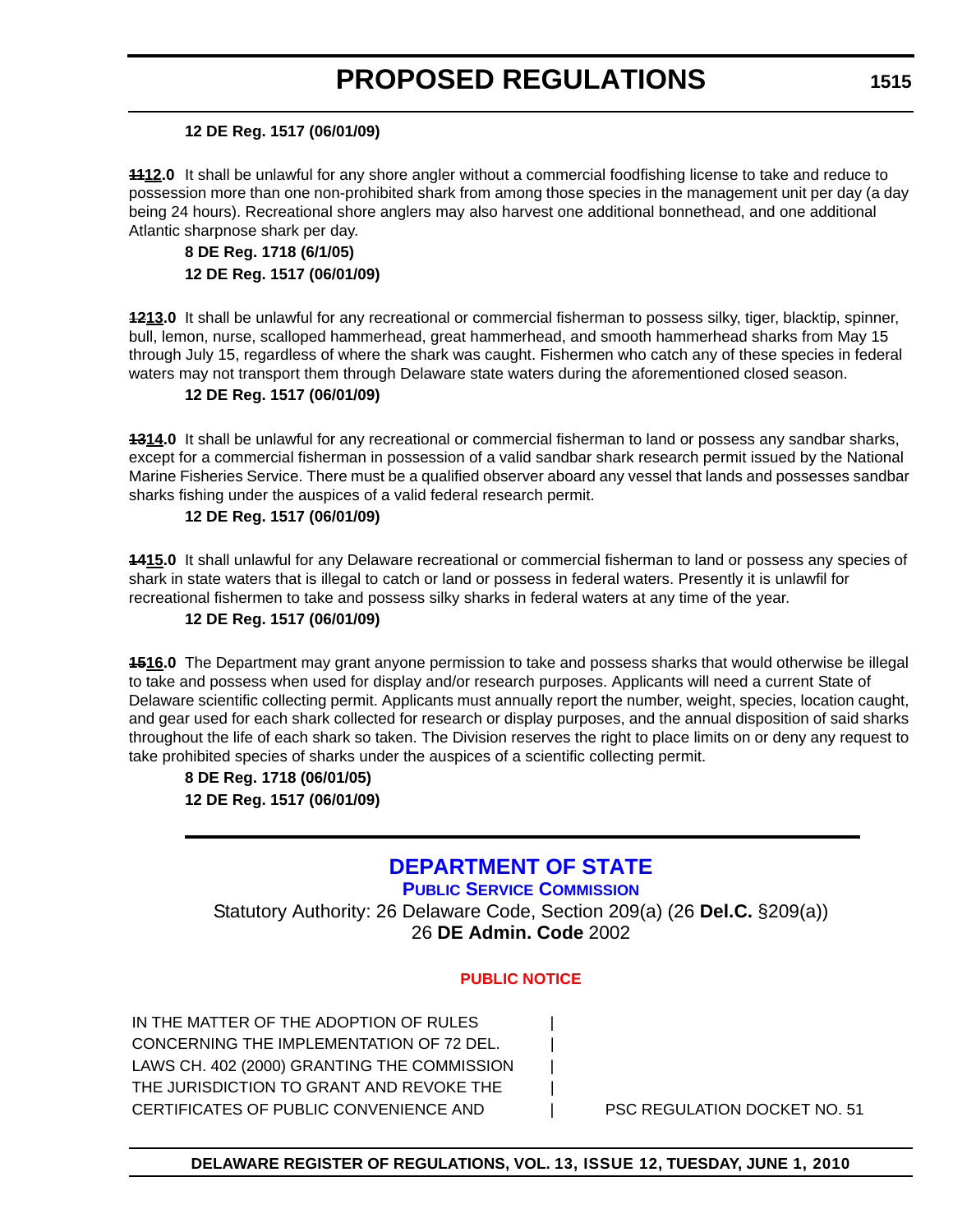# **PROPOSED REGULATIONS**

NECESSITY FOR PUBLIC UTILITY WATER UTILITIES | (OPENED NOVEMBER 12, 2000; REOPENED MARCH 20, 2007

#### **Notice of Further Proposed Rule-making:**

### **Amendment of Rules for Granting, Supervising, and Revoking Certificates of Public Convenience and Necessity for Water Utilities**

Under 26 **Del.C.** §203C, the Public Service Commission ("PSC") holds the authority to grant a Certificate of Public Convenience and Necessity ("CPCN") to authorize an entity to begin water utility operations or allow an existing water utility to expand its operations or business to a new proposed service territory. This CPCN authority encompasses water utilities subject to the PSC's general regulation as well as municipal and other governmental water utilities, districts, or authorities. In 2001, the PSC adopted "Regulations Governing Water Utilities Including the Public Service Commission's Jurisdiction to Grant and Revoke Certificates of Public Convenience and Necessity." See 5 **DE Reg.** 212 (July 1, 2001). Those regulations set forth the process and criteria for reviewing, granting, or denying requests for CPCNs filed by water utilities.

Earlier, the PSC proposed to repeal the 2001 Rules related to water utility CPCNs in favor of a proposed new set of Rules. See 10 **DE Reg.** 1563-1580 and 11 **DE Reg.** 465-484. The Commission has now withdrawn those earlier proposed rules.

Pursuant to 26 **Del.C.** §§203(c) and 209(a), the PSC now proposes to repeal the 2001 rules and replace them with new "Regulations Governing Certificates of Public Convenience and Necessity for Water Utilities." As set forth in PSC Order No. 7774 (May 4, 2010), the PSC believes the new rules will make improvements in the administration of the CPCN process. Initially, the proposed new rules implement the statutory changes made to the criteria for obtaining a CPCN (and the provisions of 26 **Del.C.** §203C) by 76 **Del. Laws** ch. 55 (June 28, 2007). Second, the new rules provide for more detailed requirements for notice to affected landowners, other interested persons, and the public of the CPCN application and provide specific requirements about the form of notice to be sent to affected landowners to inform them of their options. In addition, the new regulations add provisions placing limitations on the number of Proposed Service Areas that may be included in a CPCN application, and requiring the inclusion of a Plan of Service with the CPCN application.

You can review PSC Order No. 7774 (May 4, 2010) and the proposed new rules in the June 1, 2010 issue of the Delaware Register of Regulations. You can also review the Order and the new regulations at the PSC's Internet website located at http://depsc.delaware.gov. Written copies of the Order and proposed regulations can be obtained at the PSC's office at the address located below, for \$0.25 per page.

The PSC now solicits comments, suggestions, compilations of data, briefs, or other written materials about the proposed repeal of the 2001 Water Utility CPCN rules and the adoption of the proposed new Water Utility CPCN rules. If you want to file any such materials, you should submit an original and ten copies of such written documents on or before June 30, 2010. You should file such materials with the PSC at the following address:

Public Service Commission 861 Silver Lake Boulevard Cannon Building, Suite 100 Dover, DE 19904 Attn: Reg. Dckt. No. 51

If possible, you should accompany such written comments with an electronic version of the submission. Such electronic copy may be filed on a copy-capable CD-Rom disk or sent as an attachment to an Internet e-mail addressed to alisa.bentley@state.de.us.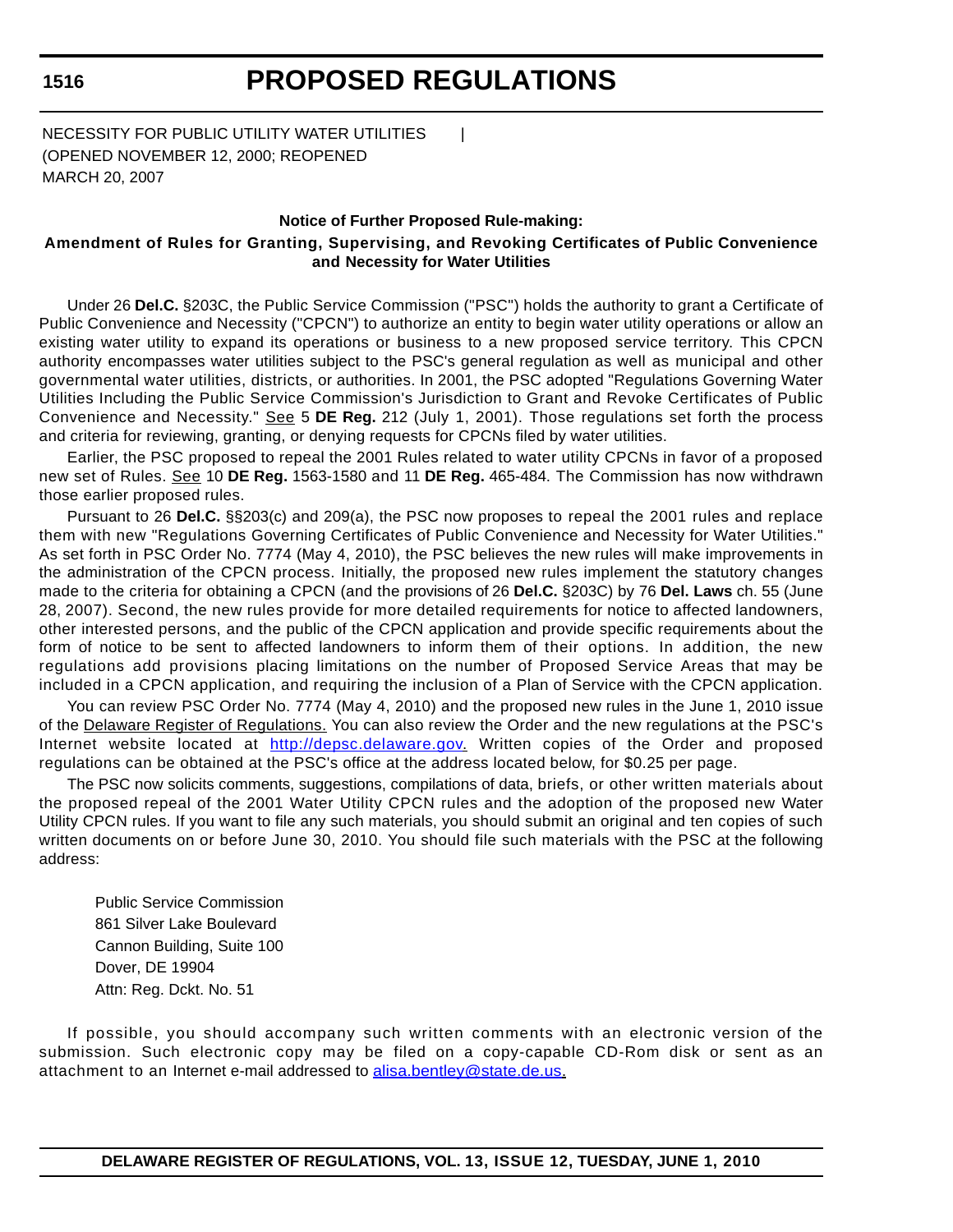The PSC will also conduct a public hearing on the new proposed regulations on Thursday, July 22, 2010. That hearing will begin at 1:00 P.M. and will be held at the PSC's office at the address set forth above. You may also submit comments and materials at such public hearing.

If you are disabled and need assistance or help to participate in the proceedings, please contact the PSC to discuss that assistance. If you want more information or have questions, you can contact the PSC about the matter at (800) 282-8574 (toll-free in Delaware) or (302) 736-7500. Inquiries can also be sent by Internet e-mail addressed to andrea.maucher@state.de.us.

**2002 Regulations Governing Certificates of Public Convenience and Necessity for Water Utilities** REGULATIONS CONCERNING WATER UTILITIES INCLUDING THE PUBLIC SERVICE COMMISSION'S JURISDICTION TO GRANT AND REVOKE CERTIFICATES OF PUBLIC CONVENIENCE AND NECESSITY

#### **1.0 Scope of Regulations.**

These regulations are intended to govern certain practices and procedures before the Delaware Public Service Commission relating to water utilities.

### **2.0 Definitions.**

As used in these regulations:

"**Commission**" means the Delaware Public Service Commission.

"**CPCN**" means a Certificate of Public Convenience and Necessity.

"**DPH**" means the Delaware Division of Public Health.

"**DNREC**" means the Delaware Department of Natural Resources and Environmental Control.

"**Staff**" means the Staff of the Delaware Public Service Commission.

"**Secretary**" means the Secretary of the Delaware Public Service Commission.

### **3.0 Application for Certificate of Public Convenience and Necessity.**

- 3.1 An application for a Certificate of Public Convenience and Necessity to begin the business of a water utility or to extend or expand the business or operations of any existing water utility shall be made in writing and filed with the Commission. The application shall include all information and supporting documentation required by statute, the Rules of Practice and Procedure of the Commission, these regulations, and shall not be considered complete until all such information and supporting documentation has been filed with the Commission. At the time of filing, the application shall:
	- 3.1.1 Contain a statement explaining the reason(s) why the Commission should grant the CPCN, and citations to all statutory and regulatory authority upon which the application is based, or upon which the applicant relies to support the application;
	- 3.1.2 Clearly state the relief sought by the application;
	- 3.1.3 State the name, address, telephone number, and e-mail address (if any) of the person to be notified in the event the Staff determines there are deficiencies in the application;
	- 3.1.4 Contain the supporting documentation required by 26 **Del.C.** §203C, including evidence that all the landowners of the proposed territory have been notified of the application;
	- 3.1.5 Include a complete list of county tax map parcel number(s) for the area covered by the application;
	- 3.1.6 Include (along with a complete list of tax map number(s)) corresponding names and addresses of property owners and a copy of all tax map(s) for the area;
	- 3.1.7 For any proposed extension of service, contain a certification by the applicant that the extension will satisfy the provisions of 26 **Del.C.** §403C, including the following:
		- 3.1.7.1 The applicant is furnishing water to its present customers or subscribers in this State in such fashion that water pressure at every house supplied is at least 25 pounds at all times at the service connection;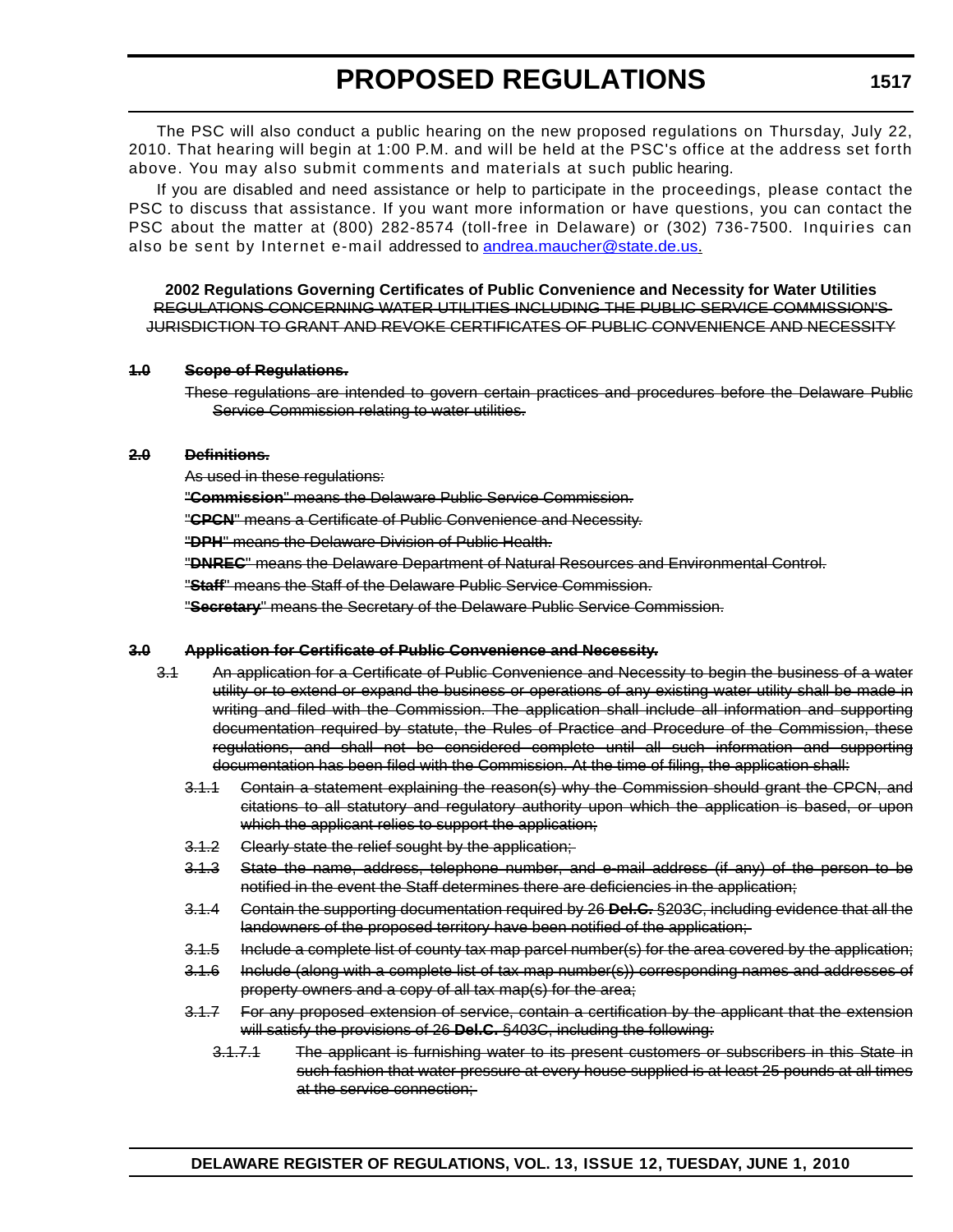- 3.1.7.2 The applicant shall furnish water to the house or separate location of each new customer or subscriber in this State at the pressure of at least 25 pounds at each such location or house at all times at the service connection while continuing also to supply each old customer or subscriber at the pressure of at least 25 pounds at each house at all times at the service connection;
- 3.1.7.3 The applicant is not subject to a finding by the appropriate federal or state regulatory authority that it has materially failed to comply with applicable safe drinking water or water quality standards; and
- 3.1.7.4 The applicant is not subject to any Order issued by the Commission finding that the company has materially failed to provide adequate or proper safe water services to existing customers; and
- 3.1.8 For applications submitted under 26 **Del.C.** §203C(e), include a statement indicating whether the applicant has determined if a majority of the landowners of the proposed territory to be served object to the issuance of a CPCN to the applicant, and the documentation relied upon to support the applicant's determination.
- 3.2 If an application for a CPCN involves a water utility project or service that requires the review, approval or authorization of any other state or federal regulatory body, including DNREC, the State Fire Marshal or DPH, the application to the Commission shall so state and shall include the following:
	- 3.2.1 A statement of the current status of such application;
	- 3.2.2 If the application to the other regulatory body or bodies has already been filed, a copy of any permit, order, certificate, or other document issued by the regulatory body relating thereto; and
	- 3.2.3 If such an application or amendment thereof is filed with another state or federal regulatory body or a determination is made by any such regulatory body subsequent to the date of filing the CPCN application with the Commission, but prior to its determination, a copy of any permit, order, certificate or other document that has been issued relating thereto shall be filed with the Commission.
- 3.3 An applicant for a CPCN other than a municipality or other governmental subdivision shall provide with the application (if not presently on file with the Commission) the following:
	- 3.3.1 A corporate history including dates of incorporation, subsequent acquisitions and/or mergers;
	- 3.3.2 A complete description of all relationships between the applicant and its parent, subsidiaries, and affiliates. Furnish a chart or charts which depict(s) the inter-company relationships;
	- 3.3.3 A map identifying all areas, including all towns, cities, counties, and other government subdivisions to which service is already provided;
	- 3.3.4 A statement identifying any significant element of the application which, to the applicant's knowledge, represents a departure from prior decisions of the Commission;
	- 3.3.5 Annual reports to stockholders for applicant, its subsidiaries, and its parent for the last two years;
	- 3.3.6 The applicant's audited financial statements, 10K's, and all proxy material for the last two years; and
	- 3.3.7 Any reports submitted by the applicant within the preceding twelve months to any state or federal authorities in any proceedings wherein an issue has been raised about the applicant's failure to comply with any statute, regulation, rule, or order related to the provision of safe, adequate and reliable water service, including the water quality of water provided to existing customers.
- 3.4 A municipality or other governmental subdivision applying for a CPCN shall provide with the application (if not presently on file with the Commission) the statement and documents identified in subsections 3.3, 3.3.3, 3.3.4 and 3.3.7 hereof.
- 3.5 After a completed application has been filed and during the course of the Staff investigation of an application, the Commission may require an applicant to furnish additional information specifically related to the statutory standards for Commission review and consideration of an application, including the provision of safe, adequate, and reliable water service.
- 3.6 Supporting documentation not filed with the application must be made available for Staff inspection upon request.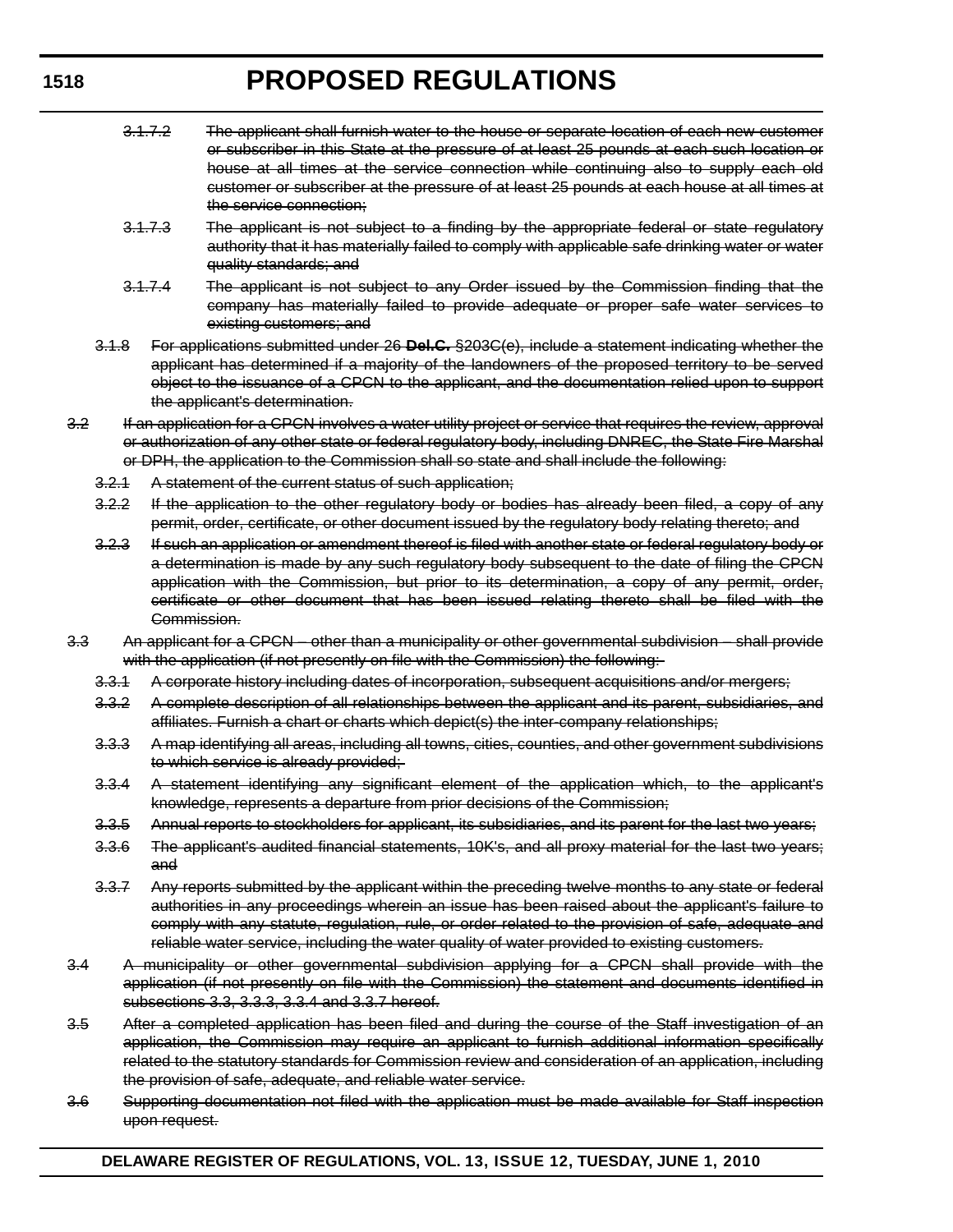#### **4.0 Additional Requirements for an Application Filed by a New Water Utility.**

- 4.1 If the applicant for a CPCN is a new water utility that has not previously been awarded a CPCN in Delaware, the application, in addition to meeting the requirements of section 3.0, shall include the following:
	- 4.1.1 Evidence that it possesses the financial, operational, and managerial capacity to comply with all state and federal safe drinking water requirements and that it has, or will procure, adequate supplies of water to meet demand, even in drought conditions, by maintaining supply sufficient to meet existing and reasonably anticipated future peak daily and monthly demands;
	- 4.1.2 A certified copy of the applicant's certificate of incorporation;
	- 4.1.3 Details of plant as to type, capacity, cost, status of plant construction, construction schedule, and estimated number of customers to be served; and
	- 4.1.4 A map showing the location and size, in acres or square feet, of the proposed territory, and the composition, diameter, length, and location of pipes to be initially installed.
- 4.2 If the applicant for a CPCN is a new water utility that is an unincorporated proprietorship, the applicant shall be subject to a rebuttal presumption that the applicant lacks the financial, operational, and managerial capacity to comply with the requirements for a CPCN.

#### **5.0 Review of application; deficiencies in the application.**

- 5.1 The Staff shall review all CPCN applications for compliance with applicable statutes and these regulations. The Staff will, within twenty-one days after the date of filing, specifically identify any deficiencies in the application, and immediately request the Secretary to promptly notify the applicant of the alleged deficiencies. The applicant shall have thirty days from the date of the receipt of the notice from the Secretary of the deficiencies in the application to file a corrected or supplemental application. The Commission may, in its discretion, extend the period to cure deficiencies in the application for an additional thirty days.
- 5.2 Only upon the applicant's filing of a corrected or supplemental application correcting the deficiencies shall such application be deemed completed and filed with the Commission for purposes of the time limits for action by the Commission under 26 **Del.C.** §203C(h). In the event the alleged deficiencies are not cured within the time provided hereunder, Staff may move the Commission to reject the utility's application for non-compliance with these regulations.
- 5.3 Nothing in this regulation shall prevent an applicant from filing an application in draft form for Staff's informal review and comment without prejudice, such informal review and comment not to be unreasonably withheld by Staff; nor shall this regulation affect or delay the filing date of applications that comply with applicable statutes and these regulations, or whose non-compliance is deemed minor or immaterial by the Commission or its Staff.

#### **6.0 Filing of application with DNREC, the State Fire Marshal, and DPH; coordination and cooperation.**

An applicant for a CPCN shall file a copy of the application and the supporting documentation required by section 3.0, subsections 3.1, 3.1.5, and 3.1.6 with DNREC, the State Fire Marshal, and DPH within three days of filing the same with the Commission. The Staff shall send written requests to DNREC, the State Fire Marshal, and DPH soliciting immediate written comment as to whether they are aware of any matters indicating that the applicant has been unwilling or unable to provide safe, adequate and reliable drinking water service to existing customers. The Staff shall coordinate and cooperate with DNREC, the State Fire Marshal, and DPH during the process of reviewing an application for a CPCN. The Staff shall also coordinate and cooperate with other interested state, local, and federal authorities.

#### **7.0 Provision of notice to all landowners of the proposed territory.**

7.1 Pursuant to the provisions of 26 **Del.C.** §203C(d)(1) and (e)(1), prior to filing the application with the Commission, the applicant shall provide written notice to all landowners of the proposed territory of the anticipated filing of the application.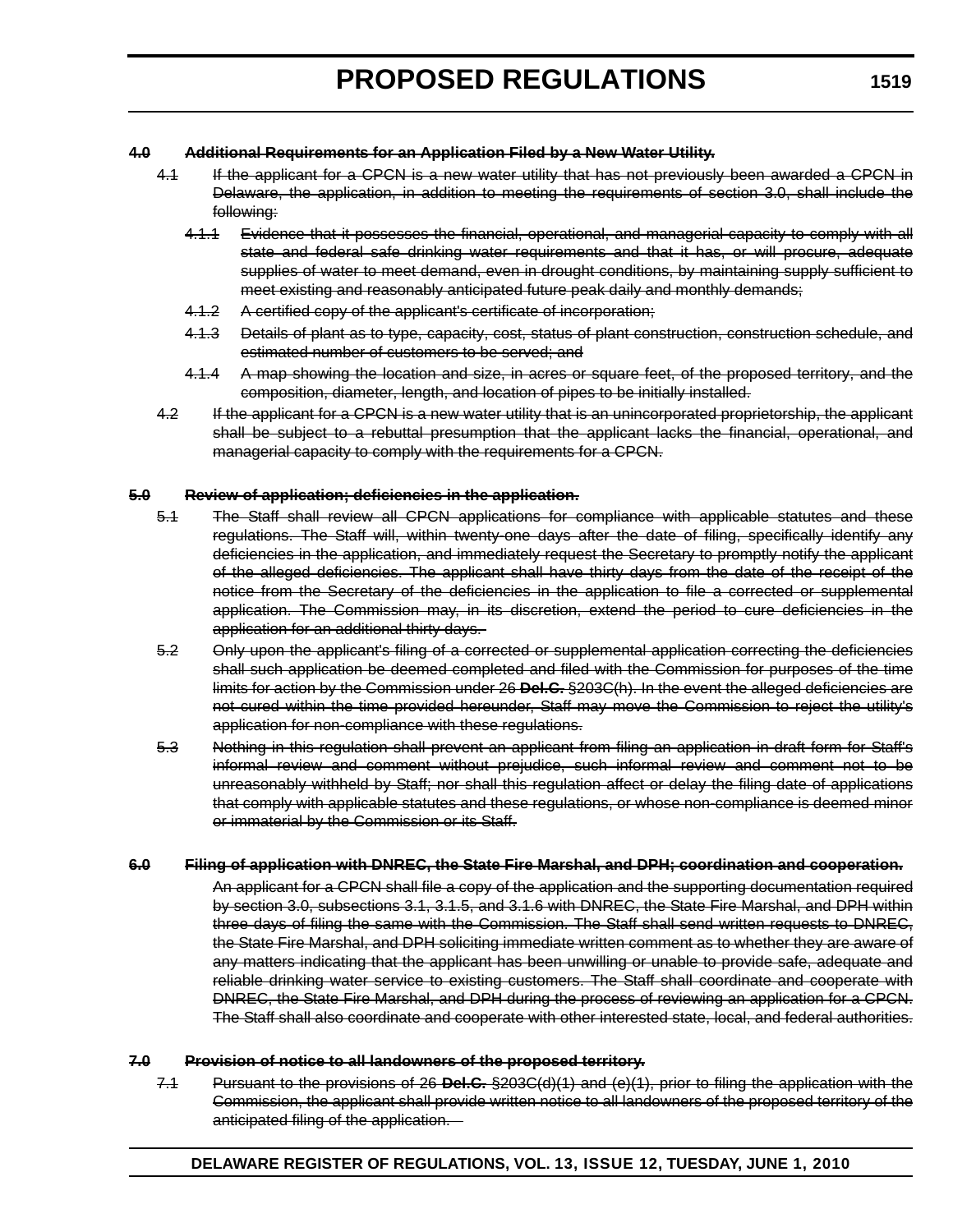# **PROPOSED REGULATIONS**

7.2 The written notice required by 26 **Del.C.** §203C(d)(1) and (e)(1) shall be sent to all landowners of the proposed territory not more than sixty days and not less than thirty days prior to the filing of the application.

#### **8.0 Landowners who object, opt-out, and/or request a public hearing; time limits; extension of time.**

- 8.1 In proceedings involving an application submitted under 26 **Del.C.** §203C(e), any landowner whose property, or any part thereof, is located within the proposed territory to be served shall be permitted to (i) object to the issuance of the CPCN; (ii) opt-out of inclusion in the territory; and/or (iii) request a public hearing. The applicant shall inform the Commission of the name and address of all landowners who notify the applicant of their objection to the issuance of the CPCN, their intention to opt-out of inclusion in the territory, and/or request a public hearing, and shall file with the Commission any written notices received from such landowners. The Commission shall maintain records identifying all landowners who have provided written notice of their objection to the issuance of the CPCN, their intention to opt-out of inclusion in the territory, and/or request a public hearing, and shall make such records available to the applicant.
- 8.2 A landowner shall notify the Commission, in writing, if the landowner-
	- 8.2.1 objects to the issuance of the CPCN;
	- 8.2.2 intends to opt-out of inclusion in the territory; and/or
	- 8.2.3 requests a public hearing.
- 8.3 The notice to the Commission from the landowner must be filed with the Commission within
	- 8.3.1 sixty days from the date of the landowner's receipt of a written notice from the water utility that complies with applicable statutes and these regulations, of the landowner's inclusion in the service territory; or
	- 8.3.2 thirty days of the filing of the completed application, whichever period is greater.
- 8.4 The Commission may, in the exercise of its discretion, extend the time to object, opt-out, and/or request a public hearing even though the period in which to do so has expired. The Commission shall accept for filing written notices from landowners that were sent to the applicant and transmitted by the applicant to the Commission.

### **9.0 Notification to all landowners of the proposed territory of their rights to object, opt-out, and/or request a public hearing.**

- 9.1 Pursuant to 26 **Del.C.** §203C(e), and for the purposes of notification to all landowners of the proposed territory encompassed by the CPCN, the notice sent to the landowners of the proposed territory must include, at a minimum, the following statement:
	- "(1) Pursuant to Title 26, §203C(e) of the **Delaware Code**, an application for a Certificate of Public Convenience and Necessity (CPCN) will be submitted to the Delaware Public Service Commission on or about {enter date of intended submission}. Your property has been included within an area {enter name of your organization} intends to serve with public water and we are required to inform you of certain information. The area to be served is {provide a short hand description of the service area}. If you agree to the inclusion of your property in the proposed service area, no action on your part is required.
	- (2) Pursuant to current law, you may file an objection to receiving water service from {enter name of your organization}. Under Delaware law, the Public Service Commission cannot grant a CPCN to {enter name of your organization} for the proposed service area, including your property, if a majority of the landowners in the proposed service area object to the issuance of the CPCN. If you object to receiving water service from {enter the name of your organization}, you must notify the Commission, in writing, within sixty days of your receipt of this notice or within thirty days of the filing of the completed application for a CPCN, whichever is greater.
	- (3) Pursuant to current law, you may also elect to opt-out of inclusion in the proposed service area. The term "opt-out" means that you decide that you do not want to receive water service from {enter name of your organization}, even if a majority of the landowners in the proposed service area do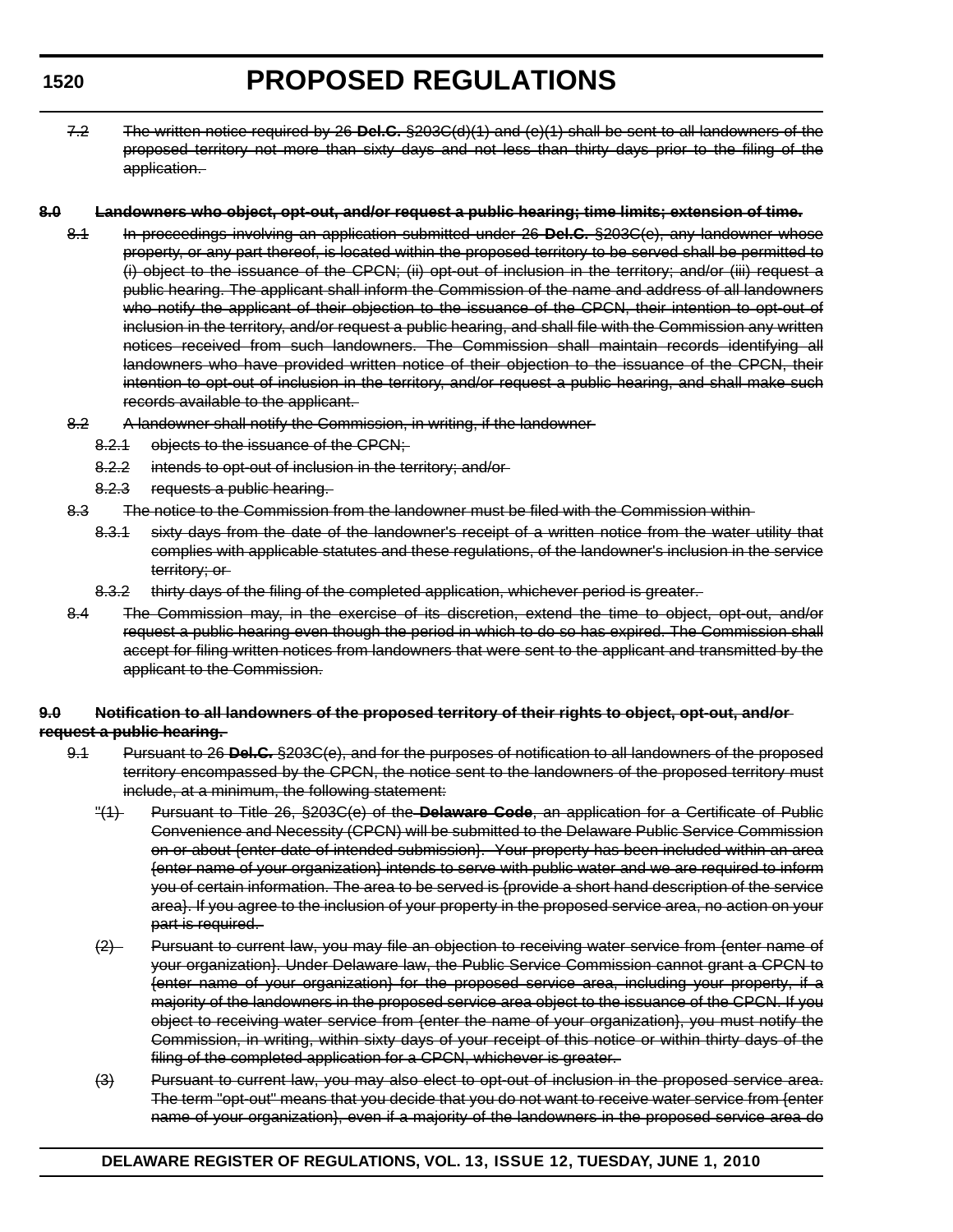elect to receive water service from {enter name of your organization}. If you decide that you do not want to receive water service from {enter name of your organization} and instead wish to opt-out, you must notify the Commission, in writing, within sixty days of your receipt of this notice or within thirty days of the filing of the completed application for a CPCN, whichever is greater.

- (4 You may also request a public hearing on this matter. A request for a public hearing must be made in writing to the Commission within sixty days of your receipt of this notice or within thirty days of the filing of the completed application for a CPCN, whichever is greater.
- (5 The written notice of your decision to object to the issuance of the CPCN, to opt-out of receiving water service from {enter name of your organization}, and/or your written request for a public hearing, shall be sent to the Secretary of the Delaware Public Service Commission at the following address:

#### **Secretary**

#### **Delaware Public Service Commission**

#### **{insert the address of the Secretary of the Delaware Public Service Commission}**

- (6) Any written notice you send to the Commission must include the description of the service area referred to in paragraph (1) above and the name of the applicant so the Commission will be able to identify the CPCN application to which your notice is related.
- (7) Questions regarding objections, opt-outs, and hearings may be directed to: {enter the name or title, and the address and telephone number of the Commission's contact person(s)}."
- 9.2 If a landowner sends a written notice directly to the applicant, the applicant shall file the notice with the Commission.

### **10.0 Suspension or revocation of CPCN for good cause.**

- 10.1 Pursuant to the provisions of 26 **Del.C.** §203C(k) and (l), the Commission may suspend or revoke a CPCN, or a portion thereof, for good cause. Good cause shall consist of:
	- 10.1.1 A finding by the Commission of material non-compliance by the holder of a CPCN with any provisions of Titles 7, 16, or 26 of the **Delaware Code** dealing with obtaining water or providing water and water services to customers, or any order or rule of the Commission relating to the same; and
	- 10.1.2 A finding by the Commission that, to the extent practicable, service to customers will remain uninterrupted under an alternative water utility or a designated third party capable of providing adequate water service, including a trustee or receiver appointed by the Delaware Court of Chancery; and
	- 10.1.3 Either
		- 10.1.3.1 a finding by the Commission that there are certain methods to mitigate any financial consequences to customers served by the utility subject to suspension or revocation and the adoption of a plan to implement those methods; or
		- 10.1.3.2 a finding by the Commission that there are no practicable methods to mitigate the financial consequences to customers.
- 10.2 In addition to the factors required by sections 10.1, 10.1.1, 10.1.2 and 10.1.3, the Commission may consider one or more of the following factors in determining whether to suspend or revoke a CPCN:
	- 10.2.1 Fraud, dishonesty, misrepresentation, self-dealing, managerial dereliction, or gross mismanagement on the part of the water utility; or
	- 10.2.2 Criminal conduct on the part of the water utility; or
	- 10.2.3 Actual, threatened or impending insolvency of the water utility; or
	- 10.2.4 Persistent, serious, substantial violations of statutes or regulations governing the water utility in addition to any finding of non-compliance required by section 10, paragraph 10.1 above; or
	- 10.2.5 Failure or inability on the part of the water utility to comply with an order of any other state or federal regulatory body after the water utility has been notified of its non-compliance and given an opportunity to achieve compliance; or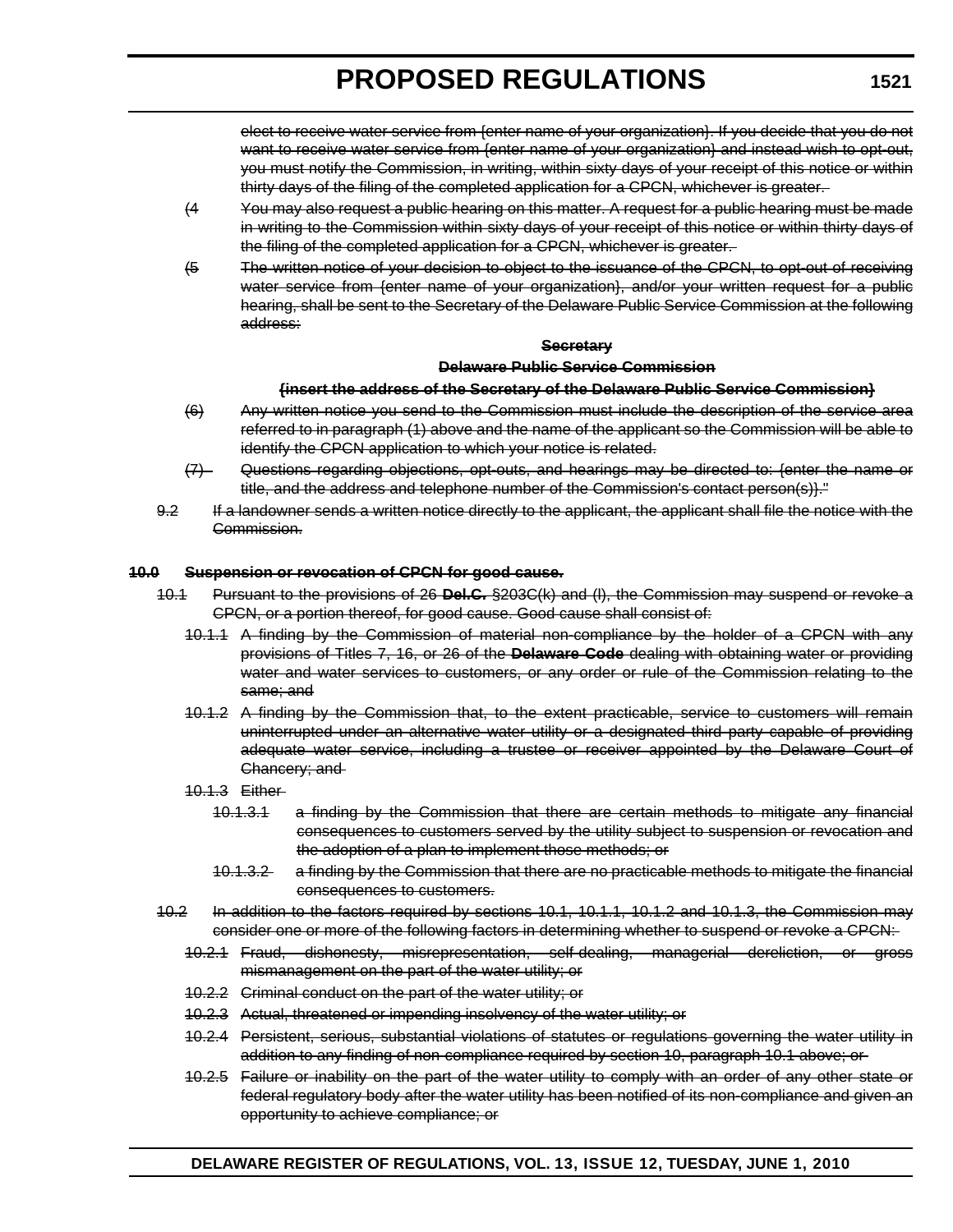# **PROPOSED REGULATIONS**

10.2.6 Such other factors as the Commission deems relevant to the determination to suspend or revoke a CPCN.

#### **11.0 Proceedings to suspend or revoke a CPCN for good cause.**

- 11.1 Proceedings before the Commission to suspend or revoke a CPCN for good cause shall be conducted in accordance with the procedures set forth in 29 **Del.C.** Ch. 101, Subchapter III.
- 11.2 Unless the Commission finds, pursuant to proceedings conducted in accordance with subsection 11.1 above, that
	- 11.2.1 the conduct of a water utility poses an imminent threat to the health and safety of its customers; or
	- 11.2.2 a water utility is unable to provide safe, adequate, and reliable water service, the Commission will not suspend or revoke a CPCN for good cause without first affording the water utility a reasonable opportunity to correct the conditions that are alleged to constitute the grounds for the suspension or revocation of the CPCN.

#### **12.0 Compliance with** 29 *Del.C***.** Ch. 101**, Subchapter III.**

Proceedings before the Commission involving Certificates of Public Convenience and Necessity for water utilities shall be conducted in accordance with the procedures set forth in 29 **Del.C.** Ch. 101, Subchapter III, including any proceedings related to any findings under 26 **Del.C**. §203C(f) that an applicant is unwilling or unable to provide safe, adequate, and reliable water service to existing customers, or is currently subject to such a Commission finding.

#### **13.0 Waiver of requirements of sections 3.0 and 4.0.**

The Commission may, in the exercise of its discretion, waive any of the requirements of sections 3.0 and 4.0 above.

### **5 DE Reg. 212 (07/01/01)**

### **1.0 Authority and Scope of Regulations**

- 1.1 These regulations shall govern the process: (a) for a person or entity (as described in 26 **Del.C.**  §203C(a)) to obtain a Certificate of Public Convenience and Necessity to begin operation as a water utility; and (b) for a water utility to obtain a Certificate of Public Convenience and Necessity to extend, expand, or enlarge its operations, business, or facilities beyond its then certificated service territory. These regulations also govern, in conjunction with the provisions of 26 **Del.C.** §203C, how the Commission administers, supervises, and revokes any such Certificate of Public Convenience and Necessity previously granted to a water utility.
- 1.2 These regulations are enacted pursuant to 26 **Del.C.** §§203C and 209(a).
- 1.3 In granting, denying, or revoking a Certificate of Public Convenience and Necessity under 26 **Del.C.**  §203C and these regulations, the Commission shall act consistently with the procedures required by 29 **Del.C.** Ch. 101, Subchapters III and IV.
- 1.4 The Commission may modify or extend any of the timing requirements set forth in these regulations so long as such timing requirement is not required by statutory provision.
- 1.5 The Commission may by Order, and for good cause, waive any obligation under these regulations that is not required by statute and may, in an individual application, excuse any failure to comply with these regulations that is not material to the Commission's decision.

### **2.0 Definitions**

2.1 The following words and terms, when used in these regulations, should have the following meanings, unless the context clearly indicates otherwise:

"**Commission**" refers to the Public Service Commission.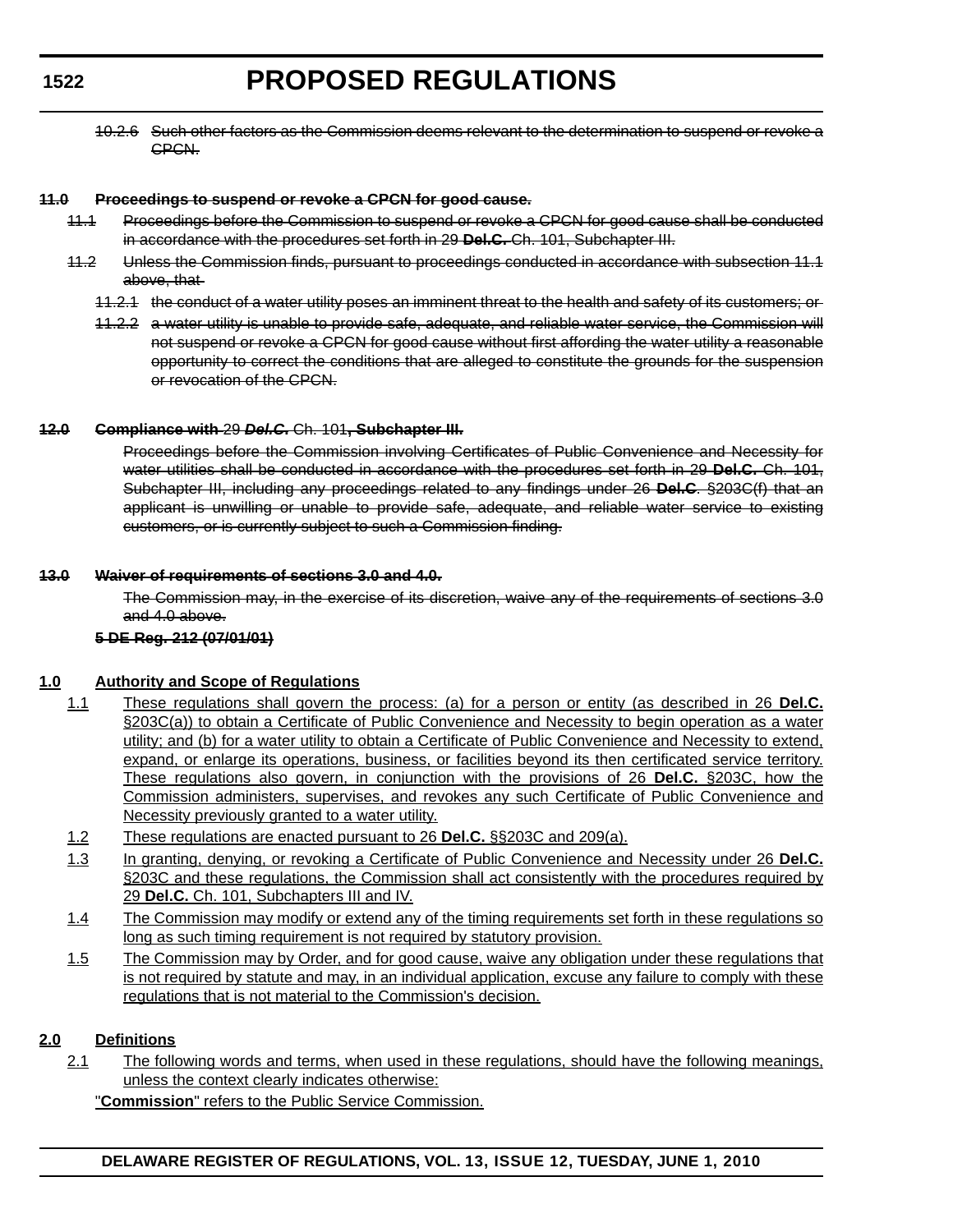- "**CPCN**" or "**Certificate**" means a Certificate of Public Convenience and Necessity required by the provisions of 26 **Del.C**. §203C.
- "**DPH**" refers to the Division of Public Health of the Department of Health and Social Services.

"**DNREC**" refers to the Department of Natural Resources and Environmental Control.

"**Existing development**" or "**existing subdivision**" means an aggregate of parcels or properties within a particular geographic area:

(a)that constitute a single-named development or subdivision;

(b)that share common deed restrictions or covenants; or

(c)that are governed by a common homeowners' association or similar type of body.

The existence and boundaries of such a development or subdivision may be established by a plat or subdivision map, documents reflecting common deed or conveyance restrictions, homeowner association documents, or other means.

- "**Existing unincorporated community**" means an aggregate of parcels or properties lying within a particular compact unincorporated geographic area that share common community interests; and
	- (a) that are generally recognized as an unincorporated community;
	- (b) that are commonly described as comprising a named community; or
	- (c) that are identified on maps as a particular named community.

The existence and boundaries of such an unincorporated community may be established by a plat, map, census data, post office designation, testimony of the residents, or other means.

"**Landowner notification**" means the process for delivering to each landowner of record the relevant form of notice prescribed by either these regulations or further Commission directive.

"**Landowner of record**" shall mean each person or entity as defined and described in 26 **Del.C.** §203C(j). A landowner of record may be identified by reference to public tax or public land records or by relevant land conveyance documents.

- "**New water utility**" means, for the purposes of 26 **Del.C.** §203C(e)(2), an entity that has not previously provided water utility services to the public within this State.
- "**Postal Service**" refers to the United States Postal Service.
- "**Proposed Service Area**" is equivalent to "the proposed territory to be served" and means the area in which the applicant proposes to offer and provide its water utility services. The proposed service area shall be described by reference to one or more parcels or properties, identified by the relevant county tax map identification designations. If the proposed service area cannot be described by reference to parcels or properties, it may be described by a metes and bounds description, or any other equivalent description capable of being mapped.
- "**Record date**" means the date for determining the persons and entities who are landowners of record in the Proposed Service Area. The record date shall be a date chosen by the applicant that is no more than sixty days prior to the date of filing of the application for a CPCN.

"**SFM**" refers to the Office of the State Fire Marshal. "Staff' refers to the Staff of the Commission.

"**Secretary**" refers to the Secretary of the Commission.

"**Water utility**" means a person or entity as defined by 26 **Del.C.** §102(8) that is obligated to obtain a CPCN under 26 **Del.C.** §203C(a).

### **3.0 Application for Certificate of Public Convenience and Necessity**

In General

- 3.1 An application for a Certificate to begin the business of a water utility, or to extend or expand the business, operations, or facilities of any existing water utility, shall be made in writing and shall be filed with the Commission.
- 3.2 An applicant may request, by a single application, Certificates for one to five Proposed Service Areas. In the case of an application joining multiple Proposed Service Areas, the application shall contain sufficient information and documentation to establish the applicant's entitlement to a Certificate for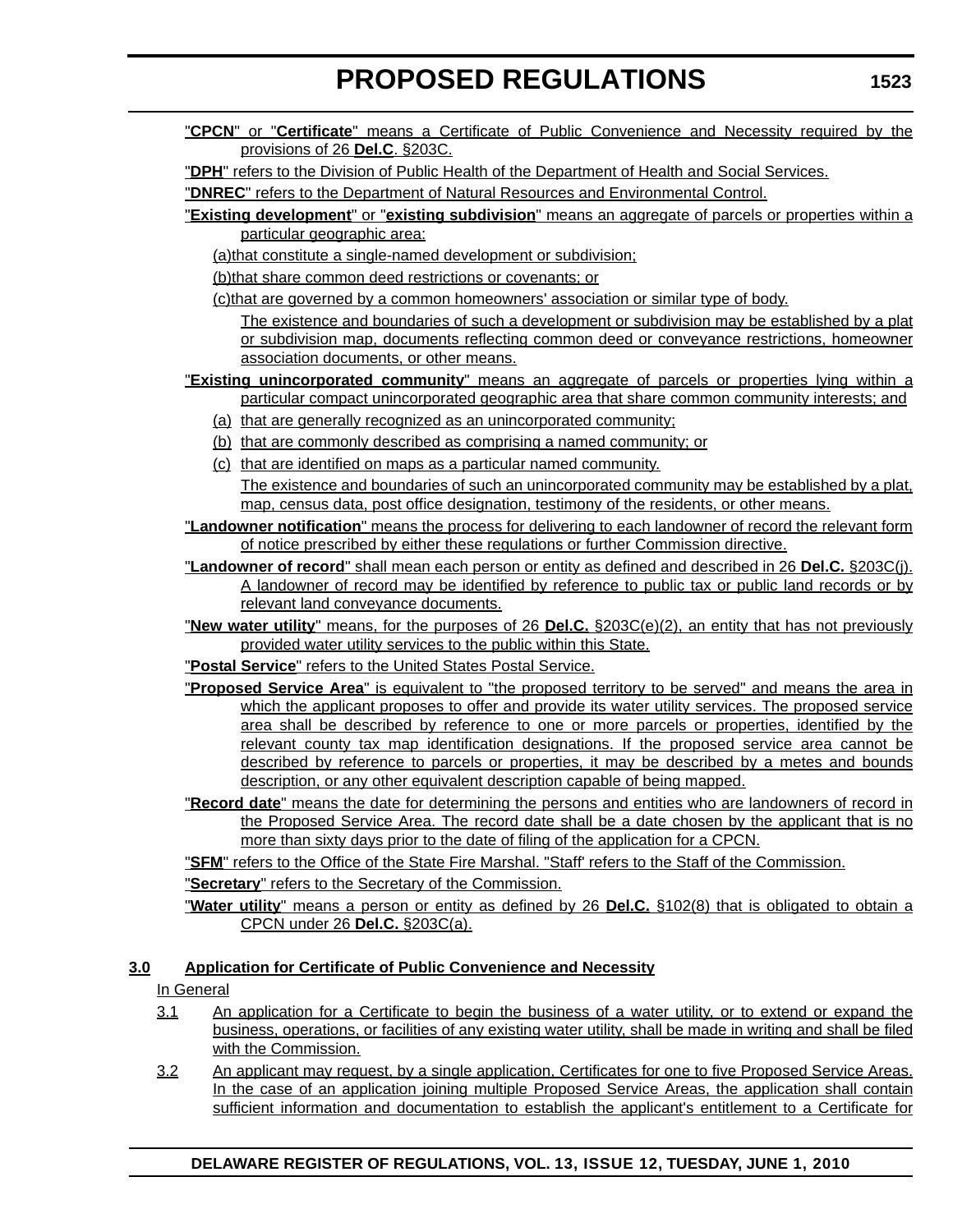each separate Proposed Service Area. The Commission shall separately determine for each Proposed Service Area whether to grant a Certificate for that area. However, the Commission, by a single Order, may grant a CPCN for one or more of the Proposed Service Areas that have been joined in a single application.

- 3.3 The CPCN application shall include all information and supporting documentation required by 26 **Del.C.** §203C, the Commission's Rules of Practice and Procedure, and these regulations. An application shall not be considered to be complete and filed until all such information and supporting documentation has been submitted to the Commission. An application shall:
	- 3.3.1 summarize the reason(s) why the Commission should grant the CPCN for each requested Proposed Service Area;
	- 3.3.2 provide specific citations to the statutory and regulatory provisions relied upon for a CPCN for each Proposed Service Area;
	- 3.3.3 identify any significant element of the application that, to the applicant's knowledge, poses a unique statutory or factual question or represents a departure from prior decisions of the Commission; and
	- 3.3.4 prominently state the name, address, telephone number, and e-mail address of the individual to be notified concerning the contents of the application.

Information about each Proposed Service Area

- 3.4 The application shall include, for each Proposed Service Area requested:
	- 3.4.1 a written description of the general geographic location of the area which also describes the type of area (such as a proposed development, an existing development or existing subdivision, an existing unincorporated community, or an aggregation of a number of parcels);
	- 3.4.2 a general map (reflecting towns or cities, and major transportation routes) appropriately marked to show the location of each Proposed Service Area;
	- 3.4.3 for applications premised on 26 **Del.C.** §203C(e)(1)b.3. a map, plat, or precise description of the boundaries of the existing development, existing subdivision, or existing unincorporated community accompanied by references to the documents or filings used to define and describe the existing development, existing subdivision, or unincorporated community;
		- 3.4.3.1 Upon request, the applicant shall provide the underlying documents or filings utilized to define and describe the existing development, existing subdivision, or existing unincorporated community; and
	- 3.4.4 a listing (using county, tax map parcel numbers or designations) of each parcel encompassed within the Proposed Service Area, accompanied by the name and mailing addresses of the landowner(s) of record for each such parcel as of the record date;
		- 3.4.4.1 The listing shall conspicuously identify the tax records or land record documents utilized by the applicant to determine the name and address of each landowner of record;
		- 3.4.4.2 The listing shall conspicuously identify the record date used for determining the landowners of record of the encompassed parcel or parcels;
		- 3.4.4.3 For a request premised on 26 **Del.C.** §203C(e)(1)b.3., the listing shall denote each parcel where all of the landowners of record have executed a petition requesting water utility services from the applicant; and
		- 3.4.4.4 For a request premised on 26 **Del.C.** §203C(e)(1)b.3., the listing shall also indicate the applicant's calculation of the total number of parcels in the Proposed Service Area and the total number of parcels where the landowners of record have executed a petition requesting water utility services from the applicant.

Evidence of Landowner Notification

- 3.5 The application shall contain for each Proposed Service Area the documentation reflecting landowner notification as required by 26 **Del.C.** §203C(d)(1) or (e)(1), including:
	- 3.5.1 copies of relevant Postal Service forms demonstrating that the applicant sent by certified mail the appropriate form of notice as required by these regulations to each landowner of record of each parcel encompassed within the Proposed Service Area;

# **DELAWARE REGISTER OF REGULATIONS, VOL. 13, ISSUE 12, TUESDAY, JUNE 1, 2010**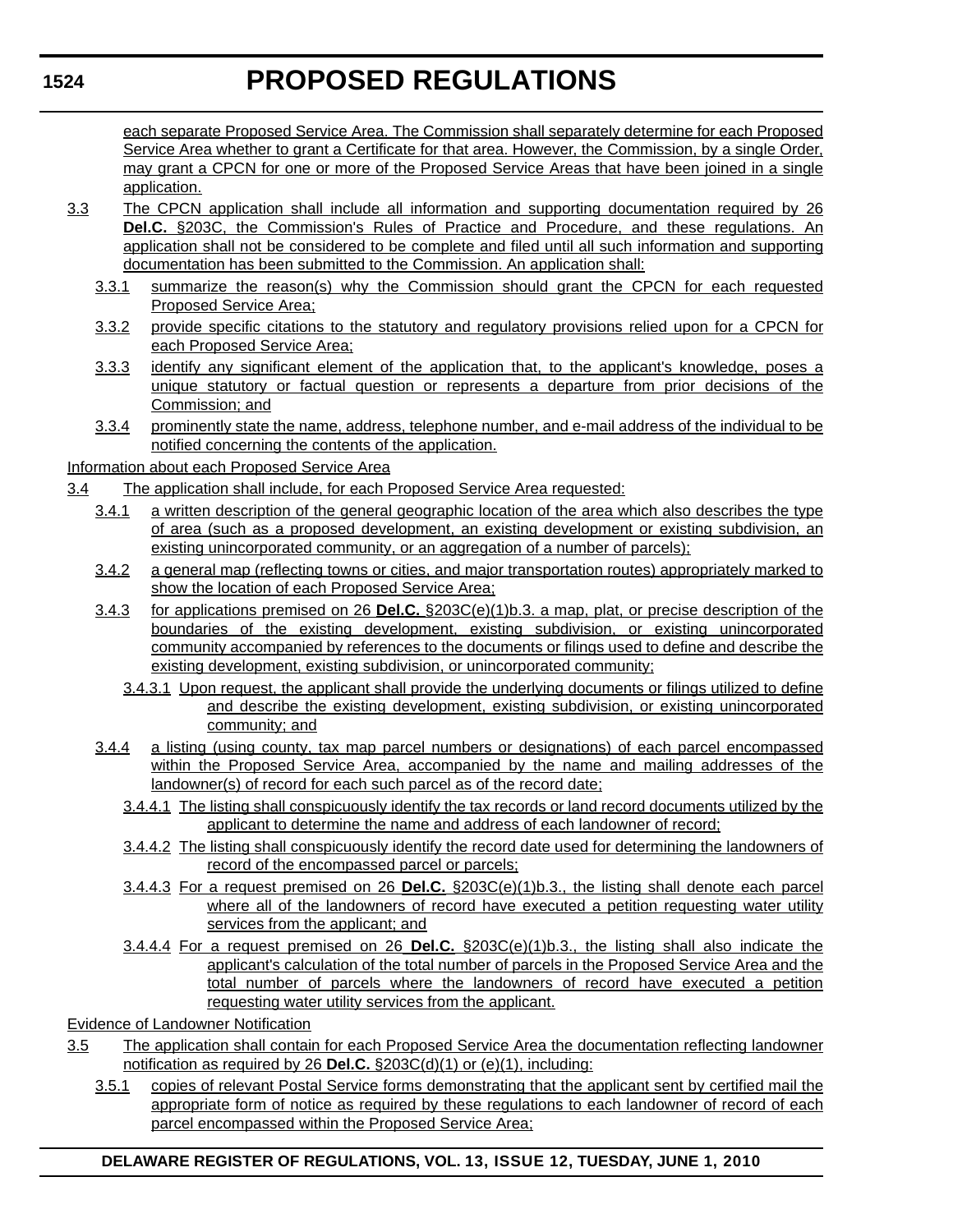- 3.5.2 copies of all materials or messages provided to the applicant by the Postal Service reflecting either delivery of the certified mail or failure of certified mail delivery because the delivery was "refused," "unclaimed," "undeliverable," "unknown," or otherwise not completed; and
- 3.5.3 a certification (or other evidence) that, for each earlier notice that was returned by the Postal Service due to a failure of certified mail delivery, the applicant then sent another copy of the required notice by first class United States mail to the best available address of the applicable landowner of record.

Criteria for a CPCN Request

- 3.6 For a request for a Proposed Service Area premised on 26 **Del.C.** §203C(d)(2)a., the application shall include all evidence (including reports or studies) that establish that the water sources and supplies then available in the Proposed Service Area do not meet the relevant standards governing drinking water for human consumption promulgated and enforced by the Department of Health and Social Services.
- 3.7 For a request for a Proposed Service Area premised on 26 **Del.C.** §203C(d)(2)b., the application shall include all evidence (including reports or studies) demonstrating that the supply of water available to the Proposed Service Area is insufficient to meet the projected demand.
- 3.8 For a request for a Proposed Service Area premised on 26 **Del.C.** §203C(e)(l)b.l., the application shall include a copy of a signed service agreement between the applicant and the developer of the proposed development or subdivision, and appropriate documentation reflecting that the development or subdivision has finally been approved by the relevant county or municipal government.
- 3.9 For a request for a Proposed Service Area premised on 26 **Del.C.** §203C(e)(1)b.2., the application shall include copies of each petition requesting that the applicant provide water services which has been signed by all of the landowners of record of each parcel in the Proposed Service Area. Each such petition must meet the criteria set forth in Section 8.0.
- 3.10 For a request for a Proposed Service Area premised on 26 **Del.C.** §203C(e)(1)b.3., the application shall include copies of each petition requesting that the applicant provide water services which has been signed by all of the landowners of record of a parcel to be encompassed by the Proposed Service Area. Each such petition must meet the criteria set forth in Section 8.0. The application shall include such petitions for a majority of the parcels within the existing development, existing subdivision, or existing unincorporated community that constitutes the Proposed Service Area.
- 3.11 For a request for a Proposed Service Area premised on 26 **Del.C.** §203C(e)(1)b.4., the application shall include a certified copy of the resolution or ordinance from the governing body of the relevant county or municipality that requests, directs, or authorizes the applicant to provide water utility services to the Proposed Service Area. If requested, the applicant must also provide additional references to demonstrate that the county or municipality enacting the ordinance or resolution has the appropriate legal authority to authorize the provision of water utility services to the Proposed Service Area.<sup>1</sup>

Additional Criteria for a CPCN Request by a Municipal Water Authority

3.12 If the applicant is a municipal water authority created under the provisions of Chapter 14 of title 16 of the Delaware Code, and it seeks a Proposed Service Area that lies, wholly or in part, outside of the political boundaries of the municipality or municipalities that originally,,created such municipal authority, the application shall also include, as required by 26 **Del.C.** §203C(n), a certified copy of a

<sup>1.</sup> Pursuant to the provisions of 26 **Del.C.** §203C(e)(1)b.4., the resolution or ordinance shall only entitle the applicant to a Proposed Service Area that lies within the political boundaries of the county or municipality that entered the resolution or ordinance. If the applicant is a municipality or municipal utility, and it seeks a Proposed Service Area that lies, wholly or in part, outside of the municipality's political boundaries, the applicant must, in the case of those parcels that are outside of the political boundaries, either (1) provide documentation to support a Certificate under some other provision of 26 **Del.C.** §203C(d) or (e), or (2) cite another statutory provision that entitles the applicant to serve such parcels and which preempts the limitation expressed in 26 **Del.C.** §203C(e)(1)b.4.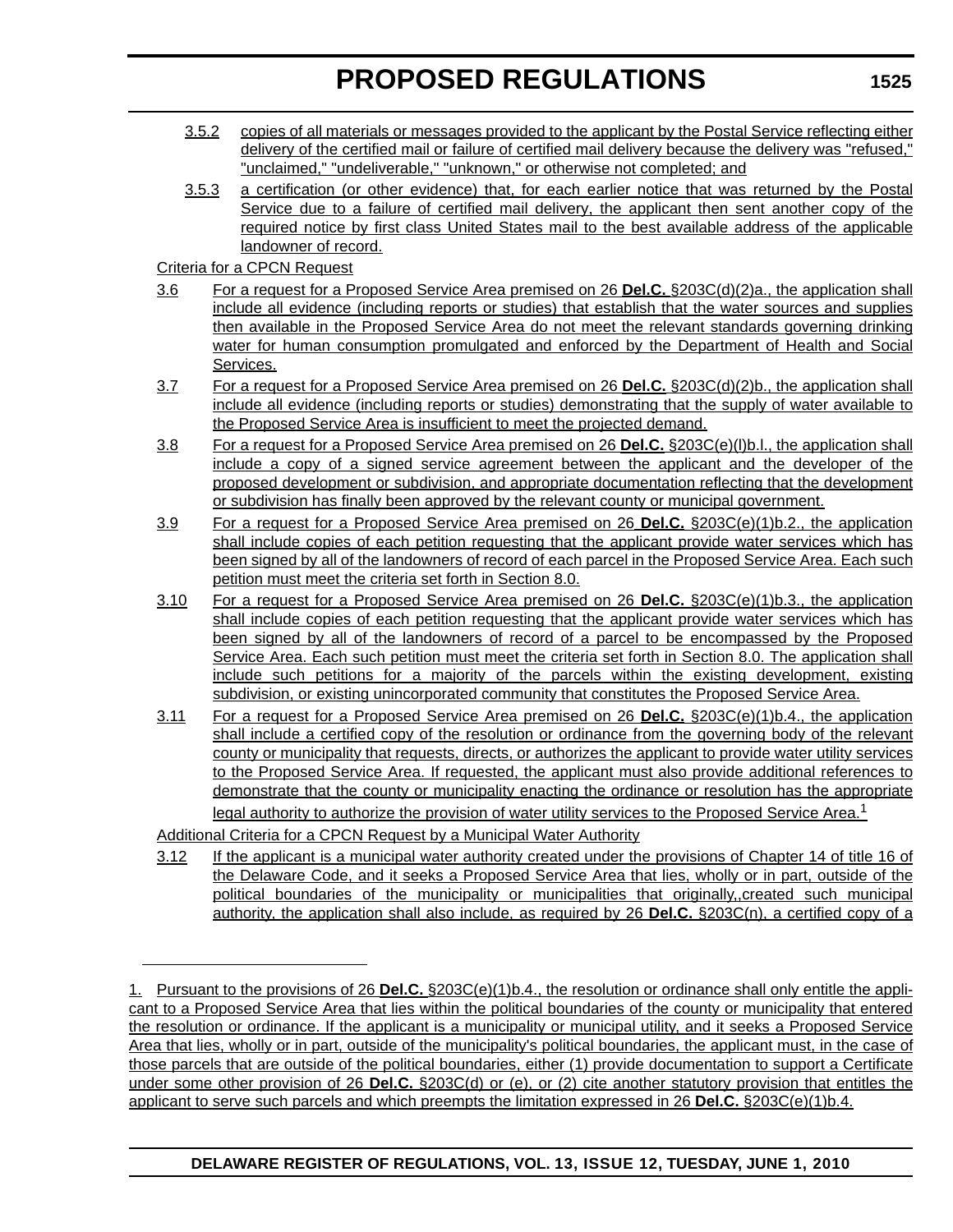resolution of the governing body of each such municipality requesting that the Certificate for the extraterritorial portion of the Proposed Service Area be granted. $2$ 

### Plan of Service

- 3.13 An application shall include, for each Proposed Service Area, a description of how and when the applicant plans to provide water utility services to the Area, including an estimated timetable for providing service or an explanation as to why such an estimated timetable cannot be provided. If the Proposed Service Area is intended to be part of a regional water system, the applicant shall identify the region that includes the Proposed Service Area, and provide information setting forth the applicant's plans for the regional water system.<sup>3</sup>
- Quality of Service Certifications and Information
- 3.14 In the case of a request by a water utility to expand or extend its operations and business, the application shall contain a certification that the proposed extension and expansion will satisfy the provisions of 26 **Del.C.** §403(c). The applicant shall certify that:
	- 3.14.1 the applicant is then furnishing water to its present customers in such manner that water pressure at every connection is at least 25 pounds at all times;
	- 3.14.2 the applicant will furnish water to each new customer in each Proposed Service Area at the pressure of at least 25 pounds at the service connection while continuing also to supply each existing customer at a pressure of at least 25 pounds at each service connection;
	- 3.14.3 the applicant is not then subject to a ruling, decision, or finding by any Federal or State regulatory authority that found, concluded, or determined that the applicant materially failed to comply with applicable safe drinking water or water quality standards; and
	- 3.14.4 the applicant is not subject to any finding or Order of the Commission that determined that the applicant materially failed to provide adequate or proper safe water services to existing customers.
- 3.15 If an applicant cannot supply each of the above certifications, the application shall include a statement why the provisions of 26 **Del.C.** §403(c) do not apply to the applicant or the particular application.
- 3.16 If an application will involve a water utility project or water utility services that require the review, approval, or authorization of any other State or Federal regulatory body (including DNREC, the SFM, or the DPH) the application shall also include:
	- 3.16.1 a description of the nature of the review by the other regulatory body and current status of such review; and
	- 3.16.2 a copy of any permit, order, certificate, approval, or other documents already issued by any other regulatory body, relating to the water project or services.
- 3.17 If, after the filing of the application, any other State or Federal regulatory body issues any permit, order, certificate, approval, or other documents related to the water project or services relevant to the application, the applicant shall promptly file such document with the Commission.

Additional Materials to be Supplied with the Application

- 3.18 Unless the following materials are already on file with, or available to, the Commission, an applicant other than a municipal or other governmental water utility - shall provide with the application the following information:
	- 3.18.1 a corporate or business history including dates of incorporation and subsequent acquisitions and/ or mergers;
	- 3.18.2 a complete description of all relationships between the applicant and its parent, subsidiaries, and affiliates, including a chart of such intra- and inter-company relationships;

3. This requirement shall not apply in the case of a Proposed Service Area for a municipal water utility or a governmental water utility that lies within the political boundaries of the municipality or government.

<sup>2.</sup> This requirement shall not apply in the case of a Proposed Service Area for a municipal water utility or a governmental water utility that lies within the political boundaries of the municipality or government.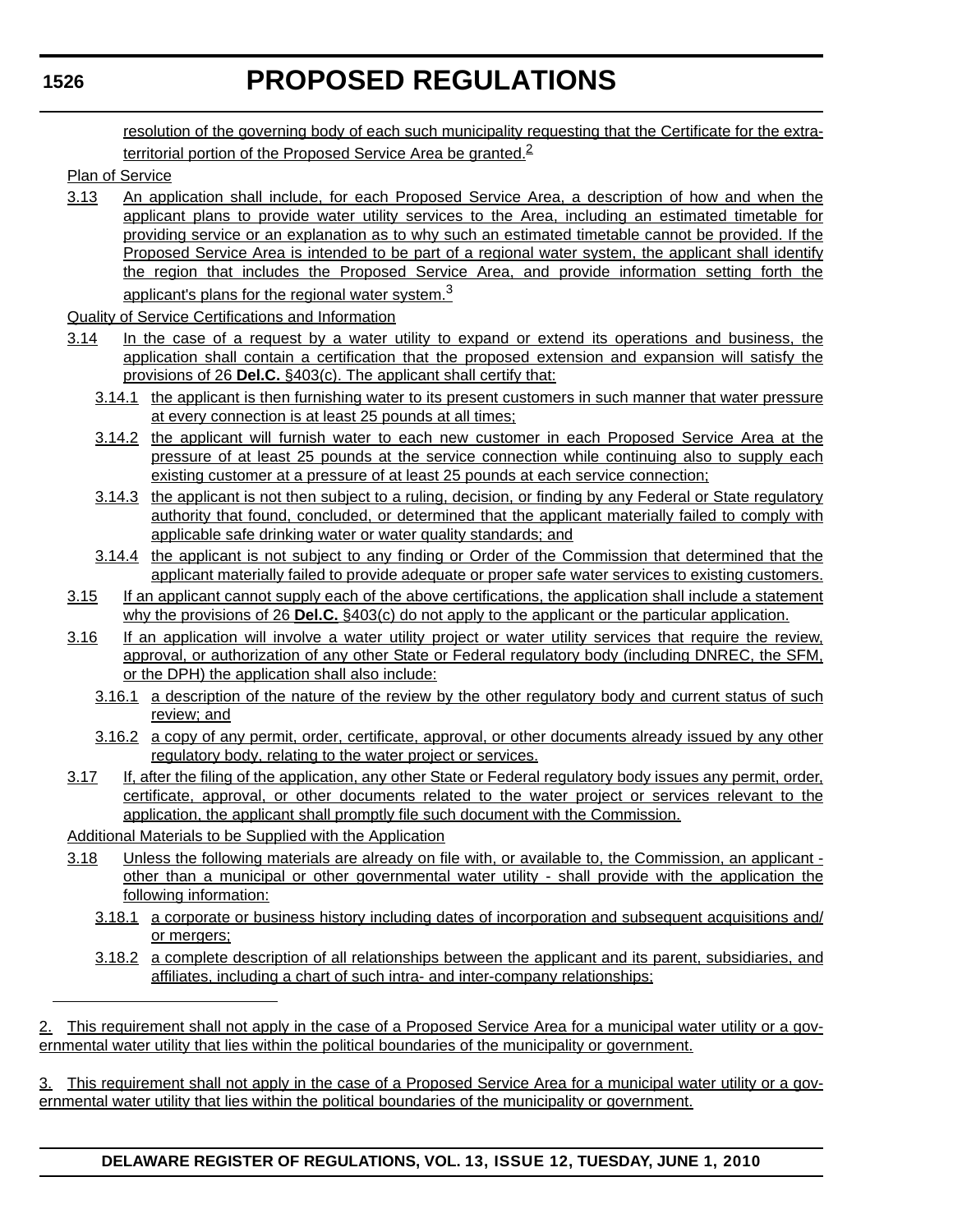- 3.18.3 a map identifying all areas where the applicant then provides water utility services;
- 3.18.4 the Annual Reports provided to owners of the applicant, or to the owners of its parent or subsidiaries, over the two-year period prior to the filing of the application;
- 3.18.5 the audited financial statements, SEC 10K filings, and all proxy material related to the applicant for the two years prior to the filing of the application; and
- 3.18.6 copies of all reports submitted by the applicant within the preceding twelve months to any State or Federal authority related to whether the applicant has complied with any statute, regulation, rule, or order concerning the provision of safe, adequate, and reliable water services (including the quality of water provided to existing customers).
- 3.19 Unless the materials are already on file with the Commission or available to the Commission, a municipal or other governmental water utility shall provide with the application the statement and documents identified in Sections 3.18.3 and 3.18.6.

### **4.0 Additional Requirements for an Application Filed by a New Water Utility**

- 4.1 If the applicant is a new water utility, the application, in addition to fulfilling the requirements of Sections 3.0 through 3.19, shall also include the following:
	- 4.1.1 a copy of the applicant's certificate of incorporation, partnership agreement, or other enabling document;<sup>4</sup>
	- 4.1.2 materials that demonstrate that the applicant possesses the financial, operational, and managerial capacity to comply with all State and Federal safe drinking requirements and that the applicant has available, or will be able to procure, an adequate supply of water (even during drought conditions) to meet reasonably anticipated peak daily and monthly demands for its water utility services;
	- 4.1.3 a description of the plant to be utilized to provide its water utility services (including details as to the type and capacity of treatment facilities, cost of facilities, and the projected construction schedule);
	- 4.1.4 a map detailing the composition, diameter, length, and location of mains and pipes to be initially installed; and
	- 4.1.5 a projection of the number of customers to be served in the five-year period following the grant of the requested CPCN.

# **5.0 Review of the Application and Deficiencies in the Application**

- 5.1 An applicant may ask the Staff to informally review a draft of an application prior to its formal filing. Such informal review shall not affect or delay the filing of an application that complies with applicable statutes and these regulations.
- 5.2 Upon filing, the Staff shall review an application for compliance with the applicable statutory provisions and these regulations. Within thirty days after the date of filing, Staff may notify the applicant of specific deficiencies in the application. The applicant shall have thirty days from the date of the receipt of such notice to file an amended or supplemental application. The Commission may, in its discretion, extend the period for curing deficiencies in the application for an additional period of time.
- 5.3 If the applicant submits an amended or supplemental application, the application shall then be deemed filed on the date of such submission for the purposes of the time limits set forth in 26 **Del.C.** §203C(h). In the event the deficiencies identified by Staff are not cured within the time period provided, Staff may request that the Commission reject the application.

<sup>4.</sup> If the business structure of the applicant is a sole proprietorship, the Commission will presume, subject to rebuttal, that the applicant lacks the financial, operational, and managerial capabilities to provide adequate water utility services. An applicant that is a sole proprietorship may provide with its application evidence to rebut this presumption and demonstrate that it will have the capabilities to provide adequate and reliable services.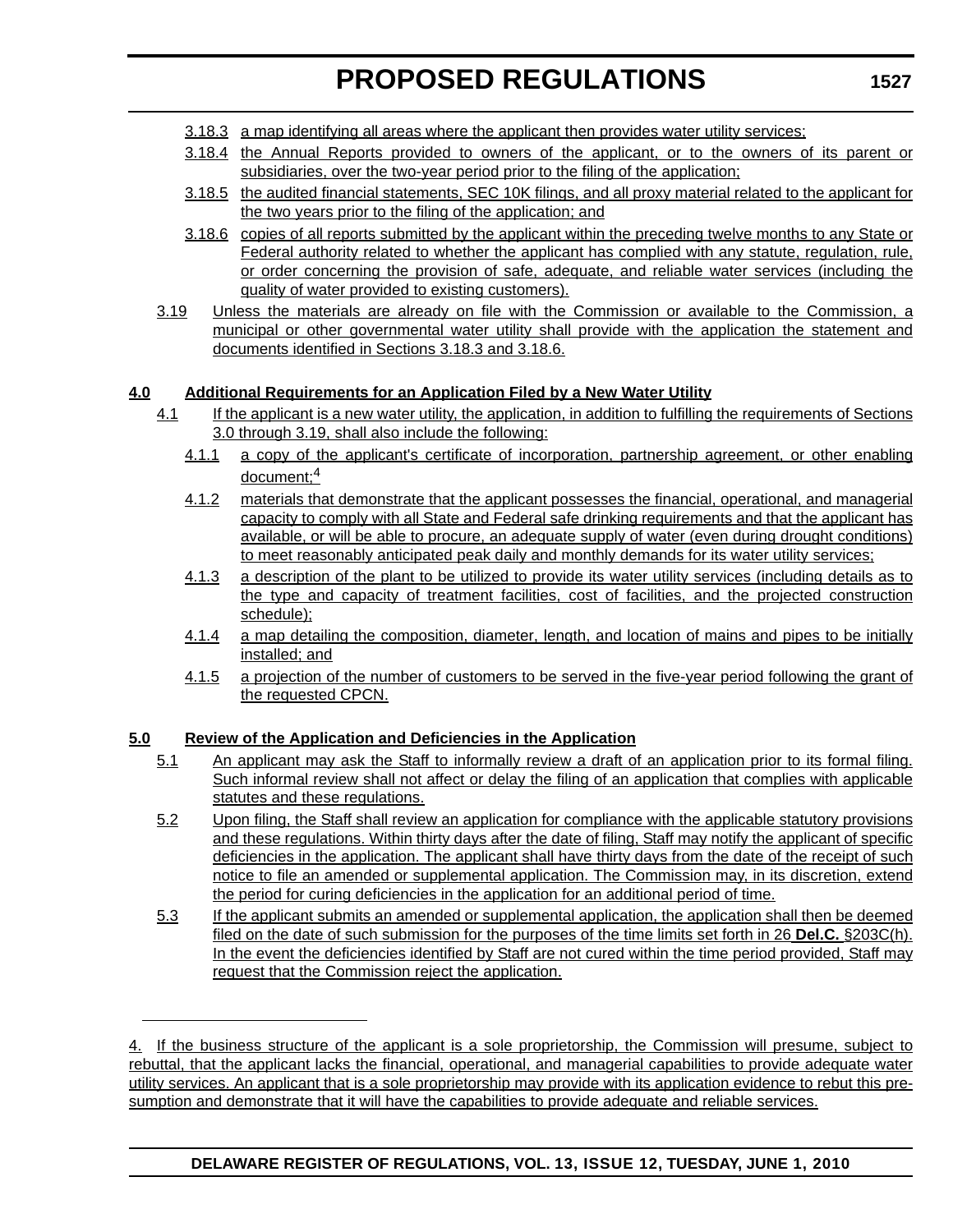# **PROPOSED REGULATIONS**

5.4 During the period the application is pending before the Commission, the Staff may request that the applicant provide additional relevant information or documents.

# **6.0 Coordination with Other State Agencies, Counties, and Municipalities**

- 6.1 At the time of the filing of an application, or within three days thereafter, the applicant shall serve copies of its application on DNREC, the SFM, and the DPH.
- 6.2 At the time of the filing of an application, or within three days thereafter, the applicant shall also send a notice of its application, with a description of the Proposed Service Area, to the county in which the Area lies (in whole or in part).
- 6.3 In addition, if any parcel of land in a Proposed Service Area is located within a "future annexation area" or "future growth area" under a comprehensive plan (22 **Del.C.** §§101 and 702) adopted by a municipality that provides water utility services, then the applicant shall also serve a copy of the application on the municipality (or its municipal utility). The applicant shall serve such copy on the municipality (or its utility) at least thirty days prior to filing the application with the Commission. The application filed with the Commission shall include a certification of such service on the identified municipality.
- 6.4 During the process of reviewing an application, the Staff shall coordinate and cooperate with DNREC, the SFM, and the DPH. Staff may also coordinate and cooperate with other interested State, local, and Federal authorities in reviewing the request for a CPCN.

# **7.0 Proposed Service Area**

- 7.1 For a request premised on 26 **Del.C.** §203C(d)(2)a, the Proposed Service Area shall encompass only such parcels of land that lack available water sources or supplies that meet the standards governing drinking water for human consumption promulgated and enforced by the Department of Health and Social Services.
- 7.2 For a request premised on 26 **Del.C.** §203C(d)(2)b, the Proposed Service Area shall encompass only such parcels of land that lack available water sources or supplies sufficient to meet the projected demand for water in such parcels.
- 7.3 For a request premised on 26 **Del.C.** §203C(e)(1)b.1., the Proposed Service Area shall encompass only such parcels that are within the subdivision or development plat or plan that has been finally approved by the relevant county or municipal government.
- 7.4 For a request premised on 26 **Del.C.** §203C(e)(1)b.2., the Proposed Service Area shall encompass either:
	- 7.4.1 a single parcel; or
	- 7.4.2 two or more contiguous parcels that will be provided water utility services by the same stand-alone system or by the same main extension.<sup>5</sup>
- 7.5 For a request premised on 26 **Del.C**. §203C(e)(1)b.4., the Proposed Service Area shall encompass only such parcels of land that the governing body of the county or municipality has directed, requested. or authorized the applicant to serve;
	- 7.5.1 For a request premised on 26 **Del.C.** §203C(e)(1)b.3., the Proposed Service Area shall encompass only such parcels of land that lie within the existing development, existing subdivision, or the existing unincorporated community as described and defined under Section 2.1.

# **8.0 Requirements Related to 26 Del.C. §203C(e)(1)(2) and (3)**

8.1 If a water utility solicits a landowner of record of a property to sign a petition to request water service, the utility must provide the landowner with the following notice:

5. 1f a landowner of record removes a contiguous property from the Proposed Service Area by the exercise of the "opt-out" option available under 26 **Del.C.** §203C(i), the exclusion of the parcel shall not render the remaining parcels non-contiguous.

**DELAWARE REGISTER OF REGULATIONS, VOL. 13, ISSUE 12, TUESDAY, JUNE 1, 2010**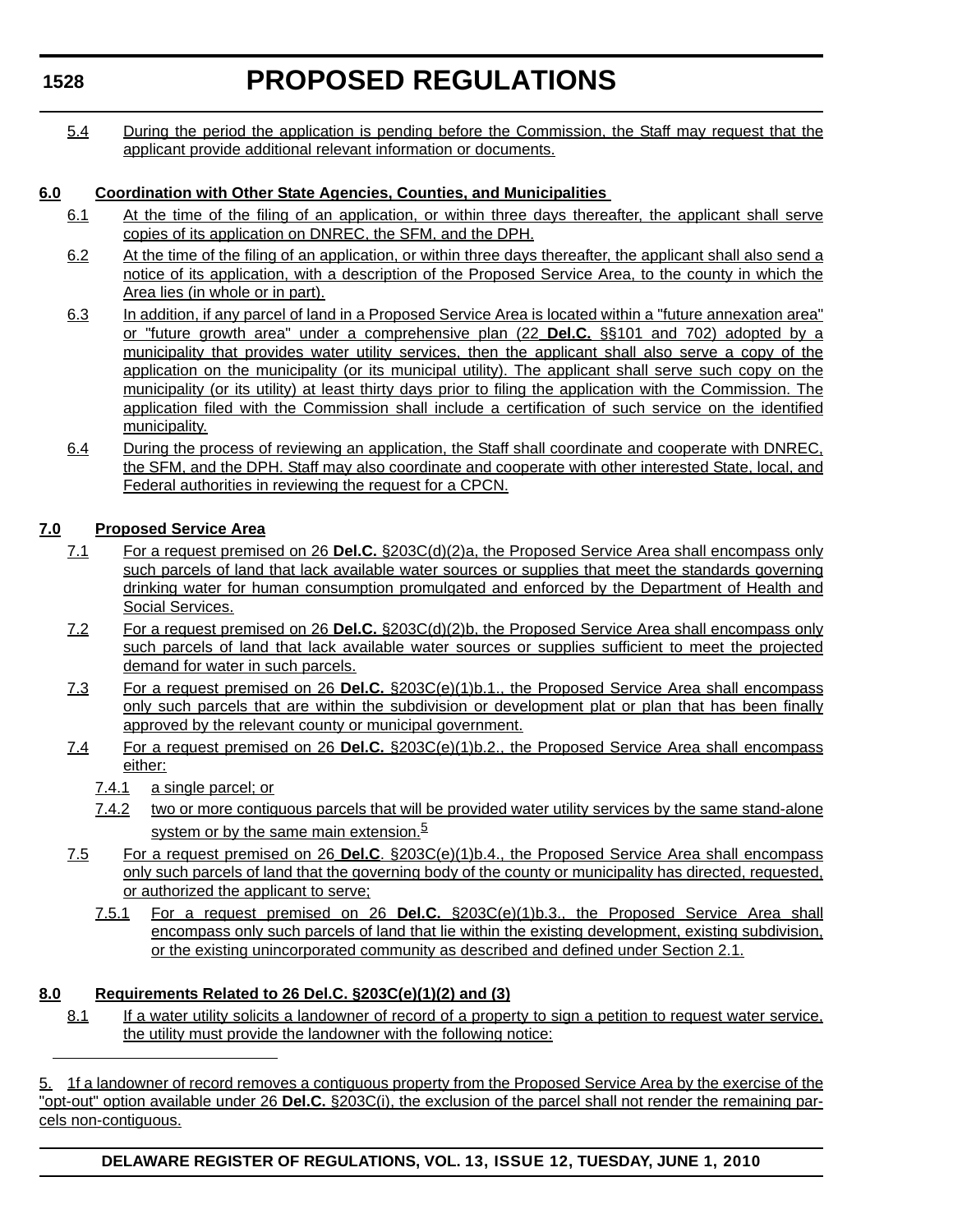**YOU SHOULD READ THIS NOTICE CAREFULLY. Public records list you as a landowner of the property with the following tax map parcel identification number(s)**: *[insert tax map parcel identification number(s)] . [insert water utility's name]* **plans to file an application with the Delaware Public Service Commission requesting a Certificate of Public Convenience and Necessity (Certificate) to provide water service to a new territory described as** *[insert name and description of existing development, existing subdivision, or existing unincorporated community].*

**[INSERT WATER UTILITY'S NAME] WANTS YOU TO SIGN A PETITION BY WHICH YOU AGREE TO INCLUDE YOUR PROPERTY IN THE TERRITORY IT INTENDS TO SERVE. [INSERT WATER UTILITY'S NAME] ESTIMATES THAT IT WILL PROVIDE WATER SERVICE TO** *[insert description of proposed service territory and estimated timetable for providing service. If the utility cannot provide an estimated timetable for providing service, the notice must make the following disclosure in conspicuous language:* **[INSERT UTILITY'S NAME] IS UNABLE TO ESTIMATE WHEN IT WILL PROVIDE WATER SERVICE TO YOUR PROPERTY [AND]** *[insert description of proposed service territory].*

**IF YOU SIGN THE PETITION PROPOSED BY [INSERT WATER UTILITY'S NAME] YOUR DECISION TO INCLUDE YOUR PROPERTY IN [INSERT WATER UTILITY'S NAME] SERVICE TERRITORY MAY BE PERMANENT. IT MAY ALSO AFFECT YOUR ABILITY TO OBTAIN A PERMIT FOR A NEW WELL.**

**IF YOU DO NOT WISH TO BE INCLUDED IN [INSERT WATER UTILITY'S NAME] SERVICE TERRITORY, DO NOT SIGN THE PETITION.**

**IF YOU DO NOT SIGN THE PETITION, [INSERT WATER UTILITY'S NAME] MAY NEVERTHELESS SEND YOU A LETTER ASKING YOU TO INCLUDE YOUR PROPERTY IN ITS SERVICE TERRITORY. IF YOU RECEIVE SUCH A LETTER, YOU MAY HAVE TO TAKE ADDITIONAL ACTION.**

**IF YOU HAVE ANY QUESTIONS, COMMENTS, OR CONCERNS, PLEASE CONTACT THE PUBLIC SERVICE COMMISSION AT (302) 736-7500 (in Delaware, call 800-282- 8574).**

- 8.2 For a request premised on either 26 **Del.C.** §203C(e)(1)b.2. or 26 **Del.C.** §203C(e)(1)b.3., each petition requesting water utility services from the applicant must:
	- 8.2.1 bear the signature of each landowner of record (or a duly authorized agent) that is requesting water utility services from the applicant;
	- 8.2.2 reflect the date for each signature by each landowner of record, which date shall not be any earlier than one year prior to the date of the filing of the application;
	- 8.2.3 bear a printed recitation of the name of each landowner of record executing the petition;
	- 8.2.4 describe the nature and office of the executing individual if the request is by an artificial entity;
	- 8.2.5 identify the tax map parcel number associated with each landowner of record requesting water service;
	- 8.2.6 list the present mailing address and telephone number of each landowner of record that executes the request for water utility services; and
	- 8.2.7 contain the following statement in conspicuous language: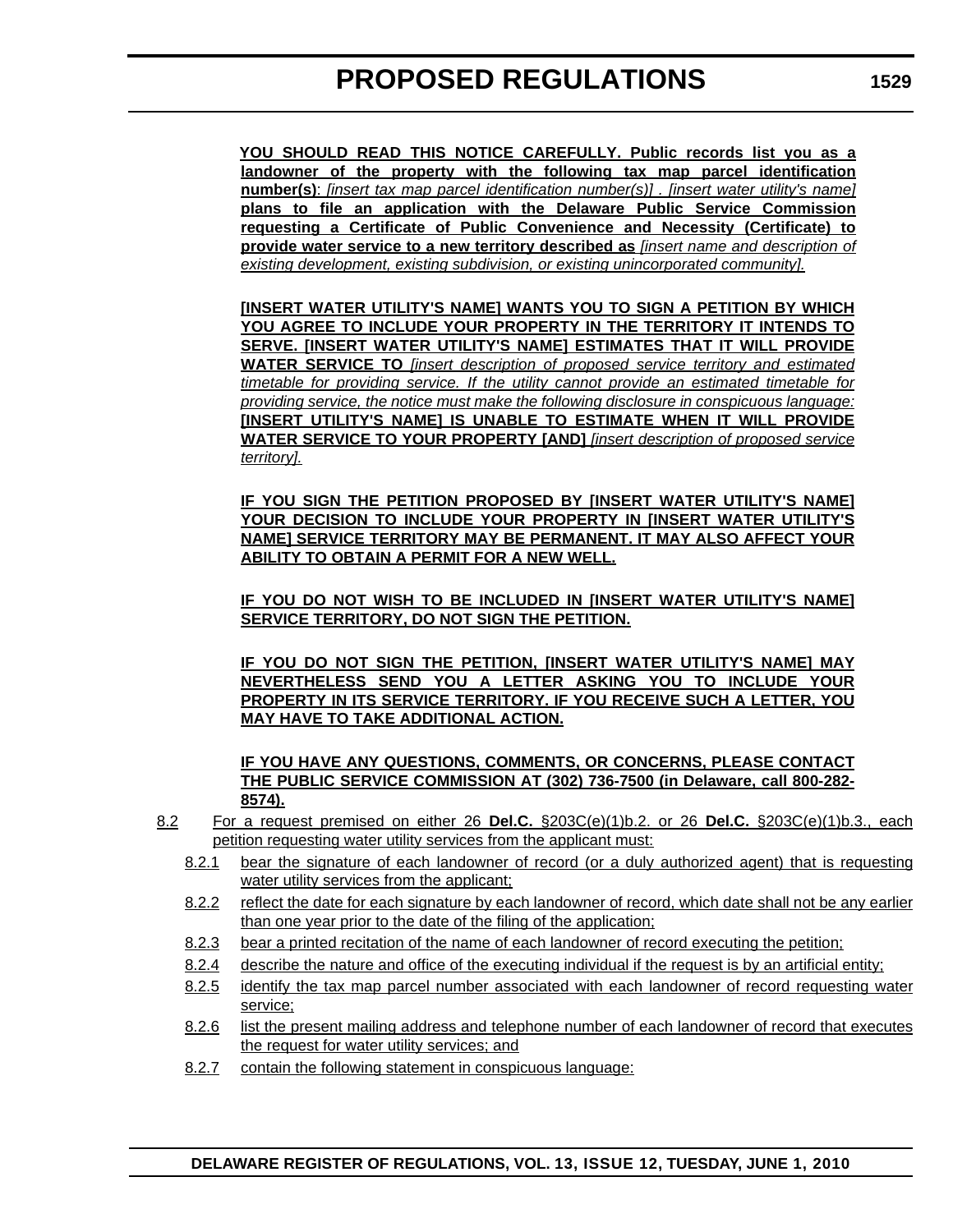**I UNDERSTAND THAT BY SIGNING THIS PETITION MY PROPERTY MAY HAVE TO REMAIN IN [INSERT WATER UTILITY'S NAME] SERVICE TERRITORY PERMANENTLY. I ALSO UNDERSTAND THAT IT MAY AFFECT MY ABILITY TO OBTAIN A PERMIT FOR A NEW WELL.**

### **IF YOU HAVE ANY QUESTIONS, COMMENTS, OR CONCERNS, PLEASE CONTACT THE PUBLIC SERVICE COMMISSION AT (302) 7367500 (in Delaware, call 800-282- 8574).**

- 8.3 If a petition under 26 **Del.C.** §203C(e)(1)b.2. or 26 **Del.C.** §203C(e)(1)b.3. involves a petition for water utility services on behalf of condominium units as defined by 26 **Del.C.** §203C(j), the applicant shall provide with such petition the materials required by 26 **Del.C.** §203C(g)(1).
- 8.4 If a petition for water utility services is executed by an agent of the landowner of record, the applicant shall provide with the petition evidence to demonstrate the agent's authority to act for the landowner of record.
- 8.5 Each water utility shall file with the Commission any written materials the utility proposes to use to solicit landowners of record to sign a petition requesting water utility service from the utility.

# **9.0 Notice to Landowners in the Proposed Service Area**

- 9.1 Pursuant to the provisions of 26 **Del.C.** §203C(d)(1) and (e)(1), prior to filing the application, the applicant shall send the form of notice prescribed by these regulations to each landowner of record in the Proposed Service Area. The landowners of record shall be determined as of the record date.
- 9.2 The form of notice required by these regulations shall be sent to each landowner of record not more than thirty-five days and not less than thirty days prior to the filing of the application.
- 9.3 For requests premised on 26 **Del.C.** §203C(d)(2)a. or b., the notices shall be sent by United States Postal Service certified mail, return receipt requested, with delivery restricted to the addressee.
- 9.4 For requests premised on 26 **Del.C.** §203C(e)(1)b.l. or 4., the notices shall be sent by United States Postal Service certified mail, return receipt requested, with delivery restricted to the addressee.
- 9.5 For requests premised on 26 **Del.C.** §203C(e)(1)b.2. or 3., the notices shall be sent to those landowners of record who did not execute a petition for water services by United States Postal Service certified mail, return receipt requested, and with delivery restricted to the addressee. In the case of landowners of record who did execute petitions for water service, the notices shall be sent by United States Postal Service certified mail, return receipt requested.
- 9.6 If the Postal Service returns to the applicant any materials reflecting that, in the case of a particular landowner of record, the certified mail delivery required under Sections 9.3 through 9.5 failed because the delivery was "refused," "unclaimed," "undeliverable," "unknown," or otherwise not completed, then the applicant shall promptly re-send the form of the required notice by first class United States mail to the best available address of that landowner of record.
- 9.7 The Commission, by Order, may authorize a method of providing notice to landowners of record that is equivalent to the methods set forth in Sections 9.3 through 9.6.

# **10.0 Form of Notice to Landowners of Record**

- 10.1 The notice to be sent to landowners of record in a request premised on either 26 **Del.C.** §203C(d)(2), 26 **Del.C.** §203C(e)(1)b.1., or 26 **Del.C.** §203C(e)(1)b.4. shall be in a form approved by the Commission.
- 10.2 If the request is premised on 26 **Del.C.** §203C(e)(1)b.2., the form of notice sent to landowners of record must include the following statements: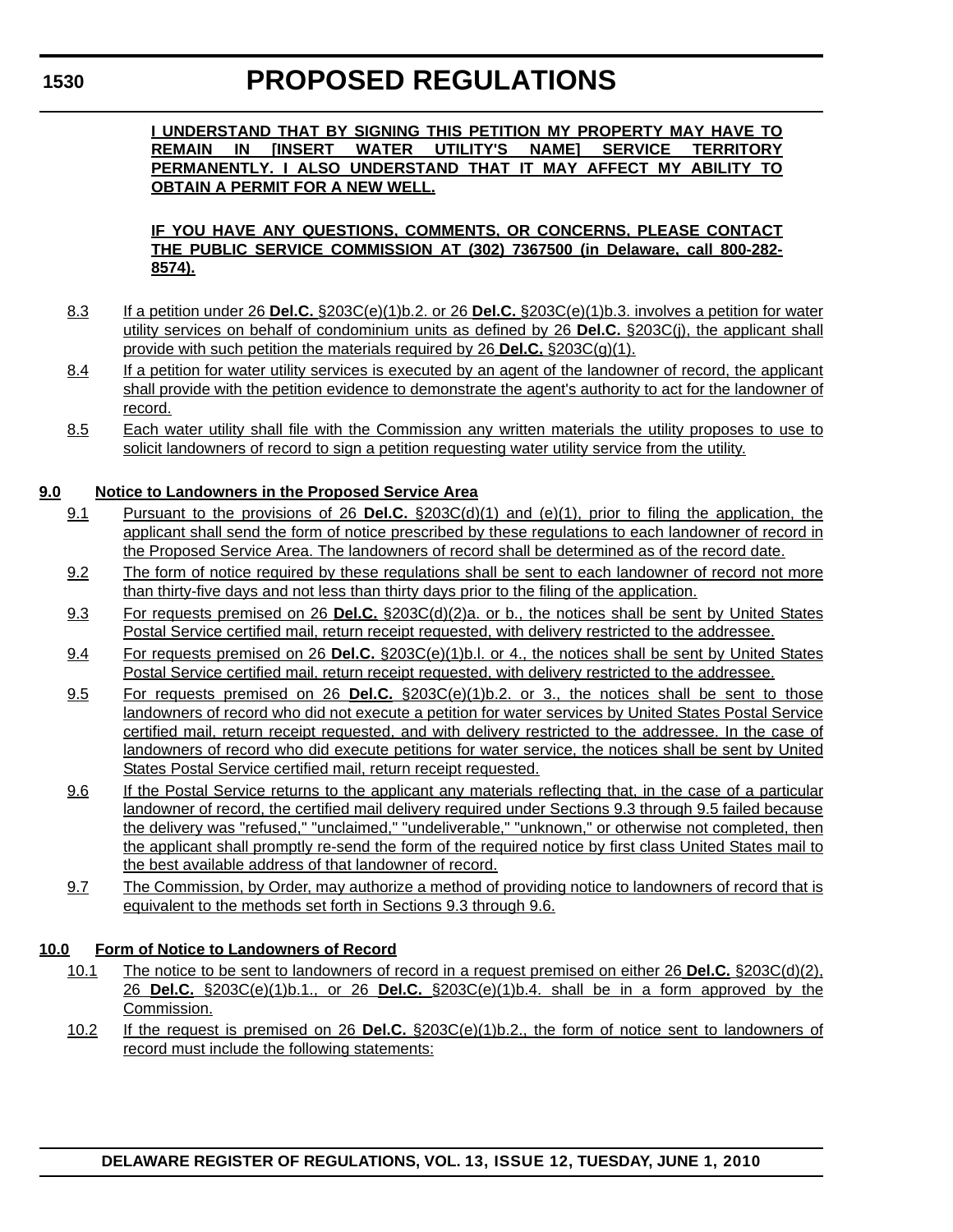**Public records list you as a landowner of the property with the following tax map parcel identification number(s):** *[insert tax map parcel identification number(s)] .* **Within thirty-five (35) days,** *[insert water utility's name]* **plans to file an application with the Delaware Public Service Commission requesting a Certificate of Public Convenience and Necessity (Certificate) to provide water service to a new territory described as** *[insert description of the proposed service territory] .*

**[INSERT WATER UTILITY'S NAME] HAS INCLUDED YOUR PROPERTY IN THE TERRITORY IT INTENDS TO SERVE. [INSERT WATER UTILITY'S NAME] ESTIMATES THAT IT WILL PROVIDE WATER SERVICE TO** *[insert description of proposed service territory and estimated timetable for providing service. If the utility cannot provide an estimated timetable for providing service, the notice must make the following disclosure in conspicuous language:* **[INSERT UTILITY'S NAME] IS UNABLE TO ESTIMATE WHEN IT WILL PROVIDE WATER SERVICE TO YOUR PROPERTY OR** *[insert description of proposed service territory].*

#### **IF YOU DO NOT TAKE ANY ACTION NOW, YOU MAY LOSE YOUR CHOICE OF WHO CAN PROVIDE WATER SERVICE TO YOUR PROPERTY AND WHETHER YOU CAN OBTAIN A WELL PERMIT.**

1) You may choose to be included in the utility's proposed service territory. If you signed a petition for water service asking to be included in the utility's proposed service territory, you do not have to take any action.

2) You have the right to "opt-out" of the utility's proposed service territory. If you "opt-out", your property will not be included in the utility's service territory. You can do this even though others in *the proposed service territory* might desire water service from the utility. You should understand that being included in a utility's service territory does not mean that public water service will be immediately available to your property or that, when available, you will be required to hook-up to the public water system. However, if your property is included in the utility's water service territory, and later the water from the well providing your drinking water cannot be used, the Department of Natural Resources and Environmental Control might deny you a permit for a new well if public water is available to your property. On the other hand, if you elect to "optout" of the utility's service territory, but later change your mind and decide to connect to the utility's public water system, you could be charged additional fees.

3) You may object to the Public Service Commission granting a Certificate *for the proposed service territory.* For example, you may object that the water utility does not have the legal right to serve the territory. You should review the law about what a utility must provide in order to obtain a Certificate (contact the Public Service Commission to obtain a copy of the law). If you file such an objection, you will need to tell the Public Service Commission why the utility should not receive the Certificate. Please note that an objection will not remove your property from a proposed service territory. To remove your property from the service territory, you must request to "opt-out."

Attached to this letter is a form which allows you (and other owners of the property) to exercise your options. You have seventy-five (75) days from your receipt of this notice to file your objection with the Commission. Although you may exercise your right to "opt-out" of the utility's service territory at any time before the Certificate is granted, if you choose to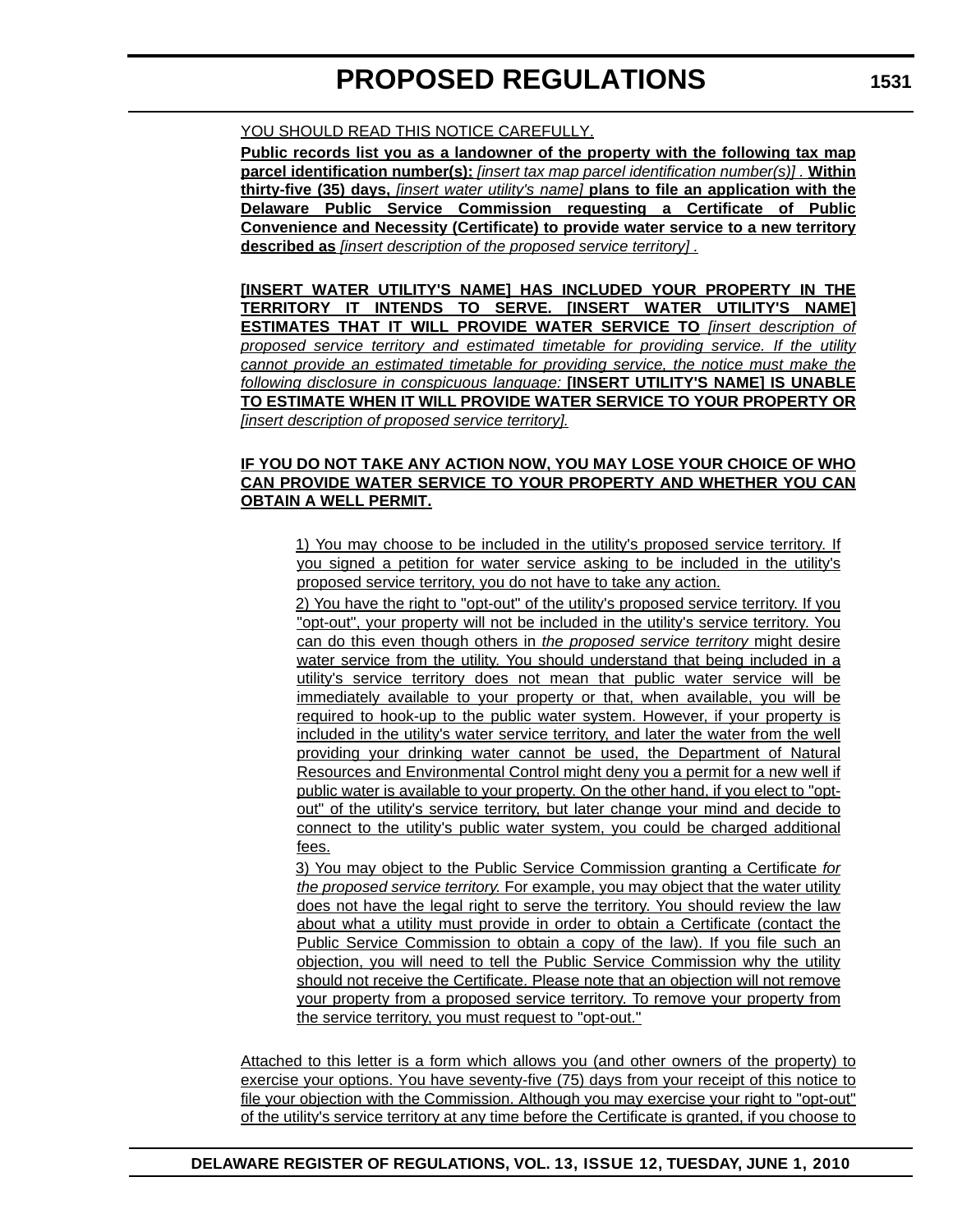opt-out, it is requested that you complete the form and return it to the Public Service Commission at the address listed below within seventy-five (75) days from the date you receive this notice:

Delaware Public Service Commission 861 Silver Lake Boulevard Cannon Building, Suite 100 Dover, Delaware 19904

If you want to "opt-out" or object, you must send the completed form to the Public Service Commission, even if you already informed the utility of your intent to "opt-out" or object.

If you have any questions, comments or concerns, please contact the Public Service Commission at (302) 736-7500 (in Delaware, call 800-282-8574).

10.3 If the request is premised on 26 **Del.C.** §203C(e)(1)b.3., the form of notice sent to landowners of record must include the following statements:

YOU SHOULD READ THIS NOTICE CAREFULLY.

**Public records list you as a landowner of the property with the following tax map parcel identification number(s):** *[insert tax map parcel identification number(s)].* **Within thirty-five (35) days,** *[insert water utility's name]* **plans to file an application with the Delaware Public Service Commission requesting a Certificate of Public Convenience and Necessity (Certificate) to provide water service to a new territory described as** *[insert name and description of existing development, existing subdivision. or existing unincorporated community].*

**[INSERT WATER UTILITY'S NAME] HAS INCLUDED YOUR PROPERTY IN THE TERRITORY IT INTENDS TO SERVE.** *[INSERT WATER UTILITY'S NAME]* **ESTIMATES THAT IT WILL PROVIDE WATER SERVICE TO** *[insert description of proposed service territory and estimated timetable for providing service. If the utility cannot provide an estimated timetable for providing service, the notice must make the following disclosure in conspicuous language:* **[INSERT UTILITY'S NAME] IS UNABLE TO ESTIMATE WHEN IT WILL PROVIDE WATER SERVICE TO YOUR PROPERTY OR** *[insert name and description of existing development, existing subdivision, or existing unincorporated community].*

### **IF YOU DO NOT TAKE ANY ACTION NOW, YOU MAY LOSE YOUR CHOICE OF WHO CAN PROVIDE WATER SERVICE TO YOUR PROPERTY AND WHETHER YOU CAN OBTAIN A WELL PERMIT.**

- I) You may choose to be included in the utility's proposed service territory. If you signed a petition for water service asking to be included in the utility's proposed service territory, or, if you did not sign a petition for water service but want to be included, you do not have to take any action.
- 2) You have the right to "opt-out" of the utility's proposed service territory. If you "opt-out", your property will not be included in the utility's service territory. You can do this even though others in [insert development or community name] might desire water service from the utility. You should understand that being included in a utility's service territory does not mean that public water service will be immediately available to your property or that, when available, you will be required to hook-up to the public water system. However, if your property is included in the utility's water service territory, and later the water from the well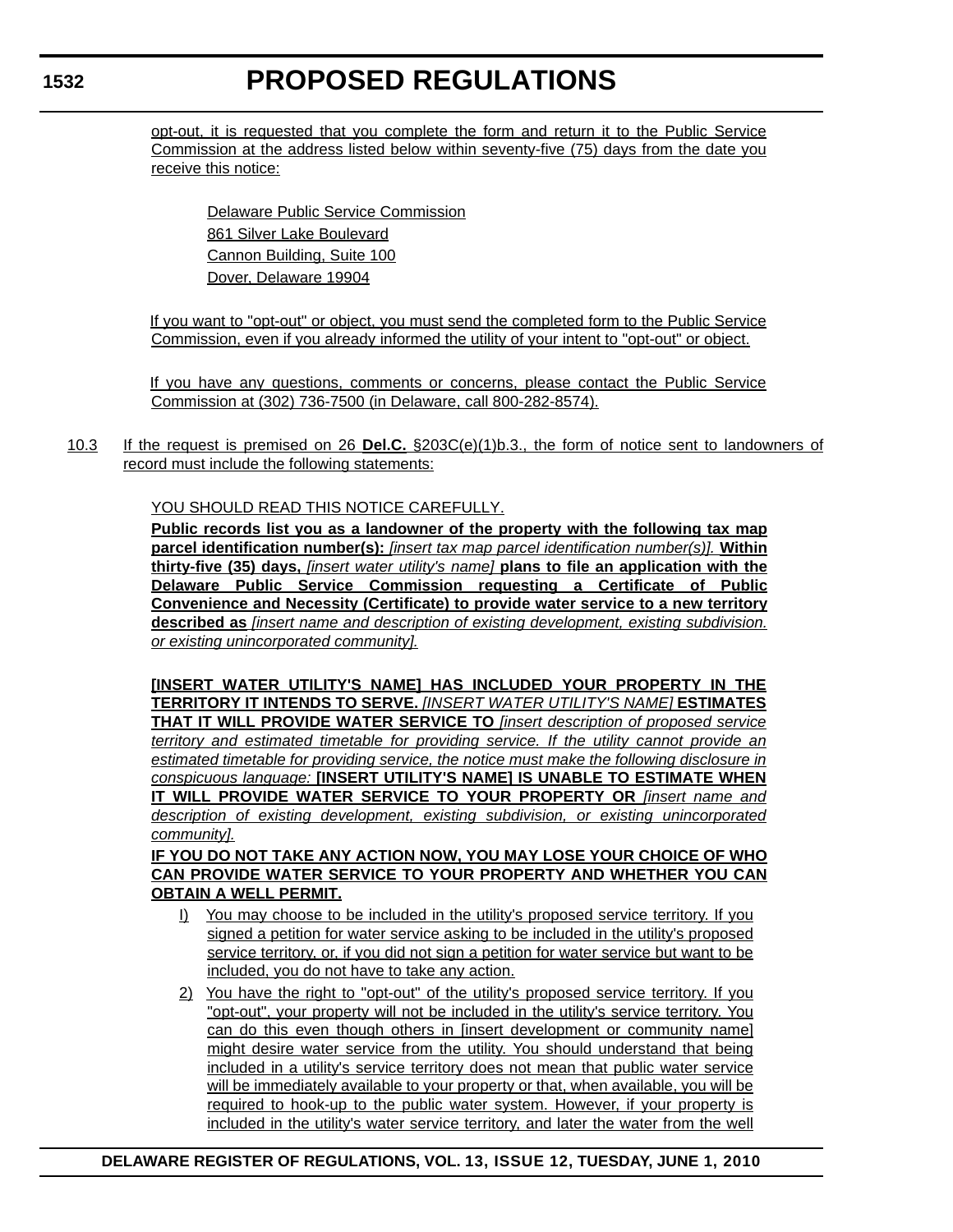providing your drinking water cannot be used, the Department of Natural Resources and Environmental Control might deny you a permit for a new well if public water is available to your property. On the other hand, if you elect to "optout" of the utility's service territory, but later change your mind and decide to connect to the utility's public water system, you could be charged additional fees.

3) You may object to the Public Service Commission granting a Certificate for [insert development or community name] . For example, you may object that the water utility does not have the legal right to serve the territory. You should review the law about what a utility must provide in order to obtain a Certificate (contact the Public Service Commission to obtain a copy of the law). If you file such an objection, you will need to tell the Public Service Commission why the utility should not receive the Certificate. Please note that an objection will not remove your property from a proposed service territory. To remove your property from the service territory, you must request to "opt-out."

Attached to this letter is a form which allows you (and other owners of the property) to exercise your options. You have seventy-five (75) days from your receipt of this notice to file your objection with the Commission. Although you may exercise your right to "opt-out" of the utility's service territory at any time before the Certificate is granted, if you choose to opt-out, it is requested that you complete the form and return it to the Public Service Commission at the address listed below within seventy-five (75) days from the date you receive this notice:

Delaware Public Service Commission 861 Silver Lake Boulevard Cannon Building, Suite 100 Dover, Delaware 19904

If you want to "opt-out" or object, you must send the completed form to the Public Service Commission, even if you already informed the utility of your intent to "opt-out" or object. If you have any questions, comments or concerns, please contact the Public Service Commission at (302) 736-7500 (in Delaware, call 800-282-8574).

- 10.4 In a request under 26 **Del.C.** §203C(e), the notice sent to each landowner shall also include a form of response (in a form approved by the Commission) that allows the landowner to easily and plainly exercise the options available under the form of notice.
- 10.5 Except as the Commission might specifically approve, the applicant shall not include any other correspondence with the landowner notice required by these regulations. The exterior of the envelope for any notice shall carry language (approved by the Commission) to alert the landowner of the importance of the notice.
- 10.6 The applicant is not required to send the Section 10.0 opt-out notice with a solicitation notice sent pursuant to Section 8.0 of these regulations.
- 10.7 Within ten days of the filing of the application, the applicant shall also publish in two newspapers of general circulation a form of public notice of its application. The Commission shall approve a form of such public notice. The applicant shall promptly file proof of such publication with the Commission. In the published notice of each CPCN application, the utilities shall provide a description of the properties involved, including (a) the nearest intersecting roads (i.e at the intersection of Canterbury Road and Delaware Avenue or approximately one-half mile from intersection of Canterbury Road and Delaware Avenue); (b) directional information about the parcels (i.e on the north side of Delaware Avenue, etc.); (c) a listing of Property Tax ID numbers if available (metes and bounds descriptions if Tax ID numbers are unavailable or if neither of those are available, some description capable of being mapped); and (d) the street address(es) shall also be provided if available.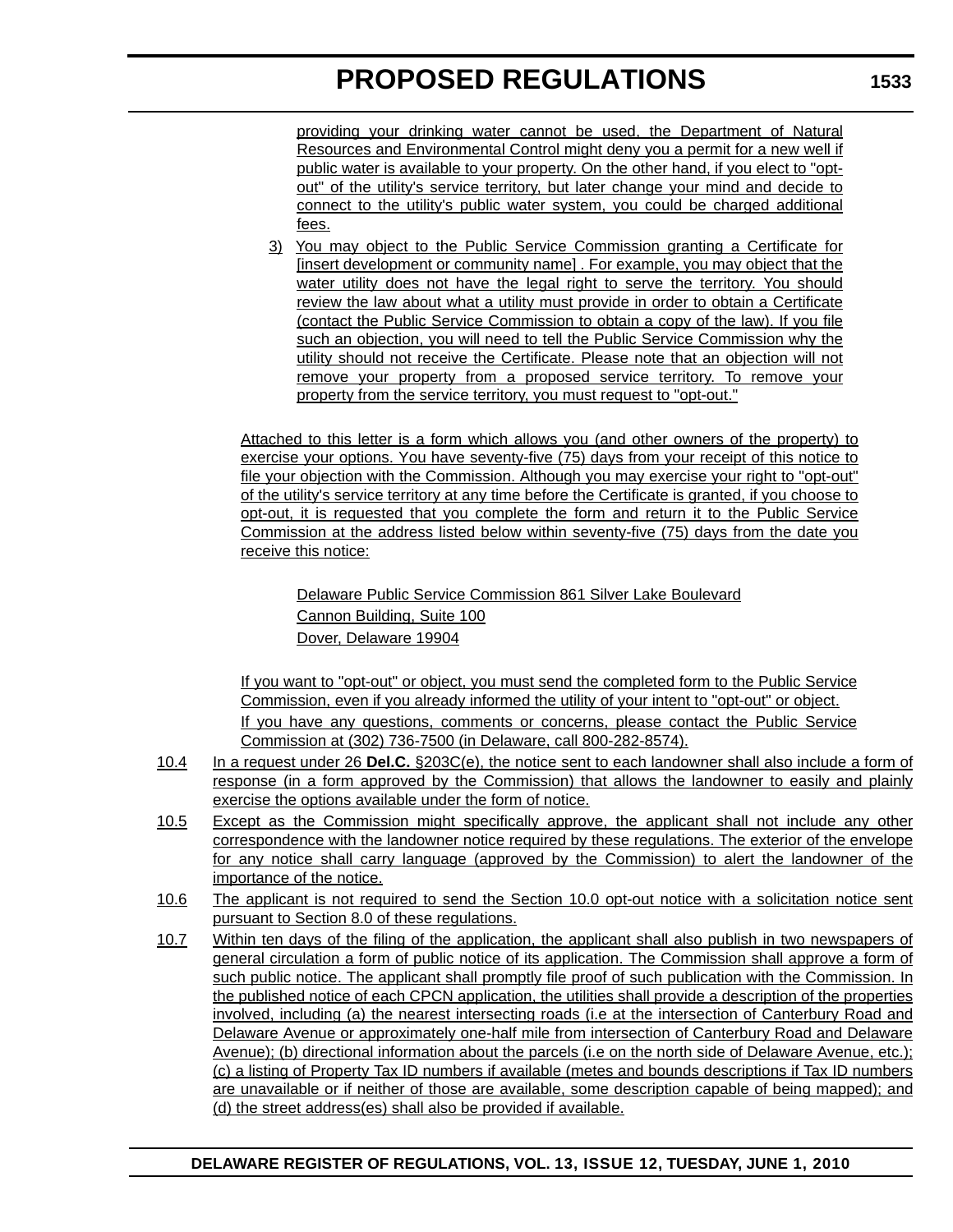#### **11.0 Landowner's Options to Object or "Opt-Out," and Objections from Other Interested Persons or Entities**

- 11.1 A landowner or record of a parcel that is, in whole or in part, within a Proposed Service Area may object to a CPCN being granted by filing with the Commission a signed written document reflecting such objection. The objection shall set forth the reasons why the applicant is not entitled to a Certificate. Except for good cause, the written objection shall be filed with the Commission no later than seventy- five (75) days after the landowner receives the notice required under Sections 9.1 and 10.1.
- 11.2 The Commission may allow persons or entities that are not landowners of record to file an objection to an application for a CPCN. The objection shall set forth the person's or entity's interest in the matter and the reasons why the applicant is not entitled to a Certificate. Except for good cause, the objection by a non-landowner shall be filed with the Commission no later than forty days after publication of the notices required under Section 10.7.
- 11.3 In an application premised on 26 **Del.C.** §203C(e)(1)b.2. or 3., a landowner of record of a parcel that is, in whole or in part, within a Proposed Service Area may: (a) object to the issuance of the CPCN, or (b) "opt-out" and have the landowner's parcel excluded from the Proposed Service Area pursuant to 26 **Del.C.** §203C(i). A landowner of record may exercise one or more of the above options;
	- 11.3.1 The applicant shall immediately inform the Commission of the name and address of each landowner of record that notifies the applicant, either verbally or in writing, that the landowner wishes to exercise any of the options under Section 11.3. The applicant shall immediately file with the Commission any written documents from a landowner that exercises any of the options in Section 11.3.
- 11.4 At any time prior to the issuance of the CPCN premised on 26 **Del.C.** §203C(e)(1)b.2.or 3., a landowner of record of a parcel that is, in whole or in part, within a Proposed Service Area, may file with the Commission a signed written document requesting that the landowner's parcel be excluded from the Proposed Service Area pursuant to 26 **Del.C.** §203C(i). A parcel will be excluded from the Proposed Service Area if any landowner of record of such parcel submits a signed "opt-out" request for exclusion of the parcel. The Commission may deny an "opt-out" request submitted by a landowner of record if the landowners of record holding, or vested with, a controlling interest in the parcel rescind, or countermand, the request to "opt-out." The other owners shall demonstrate to the Commission that they hold the authority to bind the parcel.
- 11.5 The Commission shall maintain a record of all written documents received from landowners of record that exercise the options available under Sections 11.1 through 11.4.
- 11.6 An applicant shall retain all records related to an application for a Certificate for a period of seven years after the date of the filing of the application. The applicant shall make such records available to the Commission upon request.

# **12.0 Suspension or Revocation of CPCN for Good Cause**

- 12.1 Pursuant to the provisions of 26 **Del.C.** §203 (k) and (1), the Commission may suspend or revoke a CPCN, or a portion thereof, for good cause. Good cause shall consist of:
	- 12.1.1 a finding by the Commission that the holder of a CPCN has not materially complied with: (a) any provisions of Titles 7, 16, or 26 of the Delaware Code dealing with obtaining water or providing water and water services to customers; or (b) any order or rule of the Commission relating to the same;
	- 12.1.2 a finding by the Commission that, to the extent practicable, service to customers will remain uninterrupted under an alternative water utility or a designated third party capable of providing adequate water service, including a trustee or receiver appointed by the Delaware Court of Chancery; and
	- 12.1.3 either (a) a finding by the Commission that there are certain methods to mitigate any financial consequences to customers served by the utility subject to suspension or revocation and the adoption of a plan to implement those methods; or (b) a finding by the Commission that there are no practicable methods to mitigate the financial consequences to customers.

# **DELAWARE REGISTER OF REGULATIONS, VOL. 13, ISSUE 12, TUESDAY, JUNE 1, 2010**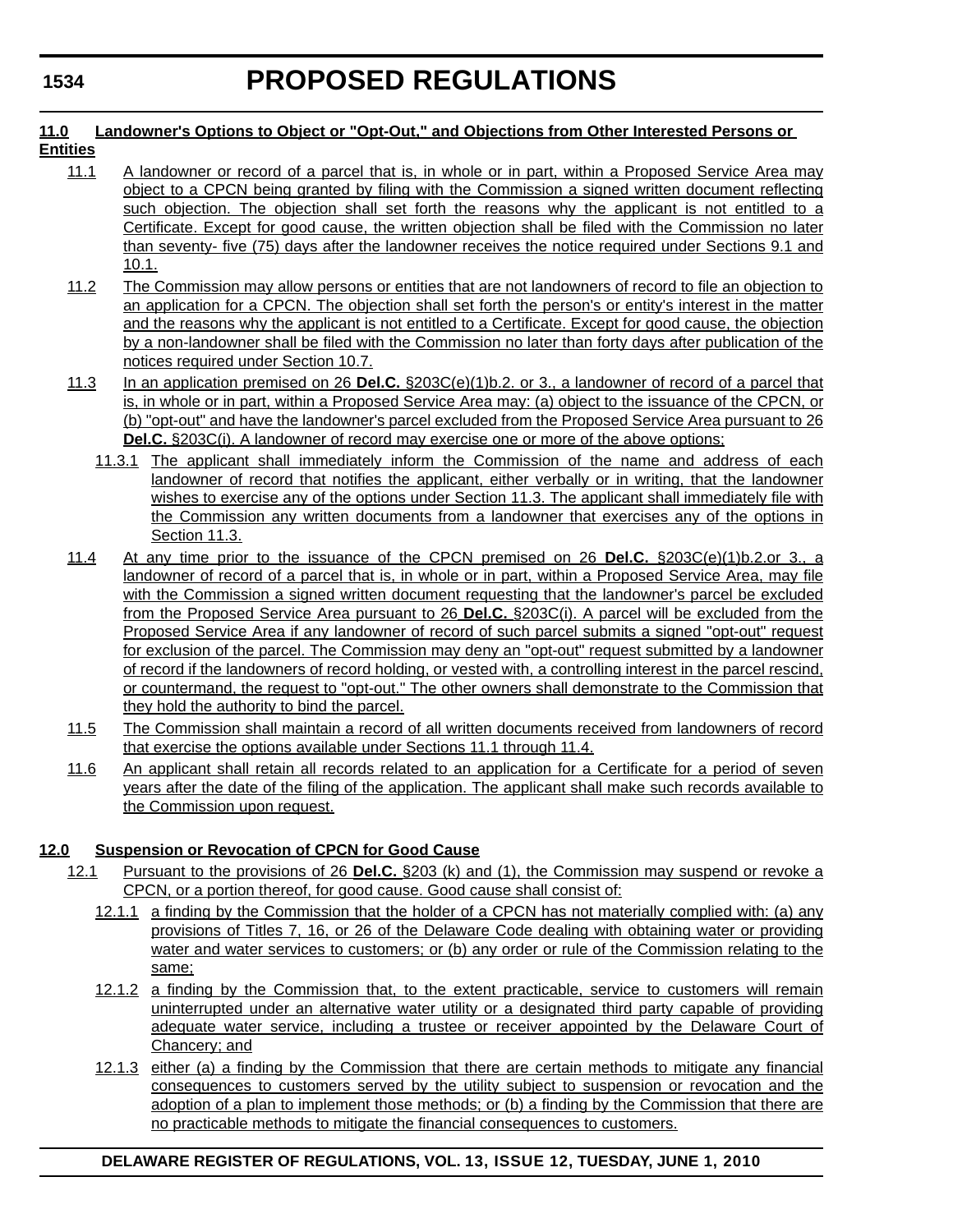- 12.2 In addition to the factors required by Sections 12.1.1, 12.1.2, and 12.1.3, the Commission may also consider one or more of the following factors in determining whether to suspend or revoke a CPCN:
	- 12.2.1 fraud, dishonesty, misrepresentation, self-dealing, managerial dereliction, or gross mismanagement on the part of the water utility; or
	- 12.2.2 criminal conduct on the part of the water utility; or
	- 12.2.3 actual, threatened or impending insolvency of the water utility; or
	- 12.2.4 persistent, serious, substantial violations of statutes or regulations governing the water utility in addition to any finding of non-compliance required by Section 12.1.1 above; or
	- 12.2.5 failure or inability on the part of the water utility to comply with an Order of any other State or Federal regulatory body after the water utility has been notified of its non-compliance and given an opportunity to achieve compliance; or
	- 12.2.6 such other factors as the Commission deems relevant to the determination to suspend or revoke a CPCN.

# **13.0 Proceedings to Suspend or Revoke a CPCN for Good Cause**

- 13.1 Proceedings before the Commission to suspend or revoke a CPCN for good cause shall be conducted in accordance with the procedures set forth in 29 **Del.C.** Ch. 101, Subchapters III and IV.
- 13.2 Unless the Commission finds, pursuant to proceedings conducted in accordance with Section 13.1 above, that (a) the conduct of the water utility poses an imminent threat to the health and safety of its customers; or (b) the water utility is incapable of providing safe, adequate, and reliable water service, the Commission will not suspend or revoke a CPCN for good cause without initially affording the water utility a reasonable opportunity to correct the conditions that are alleged to constitute the grounds for the suspension or revocation of the CPCN.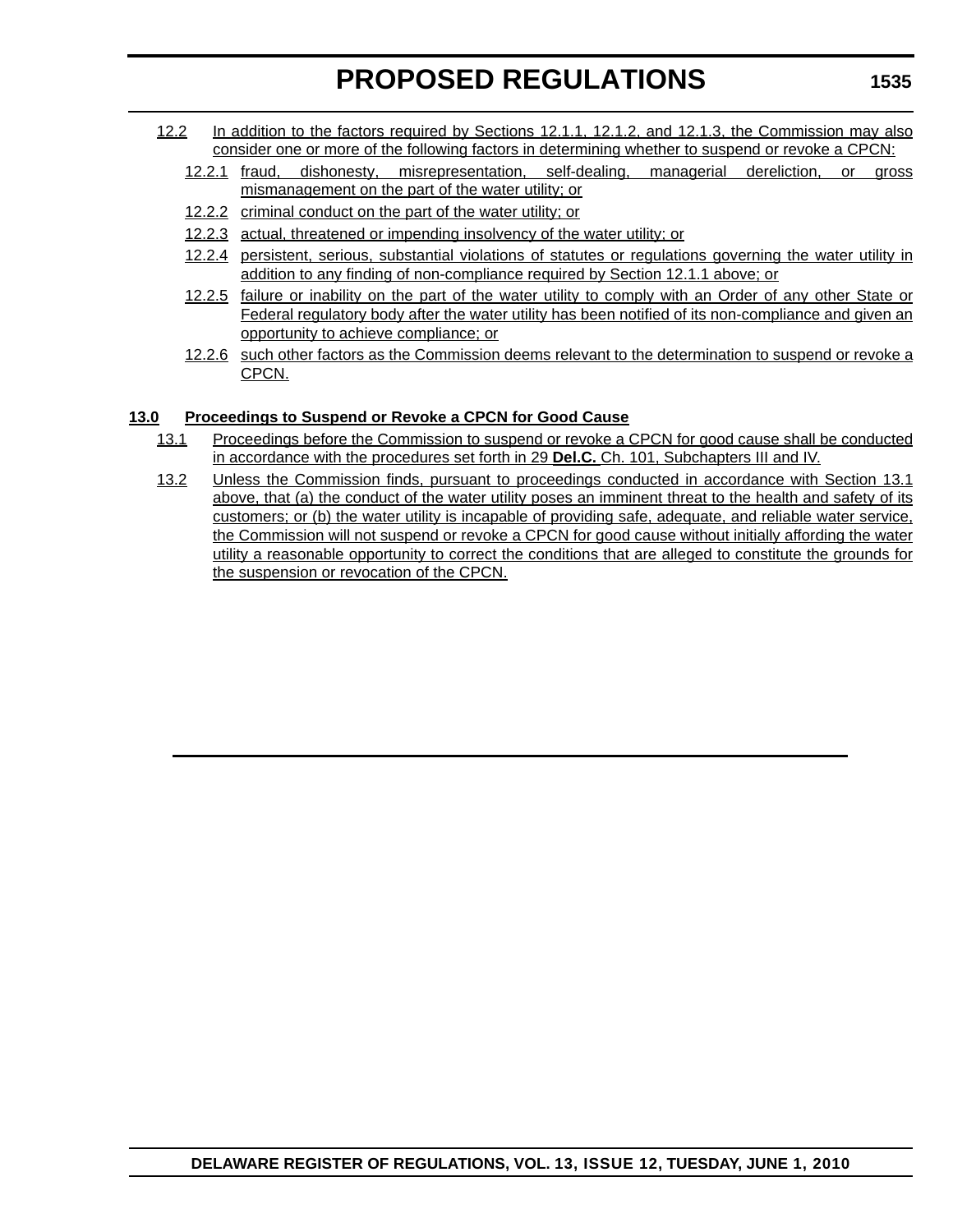# **Symbol Key**

Arial type indicates the text existing prior to the regulation being promulgated. Underlined text indicates new text added at the time of the proposed action. Language which is stricken through indicates text being deleted. **[Bracketed Bold language]** indicates text added at the time the final order was issued. **[Bracketed stricken through]** indicates language deleted at the time the final order was issued.

# **Final Regulations**

The opportunity for public comment shall be held open for a minimum of 30 days after the proposal is published in the *Register of Regulations*. At the conclusion of all hearings and after receipt within the time allowed of all written materials, upon all the testimonial and written evidence and information submitted, together with summaries of the evidence and information by subordinates, the agency shall determine whether a regulation should be adopted, amended or repealed and shall issue its conclusion in an order which shall include: (1) A brief summary of the evidence and information submitted; (2) A brief summary of its findings of fact with respect to the evidence and information, except where a rule of procedure is being adopted or amended; (3) A decision to adopt, amend or repeal a regulation or to take no action and the decision shall be supported by its findings on the evidence and information received; (4) The exact text and citation of such regulation adopted, amended or repealed; (5) The effective date of the order; (6) Any other findings or conclusions required by the law under which the agency has authority to act; and (7) The signature of at least a quorum of the agency members.

The effective date of an order which adopts, amends or repeals a regulation shall be not less than 10 days from the date the order adopting, amending or repealing a regulation has been published in its final form in the *Register of Regulations*, unless such adoption, amendment or repeal qualifies as an emergency under §10119.

# **[DEPARTMENT OF AGRICULTURE](http://dda.delaware.gov/thoroughbred/index.shtml)**

**THOROUGHBRED RACING COMMISSION**

Statutory Authority: 3 Delaware Code, Section 4815(b)(3)(c)(3) (3 **Del.C.** §4815(b)(3)(c)(3)) 3 **DE Admin. Code** 1002

# **1002 Delaware Jockeys' Health and Welfare Benefit Board Regulations**

### **[ORDER](#page-3-0)**

Pursuant to 29 Del.C §10108(c) and 3 Del.C §10103, the Delaware Jockey's Health & Welfare Benefit Board issues this Order adopting proposed amendments to the Board's Rules. Following notice and a public hearing on May 25, 2010, the Board makes the following findings and conclusions:

#### **Summary of the Evidence**

1. The Board posted public notice of the proposed amendments in the April 1, 2010 Register of Regulations and for two consecutive weeks in The News Journal and Delaware State News.

2. These amendments were proposed to increase the number of Jockeys that are eligible to enroll in the Funded plan. The proposed rule change amends Rule 2.1.1.1, eliminates Rule 2.1.1.2, and re-numbers Rule 2.1.1.3.

3. The public was given notice and an opportunity to provide the Board with comments in writing and by testimony on May 25, 2010, at the public hearing on the proposed amendments to the Board's Rules.

### **Findings of Fact and Conclusions**

1. The public was given notice and an opportunity to provide the Board with comments in writing and by testimony on May 25, 2010, at the public hearing. No comments were received by writing. No comments were received by testimony.

**DELAWARE REGISTER OF REGULATIONS, VOL. 13, ISSUE 12, TUESDAY, JUNE 1, 2010**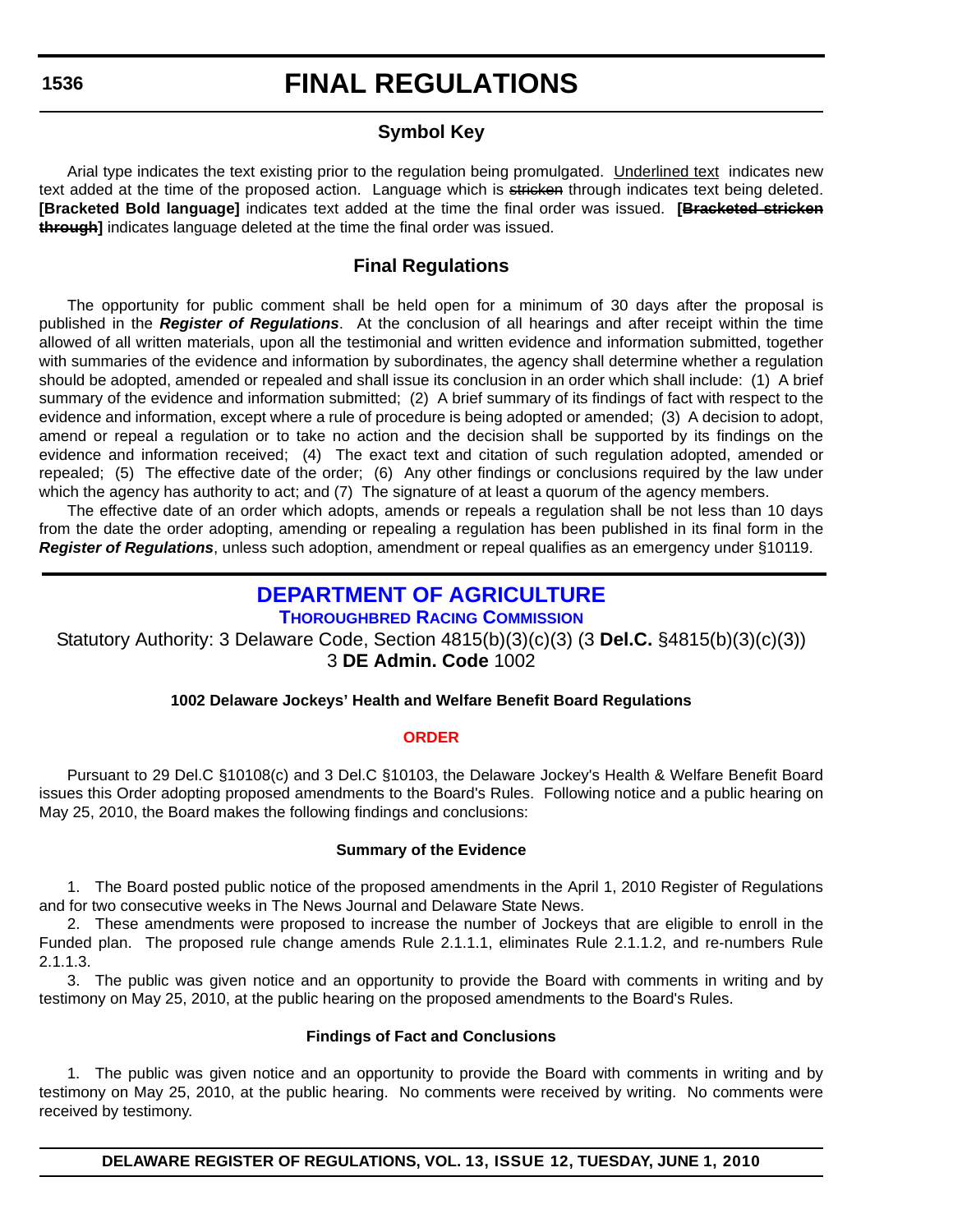2. The Board concludes that the proposal should be adopted to amend Rule 2.1.1.1, eliminate Rule 2.1.1.2., and re-number Rule 2.1.1.3.

3. The effective date of this Order will be ten (10) days from the publication of this Final Order in the Register of Regulations on June 1, 2010.

**IT IS SO ORDERED** this 25th day of May 2010. Edward J. Stegemeier, Chairman Bernard J. Daney, Ex-Officio Bessie Gruwell, DTHA Board Member William Hollick, Jockey Board Member John E. Mooney, DRA Board Member Clinton Potts, Jockey Board Member Heriberto Rivera, Jr., Jockey's Guild Board Member

#### **1002 Delaware Jockeys' Health and Welfare Benefit Board Regulations**

**\*Please note that no additional changes were made to the regulation as originally proposed and published in the May 2010 issue of the** *Register* **at page 1378 (13 DE Reg. 1378). Therefore, the final regulation is not being republished. A copy of the entire final regulation is available at:**

**[1002 Delaware Jockeys' Health and Welfare Benefit Board Regulations](http://regulations.delaware.gov/register/june2010/final/13 DE Reg 1536 06-01-10.htm)**

# **[DEPARTMENT OF EDUCATION](http://www.doe.k12.de.us/)**

**OFFICE OF THE SECRETARY**

Statutory Authority: 14 Delaware Code, Section 122 (14 **Del.C.** §122) 14 **DE Admin. Code** 731

**731 School Food Service Employees**

### **[REGULATORY IMPLEMENTING ORDER](#page-3-0)**

#### **I. SUMMARY OF THE EVIDENCE AND INFORMATION SUBMITTED**

The Secretary of Education intends to amend 14 **DE Admin. Code** 731 School Food Service Employees. The regulation was reviewed pursuant to the five-year review cycle. The amendments were limited to formatting only. Notice of the proposed regulation was published in the *News Journal* and the *Delaware State News* on Friday, April 2, 2010, in the form hereto attached as *Exhibit "A"*. No comments were received for this regulation.

#### **II. FINDINGS OF FACTS**

The Secretary finds that it is appropriate to amend 14 **DE Admin. Code** 731 School Food Service Employees to review as part of the five-year cycle. The amendments were limited to formatting only.

#### **III. DECISION TO AMEND THE REGULATION**

For the foregoing reasons, the Secretary concludes that it is appropriate to amend 14 **DE Admin. Code** 731 School Food Service Employees. Therefore, pursuant to 14 **Del.C.** §122, 14 **DE Admin. Code** 731 School Food Service Employees attached hereto as *Exhibit "B"* is hereby amended. Pursuant to the provision of 14 **Del.C.** 

**DELAWARE REGISTER OF REGULATIONS, VOL. 13, ISSUE 12, TUESDAY, JUNE 1, 2010**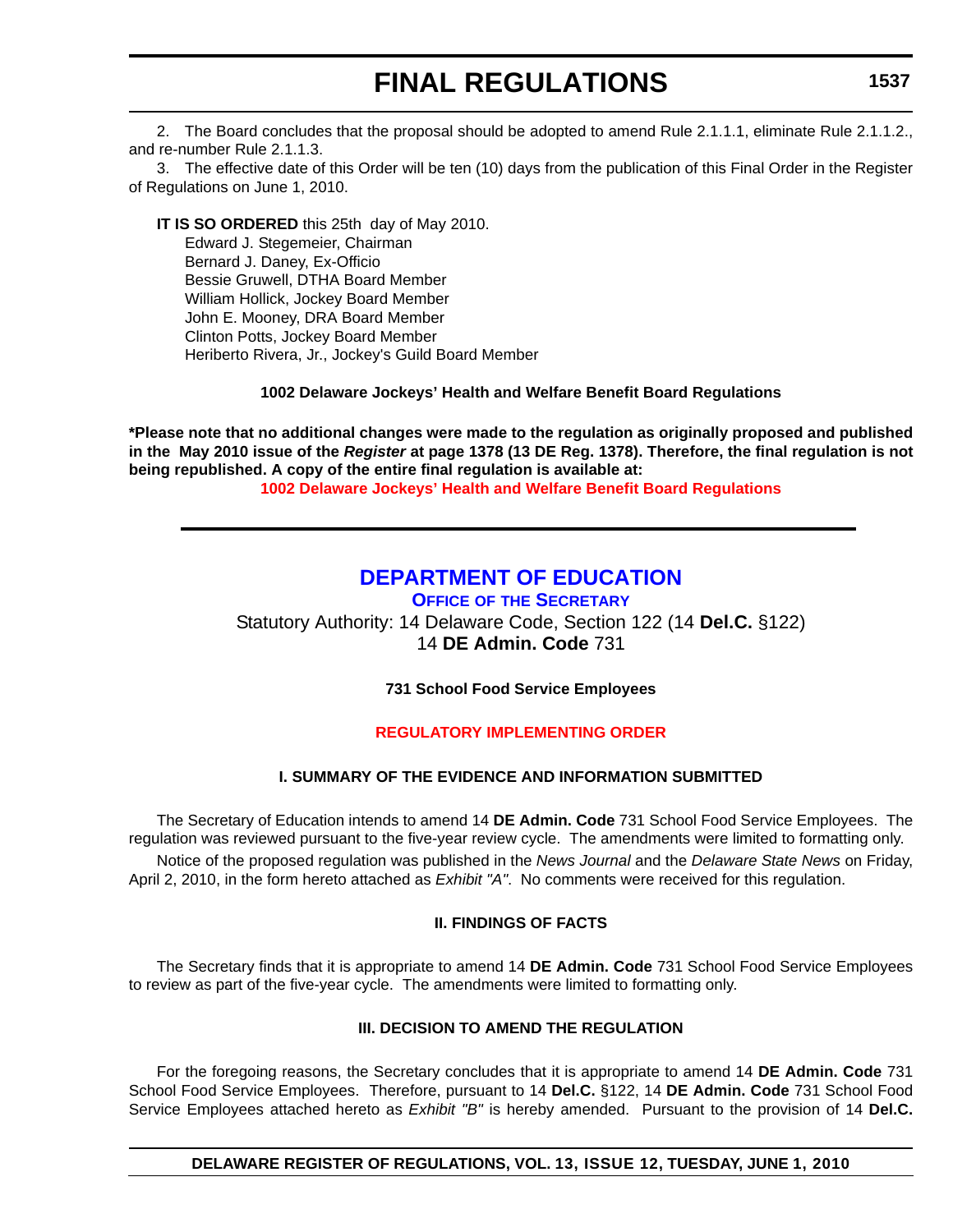# **FINAL REGULATIONS**

§122(e), 14 **DE Admin. Code** 731 School Food Service Employees hereby amended shall be in effect for a period of five years from the effective date of this order as set forth in Section V. below.

### **IV. TEXT AND CITATION**

The text of 14 **DE Admin. Code** 731 School Food Service Employees amended hereby shall be in the form attached hereto as *Exhibit "B",* and said regulation shall be cited as 14 **DE Admin. Code** 731 School Food Service Employees in the *Administrative Code of Regulations* for the Department of Education.

### **V. EFFECTIVE DATE OF ORDER**

The actions hereinabove referred to were taken by the Secretary pursuant to 14 **Del.C.** §122 on May 16, 2010. The effective date of this Order shall be ten (10) days from the date this Order is published in the *Delaware Register of Regulations.*

**IT IS SO ORDERED** the 16th day of May 2010.

### **DEPARTMENT OF EDUCATION**

Lillian M. Lowery, Ed.D., Secretary of Education

Approved this 16th day of May 2010

### **731 School Food Service Employees**

#### **1.0 Experience**

School food service employees may be granted one (1) year's experience for each creditable year of experience in similar employment.

### **2.0 Determination of Employee Staffing and Formula**

- 2.1 School districts shall determine the salaries paid to cafeteria workers as follows:
	- 2.1.1 Of the total number of full time workers assigned to a food preparing cafeteria, a maximum of two may be paid as a cook baker. Satellite schools are eligible for state funded positions as set forth in 14 **Del.C.** §1322(c).

### **8 DE Reg. 1608 (5/1/05)**

### **3.0 Salary Formula**

- 3.1 The salaries prescribed in 14 **Del.C.** §1322(e) for general workers, cooks and bakers shall be paid by the State from funds not derived from local food service operations as determined by the formula:
	- 3.1.1 Seven (7) hours of labor per 100 meals determined as follows:
		- 3.1.1.1 Total number of reimbursable lunches served in the base month; plus
		- 3.1.1.2 Total number of reimbursable breakfasts served in the base month; plus
		- 3.1.1.3 Total of all other meals served in the base month determined by aggregating all income.
			- 3.1.1.3.1 The number of meals prepared and served shall be based on the average reported for the month of October on the monthly reimbursement claim.
- 3.2 Each school district will shall submit to the Department of Education a computation sheet for cafeteria workers with data showing hourly rate and hours worked not to exceed the maximum allowed under state formula.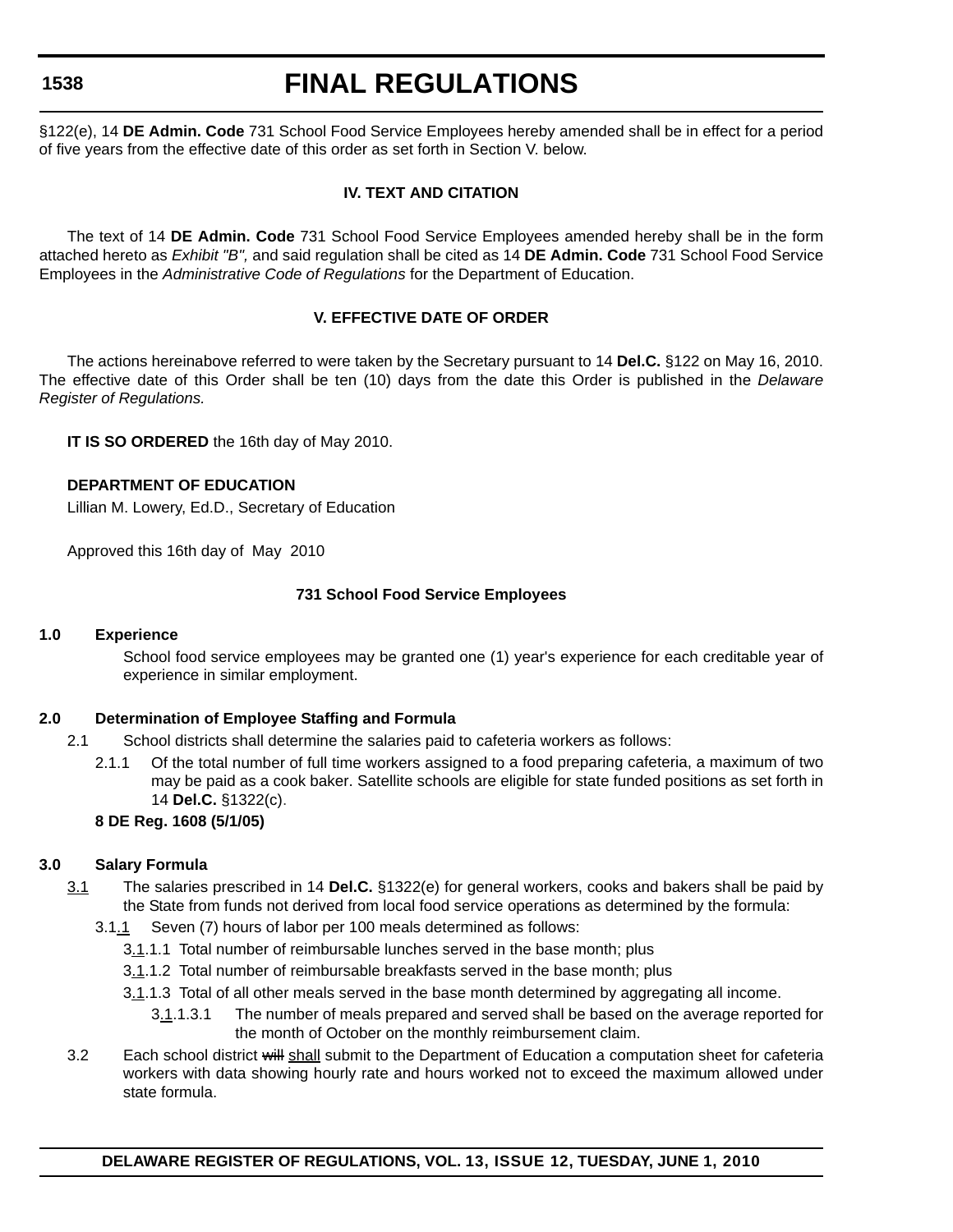3.3 Each school district shall submit a roster of cafeteria managers to the Department of Education showing names of managers and the salaries prescribed in 14 **Del.C.** §1322(a). Each district shall also submit a computation sheet as prescribed by the Department to determine the number of meals served according to the state formula.

**3 DE Reg. 1542 (5/1/00) 8 DE Reg. 1608 (5/1/05) 13 DE Reg. 1257 (4/1/10)**

### **OFFICE OF [THE SECRETARY](http://www.doe.k12.de.us/)**

Statutory Authority: 14 Delaware Code, Section 122 (14 **Del.C.** §122) 14 **DE Admin. Code** 733

### **733 Payment of Substitutes for Teachers**

### **[REGULATORY IMPLEMENTING ORDER](#page-3-0)**

### **I. SUMMARY OF THE EVIDENCE AND INFORMATION SUBMITTED**

The Secretary of Education intends to reauthorize 14 **DE Admin. Code** 733 Payment of Substitutes for Teachers with no changes. This was reviewed as part of the 5 year review cycle.

Notice of the proposed regulation was published in the *News Journal* and the *Delaware State News* on Friday, April 2, 2010, in the form hereto attached as *Exhibit "A"*. No comments were received for this regulation.

### **II. FINDINGS OF FACTS**

The Secretary finds that it is appropriate to reauthorize 14 **DE Admin. Code** 733 Payment of Substitutes for Teachers with no changes. This was reviewed as part of the 5 year review cycle.

### **III. DECISION TO AMEND THE REGULATION**

For the foregoing reasons, the Secretary concludes that it is appropriate to amend 14 **DE Admin. Code** 733 Payment of Substitutes for Teachers. Therefore, pursuant to 14 **Del.C.** §122, 14 **DE Admin. Code** 733 Payment of Substitutes for Teachers attached hereto as *Exhibit "B"* is hereby amended. Pursuant to the provision of 14 **Del.C.** §122(e), 14 **DE Admin. Code** 733 Payment of Substitutes for Teachers hereby amended shall be in effect for a period of five years from the effective date of this order as set forth in Section V. below.

### **IV. TEXT AND CITATION**

The text of 14 **DE Admin. Code** 733 Payment of Substitutes for Teachers amended hereby shall be in the form attached hereto as *Exhibit "B"*, and said regulation shall be cited as 14 **DE Admin. Code** 733 Payment of Substitutes for Teachers in the *Administrative Code of Regulations* for the Department of Education.

### **V. EFFECTIVE DATE OF ORDER**

The actions hereinabove referred to were taken by the Secretary pursuant to 14 **Del.C.** §122 on May 16, 2010. The effective date of this Order shall be ten (10) days from the date this Order is published in the *Delaware Register of Regulations*.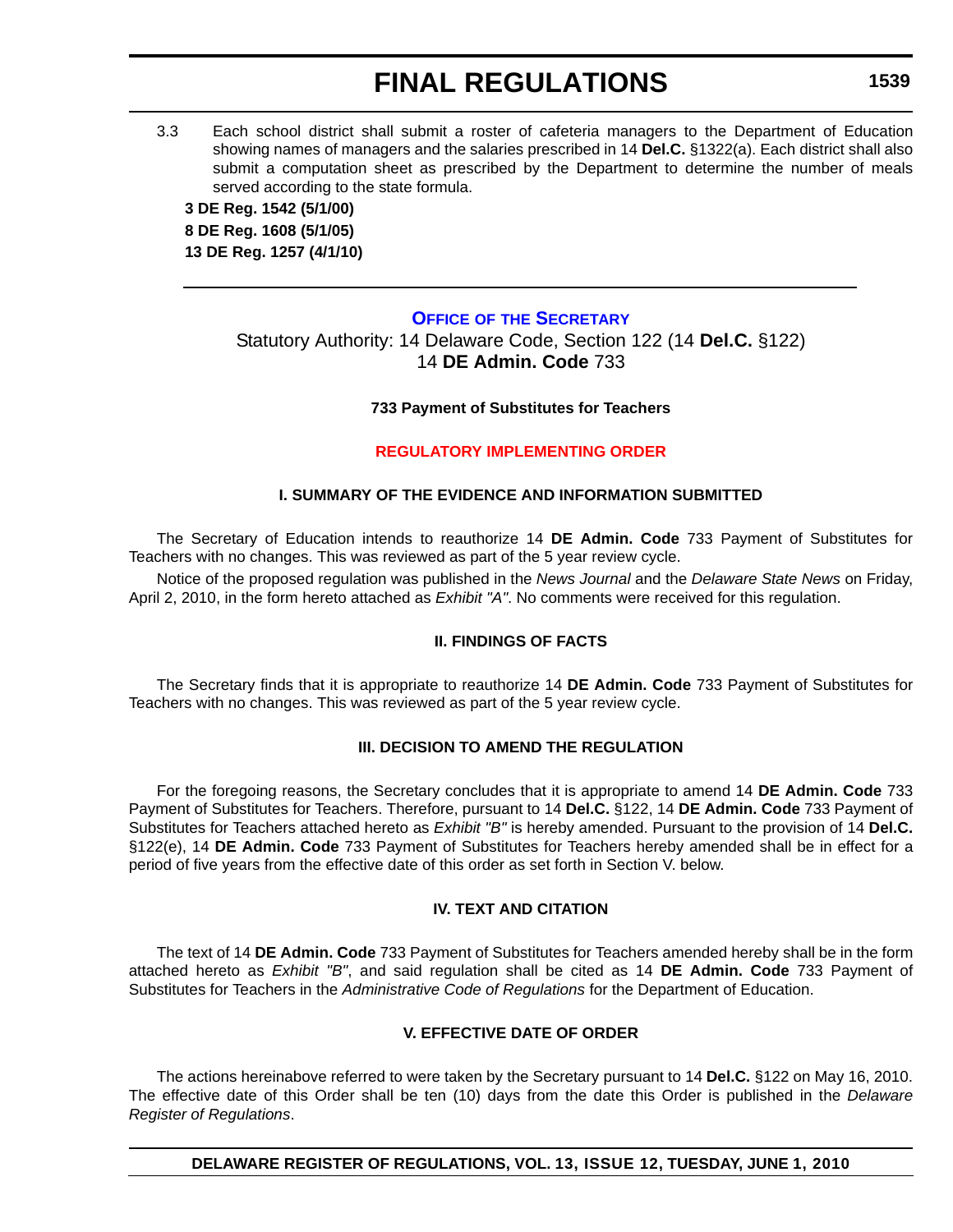# **FINAL REGULATIONS**

**IT IS SO ORDERED** the 16th day of May 2010.

### **DEPARTMENT OF EDUCATION**

Lillian M. Lowery, Ed.D., Secretary of Education Approved this 16th day of May 2010

### **733 Payment of Substitutes for Teachers**

#### **1.0 Payment of Substitutes for Teachers**

- 1.1 State substitute teacher funds may be used to pay substitutes for State funded teachers when the state funded teachers are unavailable for duty under the provisions of 14 **Del.C.** §1318, 29 **Del.C.** §5524 and 29 **Del.C.** §5933 (for sick leave calculations for teachers qualifying for workers' compensation).
- 1.2 Substitutes for state funded teachers may also be paid from State substitute teacher funds for:
	- 1.2.1 Military leave for training or duty not in excess of 15 working days per year.
	- 1.2.2 Kindergarten Teachers on Abbreviated Days. In order to allow kindergarten teachers additional time for parent conferences, substitute teachers may be hired using state substitute teacher funding for ½ day on abbreviated days when kindergarten is scheduled.
	- 1.2.3 Teachers participating in Department of Education initiated committee work and project assignments.
- 1.3 Substitutes for teachers who are absent without pay may be charged to the Division I teacher salary line.
- 1.4 Substitutes for teachers who are paid from federal funds shall be paid from federal funds from the federal program involved or local funds.
- 1.5 Substitutes for teachers who are paid from local funds shall be paid from local funds.
- 1.6 Substitutes for teachers who are paid from State funds for a fractional part of a State teacher unit and a fractional part from other funds shall be paid on the same proportional basis.
- 1.7 Substitutes shall be paid from State substitute teacher funds the amounts authorized for the various classes of substitutes as provided for in 14 **Del.C.** §1326. School districts paying more for teacher substitutes than prescribed in 14 **Del.C.** §1326 shall do so from local or federal funds. Federal funds may be used only if the federal program permits that use.

**3 DE Reg. 1542 (5/1/00) 8 DE Reg. 1609 (5/1/05) 13 DE Reg. (06/01/10)**

> **[DEPARTMENT OF HEALTH AND SOCIAL SERVICES](http://www.dhss.delaware.gov/dhss/ddds/) DIVISION OF MEDICAID AND MEDICAL ASSISTANCE**

Statutory Authority: 31 Delaware Code, Chapter 5, Section 512 (16 **Del.C.**, Ch. 5, §512)

### **[ORDER](#page-3-0)**

#### **Citizenship and Alienage and Deemed Newborns**

### **NATURE OF THE PROCEEDINGS:**

Delaware Health and Social Services ("Department") / Division of Medicaid and Medical Assistance (DMMA) initiated proceedings to amend the Title XIX Medicaid State Plan, the Title XXI Delaware Healthy Children Program

**DELAWARE REGISTER OF REGULATIONS, VOL. 13, ISSUE 12, TUESDAY, JUNE 1, 2010**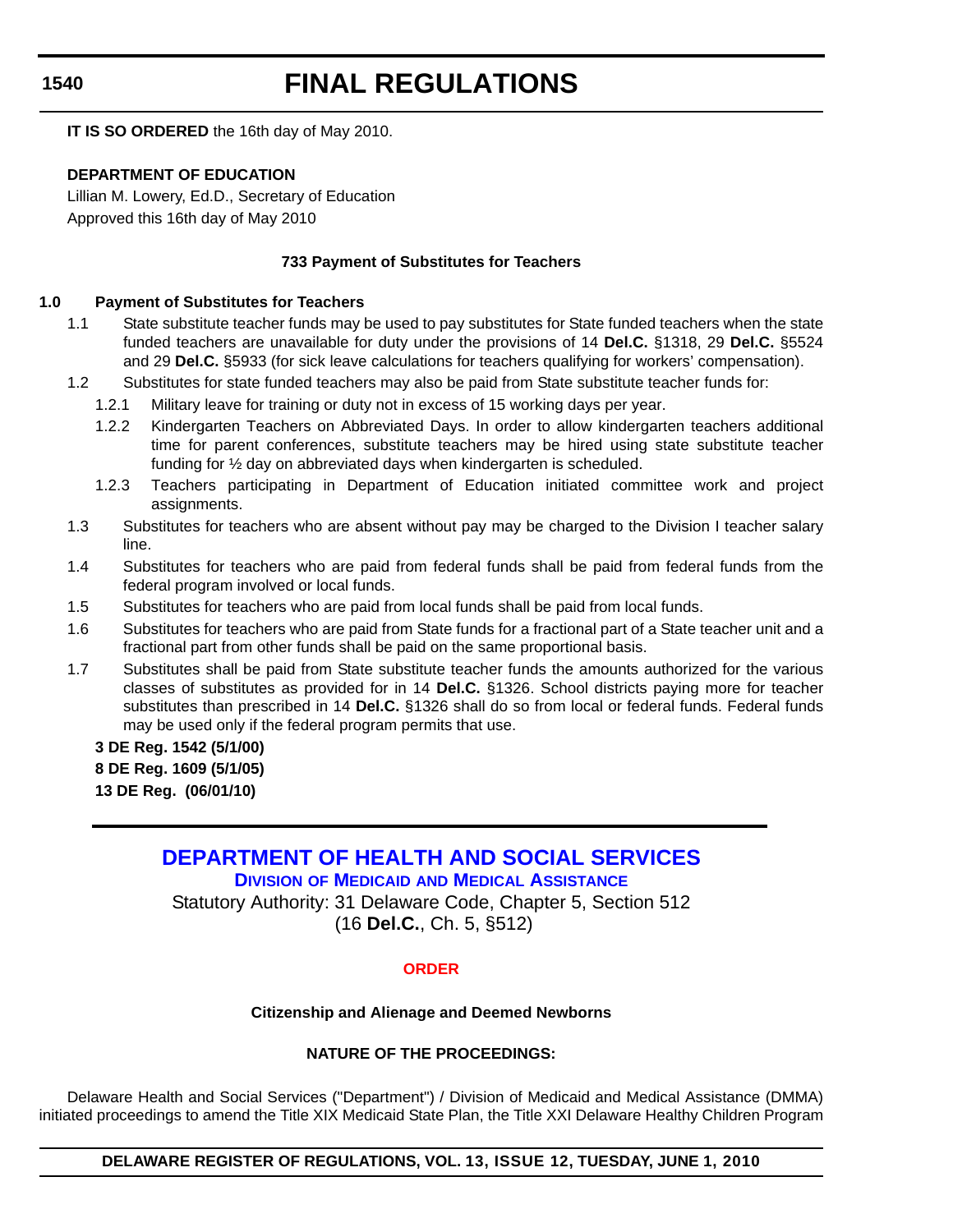State Plan and, the Division of Social Services Manual (DSSM) to make administrative changes regarding Citizenship and Alienage and Deemed Newborns. The Department's proceedings to amend its regulations were initiated pursuant to 29 **Delaware Code** Section 10114 and its authority as prescribed by 31 Delaware Code Section 512.

The Department published its notice of proposed regulation changes pursuant to 29 **Delaware Code** Section 10115 in the April 2010 *Delaware Register of Regulations*, requiring written materials and suggestions from the public concerning the proposed regulations to be produced by April 30, 2010 at which time the Department would receive information, factual evidence and public comment to the said proposed changes to the regulations.

#### **SUMMARY OF PROPOSED AMENDMENTS**

The purpose of this regulatory action is to amend the Title XIX and Title XXI State Plans and existing rules in the Division of Social Services Manual (DSSM) necessitated by the citizenship documentation requirements of the Deficit Reduction Action (DRA) of 2005 and the Children's Health Insurance Program Reauthorization Act of 2009 (CHIPRA). These amendments provide for medical assistance coverage to certain immigrants who are lawfully residing in the United States and are otherwise eligible for assistance, as described under CHIPRA. This population was previously required to complete a 5-year waiting period to be eligible for federal medical assistance. Children who were otherwise eligible for Medicaid and subject to the 5-year bar formerly received medical coverage under Delaware's State-Funded Only (Medical Assistance) Program. Children who were otherwise eligible for the Delaware Healthy Children Program (DHCP) did not receive State-funded coverage.

In addition, this regulatory action proposes amendments that remove the requirements for an infant to be deemed Medicaid-eligible for 12 months because of "newborn" status, a mandatory coverage group under the Medicaid program.

#### **Statutory Authority**

- Title IV of the Personal Responsibility and Work Opportunity Reconciliation Act (PRWORA) of 1996, Public Law 104-193, enacted on August 22, 1996
- Deficit Reduction Action (DRA) of 2005, Public Law 109-171, enacted on February 8, 2006
- Children's Health Insurance Program Reauthorization Act of 2009 (CHIPRA), Public Law 111-3, enacted on February 3, 2009

# **Background**

#### *DRA*

The Deficit Reduction Act (DRA) of 2005 (Public Law 109-171) was signed into law on February 8, 2006. Prior to the enactment of the DRA, a signature on the application form under penalty of perjury attesting that an individual was a citizen or national of the United States was sufficient. No further documentation was required unless there was information to the contrary. In addition, there was no requirement to verify identity.

Section 6036 of the DRA of 2005 amends the Federal Medicaid statute to require that individuals declaring to be a citizen or national of the United States for purposes of qualifying for Medicaid must present satisfactory documentary evidence of citizenship or nationality and identity when initially applying for Medicaid or upon a recipient's first Medicaid redetermination. Section 6036 prohibits states from receiving federal reimbursement for medical assistance provided under Medicaid to an individual who has not provided satisfactory documentary evidence of citizenship or nationality.

### **CHIPRA**

### *Citizenship*

Previously, under Title IV of the Personal Responsibility and Work Opportunity Reconciliation Act (PRWORA) of 1996 (P.L. 104-193), individuals who entered the United States on or after August 22, 1996, were barred from participating in any federal means-tested program for five years from their date of entry and could only receive emergency services and labor and delivery only.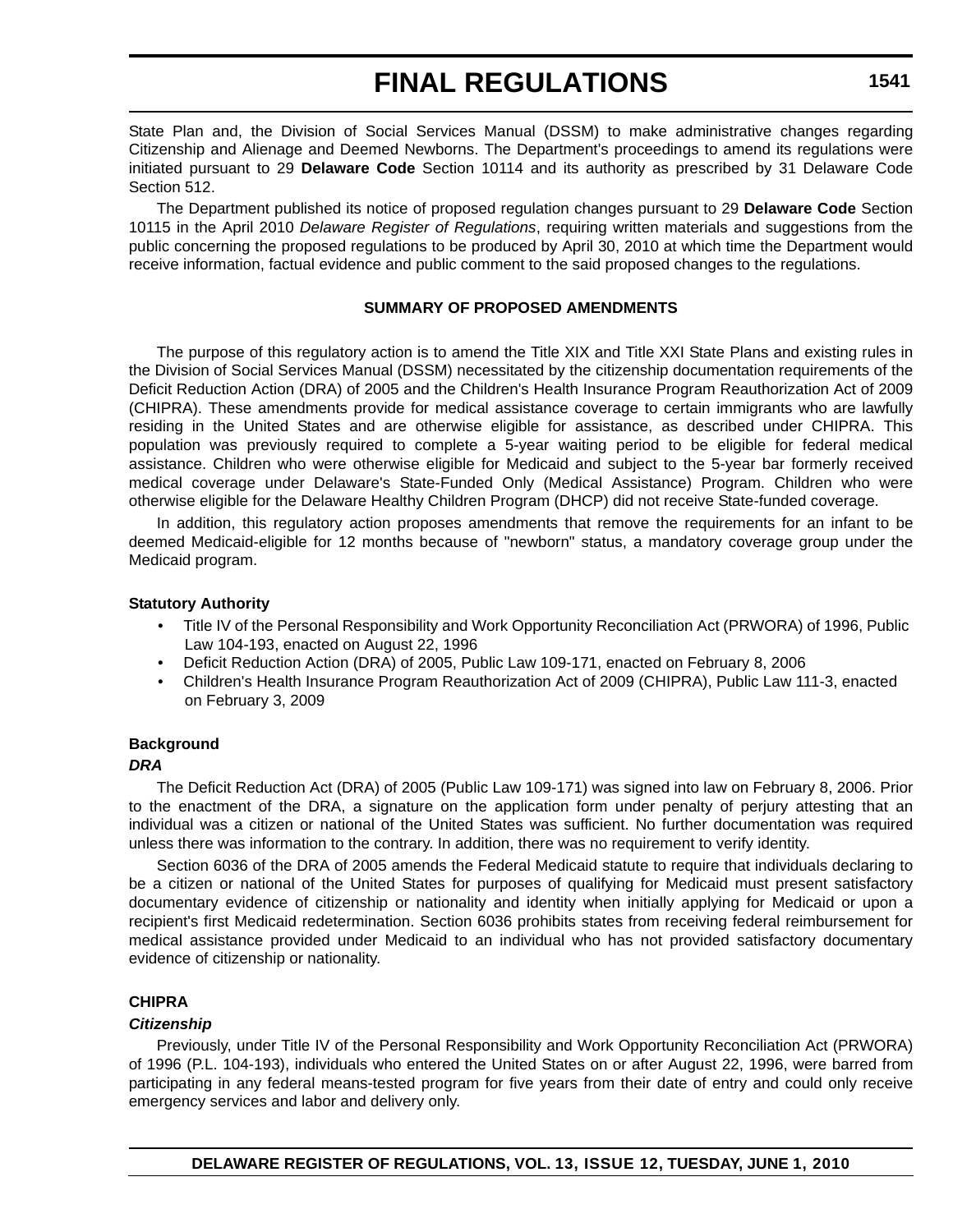# **FINAL REGULATIONS**

In State Fiscal Year 1998, the Delaware legislature appropriated State-only funds to provide coverage of full Medicaid benefits to legally residing noncitizens who are ineligible for full Medicaid benefits because of PRWORA. Coverage for these aliens will be provided on a fee for service basis and is subject to the availability of state funding. In the event state funding is exhausted, the benefits will be reduced to coverage of emergency services and labor and deliver only.

Section 214 of the Children's Health Insurance Program Reauthorization Act of 2009 (P.L. 111-3), known as CHIPRA, now allows States the option to extend coverage to all otherwise eligible children and pregnant women who are lawfully residing in the United States (U.S.). These amendments do not extend coverage to children and pregnant women who do not have documentation of their legal entry to the U.S.

CHIPRA also requires a state to apply this requirement to both Medicaid and CHIP if they choose to adopt this option.

#### **Deemed Newborns**

On January 1, 1991, Section 4603 of the federal Omnibus Budget Reconciliation Act of 1990 required states to adopt Section 1902(e)(6) of Title XIX of the Social Security Act, which continued eligibility for pregnant women when there was a change in income of the family of which she is a member. Additionally, Section 1902(e)(4) provides automatic Medicaid eligibility to infants born to Medicaid eligible women, providing that the infant continues to live with his/her mother and that the mother remain eligible for Medicaid or would remain eligible if still pregnant.

Section 113 of CHIPRA amends the automatic enrollment for children born to women receiving pregnancyrelated assistance under Title XIX, Section 1902(e)(4) of the Social Security Act as follows:

A child born to a woman eligible for and receiving medical assistance under a State plan on the date of the child's birth shall be deemed to have applied for medical assistance and to have been found eligible for such assistance under such plan on the date of such birth and to remain eligible for such assistance for a period of one year…

#### **Summary of Proposed Amendments**

#### *Old Policy - Citizenship*

Currently, certain immigrants who arrived in the United States on or after August 22, 1996 were subject to a five-year bar on receiving federal benefits, including Medicaid and the Delaware Healthy Children Program other than emergency services and labor and delivery only. At this time, Delaware provides coverage for Medicaid children using State-only funds.

#### *New Policy - Citizenship*

As a result of the option allowed under Section 214 of the CHIPRA, Delaware is electing, through these amending regulations: 1) to provide coverage to children and pregnant women who are lawfully residing in the United States; and, 2) to receive federal financial participation for services currently provided using State-only funds. Adoption of this option will result in a cost-savings since the cost will now be shared with the federal government. This policy applies to both persons in existing open cases and new applicants.

#### *Old Policy - Deemed Newborns*

Currently, deemed newborn Medicaid eligibility required that the newborn must come home from the hospital to live with the mother, remain a member of the mother's household, and that the mother remain eligible for Medicaid, or would remain eligible if still pregnant.

#### *New Policy - Deemed Newborns*

As a result of the provision mandated under Section 113 of CHIPRA, Delaware will delete the following deemed eligibility requirements: 1) the infant must be a member of the mother's household and, 2) that the mother remain Medicaid-eligible or would have remained eligible is she were still pregnant. The effect of this amendment is that an infant who was born to a woman who was Medicaid-eligible at the time of the infant's birth shall remain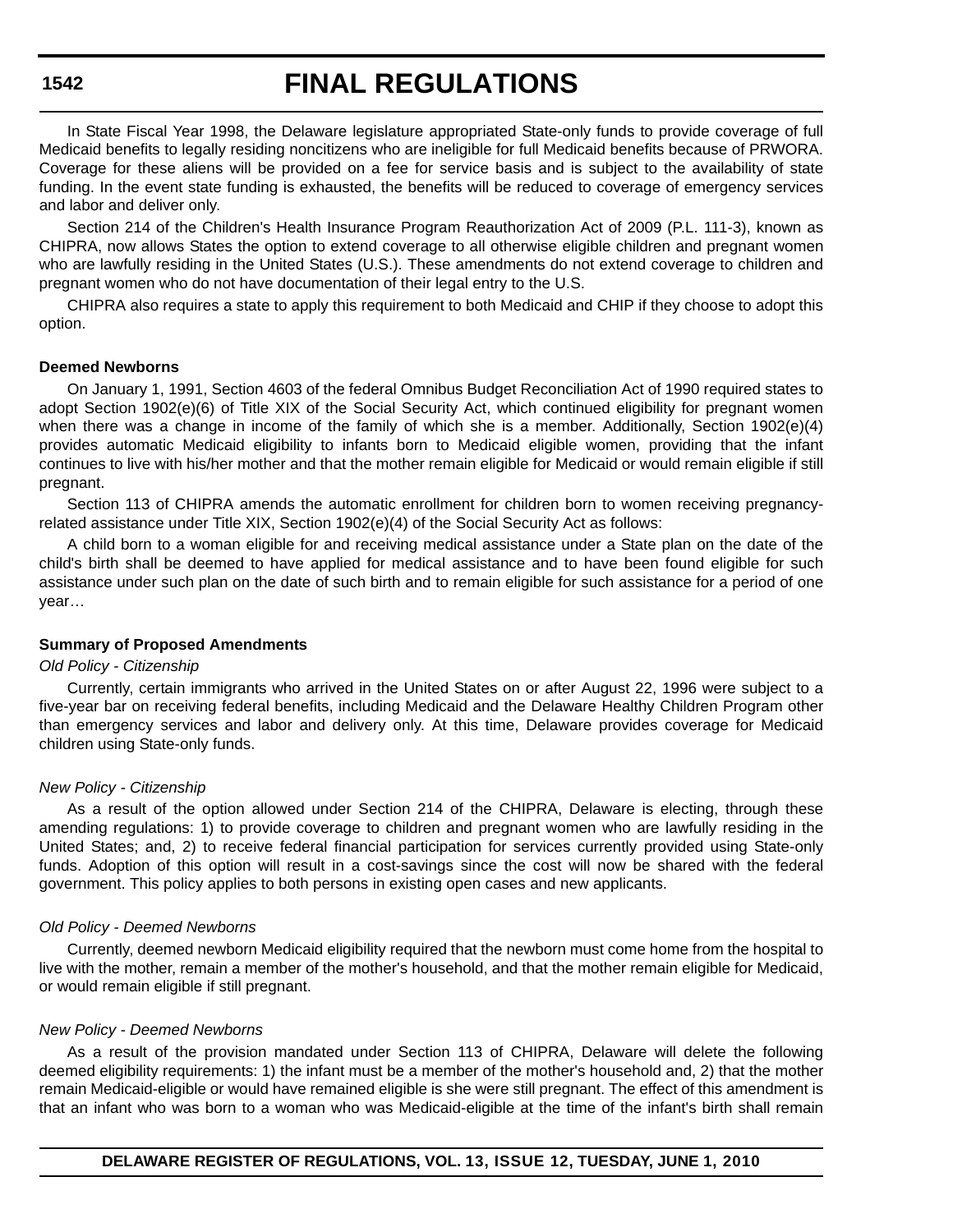eligible through the month of the infant's first birthday, even if the infant is no longer living with the mother or the mother would no longer qualify for Medicaid. This change will ensure the continuous availability of medical care to infants during their first year of life.

#### *State Plan Amendments (SPAs)*

The sections of the Title XIX Medicaid State Plan that are affected by this regulatory action are Attachment 2.2- A, Mandatory Coverage - Categorically Needy and Other Required Special Groups and Attachment 2.6-A, Eligibility Conditions and Requirements.

The section of the Title XXI Delaware Healthy Children State Plan that is affected by this regulatory action is Section 4, Eligibility Standards and Methodology.

#### *Division of Social Services Manual (DSSM)*

The sections of the Division of Social Services Manual (DSSM) affected by this regulatory action are:

- DSSM 14300 through DSSM 14420, Citizenship and Alienage and DSSM 18100, Delaware Healthy Children Program: The proposed revisions are being made to reorganize and reformat the content to align and conform to federal regulations and guidance. This includes updating, revising, clarifying, and deleting text /terminology, where necessary. DMMA is not changing existing polices or procedures, but is clarifying the content to reflect current practices.
- DSSM 14350, Ineligible Aliens: This proposed amendment authorizes coverage under Medicaid or CHIP to certain legal immigrant pregnant women and children. CHIP does not currently provide coverage of emergency services and labor and delivery only.
- DSSM 14810, Continuously Eligible Newborn, DSSM 14920.6, Retroactive Eligibility for Newborns, DSSM 16280, Deemed Eligibility of Newborns: The proposed revisions are being made to eliminate the requirement that a deemed newborn must come home from the hospital to live with the mother, remain in the mother's household, and that the mother remain eligible for Medicaid.

#### **Fiscal Impact Statement**

Currently, the medical services used by these groups of eligible persons are being reimbursed with State-only Funds. This proposal will allow the State to claim a federal match on all medical services reimbursed through the Delaware Medical Assistance Program for this group of lawfully admitted noncitizen children and pregnant women. Implementation of these rules will result in a projected annual savings to the General Fund of \$555,600.00.

### **SUMMARY OF COMMENTS RECEIVED WITH AGENCY RESPONSE AND EXPLANATION OF CHANGES**

The Governor's Advisory Council for Exceptional Citizens (GACEC) and the State Council for Persons with Disabilities (SCPD) offered the following observations and recommendations summarized below. The Division of Social Services (DSS) has considered each comment and responds as follows.

The GACEC and the SCPD have reviewed the Division of Medicaid and Medical Assistance (DMMA) proposal to adopt changes to both Medicaid and CHIP (a/k/a Delaware Healthy Children Program) eligibility standards. The proposed changes were published in the April 2010 *Delaware Register of Regulations*. The major changes are outlined at 13 DE Reg. at 1274-1276. Since the regulation expands access to medical care, both Councils endorse them subject to consideration of one minor amendment, i.e., substituting "individuals with disabilities" for "disabled individuals" in §14400G. Council notes the following proposed changes that are beneficial to our constituents.

First, some pregnant women and children previously disqualified from federally-subsidized Medicaid and CHIP (children only) during a five-year waiting period will now be eligible for full Medicaid benefits.

Second, newborns will be continuously eligible for full Medicaid benefits for one year after birth regardless of whether they remain in the mother's household and regardless of whether the mother is Medicaid-eligible.

Third, since some of these individuals are currently covered only by a State-funded program, the availability of eligibility in federally subsidized programs is expected to result in annual cost savings of \$555,600.00. At 1276. Overall, the 35 pages of revisions are relatively technical and appear to match the drafters' intent. Moreover, while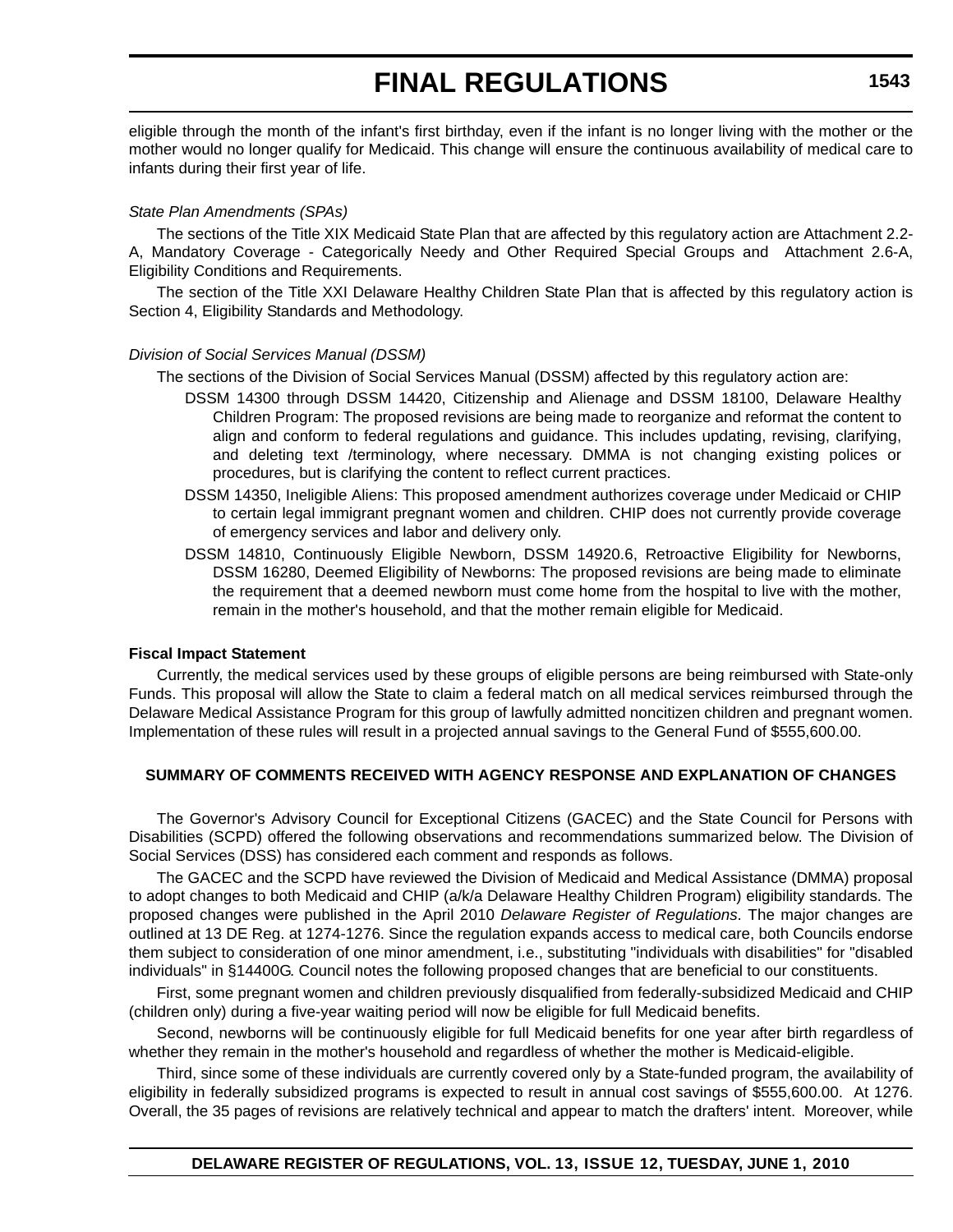# **FINAL REGULATIONS**

they contemplate acquisition of verification of identity, citizenship, qualified alien status, and/or lawful alien status as required by federal law, they provide applicants with a 90-day period to obtain the requisite proof during which period coverage is provided. See §14390.1.

*Agency Response:* DMMA agrees; "individuals with disabilities" has been substituted for "disabled individuals" in §14400G. Thank you for your endorsement.

### **FINDINGS OF FACT:**

The Department finds that the proposed changes as set forth in the April 2010 *Register of Regulations* should be adopted.

**THEREFORE, IT IS ORDERED**, that the proposed regulation to amend the Title XIX Medicaid State Plan, the Title XXI Delaware Healthy Children Program State Plan and, the Division of Social Services Manual (DSSM) regarding Citizenship and Alienage and Deemed Newborns is adopted and shall be final effective June 10, 2010.

Rita M. Landgraf, Secretary, DHSS

### **DMMA FINAL ORDER REGULATION #10-25d REVISIONS:**

**Division of Social Services Manual**

# *(Break in Continuity of Sections)*

# **14400 Acceptable Evidence of U. S. Citizenship and Identity**

Both citizenship AND identity can be verified by the Social Security Administration through the State Verification Exchange System (SVES). If verification cannot be obtained through SVES, verification of citizenship and identity must be obtained from original documents or certified copies from the issuing agency. Once documentation of citizenship and identity has been provided, it is not necessary to obtain documentation again.

The list below provides acceptable documentation for verifying citizenship and identity. There are four levels of verification listed in order of preference. If a higher level document is not available, a lower level may be used.

A. First level documentation of both citizenship AND identity

- 1. A U.S. passport. A U.S. passport does not have to be currently valid to be accepted as evidence of U.S. citizenship, as long as it was originally issued without limitation. Do not accept any passport as evidence of U.S. citizenship when it was issued with a limitation. However, such a passport may be used as proof of identity. Note: Spouses and children were sometimes included on one passport through 1980. The citizenship and identity of the included person can be established when one of these passports is presented. U.S. passports issued after 1980 show only one person.
- 2. A Certificate of Naturalization (DHS Forms N–550 or N–570)
- 3. A Certificate of U.S. Citizenship (DHS Forms N–560 or N–561)
- B. Second level documentation of citizenship
	- 1. A U.S. public birth certificate showing birth in one of the 50 States, the District of Columbia, Puerto Rico (if born on or after January 13, 1941), Guam (on or after April 10, 1899), the Virgin Islands of the U.S. (on or after January 17, 1917), American Samoa, Swain's Island, or the Northern Mariana Islands (after November 4, 1986 (NMI local time)).
	- 2. A Certification of Report of Birth (DS–1350)
	- 3. A Report of Birth Abroad of a U.S. Citizen (Form FS–240)
	- 4. A Certification of birth issued by the Department of State (Form FS–545)
	- 5. A U.S. Citizen I.D. card (I-197 or I-179)
	- 6. A Northern Mariana Identification Card (I–873)
	- 7. An American Indian Card (I–872)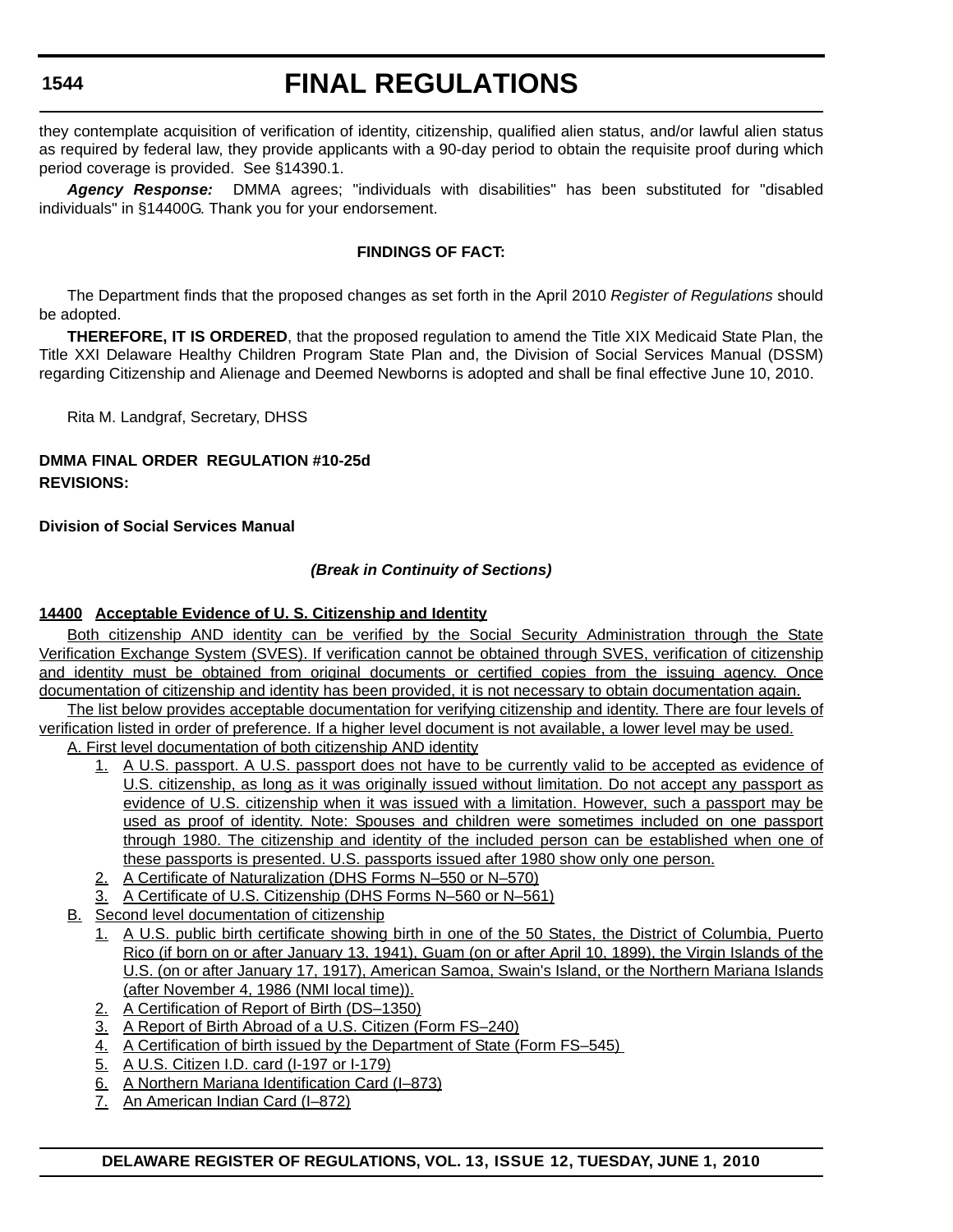- 8. A final adoption decree showing the child's name and U.S. place of birth. In situations where an adoption is not finalized and the State in which the child was born will not release a birth certificate prior to final adoption, a statement from a State approved adoption agency that shows the child's name and U.S. place of birth is acceptable. The adoption agency must state in the certification that the source of the place of birth information is an original birth certificate.
- 9. Evidence of U.S. Civil Service employment before June 1, 1976
- 10. U.S. Military Record showing a U.S. place of birth. (DD–214 or similar official document showing a U.S. place of birth)
- 11. A data verification with the Systematic Alien Verification for Entitlements (SAVE) Program for naturalized citizens.
- 12. Child Citizenship Act Obtain documentary evidence that verifies that at any time on or after February 27, 2001, the following conditions have been met: (i) at least one parent of the child is a U.S. citizen by either birth or naturalization and this has been verified; (ii) the child is under the age of 18; (iii) the child is residing in the U.S. in the legal and physical custody of the U.S. citizen parent; (iv) the child was admitted to the U.S. for lawful permanent residence and this has been verified; and (v) if adopted, the child satisfies the requirements of section 101(b)(1) of the Immigration and Nationality Act (8 U.S.C. 1101(b)(1) pertaining to international adoptions (admission for lawful permanent residence as IR–3 or  $IR-4$ ).
- C. Third level documentation of citizenship
	- 1. Extract of a hospital record on hospital letterhead established at the time of the person's birth that was created 5 years before the initial application date and that indicates a U.S. place of birth. For children under age 16, the document must have been created near the time of birth or 5 years before the date of application. Do not accept a souvenir "birth certificate" issued by the hospital.
	- 2. Life, health, or other insurance record showing a U.S. place of birth that was created at least 5 years before the initial application date and that indicates a U.S. place of birth. For children under age 16, the document must have been created near the time of birth or 5 years before the date of application. Life or health insurance records may show biographical information for the person including place of birth and can be used to establish U.S. citizenship when it shows a U.S. place of birth.
	- 3. Religious record recorded in the U.S. within 3 months of birth showing the birth occurred in the U.S. and showing either the date of the birth or the individual's age at the time the record was made. The record must be an official record recorded with the religious organization.
	- 4. Early school record showing a U.S. place of birth. The school record must show the name of the child, the date of admission to the school, the date of birth, a U.S. place of birth, and the name(s) and place(s) of birth of the applicant's parents.
- D. Fourth level documentation of citizenship
	- 1. Federal or State census record showing U.S. citizenship or a U.S. place of birth. Census records from 1900 through 1950 contain certain citizenship information. The census record must also show the applicant's age.
	- 2. One of the documents listed that shows a U.S. place of birth and was created at least 5 years before the application for Medicaid. For children under age 16, the document must have been created near the time of birth or 5 years before the date of application. This document must be one of the following and show a U.S. place of birth:
		- a) Seneca Indian tribal census record.
		- b) Bureau of Indian Affairs tribal census records of the Navajo Indians.
		- c) U.S. State Vital Statistics official notification of birth registration.
		- d) A delayed U.S. public birth record that is recorded more than 5 years after the person's birth.
		- e) Statement signed by the physician or midwife who was in attendance at the time of birth
		- f) The Roll of Alaska Natives maintained by the Bureau of Indian Affairs.
	- 3. Institutional admission papers from a nursing facility, skilled care facility, or other institution created at least 5 years before the initial application date that indicates a U.S. place of birth. Admission papers generally show biographical information for the person including place of birth. The record can be used to establish U.S. citizenship when it shows a U.S. place of birth.
	- 4. Medical (clinic, doctor, or hospital) record created at least 5 years before the initial application date that indicates a U.S. place of birth. For children under age 16, the document must have been created near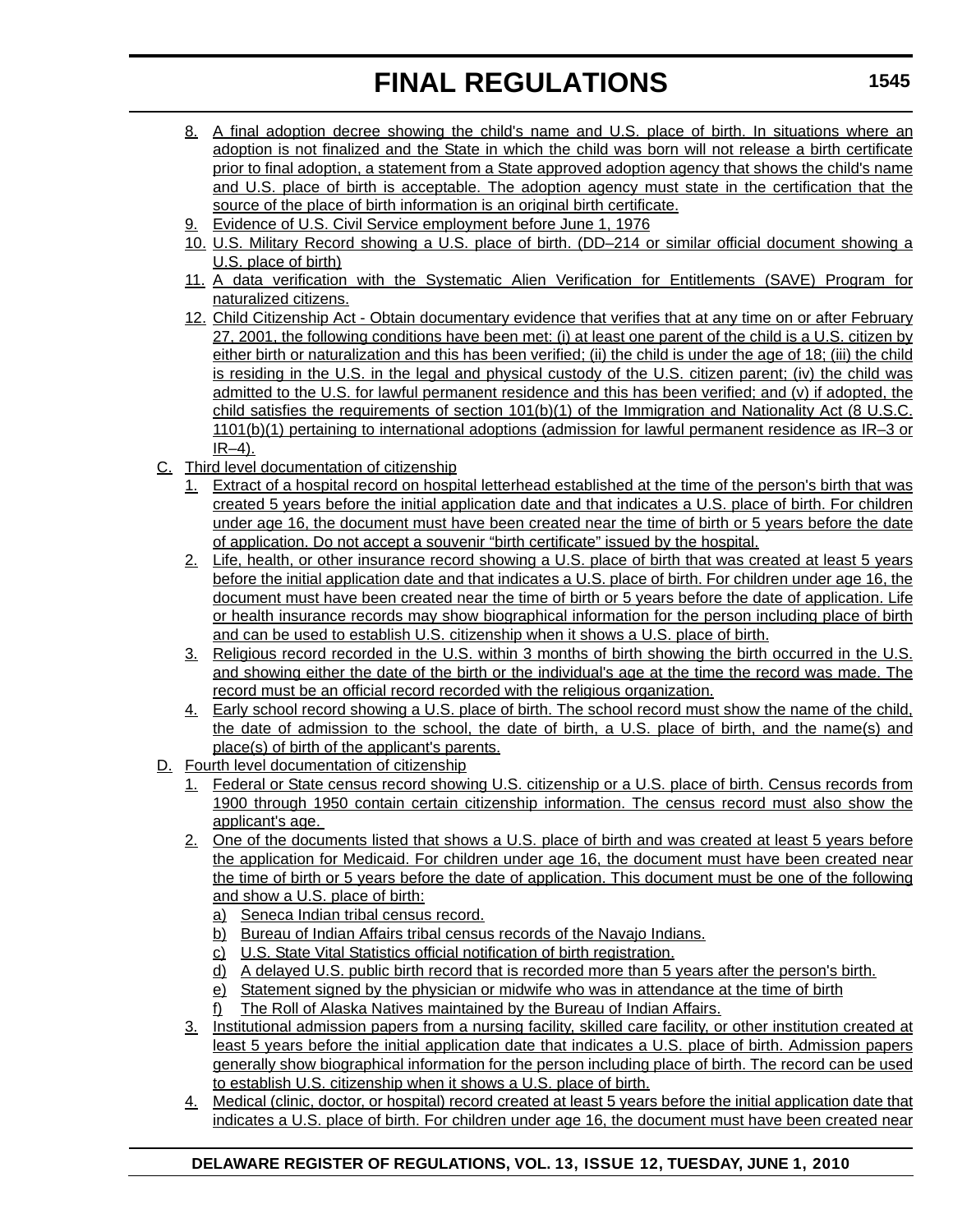the time of birth or 5 years before the date of application. Medical records generally show biographical information for the person including place of birth. The record can be used to establish U.S. citizenship when it shows a U.S. place of birth. (Note: An immunization record is not considered a medical record for purposes of establishing U.S. citizenship.)

- 5. Written affidavit. Affidavits should only be used in rare circumstances. If the documentation requirement needs to be met through affidavits, the following rules apply:
	- a) There must be at least two affidavits by two individuals who have personal knowledge of the event(s) establishing the applicant's or recipient's claim of citizenship.
	- b) At least one of the individuals making the affidavit cannot be related to the applicant or recipient. Neither of the two individuals can be the applicant or recipient.
	- c) The persons making the affidavits must be able to provide proof of their own citizenship and identity.
	- d) If the individual making the affidavit has information which explains why documentary evidence establishing the applicant's claim of citizenship does not exist or cannot be readily obtained, the affidavit should contain this information as well.
	- e) The applicant or representative must make a separate affidavit explaining why the evidence does not exist or cannot be obtained.
	- f) The affidavits must be signed under penalty of perjury and need not be notarized.

# E. Documentation of identity.

- 1. Identity documents described in 8 CFR 274a.2(b)(1)(v)(B)(1). Exception: Do not accept a voter's registration card or Canadian driver's license as listed in 8 CFR 274a.2(b)(1)(v)(B)(1).
	- a) Driver's license issued by a State or Territory either with a photograph of the individual or other identifying information of the individual such as name, age, sex, race, height, weight, or eye color.
	- b) School identification card with a photograph of the individual.
	- c) U.S. military card or draft record.
	- d) Identification card issued by the Federal, State, or local government with the same information included on drivers' licenses.
	- e) Military dependent's identification card.
	- f) Certificate of Degree of Indian Blood, or other American Indian/Alaska Native Tribal document with a photograph or other personal identifying information relating to the individual such as age, weight, height, race, sex, and eye color.
	- g) U.S. Coast Guard Merchant Mariner card.
- 2. A cross match with Office of Vital Statistics.
- 3. Three or more documents that together reasonably corroborate the identity of an individual provided such documents have not been used to establish the individual's citizenship and the individual submitted second or third level evidence of citizenship. Such documents must at a minimum contain the individual's name, plus any additional information establishing the individual's identity. All documents used must contain consistent identifying information. These documents include employer identification cards, high school and college diplomas from accredited institutions (including general education and high school equivalency diplomas), marriage certificates, divorce decrees, and property deeds/titles.
- F. Special identity rules for children

For children under age 16, a clinic, doctor, hospital, or school record may be accepted. School records include nursery or daycare records and report cards if verified with the issuing school. If none of the above documents in the preceding groups are available, an affidavit may be used. An affidavit is only acceptable if it is signed under penalty of perjury by a parent, guardian, or caretaker relative stating the date and place of the birth of the child and cannot be used if an affidavit for citizenship was provided. The affidavit is not required to be notarized. An affidavit for children under age 18 may be accepted when a school ID card or driver's license is not available.

G. Special identity rules for **[disabled]** individuals **[with disabilities]** in institutional care facilities

An affidavit signed under penalty of perjury by a residential care facility director or administrator on behalf of an institutionalized individual in the facility.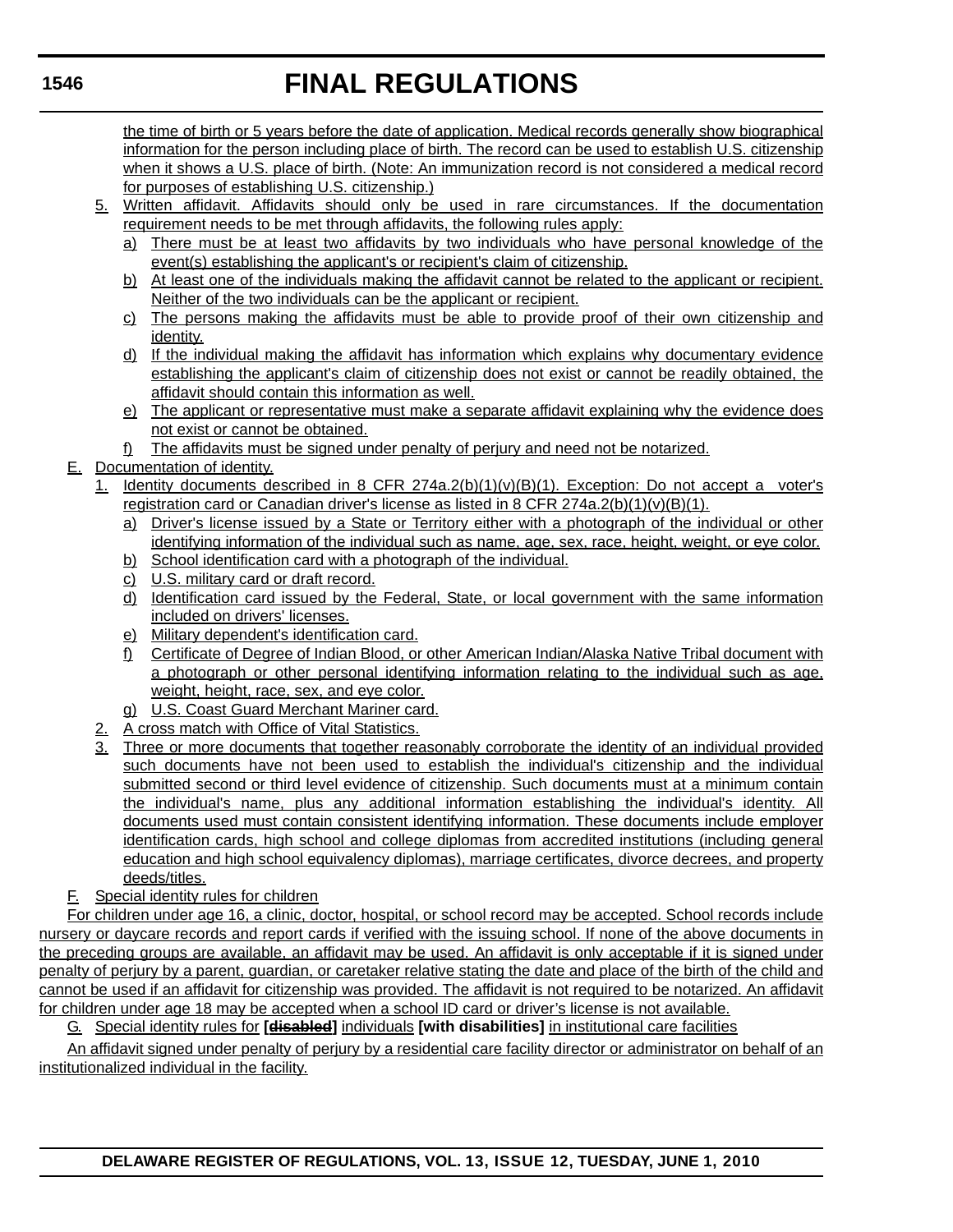**\*Please note that no additional changes were made to the regulation as originally proposed and published in the April 2010 issue of the** *Register* **at page 1273 (13 DE Reg. 1273). Therefore, the final regulation is not being republished. A copy of the entire final regulation is available at:**

**[Citizenship and Alienage and Deemed Newborns](http://regulations.delaware.gov/register/june2010/final/13 DE Reg 1540 06-01-10.htm)**

# **DIVISION OF MEDICAID [AND MEDICAL ASSISTANCE](http://www.dhss.delaware.gov/dhss/dmma/)**

Statutory Authority: 31 Delaware Code, Section 512 (31 **Del.C.** §512)

### **[ORDER](#page-3-0)**

### **DMAP General Policy Manual: Utilization Control – Prior Authorization**

#### **NATURE OF THE PROCEEDINGS:**

Delaware Health and Social Services ("Department") / Division of Medicaid and Medical Assistance (DMMA) initiated proceedings to amend the Delaware Medical Assistance Program Provider Specific Policy Manual - General Policy Manual related to Prior Authorization. The Department's proceedings to amend its regulations were initiated pursuant to 29 **Delaware Code** Section 10114 and its authority as prescribed by 31 **Delaware Code** Section 512.

The Department published its notice of proposed regulation changes pursuant to 29 **Delaware Code** Section 10115 in the March 2010 *Delaware Register of Regulations*, requiring written materials and suggestions from the public concerning the proposed regulations to be produced by March 31, 2010 at which time the Department would receive information, factual evidence and public comment to the said proposed changes to the regulations.

### **SUMMARY OF PROPOSAL**

The proposed revises the Division of Medicaid and Medical Assistance (DMMA) policy for Prior Authorization. This rulemaking is required to clarify what prior authorization is and how the DMMA uses prior authorization to determine eligibility to receive services and to determine that services are medically necessary.

### **Statutory Authority**

- Social Security Act §1902(a)(30)(A) mandates that states "provide such methods and procedures relating to the utilization of, and payment for, care and services available under the plan … as may be necessary to safeguard against unnecessary utilization of such care and services."
- 42 CFR §440.230(d), *Sufficiency of amount, duration, and scope* provides that a state "may place appropriate limits on a service based on such criteria as medical necessity or on utilization control procedures."
- 42 CFR Part 456 addresses *Utilization Control,* including methods and procedures relating to the utilization of, and the payment for, care and services.

#### **Summary of Proposal**

The purpose of this rule is to adopt revised prior authorization procedures and criteria to ensure that the Delaware Medical Assistance Program (DMAP) prior authorization process follows sound fiscal practices, meets the medical needs of the State's vulnerable population, and promotes a collaborative partnership with our DMAP providers, while holding all parties involved accountable for their role in the process.

The proposed rule, identified in the DMAP General Policy Provider Manual, primarily removes detailed prior authorization criteria for specific categories of services and procedures from General Policy as prior authorization criteria already exists in each of the service's own dedicated provider policy specific manual. The intent is to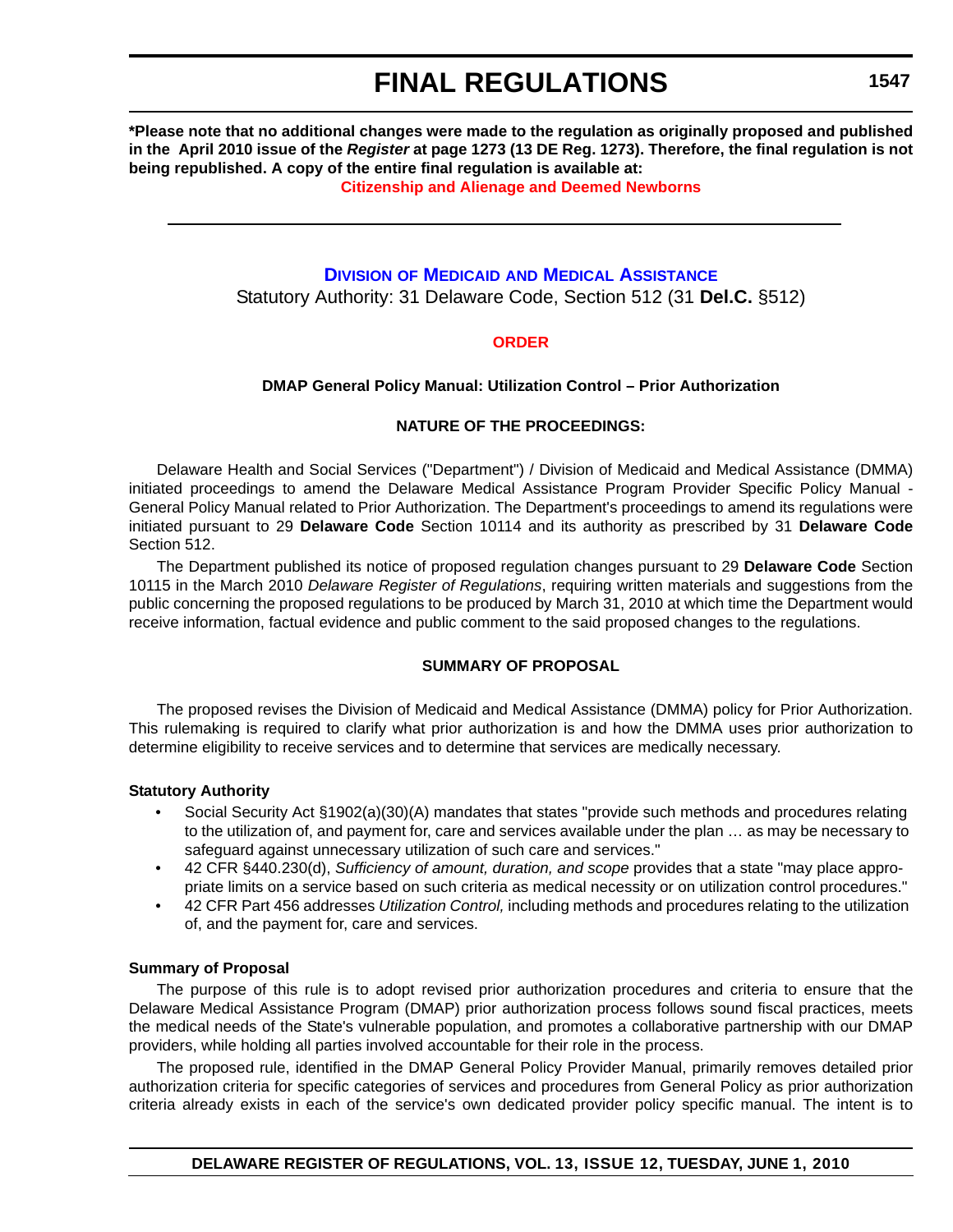# **FINAL REGULATIONS**

improve the logical organization of the prior authorization policy set and eliminate duplication of content and inconsistency; and, make corresponding adjustments to the rule text, as appropriate.

#### **Fiscal Impact Statement**

These revisions impose no increase in cost on the General Fund.

#### **SUMMARY OF COMMENTS RECEIVED WITH AGENCY RESPONSE**

The Governor's Advisory Council for Exceptional Citizens (GACEC) and the State Council for Persons with Disabilities (SCPD) offered the following observations and recommendations summarized below. The Division of Medicaid and Medical Assistance (DMMA) has considered each comment and responds as follows.

The Governors Advisory Council for Exceptional Citizens (GACEC) and the State Council for Persons with Disabilities (SCPD) have reviewed the Department of Health and Social Services/Division of Medicaid and Medical Assistance's (DMMAs) proposal to amend a Medicaid prior authorization "policy" published s 13 **DE Reg.** 1166 in the March 1, 2010 issue of the *Register of Regulations.* Specifically, the Division proposes to delete an existing policy with specific standards in favor of revising a general policy which then cross references 16 separate policy manuals (§1.21.6). We have the following observations.

First, DMMA is required to issue its standards as regulations in conformity with the Administrative Procedures Act. See Title 29 **Del.C.** §§10161(b), 10111, and 10113. The preface to the proposal indicates that DMMA is amending "the Delaware Medical Assistance Program (DMAP) General Policy Provider Manual." At 1166. The preface then invites comments on "the proposed new regulations". Id. Unfortunately, it is, at best, unclear that the Manual is a regulation.

The Delaware Administrative Code is available on-line and contains an index for "Title 16 Health & Social Services" at http://regulations.delaware.gov/AdminCode/titlel6/index.shtml. The index lists DDDS, DLTCRP, DPH, DSS, and DSAMH, but not DMMA. The DSS site includes the DSSM (containing Medicaid regulations) but does not include DMAP provider manuals. If someone accesses the DHSS website, clicks DMMA, and then clicks "regulations", you are referred to the Administrative Code (which lacks a DMMA entry) and the DSSM. Only if you click "manuals", then "downloads", then "manuals" again on the DMMA website will you discover the 186-page General Provider Manual and thirty-one (31) policy provider specific manuals containing a host of prescriptive, substantive standards. See attachment.

There are multiple problems with this system:

A. The manuals should be adopted as regulations consistent with the APA since they contain many substantive standards. If they are regulations, they should appear in the Administrative Code.

B. The manuals are very difficult to locate without an extensive search.

C. If the manuals are not regulations, they can be changed without the benefit of publication for public comment.

*Agency Response:* The Delaware Administrative Procedures Act is the process that allows for notice to providers prior to making changes and gives providers the opportunity to provide input prior to implementation. The proposed defines a matter of significant interest to the public as an agency action regarding a matter that the agency knows to be of widespread citizen interest. Therefore, in the interest of due process (fairness) and public participation (notice and comment), DHSS/DMMA initiated this rulemaking through the Administrative Procedures Act (APA) process.

Since publication of the first *Delaware Register of Regulations* in 1997, the Delaware Medical Assistance Program (DMAP) has long utilized the public notice and comment process for changes to the content of provider manuals for almost thirteen (13) years. Specifically, Prior Authorization (PA) requirements were addressed approximately thirty-four (34) times since the inception of the *Delaware Register* in July 1, 1997. Revisions to prior authorization criteria first appeared in the November 1, 1997 issue; and, the most recent publication in the *Register's* December 1, 2003 issue.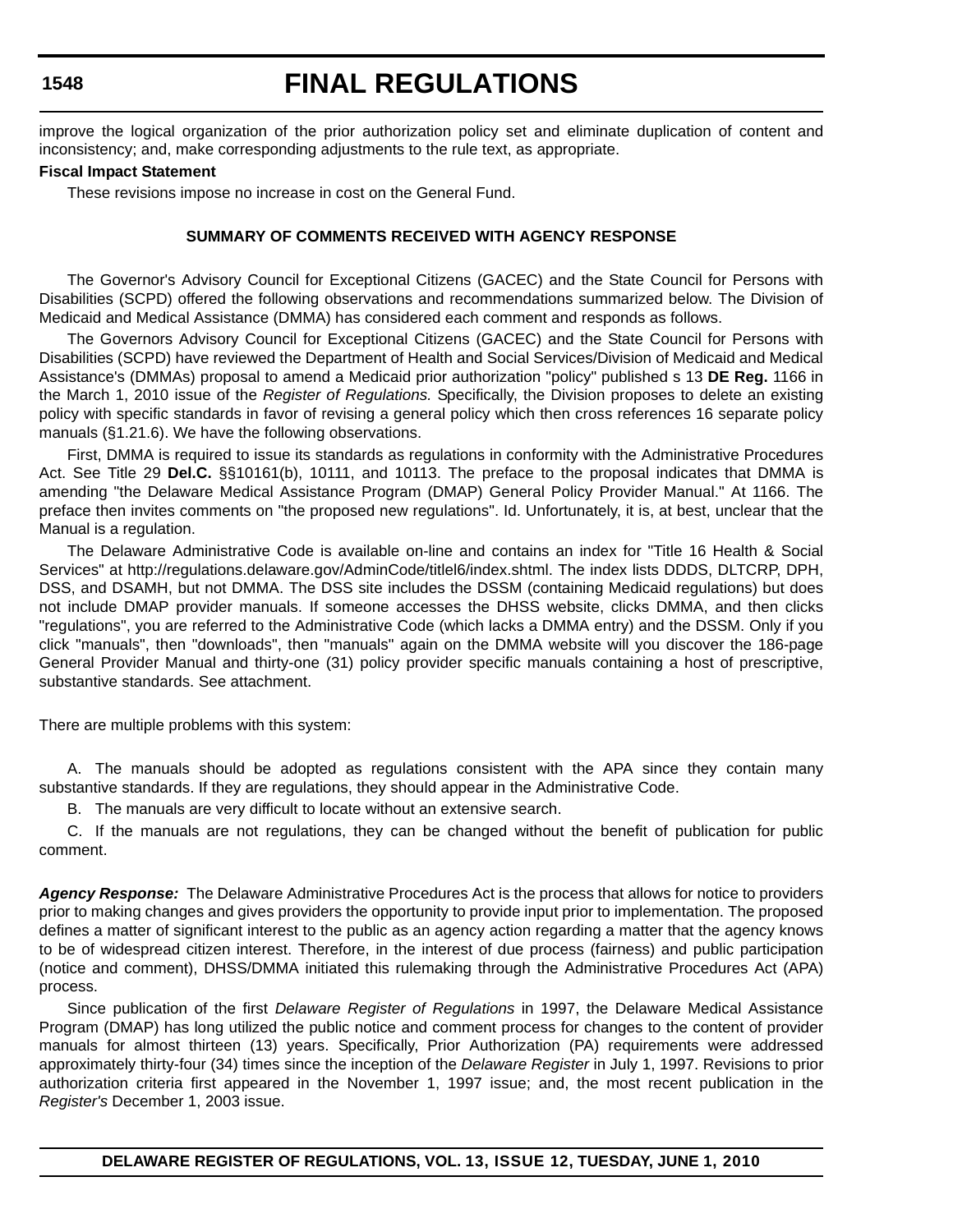Prior authorization (PA) is a utilization control process used by DMAP as a tool to control inappropriate or unnecessary spending in this program. Looked at in the larger context, the provider manuals are not to be viewed as a sole source stand-alone resource. As noted in the DMAP Contract for Services, which incorporates the provider manuals by reference, providers agree to "…abide by the rules, regulations, policies and procedures of the DMAP, and to comply with all the terms, conditions, and requirements as set forth herein…" From time to time, program policies will change. DMAP will send the provider notification in the form of bulletins and revised manual pages. Upon publication of those revised manual pages, the contract between providers and DMAP is amended. The DMAP provider manuals are best used in combination with other resources, including provider informational bulletins, provider alerts, other DMMA manuals and other types of communications.

The proposed changes to the Prior Authorization (PA) criteria is a clarification that more clearly sets forth how DHSS/DMMA uses prior authorization to determine eligibility to receive medically necessary services; that prior authorization requirements are identified in the Delaware Medical Assistance Program Provider Manuals; and, that reimbursement is contingent upon following proper prior authorization instructions and approval. Therefore, in the interest of public participation, DHSS/DMMA initiated changes to this process through the public notice and comment process.

The intent of this public notice and comment process was to provide affected providers a voice in shaping this regulatory requirement. Much can be learned in this public process and often final order regulations provide necessary clarification and reasonable adjustments as a result of the comment period. Although this comment is outside the scope of the proposed regulation, to address the use and efficiency of the DMAP website as a resource, DMMA will consider your comments when making future improvements.

No change to the regulation was made as a result of these comments.

Second, Section 1.21.6 contains a list of sixteen (16) contexts in which prior authorization is required. However, it also recites that the list is "not all-inclusive" and directs the reader to the 21 manuals for more specific information. This is not very informative or "user-friendly". A Medicaid beneficiary will often be unable to determine whether prior authorization is required due to the "maze" of standards and the catch-all recital that the list is "not all-inclusive." A provider who fails to obtain prior approval when required by these obtuse standards is not paid. See §1.21.2. The unpaid provider may then pressure the beneficiary to pay. Although an informed Beneficiary could rely on §1.16.1 protections, this presupposes the beneficiary somehow locates the manual. Moreover, providers can nevertheless pressure payment through other means (e.g. threatening to "drop" as patient).

*Agency Response:* The proposed Prior Authorization rule contains major categories of services and is not intended to encompass all possible services that may require prior authorization. The absence of any service from this rule shall in no way be construed to indicate non-coverage just as inclusion imply a guarantee of coverage.

If a service beyond that described in the proposed regulation is medically necessary, documentation substantiating the need for the service or treatment is all that is required.

Although, there are numerous potential ways to reasonably present information to users, DMMA finds the DMAP website usable in the context of accessibility, layout/appearance and website navigation. As indicated in the "agency response" above, DMMA will consider your comments when making future improvements, including creating a link to access information regarding "Members Rights & Responsibilities" for DMAP recipients.

No change to the regulation was made as a result of these comments.

#### **FINDINGS OF FACT:**

The Department finds that the proposed changes as set forth in the March 2010 *Register of Regulations*  should be adopted.

**THEREFORE, IT IS ORDERED,** that the proposed regulation to amend the Delaware Medical Assistance Program Provider Specific Policy Manual - General Policy Manual related to Prior Authorization is adopted and shall be final effective June 10, 2010.

Rita M. Landgraf, Secretary, DHSS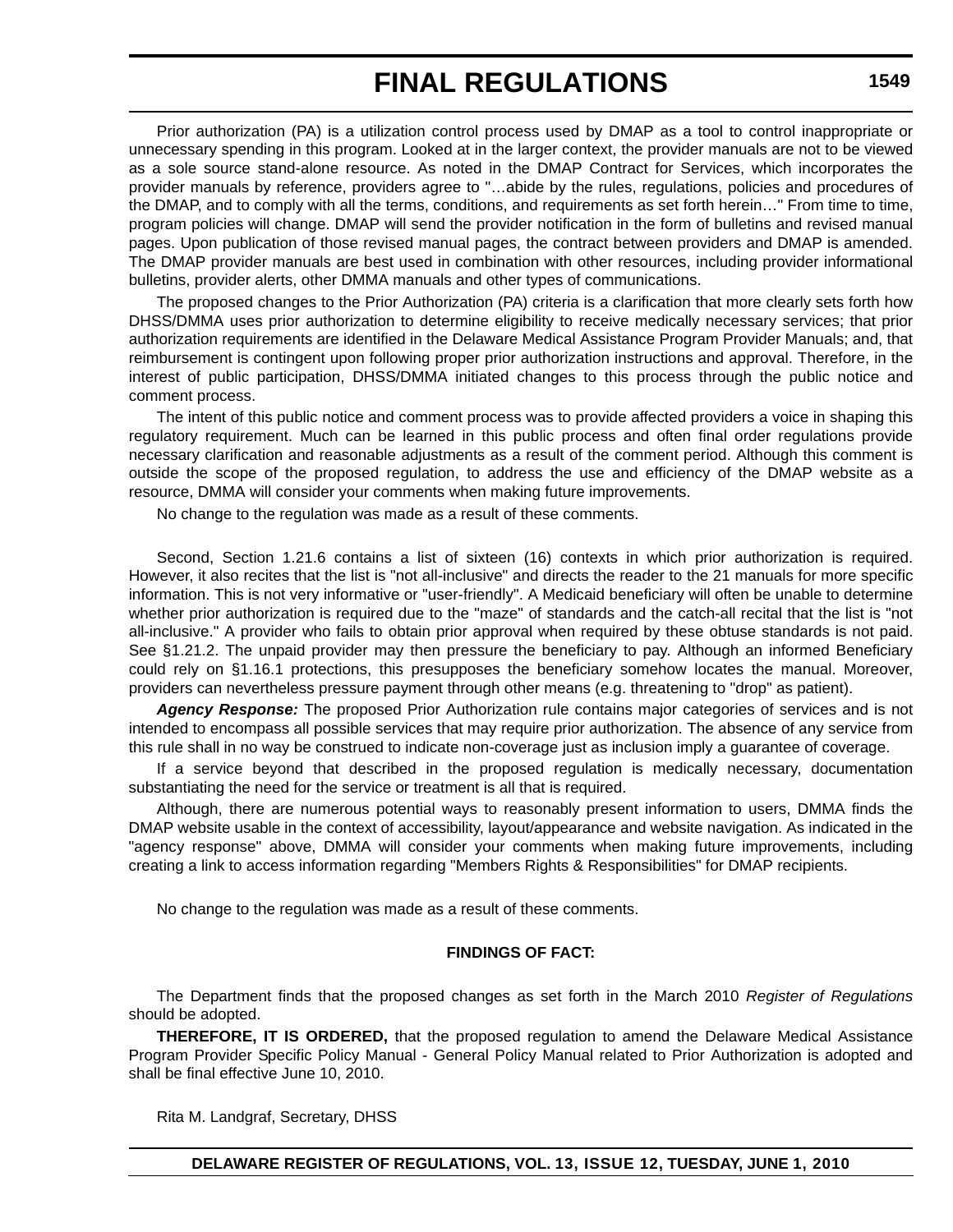# **FINAL REGULATIONS**

**\*Please note that no changes were made to the regulation as originally proposed and published in the March 2010 issue of the** *Register* **at page 1166 (13 DE Reg. 1166). Therefore, the final regulation is not being republished. A copy of the final regulation is available at:**

**[DMAP General Policy Manual: Utilization Control – Prior Authorization](http://regulations.delaware.gov/register/june2010/final/13 DE Reg 1547 06-01-10.htm)**

### **DIVISION [OF SOCIAL SERVICES](http://www.dhss.delaware.gov/dhss/dss/)**

Statutory Authority: 31 Delaware Code, Chapter 5, §512 (31 **Del.C.**, Ch. 5, §512)

#### **9059 Income Exclusions**

#### **[ORDER](#page-3-0)**

#### **NATURE OF THE PROCEEDINGS:**

Delaware Health and Social Services ("Department") / Division of Social Services initiated proceedings to amend the Division of Social Services Manual (DSSM) regarding the Food Supplement Program, specifically, *Income Exclusions*. The Department's proceedings to amend its regulations were initiated pursuant to 29 **Delaware Code** Section 10114 and its authority as prescribed by 31 **Delaware Code** Section 512.

The Department published its notice of proposed regulation changes pursuant to 29 **Delaware Code** Section 10115 in the April 2010 *Delaware Register of Regulations*, requiring written materials and suggestions from the public concerning the proposed regulations to be produced by April 30, 2010 at which time the Department would receive information, factual evidence and public comment to the said proposed changes to the regulations.

#### **SUMMARY OF PROPOSED CHANGES**

The proposal described below amends policies in the Division of Social Services Manual (DSSM) regarding the Food Supplement Program, specifically, *Income Exclusions*.

#### **Statutory Authority**

- Food, Conservation, and Energy Act of 2008 (Public Law 110-246)
- Food and Nutrition Act of 2008, Section 5(d)(18)
- 7 CFR §273.9(c), *Income exclusions*

#### **Background**

Food and Nutrition Act of 2008 as amended through Public Law No. 110-246, commonly referred to as the *2008 Farm Bill* reauthorizes and amends the original Food Stamp Act of 1977.

#### **Income Exclusions for Combat-Related Military Pay**

The Act at Section 4101 of the Food and Nutrition Act of 2008 makes statutory the income exclusion for combat-related military pay.

#### **Child Support Payments**

The Food and Nutrition Act of 2008 at Section 5(d) gives the State agency an option regarding the treatment of child support payments.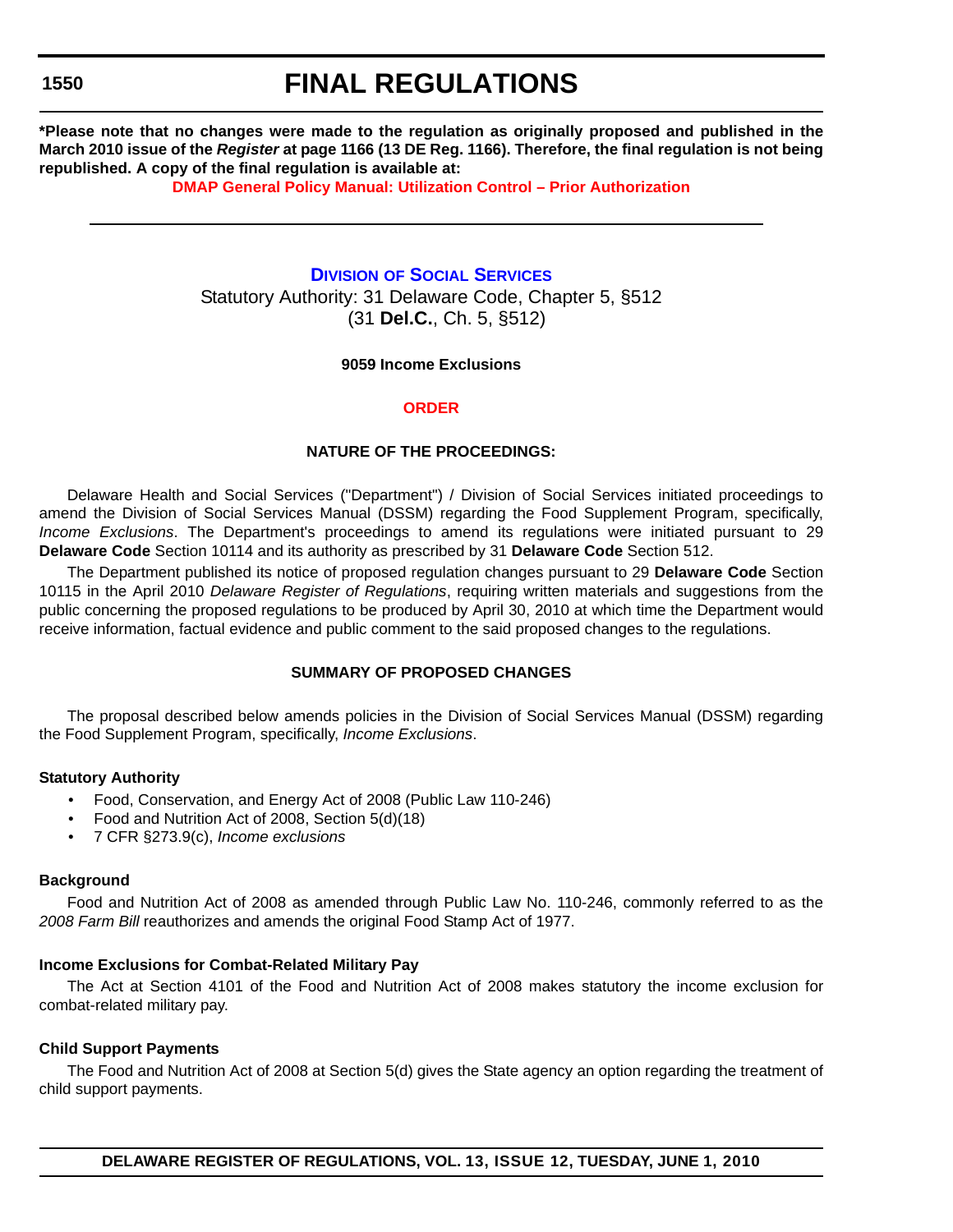#### **Filipino Veterans Equity Compensation Fund (FVECF) Payments**

Section 1002 of the American Recovery and Reinvestment Act of 2009 (ARRA) established the Filipino Veterans Equity Compensation Fund (FVECF) to issue one-time payments to eligible Filipino veterans and the spouses of veterans who served in the military of the Government of the Commonwealth of the Philippines during World War II. The compensation fund offers one-time payments of up to \$15,000 to eligible persons.

#### **Summary of Proposed Changes**

**DSSM 9059:** *Income Exclusions:* The purpose and effect of the proposed changes is: 1) to add new federal laws exempting certain income; and, 2) to change a state-option regarding the treatment of child support payments. Food and Nutrition Service (FNS) now exempts combat pay and payments from the Filipino Veterans Equity Compensation Fund as income in the Food Supplement Program (FSP). The Division of Social Services (DSS) has elected to change the treatment of child support payments made by a FSP household member to an income exclusion instead of a deduction to allow more households to meet the gross income test. Additional changes are proposed to reformat and reorganize original text to simplify language and improve readability.

#### **SUMMARY OF COMMENTS RECEIVED WITH AGENCY RESPONSE**

The Governor's Advisory Council for Exceptional Citizens (GACEC) and the State Council for Persons with Disabilities (SCPD) offered the following observations and recommendations summarized below. The Division of Social Services (DSS) has considered each comment and responds as follows.

The GACEC and the SCPD have reviewed the Division of Social Services proposal to revise its regulation defining the exclusions from countable income in its Food Supplement Program. We would like to share the following recommendation.

The only recommendation the Councils would like to make is in the context of §9059U.20 which contains the following exclusion:

> 20. Crime Act of 1984, P.L. 103-322, exclude payments to a victim from a crime victim compensation program from income and resources.

In Delaware, the crime victim compensation program, codified at Title 11 **Del.C.** Ch. 90, is known as the "Victims' Compensation Assistance Program" or "VCAP". To provide guidance to DSS workers, it would be preferable to add the following sentence to Par. 20: "In Delaware, the primary crime victim compensation program is created by statute [Title 11 **Del.C.** Ch. 90] and is known as the "Victims' Compensation Assistance Program".

*Agency Response:* A person could receive victims' compensation payments from any state where a crime was committed against them. DSS feels that it is best to keep the regulation generic and not have information specific to Delaware. To do so would generate questions from field staff about other states. No change to the regulation was made as a result of these comments.

#### **FINDINGS OF FACT:**

The Department finds that the proposed changes as set forth in the April 2010 *Register of Regulations* should be adopted.

**THEREFORE, IT IS ORDERED**, that the proposed regulation to amend the Division of Social Services Manual (DSSM) regarding the Food Supplement Program (FSP), specifically, Income Exclusions, is adopted and shall be final effective June 10, 2010.

Rita M. Landgraf, Secretary, DHSS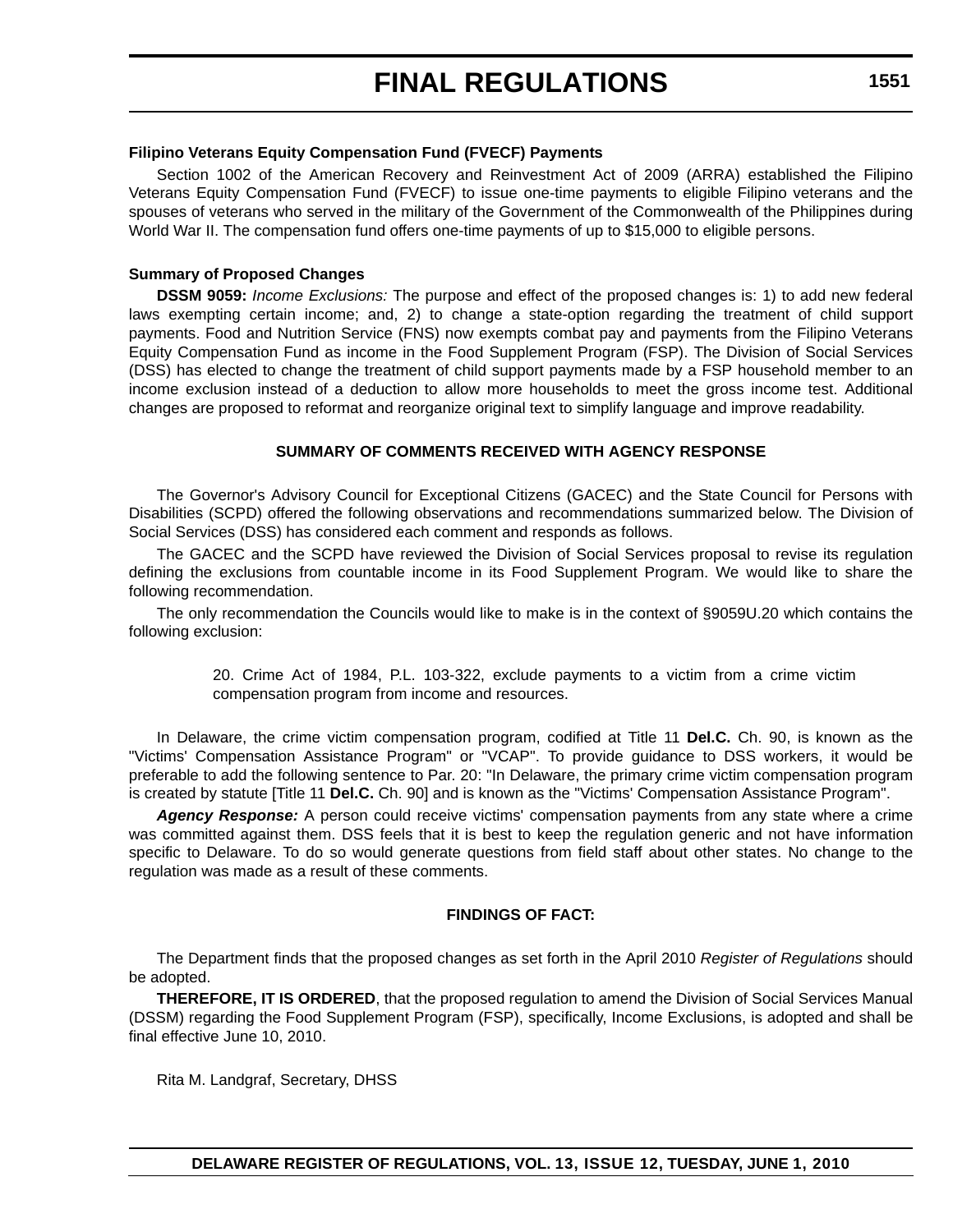## **FINAL REGULATIONS**

**DSS FINAL ORDER REGULATION #10-26 REVISIONS:**

**9059 Income Exclusions**

**\*Please note that no changes were made to the regulation as originally proposed and published in the April 2010 issue of the** *Register* **at page 1174(13 DE Reg. 1174). Therefore, the final regulation is not being republished. A copy of the final regulation is available at:**

**[9059 Income Exclusions](http://regulations.delaware.gov/register/june2010/final/13 DE Reg 1550 06-01-10.htm)**

## **DIVISION [OF SOCIAL SERVICES](http://www.dhss.delaware.gov/dhss/dss/)**

Statutory Authority: 31 Delaware Code, Chapter 5, Section 512 (16 **Del.C.**, Ch. 5, §512)

### **Child Care Subsidy Program**

### **[ORDER](#page-3-0)**

### **NATURE OF THE PROCEEDINGS:**

Delaware Health and Social Services ("Department") / Division of Social Services initiated proceedings to provide information of public interest with respect to the Child Care Subsidy Program regarding Review and Determination. The Department's proceedings were initiated pursuant to 29 **Delaware Code** Section 10114 and its authority as prescribed by 31 **Delaware Code** Section 512.

The Department published its notice of public comment pursuant to 29 **Delaware Code** Section 10115 in the April 2010 *Delaware Register of Regulations*, requiring written materials and suggestions from the public concerning the proposed regulations to be produced by April 30, 2010 at which time the Department would receive information, factual evidence and public comment to the said proposed changes to the regulations.

### **SUMMARY OF PROPOSED CHANGE**

The proposed change described below amends Child Care Subsidy Program policies in the Division of Social Services Manual (DSSM) regarding Review/Determination.

## **Statutory Authority**

45 CFR §98.1, *Goals and purposes*

### **Summary of Proposed Change**

**DSSM 11004.11**, *Review/Determination:* This manual revision implements new policy regarding child care eligibility requirements. The Division of Social Services (DSS) intends to adopt rules: 1) to extend the six month review period to a twelve month review period; and, 2) to add language referencing the return of the interim report. Child care assistance cases will remain open continuously for twelve months and a child care/food benefit case will close if the parent/caretaker fails to complete a review or return the six month interim report. These revisions promote the well-being of children by providing consistency of care. Additional changes are proposed to reformat and reorganize original text to simplify language and improve readability.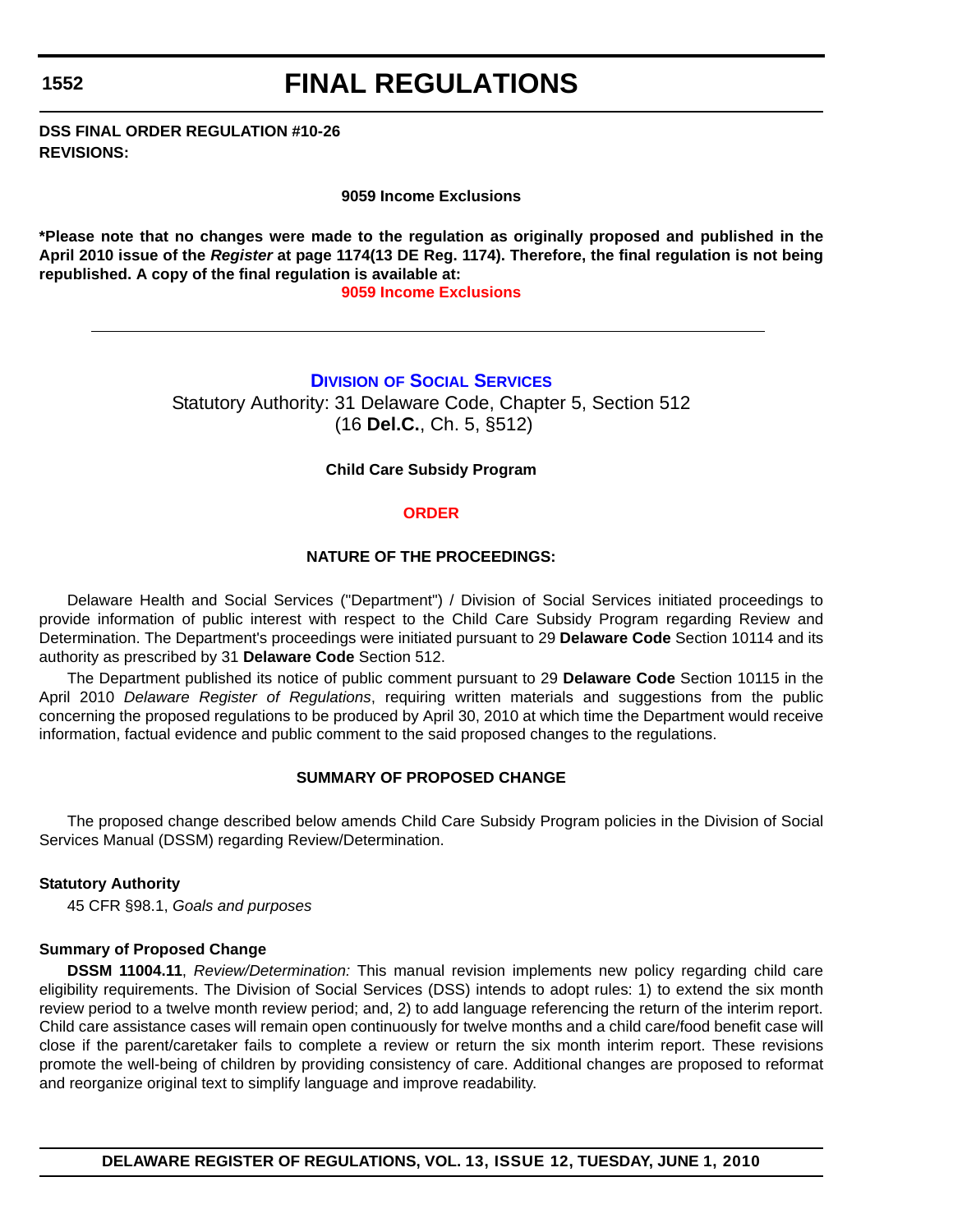## **SUMMARY OF COMMENTS RECEIVED WITH AGENCY RESPONSE AND EXPLANATION OF CHANGES**

The Governor's Advisory Council for Exceptional Citizens (GACEC) and the State Council for Persons with Disabilities (SCPD) offered the following observation and recommendation summarized below. DSS has considered the comment and responds as follows.

The GACEC and the SCPD has reviewed the Division of Social Services proposal to revise its standards related to eligibility reviews and redeterminations for its child care subsidy program. We would like to share the following observation.

The Councils have only one recommended amendment. The regulation being deleted contained the following requirement: "Do not allow an authorization to end without first ensuring the parents/caretakers were given timely and adequate notice." This concept is absent from the proposed regulation. It should be reinstated. Otherwise, the regulation literally directs workers to automatically "close the child care case" based on any of several occurrences (e.g. child moves; parent does not cooperate; parent fails to submit six month report). Advance notice would be required by 16 **DE Admin. Code** Part 5000, §5301.

*Agency Response:* After review, DSS agrees the sentence should remain. The deleted requirement has been reinstated.

### **FINDINGS OF FACT:**

The Department finds that the proposed changes as set forth in the February 2010 *Register of Regulations*  should be adopted.

**THEREFORE, IT IS ORDERED**, that the proposed regulation to amend the Child Care Subsidy Program policies regarding Review/Determination is adopted and shall be final effective June 10, 2010.

Rita M. Landgraf, Secretary, DHSS

## **DSS FINAL ORDER REGULATION #10-28 REVISION:**

### **11004.11 Review/Determination**

### 45 CFR 98.1

Authorizations remain effective for the entire authorization period as long as parents/caretakers continue to meet the requirements for service (such as the parent/caretaker remains a Food Stamp Employment & Training (FS E&T) participant, keeps employment, remains income eligible, etc.). At least once every six months and just prior to the end of each authorization period, review/redetermine the circumstances of each parent/caretaker to see if child care services can continue.

It will not always be necessary to schedule parents/caretakers for a face-to-face interview or to repeat the application process. As long as parents/caretakers provide some proof that they remain employed, a Food Stamp or TANF Employment & Training (FS E&T) participant or, remain an employed TANF recipient, and verify income or special needs and remain income eligible, they remain eligible for child care services. However, at least once per year, schedule parents/caretakers for a face-to-face interview.

If parents/caretakers fail to show for a recertification interview or fail to provide necessary documentation, close the Child Care case. If the parents/ caretakers provide good cause for their failure to act, and the case has not closed, continue service. If the case has closed complete the redetermination and backdate to the first day of the month the authorization would have begun.

Good cause can be anything believed to be reasonable, but generally includes things such as:

1. illness;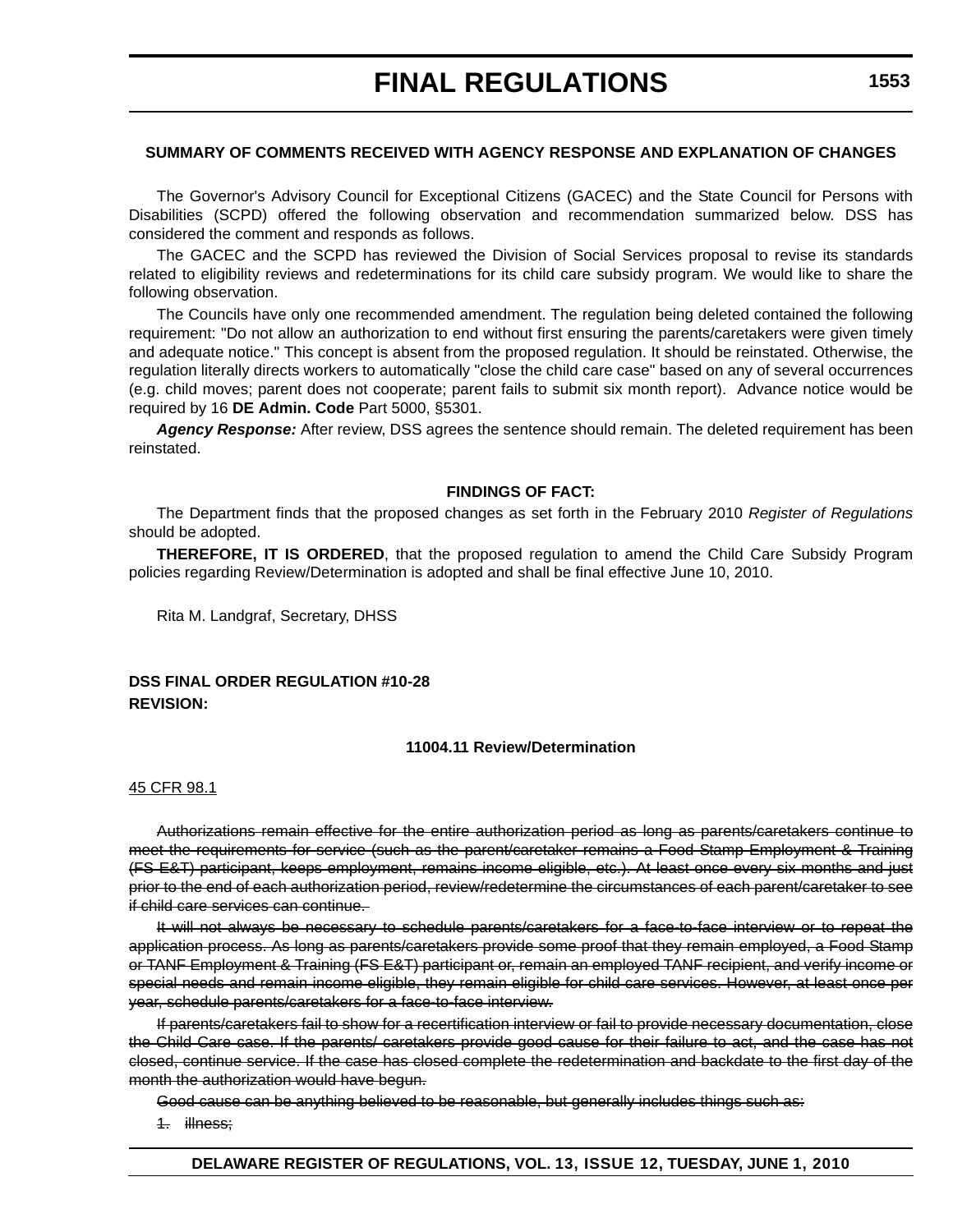## **FINAL REGULATIONS**

2. court required appearance;

- 3. a household emergency (fire, heating problem, family crisis, etc.);
- 4. lack of transportation; or
- 5. bad weather.

Do not allow an authorization to end or close a case without first ensuring the parents/caretakers were given timely and adequate notice.

Parents/caretakers whose child care case closes because of their failure to keep a redetermination interview or provide verification of need and income may request a fair hearing.

In the event the agency errs in not completing a redetermination before a parent/caretaker's current authorization expires (such as change of Case Manager causes no redetermination letter to go out), still do a redetermination authorization, backdated to the first day of the month the new authorization would have begun had the agency not erred.

Parents/caretakers whose child care cases close because they failed to keep a redetermination or provide verification, can reapply for service. However, if DSS is in a "wait list" situation, these parents/caretakers will be subject to DSS' priority service order (see Section 11004.3.1).

## **9 DE Reg. 572 (10/01/05)**

All childcare applicants and recipients are continuously eligible for child care services for twelve months. This means that the applicants and recipients remain eligible for child care services unless:

- A. The child moves out of or is removed from the parent's/caretaker's home, or
- B. The child moves out of state, or
- C. The child is deceased, or
- D. The parent/caretaker does not cooperate with child support requirements
- In the event of any of the above, close the child care case.

Additionally, the child care parent fee will **not** change during the authorization unless the parent/caretaker in a single parent home loses his or her job or one or both parents in a two parent home loses his or her job. (See DSSM 11004.12.1 Continuing Child Care after Loss of Need.)

Complete a review/redetermination of the circumstances of each parent/caretaker at least once every twelve months and just prior to the end of each authorization period.

Close the child care case if parents/caretakers fail to complete a review or return the six month interim report. Only child care/food benefit cases will receive an interim report. If the parents/caretakers provide good cause for their failure to complete or return the report, the case should be processed.

Good cause can be anything believed to be reasonable, but generally includes things such as:

- 1. illness;
- 2. court required appearance;
- 3. a household emergency (fire, heating problem, family crisis, etc.);
- 4. lack of transportation; or
- 5. bad weather.

Parents/caretakers whose child care cases close because they failed to complete a redetermination or provide verification, can reapply for service. However, if DSS is in a "wait list" situation, these parents/caretakers will be subject to DSS' priority service order (see Section 11004.3.1).

**[Do not allow an authorization to end or close a case without first ensuring the parents/caretakers were given timely and adequate notice.]**

**13 DE Reg. (06/01/10)**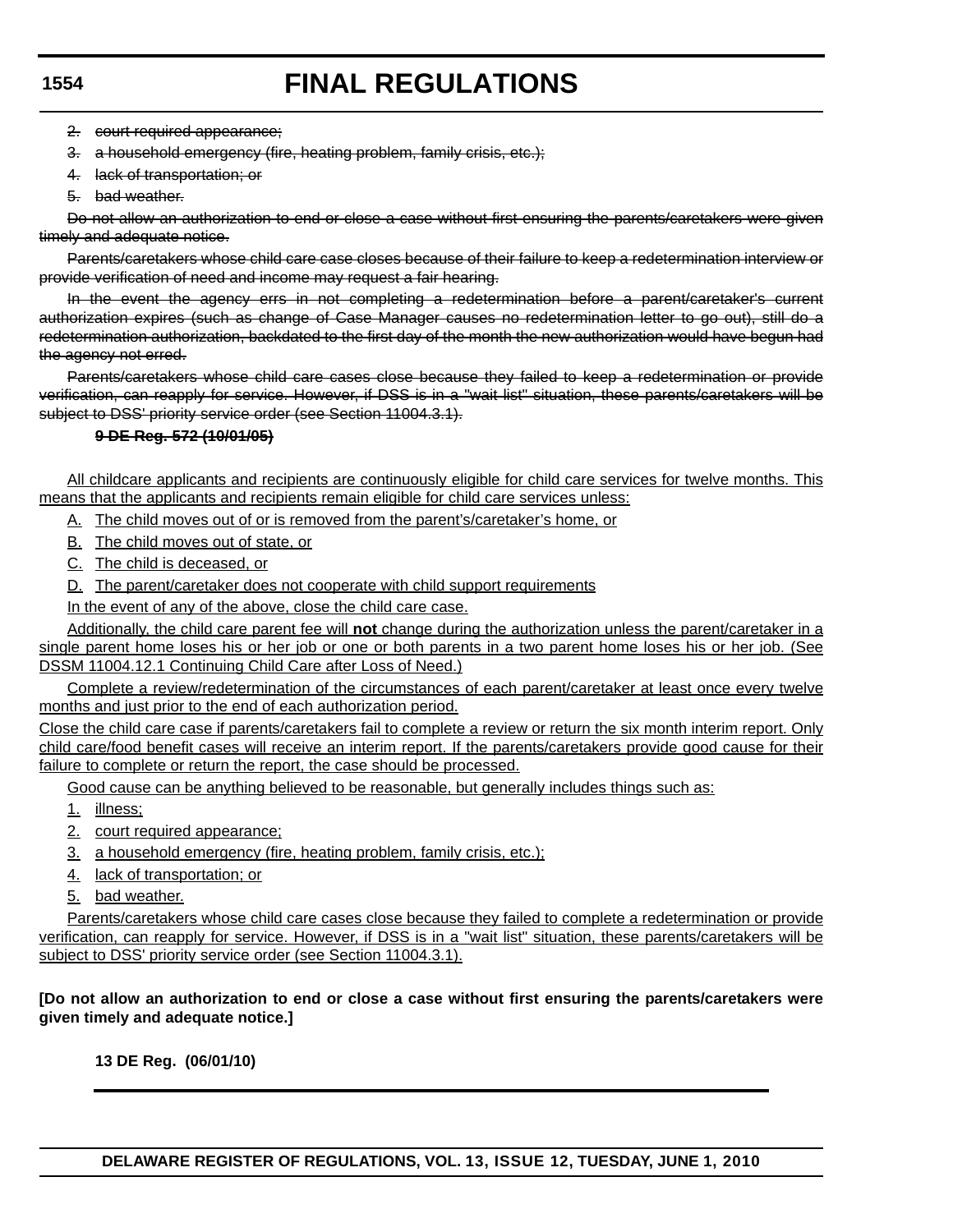## **[DEPARTMENT OF INSURANCE](http://www.delawareinsurance.gov/)**

Statutory Authority: 18 Delaware Code, Sections 314 & 1111 (18 **Del.C.** §§314, 1111) 18 **DE Admin. Code** 505

### **[ORDER](#page-3-0)**

Proposed Regulation 505 relating to Fiduciary Responsibilities for Producers was published in the *Delaware Register of Regulations* on April 1, 2010. The comment period remained open until May 3, 2010. There was no public hearing on proposed Regulation 505. Public notice of the proposed Regulation 505 in the *Register of Regulations* was in conformity with Delaware law.

#### **SUMMARY OF THE EVIDENCE AND INFORMATION SUBMITTED**

Comment was received from the Delaware Association of Insurance Agents & Brokers (DAIAB). The comment was centered on Section 10.0, dealing with deposits in interest-bearing accounts. DAIAB believes that the two options available for deposit of funds are too restrictive and suggests that a myriad of other accounts should be added to reflect the options that exist in the financial realm today.

#### **FINDINGS OF FACT**

Based on Delaware law and the record in this docket, I make the following findings of fact:

The requirements of the proposed Regulation 505 best serve the interests of the public and of producers and comply with Delaware law. Requiring the funds of insureds, that will not be immediately remitted to insurers, to be deposited in fully-insured bank accounts serves the purpose of keeping these funds secure. Adding additional options that may increase interest earned on the deposits for short periods of time do not serve the ultimate purpose of consumer protection.

#### **DECISION AND EFFECTIVE DATE**

Based on the provisions of 18 **Del.C.**, §§314, 1111 and 29 **Del.C**., §§10113-10118 and the record in this docket, I hereby adopt Regulation 505 as may more fully and at large appear in the version attached hereto to be effective on June 11, 2010.

### **TEXT AND CITATION**

The text of the proposed Regulation 505 last appeared in the *Register of Regulations* Vol. 13, Issue 11, pages 1281-1283.

**IT IS SO ORDERED** this 7th day of May 2010.

Karen Weldin Stewart, CIR-ML Insurance Commissioner

**1555**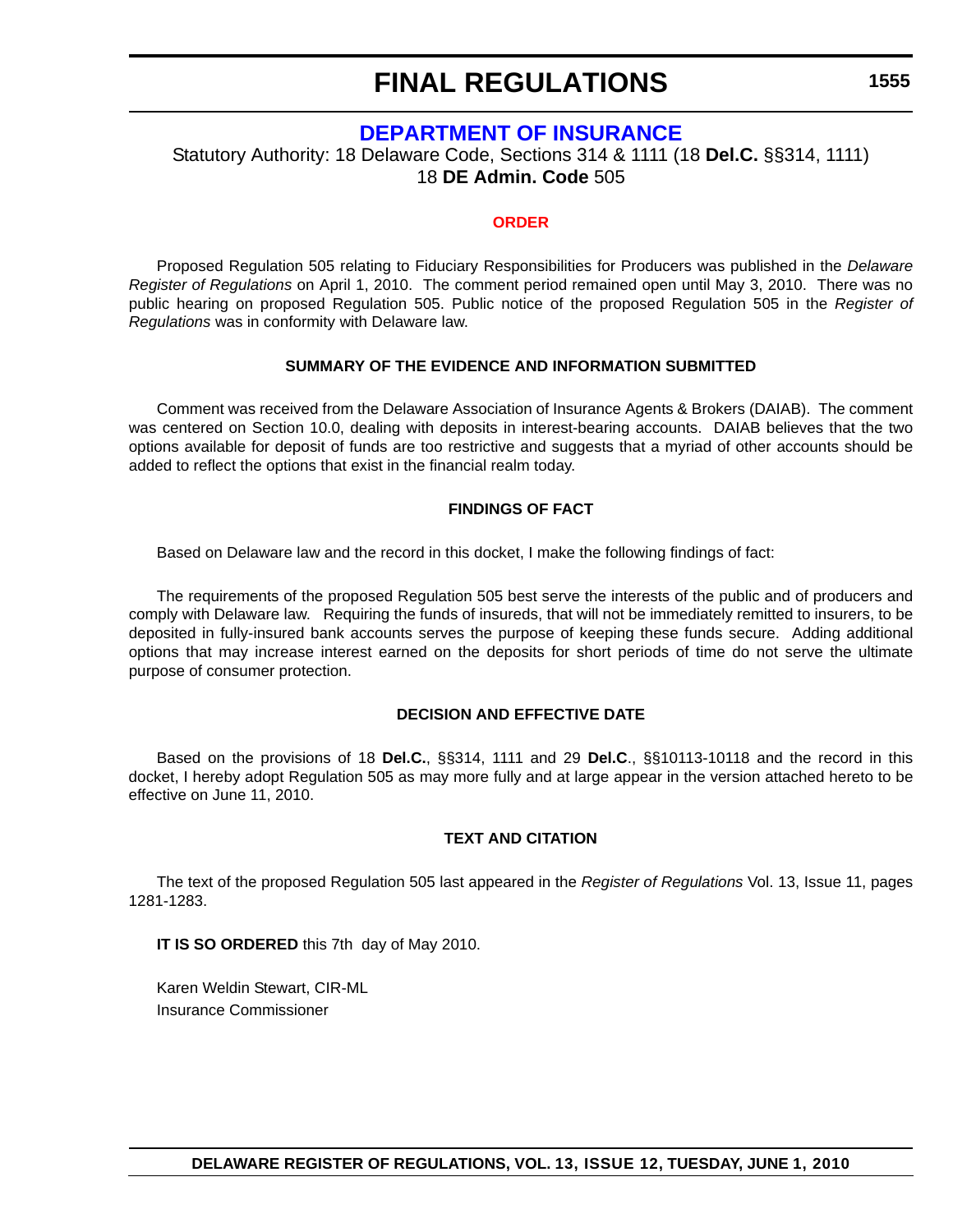## **FINAL REGULATIONS**

## **505 Fiduciary Fund Requirements for Insurance Producers**

## **1.0 Authority**

This regulation is adopted by the Commissioner pursuant to 18 **Del.C.** §§311, 1706 (e), and 2304(7). It is promulgated in accordance with 29 **Del.C.** Ch. 101.

## **2.0 Scope**

This regulation shall apply to all producers as defined herein.

## **3.0 Definitions**

The following words and terms, when used in this regulation, shall have the following meaning unless the context clearly indicates otherwise:

"**Anti-commingling**" is when the agent is required to keep premium monies in a separate account from the agency's capital, operating or other monies.

"**Commingling**" is the act of maintaining all fiduciary funds and some or all of the agency's other funds in a single banking account.

"**Fiduciary capacity**" is the position of a person who acts on behalf of another in matters involving property or money. The term implies a position of trust and power in which confidence is placed and responsibility and good faith are required.

## **4.0 Consent of the Insurer Required.**

No insurance producer shall sell, solicit, or negotiate a contract of insurance and fraudulently appropriate or convert to his own use or, with intent to use or fraudulently appropriate, take, or otherwise dispose of, or withhold, appropriate, lend, invest or otherwise use or apply money or substitutes for money received by him as an insurance producer, contrary to the instructions or without the consent of the insurer.

## **5.0 Holding of Premium Funds**

All insurance producers shall hold premium funds in a fiduciary capacity.

## **6.0 Immediate Remittance, Separate Bank Accounts Not Required**

- 6.1 Producers who make immediate remittance of collections to their entities need not maintain separate bank accounts for these collections.
- 6.2 To constitute immediate remittance, payments to entities shall be in the same form as the collection was received from the insured, with the exception of payments by the insured made in cash or with check.
- 6.3 To constitute immediate remittance, remittance shall occur within five business days.

## **7.0 Mingling of Premium Funds, when permitted.**

- 7.1 Insurance producers who have the express written consent of their entities to mingle premium moneys with their own funds may do so if the following exists:
	- 7.1.1 Monies held in a fiduciary capacity are reasonably ascertainable from the books of accounts and records of the producers.
	- 7.1.2 Amounts due entities are equal to or less than the combined accounts receivable and current bank balances.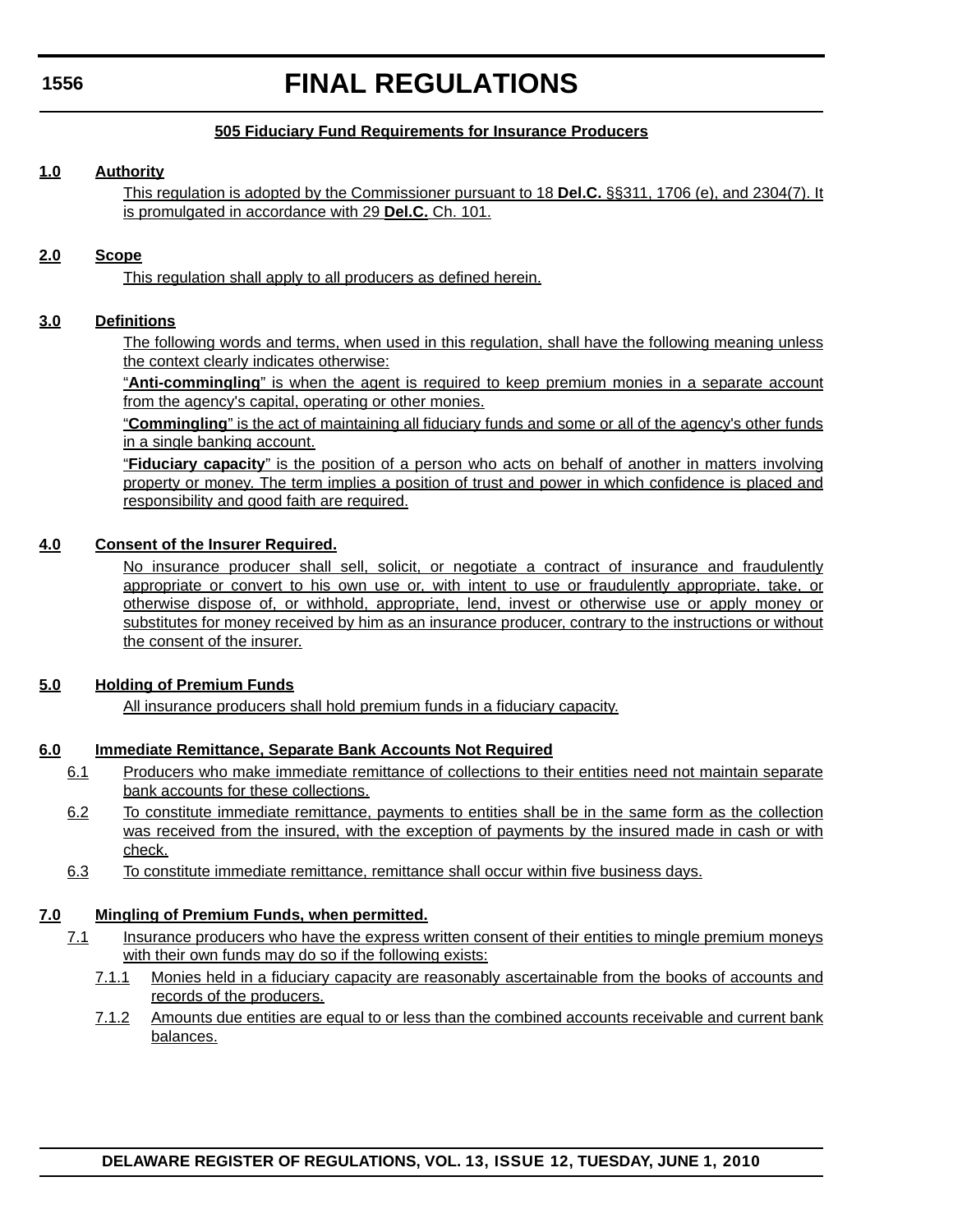## **8.0 Commingling of funds, when not permitted.**

- 8.1 A producer who does not have the express consent of his entities to commingle moneys with his personal funds shall hold the premium moneys separate from other funds in accordance with the following:
	- 8.1.1 A producer who does not make immediate remittance to his entities may not deposit premiums in office operating accounts but shall keep the moneys in a separate bank account from which disbursement may not be made other than for the payment of premiums to he entities, the return of premiums to the insured or the transfer of commissions or the withdrawal of voluntary deposits.
	- 8.1.2 Voluntary deposits in the premium account in excess of premiums collected and unpaid to entities may be made for the purpose of maintaining a minimum balance, to guarantee the adequacy of the account or for the purpose of the payment premiums to the entities in advance of their collection. These deposits may not be withdrawn except to the extent that the remaining balance is equal to the total of net premiums collected and unpaid to entities.
	- 8.1.3 The deposit of a premium collection in a separate bank account may not be construed as a mingling by the producer of the net premium and of the commission portion of the premium. The commission portion of the premium may be withdrawn from the separate bank account at the discretion of the producer.
	- 8.1.4 The maintenance in a separate bank account of at least the net balance of premiums collected and unpaid to the entities by producers operating under the "account current system" shall be construed as compliance with this section and with 18 **Del.C.** §§1706 (e) and 2304(7), if the funds so held are readily ascertainable from the books of account and records of producers.

## **9.0 Operating and Premium Accounts, Requirements**

When both an operating and a premium account are maintained by producers under this section for purposes of segregating premiums collected, the premium account balance shall include funds sufficient to pay premiums collected and any amount delinguent or in dispute with the entity represented. Upon reconciliation of delinquent or disputed accounts, excess moneys remaining in the premium bank account may be withdrawn as if they had been voluntary deposits.

## **10.0 Deposit of Premiums Collected from Insureds**

A producer may deposit premiums collected from insureds in an interest bearing account when the producer is not required to make an immediate remittance to the entity of premium moneys, if the moneys are not placed in an account upon which a penalty may be levied against the principal for early withdrawal and/or if the moneys are placed in an account insured by the United States government or instruments secured by the Unites States government.

## **11.0 Separability**

If any provision of this regulation, or the application of any such provision to any person or circumstances, shall be held invalid, the remainder of such provisions, and the application of such provisions to any person or circumstance other than those as to which it is held invalid, shall not be affected.

## **12.0 Effective Date**

This regulation becomes effective on June 11, 2010.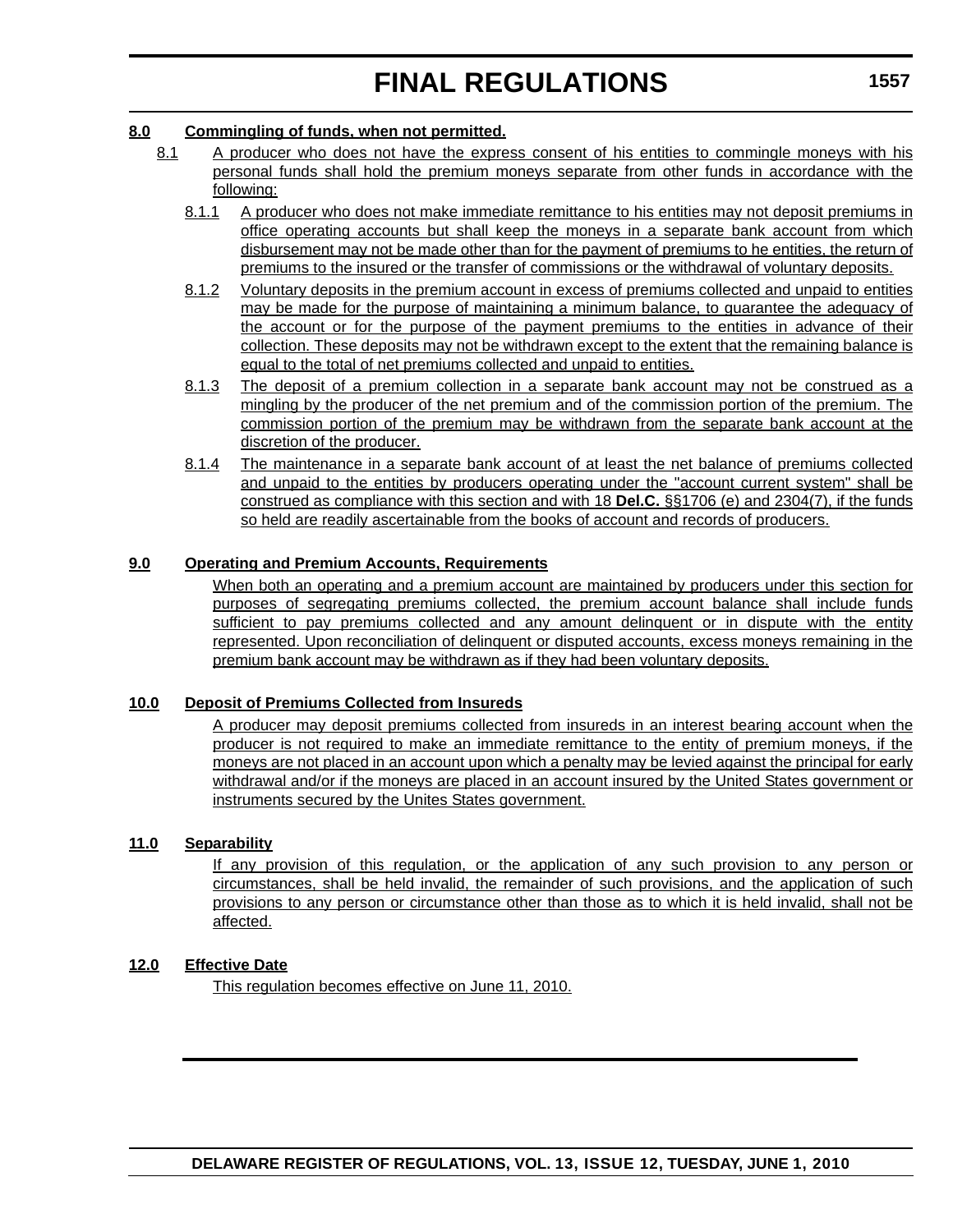## **FINAL REGULATIONS**

## **[DEPARTMENT OF LABOR](http://www.delawareworks.com/industrialaffairs/welcome.shtml) DIVISION OF INDUSTRIAL AFFAIRS OFFICE OF WORKERS' COMPENSATION** Statutory Authority: 19 Delaware Code, Section 2322B (19 **Del.C.** §2322B) 19 **DE Admin. Code** 1341 and 1342

## **1341 Workers' Compensation Regulations 1342 Health Care Practice Guidelines**

## **[ORDER](#page-4-0)**

A public meeting was held on May 3, 2010, by the Department of Labor to receive public comments relating to revised sections of the Definitions, the Fee Schedule Instructions and Guidelines ("Fee Schedule Instructions"), and the Artificial Lumbar Disc Replacement section of the Low Back Practice Guidelines. The members of the Health Care Advisory Panel ("HCAP") present recommend that the Secretary of Labor adopt this proposal as it was published in the *Register of Regulations*, Volume 13, Issue 10 (April 2010).

## **SUMMARY OF THE EVIDENCE AND INFORMATION SUBMITTED**

Exhibits Admitted:

Exhibit 1 - News Journal, Affidavit of publication of notice of public meeting.

Exhibit 2 - Delaware State News, Affidavit of publication of notice of public meeting.

Exhibit 3 - Written comments submitted by American Insurance Association prior to the public meeting.

No further written comments were received by the Delaware Department of Labor. After the Panel concluded with their introductions, the public was invited to share their comments.

The following comments were made during the public meeting.

**Definitions** 

No Public Comment

## Fee Schedule Instructions:

Mr. Richard Stokes spoke on behalf of Property Casualty Insurance Association of America. He said his organization does not support the changes to regulation 4.20.1.1 regarding anesthesia, as well as 4.26.1.3.5, regarding puncture site reimbursement. Mr. Stokes stated those "dramatic" changes will increase costs to the system.

Mr. Eric Goldberg spoke on behalf of the American Insurance Association (AIA) and said he "echos" Mr. Stokes comments regarding anesthesia.

## Low Back Practice Guideline:

Mr. Eric Goldberg spoke on behalf of the American Insurance Association (AIA) regarding the changes to section 6.0 of the Low Back Practice Guidelines. He reiterated the written comments submitted by his organization that AIA Directors of Workers' Compensation could not find one study that supported the change to remove the "one level" degenerative disc disease and allow for multiple levels. In addition, he commented that the FDA was not petitioned nor did it approve multiple levels.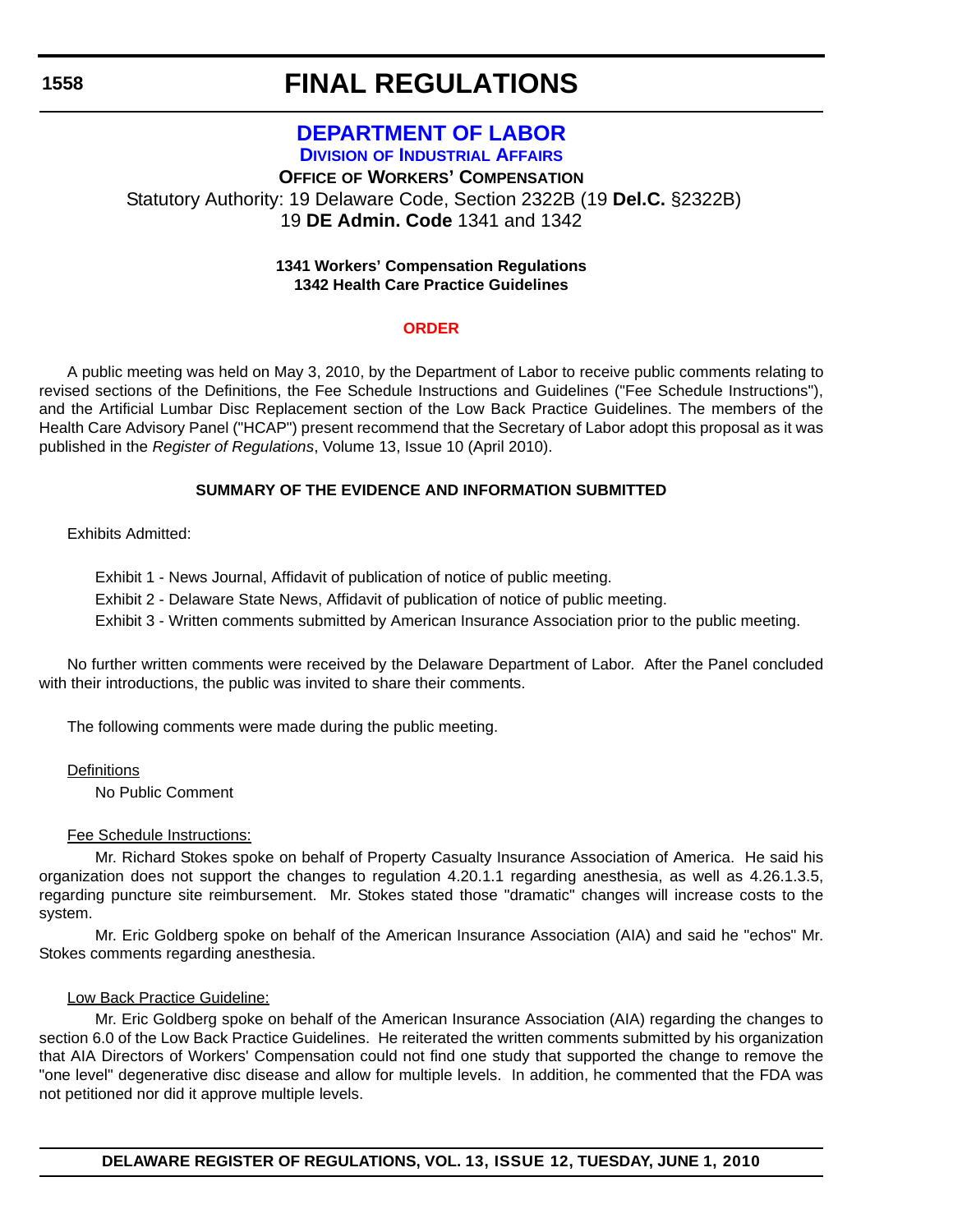Mr. Goldberg also commented that his organization was unaware of any other guidelines around the country that supported reducing from 6 months to 4 months the required non-invasive treatment prior to performing a disc anthroplasty

Mr. Richard Stokes said he "echos" Mr. Goldberg's comments.

The Panel voted:

(1) Unanimously to recommend approval of the Definitions revisions;

(2) Unanimously to recommend approval of the Fee Schedule Instructions revisions; and

(3) With one nay vote from Theresa Smith to recommend approval of the Low Back Practice Guideline revisions.

Therefore, the HCAP agreed to submit and recommend for adoption by the Delaware Department of Labor the revisions to the Definitions, the Fee Schedule Instructions and Guidelines, and the Artificial Lumbar Disc Replacement section of the Low Back Practice Guidelines.

## **RECOMMENDED FINDINGS OF FACT WITH RESPECT TO THE EVIDENCE AND INFORMATION**

The HCAP is persuaded that the proposals are consistent with administrating the statutory directives in the workers' compensation law.

## **RECOMMENDATION**

The proposals are respectfully submitted to the Secretary of Labor for consideration with a recommendation for adoption this 3<sup>rd</sup> day of May, 2010.

## **HEALTH CARE ADVISORY PANEL**

Harry Gravell **Harry Gravell** R. Walter Power, M.D. Glenn Brown, MMSC, PT Douglas Briggs, D.C. James Downing, M.D. Barry Bakst, D.O. A. Richard Heffron Wayne Smith Joseph J. Rhoades, Esquire

Bruce Rudin, M.D., Chair George B. Heckler, Esquire, Vice Chair Theresa Smith Josette Covington, M.D., MPH

## **DECISION AND EFFECTIVE DATE**

Having reviewed and considered the record and recommendations of members of the Health Care Advisory Panel to adopt revisions of the Definitions; the Fee Schedule Instructions and Guidelines, and the Artificial Lumbar Disc Replacement section of the Low Back Practice Guidelines. The Definitions; the Fee Schedule Instructions and Guidelines; and the Artificial Lumbar Disc Replacement section of the Low Back Practice Guidelines are hereby adopted by the Delaware Department of Labor and made effective June 11, 2010.

## **TEXT AND CITATION**

The proposed Definitions; the Fee Schedule Instructions and Guidelines; and the Artificial Lumbar Disc Replacement section of the Low Back Practice Guidelines notice appeared in the *Register of Regulations*, Volume 13, Issue 10 (April 1, 2010). The Definitions; the Fee Schedule Instructions and Guidelines; and the Artificial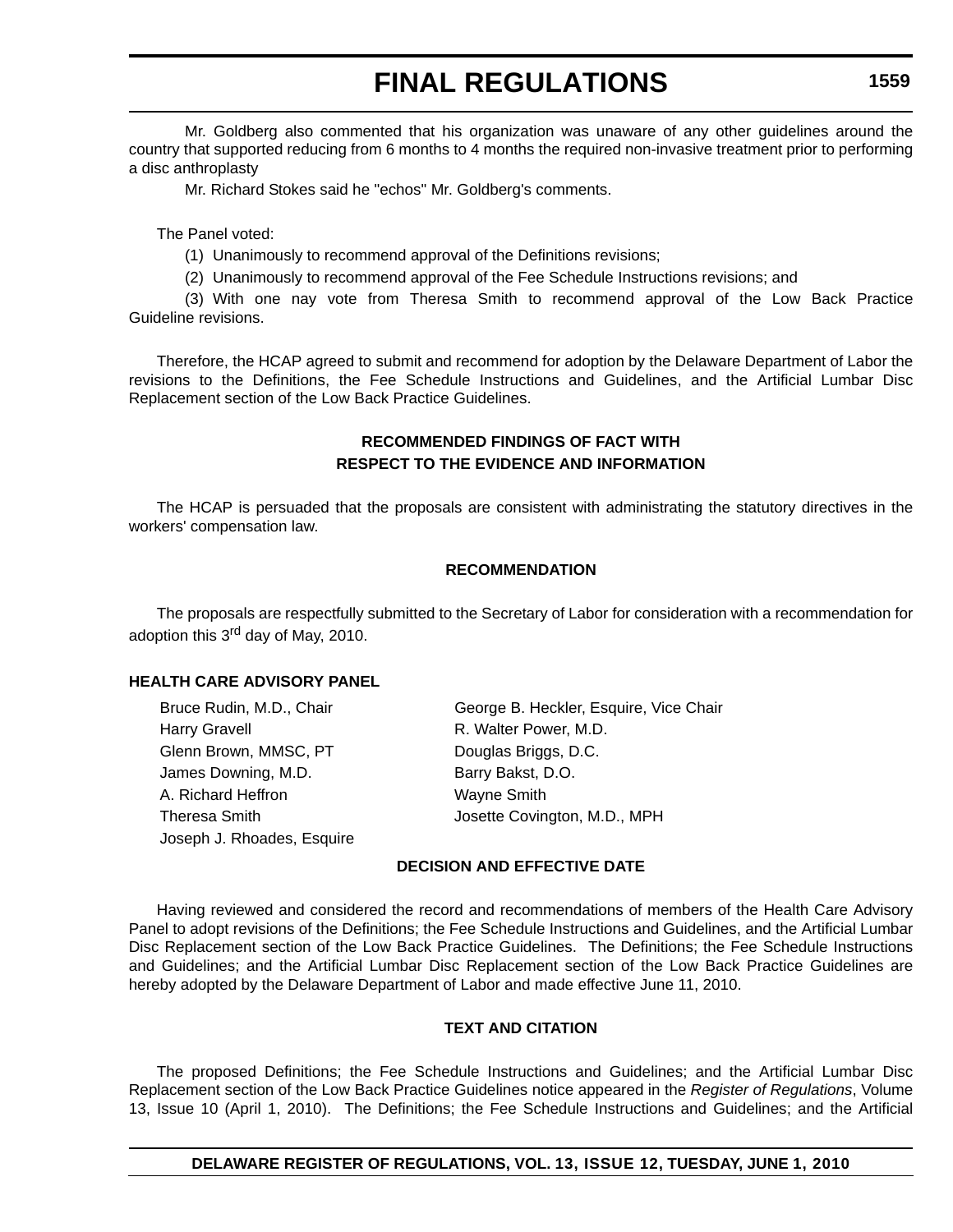## **FINAL REGULATIONS**

Lumbar Disc Replacement section of the Low Back Practice Guidelines are available from the Department of Labor, Division of Industrial Affairs, Office of Workers' Compensation or on the department's website: www.delawareworks.com.

#### **DEPARTMENT OF LABOR**

John McMahon, Secretary of Labor

**\*Please note that no changes were made to the regulation as originally proposed and published in the April 2010 issue of the** *Register* **at page 1283 (13 DE Reg. 1283). Therefore, the final regulation is not being republished. A copy of the final regulation is available at:**

**[Workers' Compensation and Health Care Practice Guidelines Regulations](http://regulations.delaware.gov/register/june2010/final/13 DE Reg 1558 06-01-10.htm)**

## **[DEPARTMENT OF NATURAL RESOURCES AND ENVIRONMENTAL](http://www.awm.delaware.gov/Pages/default.aspx)  CONTROL**

## **DIVISION OF AIR AND WASTE MANAGEMENT**

Statutory Authority: 7 Delaware Code, Chapter 60 (7 **Del.C.,** Ch. 60)

#### **[Secretary's Order No. 2010-A-0014](#page-4-0)**

## **Date of Issuance: May 18, 2010 Effective Date: June 11, 2010**

Under the authority vested in the Secretary of the Department of Natural Resources and Environmental Control (Department), the following findings, reasons and conclusions are entered as an Order of the Secretary in the above-referenced matter.

### **Procedural History**

On March 8, 2010, the Department's issued Start Action Notice 2010-10, which approved Division of Air and Waste Management, Air Quality Management Section's (AQM) request to begin the formal regulatory development process to establish a new regulation at 7 **DE Admin. Code** 1150 entitled *"Outer Continental Shelf Air Regulations."* AQM prepared a proposed regulation, which incorporated by reference the United States Environmental Protection Agency's (EPA) regulations at 40 CFR Part 55. The Department published the proposed regulation in the April 1, 2010 *Delaware Register of Regulations* and in newspapers of general circulation. The public notices also provided notice of an April 21, 2010 public hearing to be held in the AQM's office in Dover.

The Department did not receive any written public comment on the proposed regulation within the thirty day public comment period that began on April 1, 2010. No member of the public attended the April 21, 2010 public hearing held before presiding Hearing Officer Robert P. Haynes. Department representatives, Mark Prettyman and Ron Amirikian, of AQM attended the public hearing, and developed the record to support the proposed regulation. Mr. Haynes, in a Report dated May 5, 2010 and attached hereto, recommended that the Department adopt the proposed regulation as a final regulation with one small non substantive correction based upon the extensive record AQM developed to support the proposed regulation.

#### **Findings**

I find that the record supports approval of the proposed regulation, as corrected, as a final regulation in order to allow the Department to exercise its delegated jurisdiction to regulate and reduce harmful air pollution emissions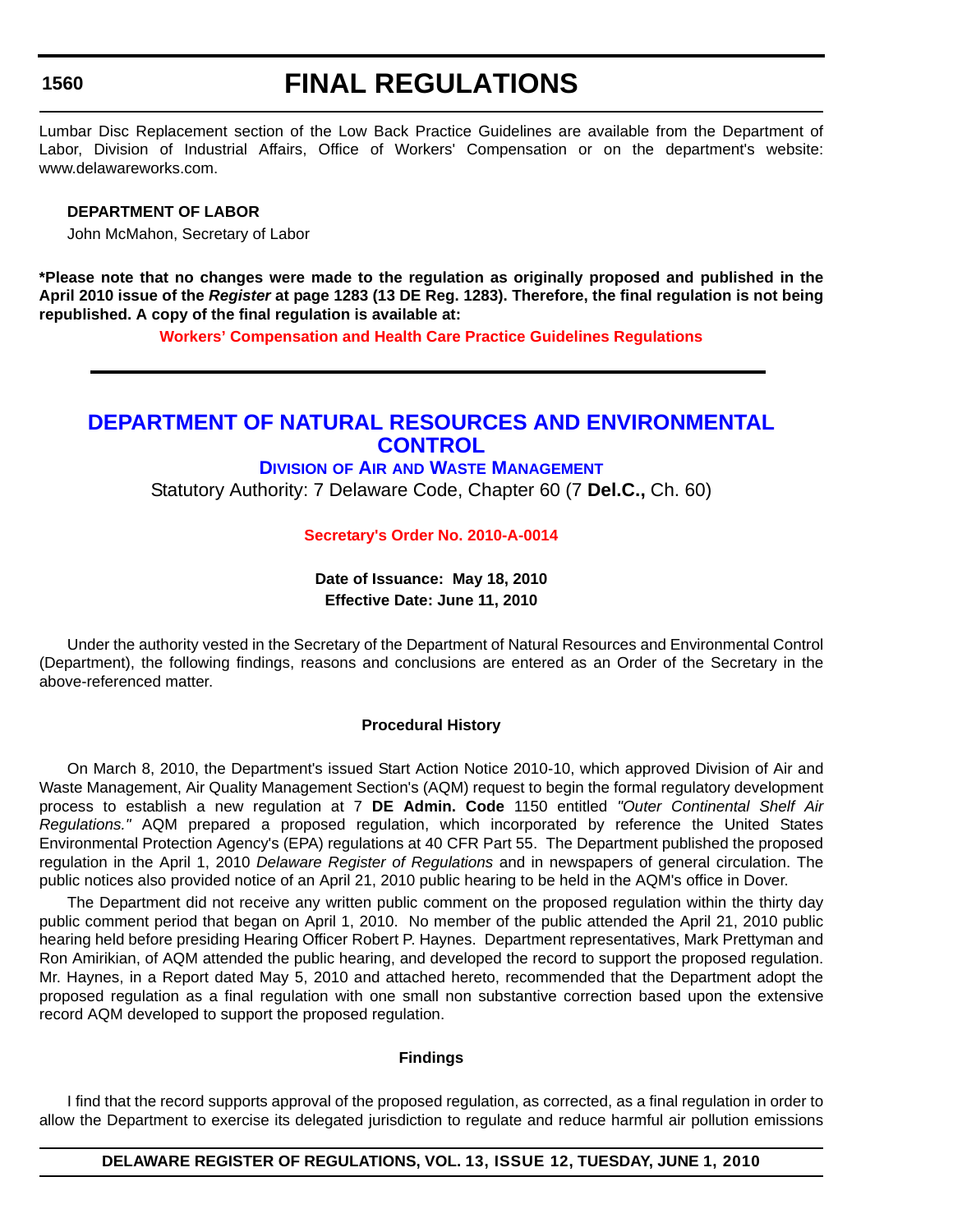from any source located within the Outer Continental Shelf (OCS), which is an area 25 miles beyond Delaware's seaward boundary. The proposed regulation incorporates the EPA regulation by reference and will allow Delaware to issue any air pollution control permits, as to requiring applicants to seek a permit from EPA. Any air pollution control permit issued to an OCS source of air pollution would apply Delaware air pollution control regulations. I find that the proposed regulation is well supported in the record and adopt the reasoning in the Report and its recommendations, which includes adopting the proposed regulation, as corrected for a minor non-substantive change, as a final regulation.

Consequently, this Order approves the proposed regulation, as set forth in Appendix A to the Report, as a final regulation based upon the record and the information developed at the public hearing.

In conclusion, the following findings and conclusions are entered:

1. The Department adopts the findings, reasons and conclusions in the Report, and hereby approves the issuance of a final regulation 7 **DE Admin. Code** 1150 as set forth in Appendix A to the Report, to be included as part of Delaware Regulations Governing the Control of Air Pollution based upon the record developed below; and

2. The Department shall have this Order published in the *Delaware Register of Regulations* and in newspapers in the same manner as the notice of the proposed regulation.

Collin P. O'Mara, Secretary

## **1150 Outer Continental Shelf Air Regulations**

### 06/11/2010

### **1.0 Applicability**

Upon delegation of authority by the Administrator of the EPA to the Department, this regulation shall apply to the owner or operator of any OCS source for which Delaware is the corresponding onshore area (COA) as authorized under Section 328 of the federal Clean Air Act Amendments (42 U.S.C. 7627) and 40 CFR Part 55 (July 1, 2009 ed.).

## 06/11/2010

## **2.0 Requirements**

The provisions of Part 40 CFR Part 55 (July 1, 2009 ed.) are incorporated herein as 7 **DE Admin. Code [11491150]**. OCS sources shall comply with all requirements of 1100 Air Quality Management Section of Title 7 of the Delaware Administrative Code to the extent that they are incorporated by EPA into 40 CFR Part 55.14.

This rule incorporates the following provisions of 40 CFR Part 55:

### Outer Continental Shelf Air Regulations

| 55.1  | Statutory authority and scope.                                                                             |
|-------|------------------------------------------------------------------------------------------------------------|
| 55.2  | Definitions.                                                                                               |
| 55.3  | Applicability.                                                                                             |
| 55.4  | Requirements to submit a notice of intent.                                                                 |
| 55.6  | Permit requirements.                                                                                       |
| 55.7  | Exemptions.                                                                                                |
| 55.8  | Monitoring, reporting, inspections, and compliance.                                                        |
| 55.9  | Enforcement.                                                                                               |
| 55.10 | Fees.                                                                                                      |
| 55.13 | Federal requirements that apply to OCS sources.                                                            |
| 55.14 | Requirements that apply to OCS sources located within 25 miles of states'<br>seaward boundaries, by State. |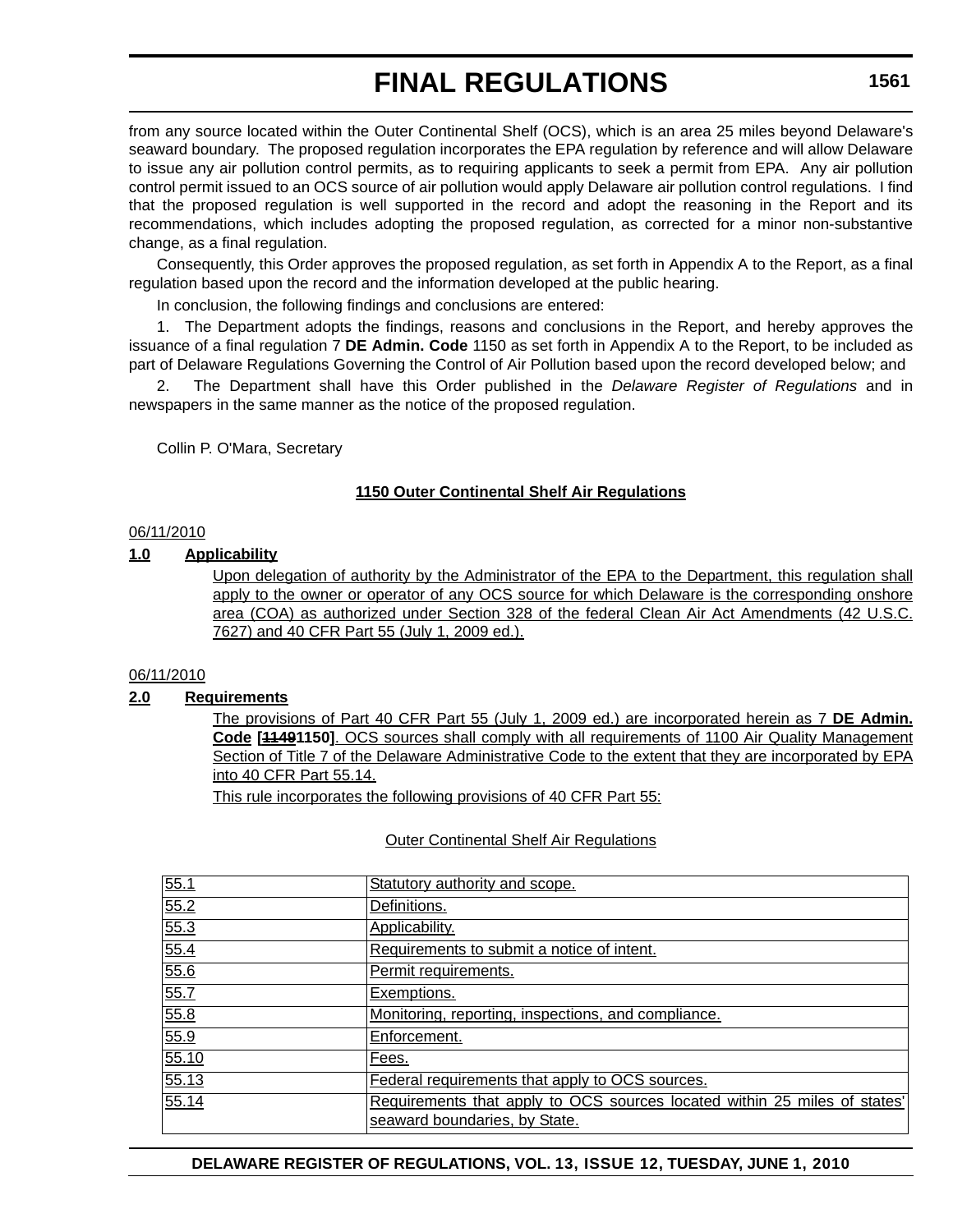| 55.15              | Specific designation of corresponding onshore areas.                        |
|--------------------|-----------------------------------------------------------------------------|
| <b>Appendix A</b>  | Listing of State and Local Requirements Incorporated by Reference Into Part |
| Ito 40 CFR Part 55 | 55, by State                                                                |

## **DIVISION OF AIR [AND WASTE MANAGEMENT](http://www.awm.delaware.gov/Pages/default.aspx)**

**TANK MANAGEMENT BRANCH** Statutory Authority: 7 Delaware Code, Chapters 60 and 74 (7 **Del.C.** Ch. 60 & 74) 7 **DE Admin. Code** 1351

### **[Secretary's Order No.: 2010-A-0015](#page-4-0)**

**Date of Issuance: May 18, 2010 Effective Date of the Amendment: June 11, 2010**

## **1351 Underground Storage Tank Systems**

Under the authority vested in the Secretary of the Department of Natural Resources and Environmental Control ("Department" or "DNREC") the following findings, reasons and conclusions are entered as an Order of the Secretary in the above-referenced rulemaking proceeding.

### **Background and Procedural History**

This Order considers proposed regulatory amendments to 7 **DE Admin. Code** 1351, *Delaware Regulations Governing Underground Storage Tank Systems* ("UST Regulations"). The Department's Tank Management Branch of the Division of Air and Waste Management (DAWM) commenced the regulatory development process with Start Action Notices 2008-20 and 2008-23. The Department initially published the proposed regulatory amendments in the April 1, 2009 *Delaware Register of Regulations* and held a public hearing on April 21, 2009. The public hearing record remained open at that time for public comment through April 30, 2009. Subsequent to the public hearing held on April 21, 2009, but prior to April 30, 2009, the Department received voluminous substantive formal comment from the U.S. Environmental Protection Agency ("EPA") regarding these proposed amendments, such that *substantive* revisions to the same were necessary in order to comply with federal requirements as set forth by the EPA. As a result, the Department significantly revised its proposed amendments to 7 **DE Admin. Code** 1351 over the next several months, in order to fully incorporate all requisite federal requirements, clarify language where needed, and help ensure continued protection of human health, safety and the environment. The Department published its *revised* proposed regulatory amendments in the December 1, 2009 *Delaware Register of Regulations* and held a second public hearing on January 12, 2010. The Department's presiding hearing officer, Lisa A. Vest, prepared a Hearing Officer's Report dated April 28, 2010 (Report). The Report recommends certain findings and the adoption of the proposed *revised* Amendments as attached to the Report as Appendix A.

### **Findings and Discussion**

I find that the *revised* proposed Amendments are well-supported by the record developed by the Department, and I adopt the Report to the extent it is consistent with this Order. The Department's experts developed the record and drafted the proposed *revised* Amendments. Throughout the lengthy regulatory development process regarding this promulgation, the Department received public comment from the regulated community, as noted in the Report, and the same were fully addressed by Department staff in a thorough and balanced manner, accurately reflecting the information as contained in the public hearing record which was developed in this matter.

I find that the Department's experts in the Tank Management Branch of the DAWM fully developed the record to support adoption of these *revised* Amendments. With the adoption of this Order, Delaware will incorporate all

**1562**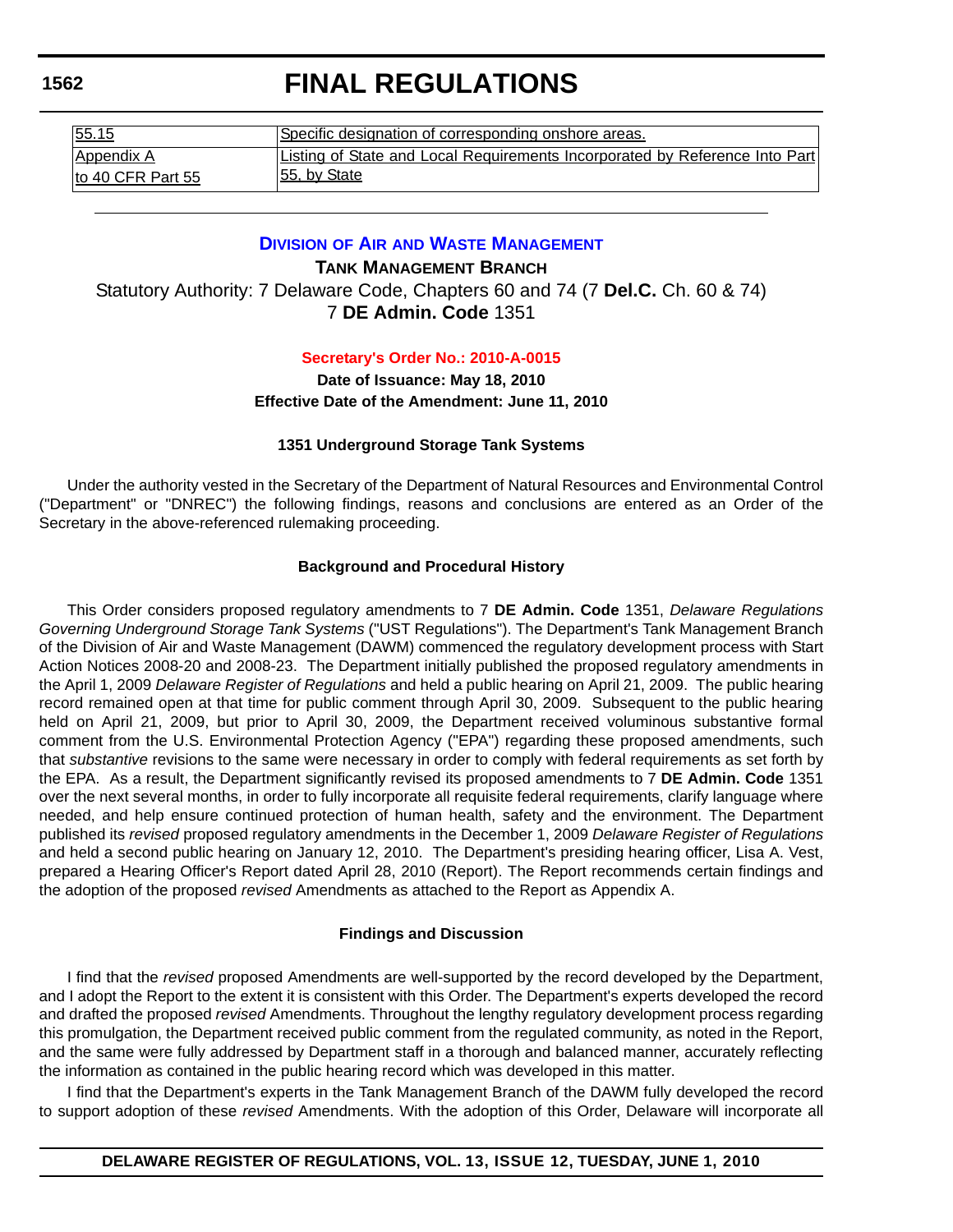requisite federal requirements for its tank operator training program, as required by the Federal Energy Policy Act of 2005, as well as incorporate new requirements prohibiting installation of new underground storage tanks within specific distances of public, industrial, and domestic wells, to make the UST Regulations consistent with analogous requirements in DNREC Division of Water Resources Regulations, thus ensuring protection of drinking water supplies. Additionally, and specifically as a result of the public comment received by the Department in this matter, language clarifications have been made to specific sections of these regulations, in order to promote a greater understanding of the same to the regulated community here in Delaware. Lastly, corrections and additions are being made to Delaware's UST Regulations in order to (1) conform to the federal requirement that state regulations are at least as stringent as the federal underground storage tank regulations; and (2) correct numerous clerical errors discovered in the last edition of these regulations, which were previously issued on January 11, 2008.

In conclusion, the following findings and conclusions are entered:

1.) The Department has jurisdiction under its statutory authority to issue an Order adopting these *revised*  proposed Amendments as final;

2.) The Department provided adequate public notice of the proposed Amendments, and provided the public with an adequate opportunity to comment on both the initial proposed Amendments, as well as the proposed *revised* Amendments, including at the public hearings held on April 21, 2009 and again on January 12, 2010, respectively;

3.) The Department held public hearings, initially on April 21, 2009, and then again on January 12, 2010 (on the proposed *revised* Amendments), in order to consider public comments before making any final decision;

4) The Department's Hearing Officer's Report, including its recommended record and the recommended *revised* Amendments as set forth in Appendix A, are adopted to provide additional reasons and findings for this Order;

5.) The recommended *revised* Amendments do not reflect any substantive changes from the proposed *revised* Amendments as published in the December 1, 2009, *Delaware Register of Regulations*;

6.) The recommended *revised* Amendments should be adopted as final regulation Amendments because (1) Delaware will be able to incorporate federal requirements for a Tank Operator training program as required by the Federal Energy Policy Act of 2005; (2) requirements prohibiting installation of new underground storage tanks within specific distances of public, industrial and domestic wells will provide consistency with analogous DNREC Division of Water Resources Regulations to ensure protection of drinking water supplies; (3) clarifications made to specific sections of these regulations in response to public comment received will promote a greater understanding of said regulations for the regulated community; (4) clerical errors found in the previous edition of these regulations will be corrected; (5) Delaware's state regulations will be made at least as stringent as the federal underground storage tank regulations; (6) the amendments are well supported by documents in the record; and that

7.) The Department shall submit this Order approving the final regulation to the *Delaware Register of Regulations* for publication in its next available issue, and provide such other notice as the law and regulation require and the Department determines is appropriate.

| <b>Regulation Reference</b>               | <b>Proposed Change</b>                                              |
|-------------------------------------------|---------------------------------------------------------------------|
| "Effective Date of Regulations" through-  | Date these Regulations became effective inserted = January 11,      |
| out Regulations                           | 2008                                                                |
| <b>PART A</b>                             |                                                                     |
| Part A, 1.2.2.                            | Add 1.2.2.5. "Wastewater treatment tank systems"                    |
| Part A, 1.2.2.                            | Add "with the exception of requirements in Part A, 1.3. and Part E" |
| Part A, Definitions, Class A, B, C Opera- | Class A,B and C Operator definitions for Operator Training          |
| tors                                      |                                                                     |
| Part A, Definitions, Containment Sump     | Added "Piping" to Containment Sump definition to capture transition |
|                                           | sumps in the definition                                             |

Collin P. O'Mara, Secretary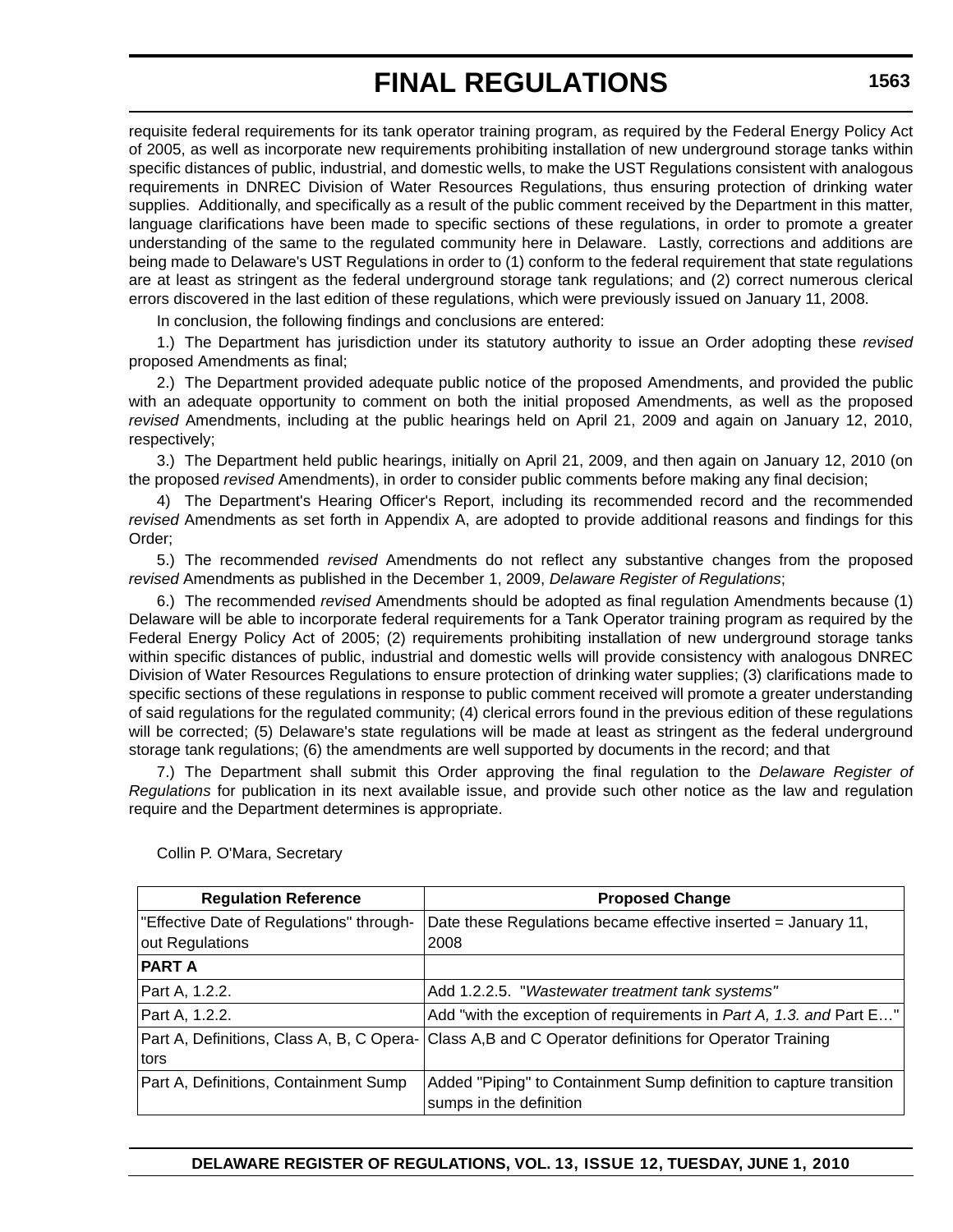| Part A, Definitions Heating Fuel UST      | Clarification added to define Heating Fuel UST as one connected                                                                      |
|-------------------------------------------|--------------------------------------------------------------------------------------------------------------------------------------|
| System                                    | directly to heat generating equipment                                                                                                |
| Part A, Definitions, Domestic, Public and | Added definition of Public well, Industrial well and Domestic well for                                                               |
| <b>Industrial Wells</b>                   | new UST citing requirements                                                                                                          |
| Part A, Definitions, Regulated Substance  | verbiage in definition of 'Petroleum" that was inadvertently deleted in                                                              |
|                                           | Jan 2008 promulgation added.                                                                                                         |
| Part A, Definitions -Secondary Contain-   | Deleted "primary containment"                                                                                                        |
| ment                                      |                                                                                                                                      |
| Part A, Definitions, Tank                 | Clarification added to define a "tank" solely as the stationary storage                                                              |
|                                           | vessel and not any of the Ancillary equipment                                                                                        |
| Part A, Definitions Pipe                  | Added "line" to mean the same as "pipe"                                                                                              |
| Part A, Definitions, UST System           | means an Underground Storage Tank, connected underground prod-                                                                       |
|                                           | uct, vent and vapor recovery Piping and its associated Ancillary                                                                     |
|                                           | Equipment, and containment systems and all appurtenances. Appur-                                                                     |
|                                           | tenances added to include equipment such as spill containment as                                                                     |
|                                           | part of the UST System.                                                                                                              |
| Part A, definitions                       | Add "Consumptive Use HF UST System" and "Non-Consumptive<br>Use HF UST System"                                                       |
| Part A, definitions                       | Delete "Heating Fuel UST"                                                                                                            |
| Part A, Definitions                       | Modify definition of "Non-Commercial" to remove reference to spe-                                                                    |
|                                           | cific Regulated Substances                                                                                                           |
| Part A, definitions                       | Tangible net worth and all probable future economic benefits                                                                         |
| Part A, 4.1.1.                            | Change "protection" to "Detection"                                                                                                   |
| Part A, 4.1.5.                            |                                                                                                                                      |
| Part A, Section 4.1.5.                    | Add tank registration fee req.for Consumptive Use HF UST systems<br>change "tank fee" to "Tank registration fee" to mirror statute   |
|                                           |                                                                                                                                      |
| Part A, Section 4.1.7.                    | "change in product stored" to defined term "Change in Substance<br>Stored". Added Retrofit and Upgrade to list of changes to the UST |
|                                           | System that require notification to the Dept.                                                                                        |
| Part A, Section 4.4.11.                   | Added Upgrade and Retrofit records to documentation that must be                                                                     |
|                                           | given to a new Owner                                                                                                                 |
| Part A, Section 4.6.10.                   | Correction of title of the State of Delaware Fire Regulations                                                                        |
|                                           | Part A, Section 4.6.12., Installation Noti-   changed 'tank' to 'UST System" for clarification                                       |
| fication Requirements                     |                                                                                                                                      |
| Part A, Section 4.8.1.*                   | Add "Change in Substance Stored"                                                                                                     |
| Part A, Section 4.8.2.*                   | Add "Change in Substance Stored"                                                                                                     |
| Part A, 5.1.3.3.                          | Added requirement that repair records be kept for the life of the UST                                                                |
|                                           | system to comply with federal requirements                                                                                           |
| Part A, Section 10                        | Added Operator Training requirements as required by the federal                                                                      |
|                                           | <b>Energy Policy Act</b>                                                                                                             |
| Part A, Section 10.1.3. *                 | Add "the Department shall ensure that Department approved training                                                                   |
|                                           | is available beginning August 1, 2010 and shall ensure that Depart-                                                                  |
|                                           | ment approved training is available at a minimum of once every forty-                                                                |
|                                           | five (45) days."                                                                                                                     |
| <b>PART B</b>                             |                                                                                                                                      |
| Part B                                    | All titles changed to "excluding Consumptive Use Heating Fuel"                                                                       |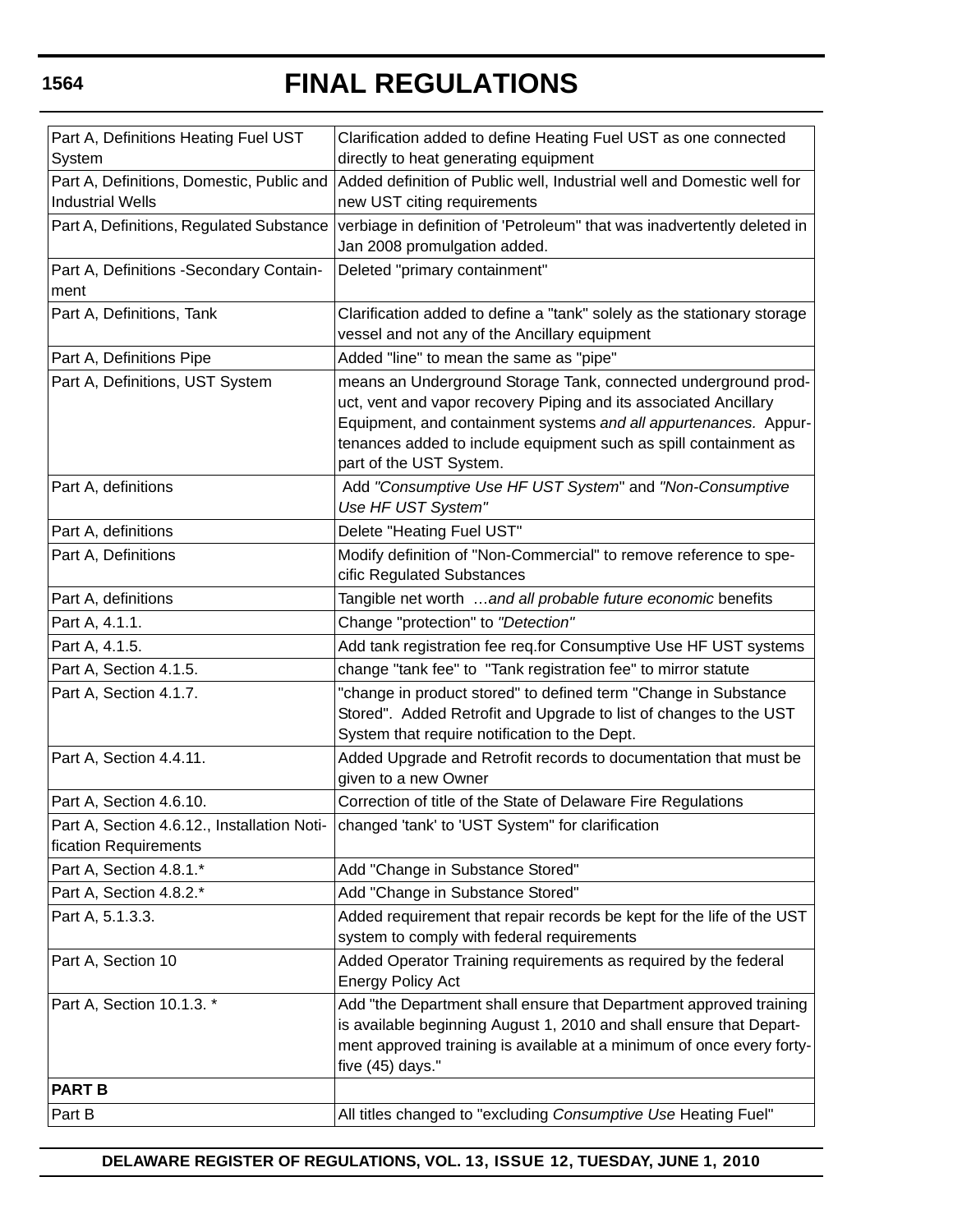| All applicable sections               | Spill protection and Overfill protection changed to Spill prevention<br>and Overfill prevention                                                                                                                                                                                     |
|---------------------------------------|-------------------------------------------------------------------------------------------------------------------------------------------------------------------------------------------------------------------------------------------------------------------------------------|
| Part B, 1.1.9.*                       | Add "All product shear valves shall annually be manually opened and<br>loosened to prevent gum deposit build-up and other conditions that<br>may affect the operation of the valve.                                                                                                 |
| Part B, §1.2.4. & §1.2.5.             | For UST Systems installed after the revised 2008 Regulations are<br>effective - Added minimum distance requirements from domestic,<br>public and industrial wells to a new UST System to mirror the Dela-<br>ware Regulations Governing the Construction and Use of Water<br>Wells. |
| Part B, Section 1.2.3.3.              | change "tank location" to "UST System location" for clarification                                                                                                                                                                                                                   |
| Part B, Section 1.4.3.3.              | Containment sumps installed to meet secondary containment<br>requirements must comply with the testing and maintenance require-<br>ments for containment sumps                                                                                                                      |
| Part B, Section 1.4.3.4.              | Interstitial monitoring installed to meet secondary containment<br>requirements must comply with the preventative maintenance<br>requirements for interstitital monitoring in Section 1.9.4.4.                                                                                      |
| Part B, Section 1.9.1.3.              | change "tank tightness test" to "UST System tightness test"                                                                                                                                                                                                                         |
| Part B, 1.9.1.1.4.                    | Added  Release Detection on all UST Systems "Is operational<br>prior to Regulated Substance being placed in the UST System"                                                                                                                                                         |
| Part B, 1.9.2.1.2                     | Add  Automatic tank gauge performing tank tightness testing at a<br>minimum of once every 30 calendar days"                                                                                                                                                                         |
| Part B, 1.9.3.1.1.7. and 1.9.3.1.1.8. | Add: For UST systems storing ethanol blended Regulated Substance<br>with a storage capacity                                                                                                                                                                                         |
| Part B, 1.9.3.1.1.9.2.                | Change "Regulated Substance" to "calculated daily inventory" For<br>any day in which there is a loss of five percent (5%) or more of the<br>calculated daily inventory                                                                                                              |
| Part B, Section 1.9.3.1.1.            | Changed "once a week" to "once every 7 calendar days" for clarifica-<br>tion                                                                                                                                                                                                        |
| Part B, Section 1.9.3.1.1.9.1.        | Inventory reconciliation: Changed "once during each calendar<br>month" to "at the end of each calendar month"                                                                                                                                                                       |
| Part B, Section 1.9.3.3.              | Automatic systems utilized for performing inventory procedures must<br>comply with preventative maintenance program requirements in Sec-<br>tion 1.9.5.3.                                                                                                                           |
| Part B, Section 1.9.4.2.              | Change "once during each calendar month" to "once every 30 calen-<br>dar days" for Interstitial monitoring testing when used for tank release<br>detection to meet federal requirements                                                                                             |
| Part B, Section 1.9.4.3.              | Added - interstitial monitoring equipment must be capable of produc-<br>ing are record of Release detection monitoring results.                                                                                                                                                     |
| Part B, Section 1.9.5.1.3.            | Change "once during each calendar month" to "once every 30 calen-<br>dar days" for ATG when used for tank release detection to meet fed-<br>eral requirements                                                                                                                       |
| Part B, Section 1.9.5.1.4.            | Added - Records of ATG tests must be kept for the life of the UST<br>System                                                                                                                                                                                                         |
| Part B, 1.9.5.3.1.                    | words added: "Inspection of the ATG console for proper printer oper-<br>ation"                                                                                                                                                                                                      |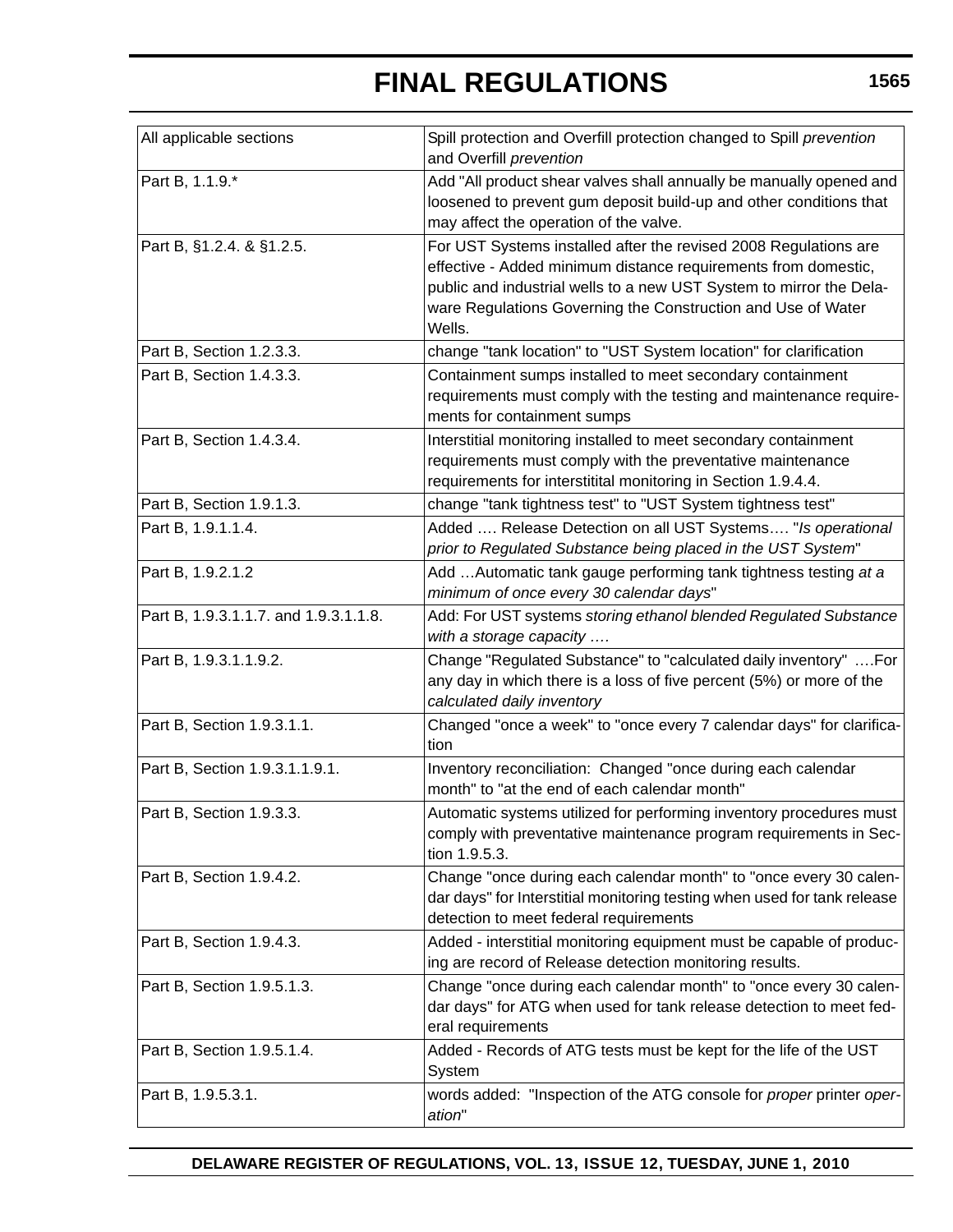| Part B, 1.17.1.                 | Add Suction Piping shall operate at less than atmospheric pres-<br>sure and"                                                                                                                                                                                                 |
|---------------------------------|------------------------------------------------------------------------------------------------------------------------------------------------------------------------------------------------------------------------------------------------------------------------------|
| Part B, Section 1.19.1.4.       | Line Leak Detector Testing - Deleted "in accordance with manufac-<br>turer's test protocols" as not all manufacturer's have a test protocol.<br>Added testing must be done in-line under normal operating condi-<br>tions. Eliminates "bench testing" of LLD.                |
| Part B, Section 1.19.2.3.       | Added language to allow continuous interstitial monitoring of double<br>wall piping in lieu of an annual piping tightness test. Inadvertently<br>omitted in Jan 2008 draft.                                                                                                  |
| Part B, 1.19.3. - 1.19.3.1.6.   | Section deleted: "Line Leak Detector & Tightness Test Requirements<br>for Double Wall Piping Systems"                                                                                                                                                                        |
| Part B, Section 1.20.3.         | Added requirements for D/W Suction Piping systems to utilize to<br>comply with release detection requirements                                                                                                                                                                |
| Part B, 1.21.2.                 | Delete "one of"                                                                                                                                                                                                                                                              |
| Part B, 1.21.7.                 | Delete "calendar"                                                                                                                                                                                                                                                            |
| Part B, 1.21.8.                 | Added: Double wall spill containment with interstitial monitoring are<br>exempt from annual testing if the sensors are tested annually.                                                                                                                                      |
| Part B, 1.21.8.1. and 1.21.8.2. | Deleted                                                                                                                                                                                                                                                                      |
| Part B, Section 1.21.8.         | Added specific requirements for interstitial monitoring of double wall<br>spill containment for clarification                                                                                                                                                                |
| Part B, 1.22.3.4.               | Deleted "(s)"                                                                                                                                                                                                                                                                |
| Part B, 1.22.2.3.               | Deleted "in a container"                                                                                                                                                                                                                                                     |
| Part B, 1.24.2.7.               | Section divided into 2 sentences for clarification. No requirements<br>changed.                                                                                                                                                                                              |
| Part B, Sections 1.24.2.8.      | Added requirements: Before a repair can be made to a Sacrificial<br>Anode CP system, results of the 2 most recent CP tests and release<br>detection records must be submitted to the Dept.                                                                                   |
| Part B, 1.24.2.8.               | Add "Repair or replacement"                                                                                                                                                                                                                                                  |
| Part B, Section 1.24.2.9.       | Added: No internal assessment will be accepted for the purpose of<br>determining the integrity of an UST System if the tank has an internal<br>lining.                                                                                                                       |
| Part B, 1.24.2.10.              | Added "Impressed Current Cathodic Protection systems shall not be<br>utilized as a Repair, Upgrade or Replacement for a failed Sacrificial<br>Anode Cathodic Protection system after January 1, 2008.                                                                        |
| Part B, 1.25.2.                 | Added: Double wall containment sumps with interstitial monitoring<br>are exempt from annual testing if the sensors are tested annually.                                                                                                                                      |
| Part B, Section 1.25.6          | Added: "Owners and Operators shall immediately remove water,<br>Regulated Substance or debris that accumulates in any Containment<br>Sump"                                                                                                                                   |
| Part B, 1.25.6. and 1.29.7.4.   | change "immediately" to "immediately upon discovery"                                                                                                                                                                                                                         |
| Part B, 1.27.1.                 | Added "sensors utilized for Release Detection"                                                                                                                                                                                                                               |
| Part B, 1.27.2.                 | Owners and Operators shall perform a functionality test of all sump<br>and interstitial sensors at a minimum of once every twelve (12)<br>months in accordance with the manufacturer's specifications or as<br>directed by the Department to verify proper sensor operation. |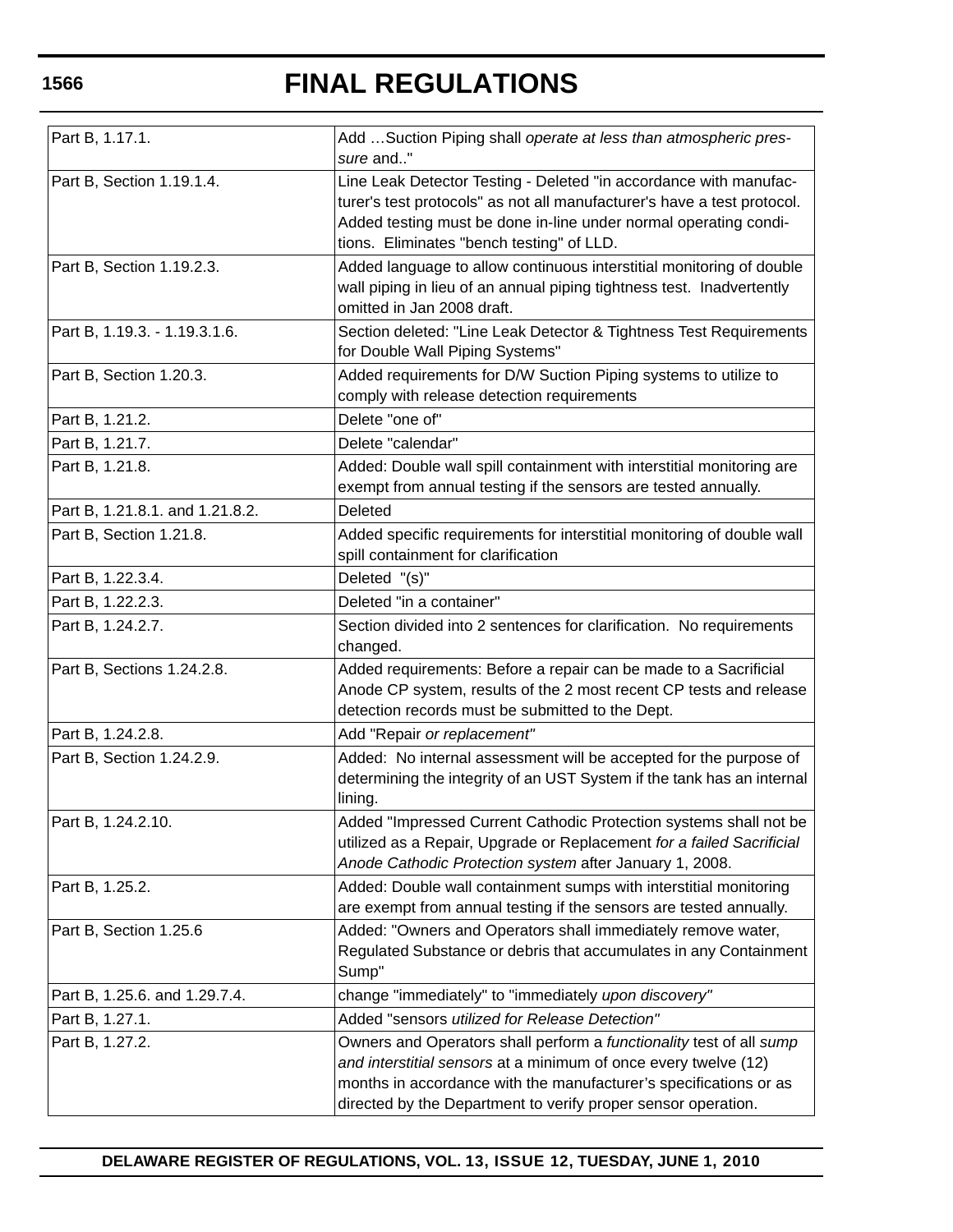| Part B, Section 1.27.3.   | All sensors installed in a sump for the purpose of detecting a Release<br>from the UST System shall be installed no more than 1" from the bot-<br>tom of the sump.                            |
|---------------------------|-----------------------------------------------------------------------------------------------------------------------------------------------------------------------------------------------|
| Part B, Section 1.28.     | Changed section to include Retrofit and Upgrade requirements in<br>addition to Repair Requirements; added site assessment req. and<br>record documentation                                    |
| Part B, Section 1.28.2.   | Cross referenced requirement to report abnormal operating condi-<br>tions with Part E, Section 1.2.                                                                                           |
| Part B, 1.29.2.1.2        | ATG performing tank tightness test "at a minimum of once every 30<br>calendar days"                                                                                                           |
| Part B, Section 1.29.3.3  | Added option to use modified inventory control procedures to comply<br>with inventory control req. for Used Oil USTs.                                                                         |
| Part B, 1.29.4.3.2.       | Add requirement the stick readings for manual tank gauging must be<br>an average of 2 consecutive stick readings                                                                              |
| Part B, 1.29.4.3.3.       | Added " the change in Tank volume shall be calculated from the dif-<br>ference in the average beginning and average ending liquid level<br>measurements and"                                  |
| Part B, 1.29.4.3.4.       | change "monthly tank volume" to "4 most recent change in tank vol-<br>ume numbers calculated in 1.29.4.3.3. of this Part shall be averaged<br>and this test average"                          |
| Part B, 1.29.4.3.5.       | change "tank volume" to "tank volume test average"                                                                                                                                            |
| Part B, Section 1.29.5.   | Added requirements for modified inventory control for Used Oil USTs.                                                                                                                          |
| Part B, 1.29.5.1.2.       | Deleted requirement for water removal within 7 days; Added require-<br>ment that DNREC be notified if water changes more than 2 inches                                                        |
| Part B, 1.29.6.1.4.       | Added "the amount of used oil removed from the UST shall be<br>recorded"                                                                                                                      |
| Part B, 1.29.7.7.         | Added requirements for exemption from testing for double wall spill<br>prevention devices with interstitial monitoring on Used Oil USTs                                                       |
| Part B, Section 1.30.4.   | Added requirement for piping on emergency generator UST Systems<br>that                                                                                                                       |
| Part B, 1.30.4.           | Added requirement that emergency generators cannot utilize a piping<br>tightness test to comply with piping release detection; must use inter-<br>stitial monitoring                          |
| Part B, Section 1.31      | Routine Inspection: Changed 'once every calendar month' to "an<br>interval no less frequently than once every 28-31 calendar days" to<br>accommodate months with days ranging from 28-31 days |
| Part B, 1.31.1.5.*        | Added: manual check of emergency shut off valves to routine<br>inspection requirements DELETED                                                                                                |
| Part B, Section 1.32.3.3. | Deleted requirement that lined USTs be inspected as lining cannot be<br>used to meet corrosion protection requirements.                                                                       |
| Part B, Section 2.1.5.*   | Add "All product shear valves shall annually be manually opened and<br>loosened to prevent gum deposit build-up and other conditions that<br>may affect the operation of the valve."          |
| Part B, Section 2.2.3.    | change "Tank Facility" to "UST System Facility"                                                                                                                                               |
| Part B, Section 2.4.2.3.  | Change "once during each calendar month" to "once every 30 calen-<br>dar days" for clarification                                                                                              |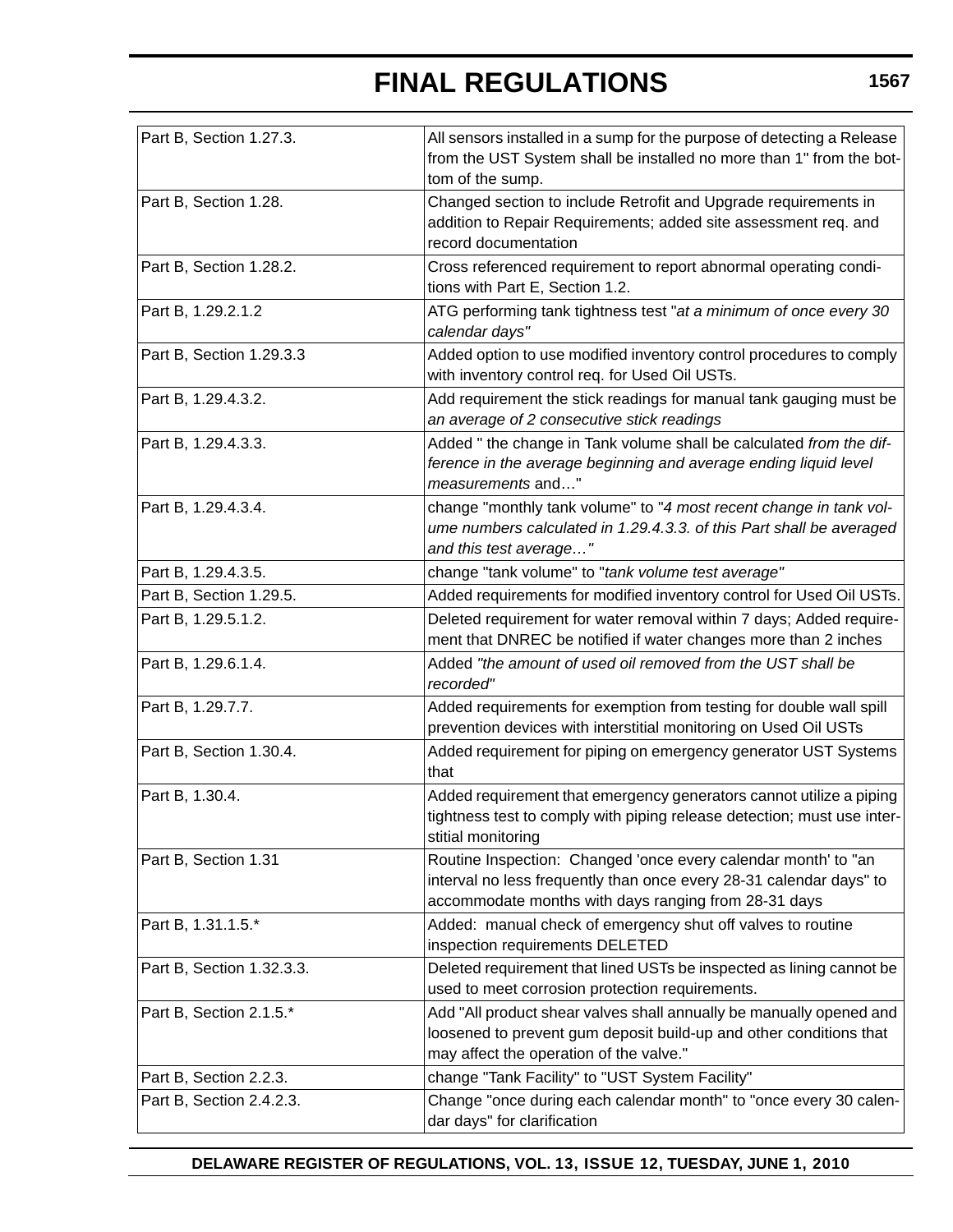| Part B, 2.4.4.                                             | Deleted                                                                                                                                                                                                                                                       |
|------------------------------------------------------------|---------------------------------------------------------------------------------------------------------------------------------------------------------------------------------------------------------------------------------------------------------------|
| Part B, 2.9.1.1.4.                                         | Added  Release Detection on all UST Systems "Is operational<br>prior to Regulated Substance being placed in the UST System"                                                                                                                                   |
| Part B, 2.9.2.1.2                                          | Add  Automatic tank gauge performing tank tightness testing at a<br>minimum of once every 30 calendar days"                                                                                                                                                   |
| Part B, Section 2.9.3.1.1.                                 | Changed "once a week" to "once every 7 calendar days" for clarifica-<br>tion                                                                                                                                                                                  |
| Part B, Section 2.9.3.1.1.9.1.                             | Inventory reconciliation: Changed "once during each calendar<br>month" to "at the end of each calendar month"                                                                                                                                                 |
| Part B, 2.9.3.1.1.9.2.                                     | Change "Regulated Substance" to "calculated daily inventory"  For<br>any day in which there is a loss of five percent (5%) or more of the<br>calculated daily inventory                                                                                       |
| Part B, Section 2.9.3.1.1.9.4.                             | Added requirement that automatic systems utilized for performing<br>inventory must comply with preventative maintenance requirements                                                                                                                          |
| Part B, 2.9.5.1.5.1.                                       | words added: "Inspection of the ATG console for proper printer oper-<br>ation"                                                                                                                                                                                |
| Part B, Section 2.9.5.1.3.                                 | Change "once during each calendar month" to "once every 30 calen-<br>dar days" for ATG when used for tank release detection to meet fed-<br>eral requirements                                                                                                 |
| Part B, 2.9.6.5.3. and 2.9.8.5.3.                          | Change "Free Product" to "LNAPL"                                                                                                                                                                                                                              |
| Part B, 2.9.6.6.3.2. and 2.9.8.6.3.2. and<br>2.9.10.4.3.2. | Add " and the results reported to the owner or operator within 21<br>days"                                                                                                                                                                                    |
| Part B, 2.9.8.6.2. & 2.9.8.6.3.                            | Changed "tested" to "testing" and "sampled" to "sampling"                                                                                                                                                                                                     |
| Part B, 2.9.9.9.3.                                         | Change "31" to "30" days                                                                                                                                                                                                                                      |
| Part B, Section 2.9.9.9.2. And 2.9.9.9.5.                  | change "Tank system" to "UST System"                                                                                                                                                                                                                          |
| Part B, Section 2.9.10.4.3.                                | Change "once during each calendar month" to "once every 30 calen-<br>dar days" for clarification                                                                                                                                                              |
| Part B, Section 2.16.1.3.                                  | Changed time frame for repair of cathodic protection systems on<br>metallic piping from 30 to 60 days to be consistent with time frames<br>for repair of cathodic protection on Tanks.                                                                        |
| Part B, Section 2.16.1.5.                                  | Clarification language added to define what 'restore cathodic protec-<br>tion" requires                                                                                                                                                                       |
| Part B, 2.18.1.                                            | Added suction piping shall "operate at less than atmospheric pres-<br>sure"                                                                                                                                                                                   |
| Part B, Section 2.20.1.4.                                  | Line Leak Detector Testing - Deleted "in accordance with manufac-<br>turer's test protocols" as not all manufacturer's have a test protocol.<br>Added testing must be done in-line under normal operating condi-<br>tions. Eliminates "bench testing" of LLD. |
| Part B, Section 2.20.2.3.2.                                | Changed "automatic tank gauge" to "interstitial monitoring equip-<br>ment" for clarification                                                                                                                                                                  |
| Part B, Section 2.20.2.3.5.                                | Cross referenced with Section 2.26 for clarification                                                                                                                                                                                                          |
| Part B, Section 2.21.3.                                    | Added requirements for D/W Suction Piping systems to utilize to<br>comply with release detection requirements                                                                                                                                                 |
| Part B, Section 2.22.7.                                    | Added specific requirements for interstitial monitoring of double wall<br>spill containment for clarification                                                                                                                                                 |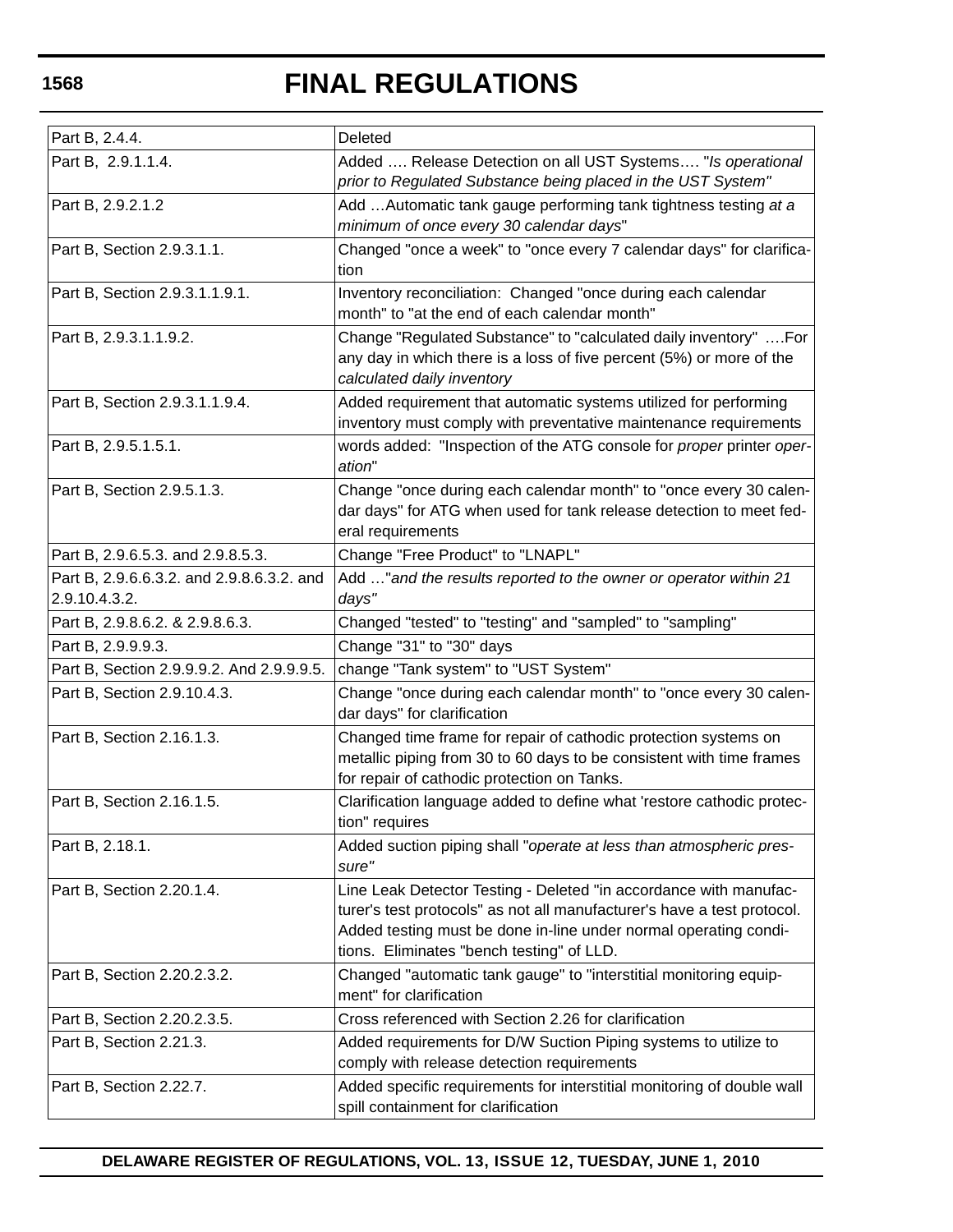| Part B, 2.22.2.                         | Delete "one of"                                                                                                                                                                                                          |
|-----------------------------------------|--------------------------------------------------------------------------------------------------------------------------------------------------------------------------------------------------------------------------|
| Part B, 2.22.7.                         | Added: Double wall spill containment with interstitial monitoring are                                                                                                                                                    |
|                                         | exempt from annual testing if the sensors are tested annually.                                                                                                                                                           |
| Part B, 2.22.7.1. and 2.22.7.2.         | Deleted                                                                                                                                                                                                                  |
| Part B, 2.23.3.4.                       | Deleted "(s)"                                                                                                                                                                                                            |
| Part B, 2.25.2.7.                       | Section divided into 2 sentences for clarification. No requirements<br>changed.                                                                                                                                          |
| Part B, Section 2.25.2.8.               | Added requirements: Before a repair can be made to a Sacrificial<br>Anode CP system, results of the 2 most recent CP tests and release<br>detection records must be submitted to the Dept.                               |
| Part B, 2.25.2.8.                       | Add "Repair or replacement"                                                                                                                                                                                              |
| Part B, 2.25.2.12.                      | Added "Impressed Current Cathodic Protection systems shall not be<br>utilized as a Repair, Upgrade or Replacement for a failed Sacrificial<br>Anode Cathodic Protection system after January 1, 2008.                    |
| Part B, 2.25.3.7.                       | Section divided into 2 sentences for clarification. No requirements<br>changed.                                                                                                                                          |
| Part B, 2.25.3.8.                       | Add "Repair or replacement"                                                                                                                                                                                              |
| Part B, Section 2.25.2.9. and 2.25.3.9. | Added: No internal assessment will be accepted for the purpose of<br>determining the integrity of an UST System if the tank has an internal<br>lining.                                                                   |
| Part B, Section 2.25.3.8.               | Added requirement: Before a repair can be made to an impressed<br>current CP system, results of the 2 most recent CP tests, rectifier<br>reading records and release detection records must be submitted to<br>the Dept. |
| Part B, Section 2.26.1.                 | Added containment sump testing for sumps with sensors used for<br>compliance with Release Detection requirements for double wall suc-<br>tion piping - necessary after section 2.21.3. was added                         |
| Part B, Section 2.26.3.                 | Added: "Owners and Operators shall immediately remove water,<br>Regulated Substance or debris that accumulates in any Containment<br>Sump"                                                                               |
| Part B, 2.26.3. and 2.30.7.4.           | change "immediately" to "immediately upon discovery"                                                                                                                                                                     |
| Part B, Section 2.28.1.                 | Added annual testing of sensors used for continuous IM monitoring<br>of DW spill buckets when used instead of annual testing of spill con-<br>tainment                                                                   |
| Part B, 2.28.1.                         | Owners and Operators shall perform a functionality test of all sump<br>and interstitial sensors                                                                                                                          |
| Part B, Section 2.28.2.                 | Added: All sensors installed in a sump for the purpose of detecting a<br>Release from the UST System shall be installed no more than 1"<br>from the bottom of the sump                                                   |
| Part B, Section 2.29.                   | Changed section to include Retrofit and Upgrade requirements in<br>addition to Repair Requirements. Includes req. for soil sampling and<br>documentation submittal to DNREC.                                             |
| Part B, Section 2.29.2.                 | Cross referenced requirement to report abnormal operating condi-<br>tions with Part E, Section 1.2.                                                                                                                      |
| Part B 2.29.4.                          | Add "Retrofits or Upgrades"                                                                                                                                                                                              |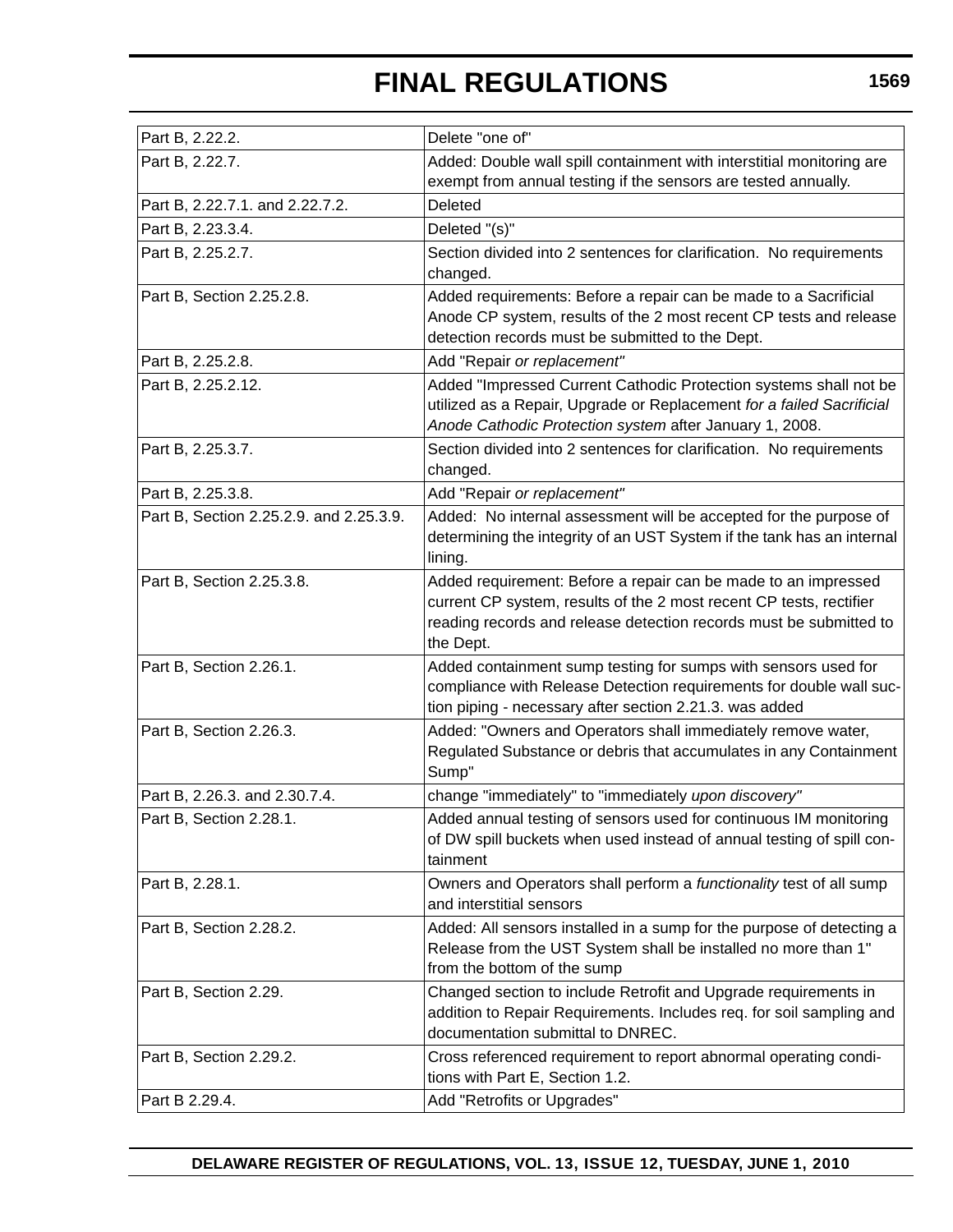| Part B, Section 2.30.2.1.   | Deleted "as prescribed in section 2.9. of this Part" as not all Used Oil<br>Release detection methods are listed in section 2.9.                                                                                                                                 |
|-----------------------------|------------------------------------------------------------------------------------------------------------------------------------------------------------------------------------------------------------------------------------------------------------------|
| Part B, 2.30.2.1.3.         | Delete tank tightness testing as a method of Release Detection for<br><b>Used Oil USTs</b>                                                                                                                                                                       |
| Part B, Section 2.30.3.3.   | Added option to use modified inventory control procedures to comply<br>with inventory control req. for Used Oil USTs.                                                                                                                                            |
| Part B, Section 2.30.4.     | Changed heading to "Manual Tank Gauging Requirements for Used<br>Oil USTs"                                                                                                                                                                                       |
| Part B, 2.30.4.3.2.         | Add requirement that an average of 2 stick readings must be taken<br>for MTG                                                                                                                                                                                     |
| Part B, 2.30.4.3.3.         | Added " the change in Tank volume shall be calculated from the dif-<br>ference in the average beginning and average ending liquid level<br>measurements and"                                                                                                     |
| Part B, 2.30.4.3.4.         | change "monthly tank volume" to "4 most recent change in tank vol-<br>ume numbers calculated in 1.29.4.3.3. of this Part shall be averaged<br>and this test average"                                                                                             |
| Part B, 2.30.4.3.5.         | change "tank volume" to "tank volume test average"                                                                                                                                                                                                               |
| Part B, Section 2.30.5.     | Added requirements for modified inventory control for Used Oil USTs.                                                                                                                                                                                             |
| Part B, 2.30.5.1.2.         | Deleted requirement for water removal within 7 days; Added require-<br>ment that DNREC be notified if water changes more than 2 inches                                                                                                                           |
| Part B, Section 2.30.6.1.   | Correct section reference that is incorrect; Section 1.22. changed to<br>Section 2.23.                                                                                                                                                                           |
| Part B, Section 2.30.6.1.3. | Deleted requirement that amount added to Used Oil be measured<br>and recorded; added "2.30.6.1.3. The amount of Used Oil added<br>shall be such that the UST is not more than ninety percent (90%) full"                                                         |
| Part B, Section 2.30.6.1.3. | Added requirement for overfill prevention on Used Oil USTs that<br>amount of Used Oil added cannot be more that 90% of ullage in tank                                                                                                                            |
| Part B, 2.30.7.4.           | change "immediately" to "immediately upon discovery"                                                                                                                                                                                                             |
| Part B, 2.30.7.7.           | Added requirements for exemption from testing for double wall spill<br>prevention devices with interstitial monitoring on Used Oil USTs                                                                                                                          |
| Part B, Section 2.31.1.     | Added language that emergency generator USTs must comply with<br>all requirements of the Regulations except where modifications are<br>specifically listed in section 2.32.                                                                                      |
| Part B, Section 2.31.3.     | Added option to use tank tightness testing OR any other approved<br>method in section 2.9.                                                                                                                                                                       |
| Part B, Section 2.32.1.     | Routine Inspection: Changed 'once every calendar month' to "an<br>interval no less frequently than once every 28-31 calendar days" to<br>accommodate months with days ranging from 28-31 days and listed<br>minimal parts of the UST System that must be checked |
| Part B, 2.32.1.5.*          | Added: manual check of emergency shut off valves to routine<br>inspection requirements DELETED                                                                                                                                                                   |
| Part B, Section 2.33.3.4.   | If an internally lined tank is not inspected on the required schedule<br>and subsequently fails an internal inspection test the tank must be<br>removed or closed in place.                                                                                      |
| Part B, Section 2.34.2.3.   | Added "Internal Lining only" to allowable upgrades for existing tanks.<br>Inadvertently omitted in original                                                                                                                                                      |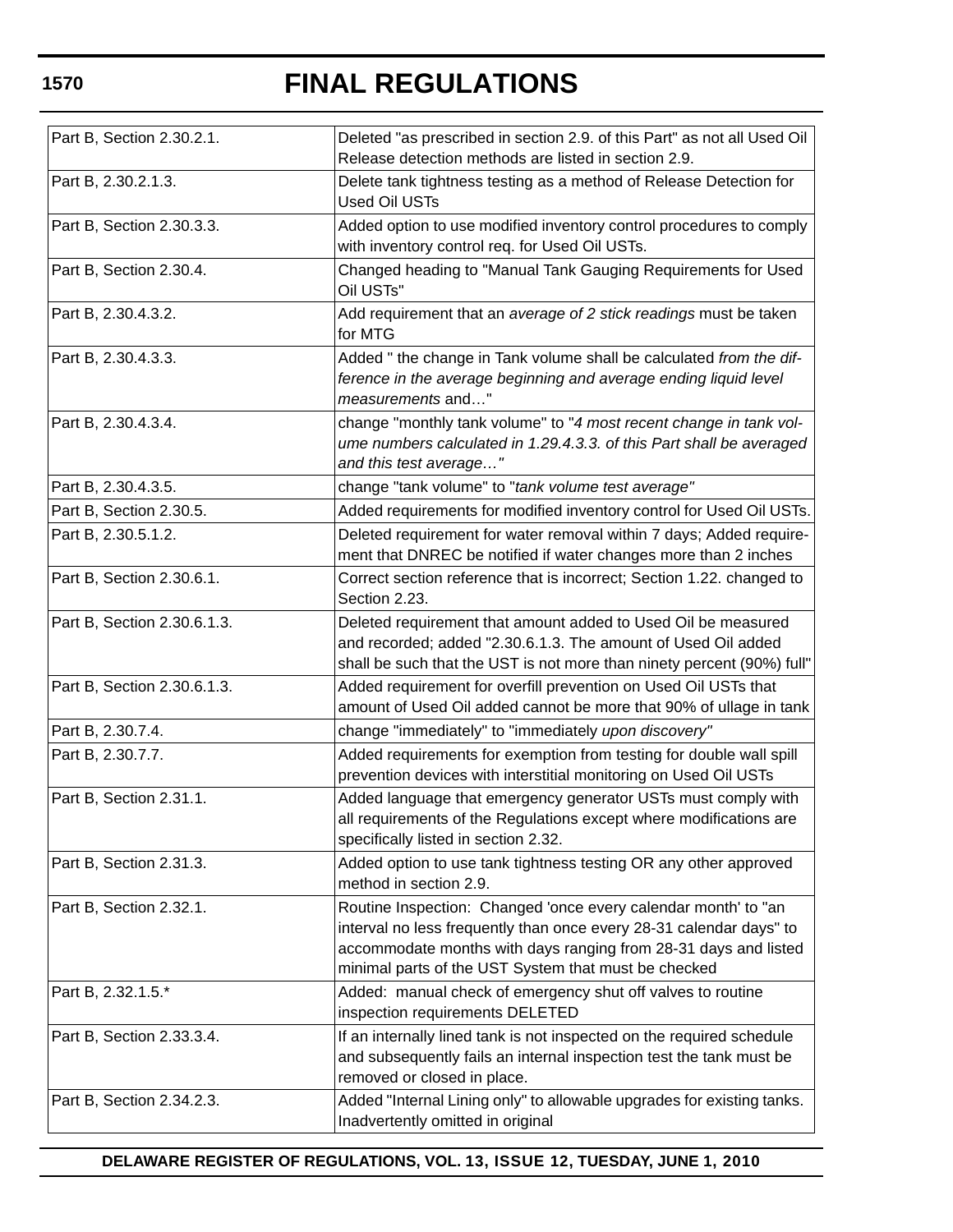| Part B, Section 3.2.4.            | Routine inspections are required on an Out Of Service UST System if<br>the system is not empty.                                                                                                                                                                                                                                                                                 |
|-----------------------------------|---------------------------------------------------------------------------------------------------------------------------------------------------------------------------------------------------------------------------------------------------------------------------------------------------------------------------------------------------------------------------------|
| Part B, Section 3.3.1.            | Modified requirements for USTs changing from out of service to in<br>service, to require testing of the system only if the UST System has<br>been out of service for 3 months or more                                                                                                                                                                                           |
| Part B, Section 3.3.1.1.          | Added Section 1 to requirements to correct omission from Jan 2008<br>regulations                                                                                                                                                                                                                                                                                                |
| Part B, Section 3.3.1.2.          | Deleted reference to Section 2.9.7. because this is only tank tight-<br>ness testing and the requirement is for the entire UST System to be<br>tightness tested as applicable.                                                                                                                                                                                                  |
| Part B, Section 5.5.1.            | 5.5. "Owners and Operators shall comply with the require-<br>ments of Part F of these Regulations until the UST System is perma-<br>nently Removed or Closed In Place in accordance with these<br>Regulations or does not store a Regulated Substance and all require-<br>ments of Part E of these Regulations are completed." Italicized word-<br>ing adding for clarification |
| <b>PART C</b>                     |                                                                                                                                                                                                                                                                                                                                                                                 |
| Part C                            | All titles changed to "Consumptive Use Heating Fuel UST Systems"                                                                                                                                                                                                                                                                                                                |
| All applicable sections           | Spill protection and Overfill protection changed to Spill prevention<br>and Overfill prevention                                                                                                                                                                                                                                                                                 |
| Part C, Section 1.2.3.3.          | change "tank location" to "UST System location" for clarification                                                                                                                                                                                                                                                                                                               |
| Part C, Section 1.2.3.15.         | Added Map of UST installation must include Domestic and Industrial<br>Wells within 150 foot radius of the proposed UST location                                                                                                                                                                                                                                                 |
| Part C, Section 1.2.4. and 1.2.5. | For UST Systems installed after the revised 2008 Regulations are<br>effective - Added minimum distance requirements from domestic,<br>public and industrial wells to a new UST System to mirror the Dela-<br>ware Regulations Governing the Construction and Use of Water<br>Wells.                                                                                             |
| Part C, Section 1.4.3.3.          | Containment sumps installed to meet secondary containment<br>requirements must comply with the testing and maintenance require-<br>ments for containment sumps                                                                                                                                                                                                                  |
| Part C, Section 1.4.3.4.          | Interstitial monitoring installed to meet secondary containment<br>requirements must comply with the preventative maintenance pro-<br>gram for interstitial monitoring in Section 1.9.4.3.                                                                                                                                                                                      |
| Part C, 1.9.1.1.4.                | Added  Release Detection on all UST Systems "Is operational<br>prior to Regulated Substance being placed in the UST System"                                                                                                                                                                                                                                                     |
| Part C, 1.9.2.1.2                 | Add  Automatic tank gauge performing tank tightness testing at a<br>minimum of once every 30 calendar days"                                                                                                                                                                                                                                                                     |
| Part C, 1.9.3.3.                  | Added: " interstitial monitoring equipment shall be capable of produc-<br>ing a record of release detection monitoring results.                                                                                                                                                                                                                                                 |
| Part C, Section 1.9.3.1.1.6.4.    | Added requirement that automatic systems utilized for performing<br>inventory must comply with preventative maintenance requirements                                                                                                                                                                                                                                            |
| Part C, Section 1.9.4.1.3.        | Change "once during each calendar month" to "once every 30 calen-<br>dar days" for ATG when used for tank release detection                                                                                                                                                                                                                                                     |
| Part C, 1.9.4.3.1.                | words added: "Inspection of the ATG console for proper printer oper-<br>ation"                                                                                                                                                                                                                                                                                                  |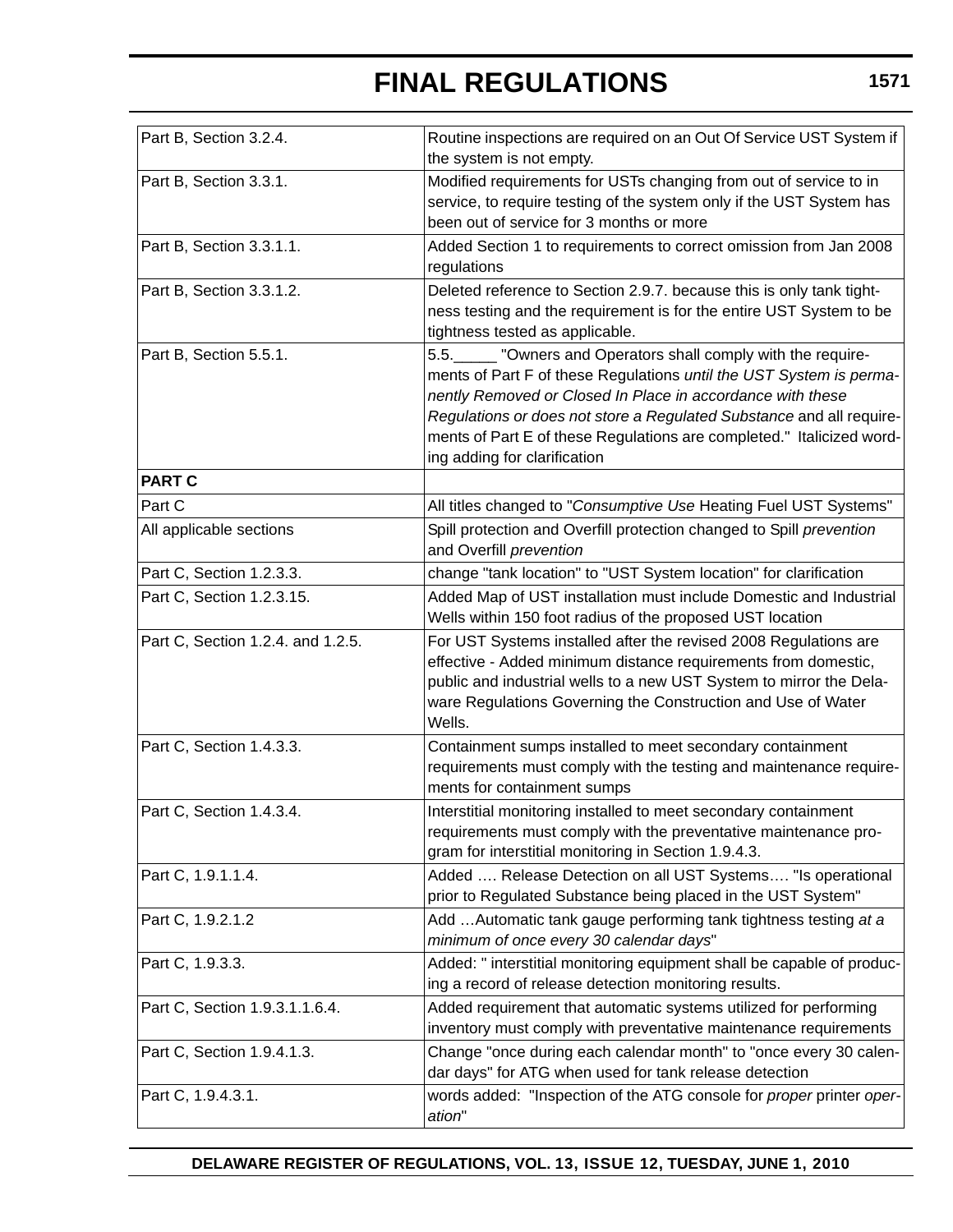| Part C, 1.17.1                  | Added suction piping shall "operate at less than atmospheric pres-<br>sure"                                                                                                                                                                                                  |
|---------------------------------|------------------------------------------------------------------------------------------------------------------------------------------------------------------------------------------------------------------------------------------------------------------------------|
| Part C Section 1.19.1.4.        | Deleted "in accordance with manufacturer's test protocols" as not all<br>manufacturer's have a test protocol. Added testing must be done in-<br>line under normal operating conditions. Eliminates "bench testing" of<br>LLD.                                                |
| Part C, Section 1.19.2.3.       | Added language to allow continuous interstitial monitoring of double<br>wall piping in lieu of an annual piping tightness test. Inadvertently<br>omitted in Jan 2008 draft.                                                                                                  |
| Part C, 1.19.3. - 1.19.3.1.6.   | Section deleted: "Line Leak Detector & Tightness Test Requirements<br>for Double Wall Piping Systems"                                                                                                                                                                        |
| Part C, Section 1.20.3.         | Added requirements for Double wall Suction Piping systems to utilize<br>to comply with release detection requirements                                                                                                                                                        |
| Part C, 1.21.2.                 | Delete "one of"                                                                                                                                                                                                                                                              |
| Part C, Section 1.21.8.         | Added specific requirements for interstitial monitoring of double wall<br>spill containment for clarification                                                                                                                                                                |
| Part C, 1.21.8.                 | Added: Double wall spill containment with interstitial monitoring are<br>exempt from annual testing if the sensors are tested annually.                                                                                                                                      |
| Part C, 1.21.8.1. and 1.21.8.2. | <b>Deleted</b>                                                                                                                                                                                                                                                               |
| Part C, 1.22.3.4.               | Deleted "be" and changed "Lines" to "Piping"                                                                                                                                                                                                                                 |
| Part C, 1.24.2.7.               | Section divided into 2 sentences for clarification. No requirements<br>changed.                                                                                                                                                                                              |
| Part C, Sections 1.24.2.8.      | Before a repair can be made to a Sacrificial Anode CP system,<br>results of the 2 most recent CP tests and release detection records<br>must be submitted to the Dept.                                                                                                       |
| Part C, 1.24.2.8.               | Add "Repair or replacement"                                                                                                                                                                                                                                                  |
| Part C, Section 1.24.2.9.       | Added: No internal assessment will be accepted for the purpose of<br>determining the integrity of an UST System if the tank has an internal<br>lining.                                                                                                                       |
| Part C, 1.24.2.10.              | Added "Impressed Current Cathodic Protection systems shall not be<br>utilized as a Repair, Upgrade or Replacement for a failed Sacrificial<br>Anode Cathodic Protection system after January 1, 2008.                                                                        |
| Part C, 1.25.2.                 | Added: Double wall containment sumps with interstitial monitoring<br>are exempt from annual testing if the sensors are tested annually.                                                                                                                                      |
| Part C, Section 1.25.6.         | Added: "Owners and Operators shall immediately remove water,<br>Regulated Substance or debris that accumulates in any Containment<br>Sump."                                                                                                                                  |
| Part C, 1.25.6.                 | change "immediately" to "immediately upon discovery"                                                                                                                                                                                                                         |
| Part C, 1.26.1.                 | Added "sensors utilized for Release Detection"                                                                                                                                                                                                                               |
| Part C, 1.26.2.                 | Owners and Operators shall perform a functionality test of all sump<br>and interstitial sensors at a minimum of once every twelve (12)<br>months in accordance with the manufacturer's specifications or as<br>directed by the Department to verify proper sensor operation. |
| Part C, Section 1.26.3.         | All sensors installed in a sump for the purpose of detecting a Release<br>from the UST System shall be installed no more than 1" from the bot-<br>tom of the sump.                                                                                                           |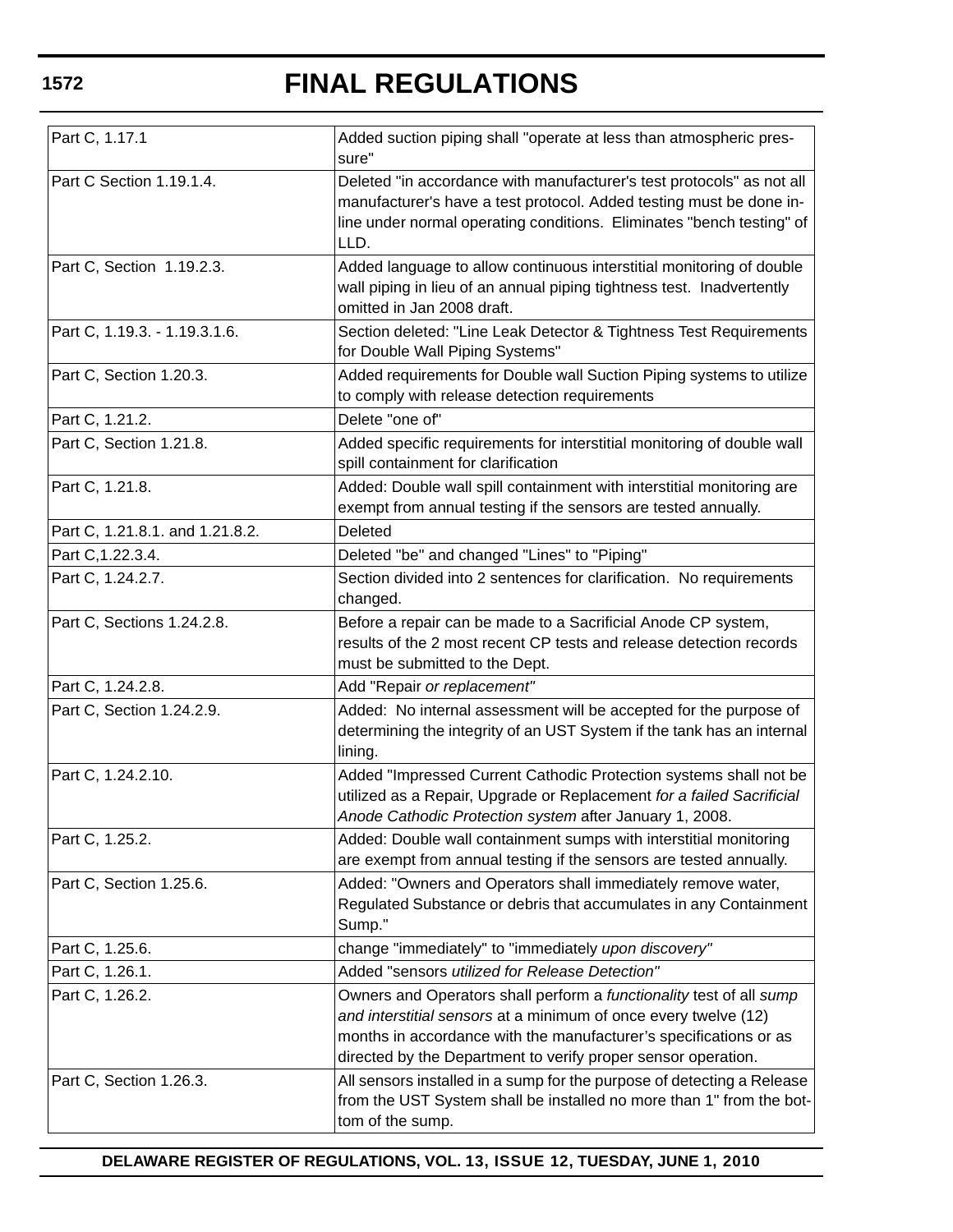| Part C, Section 1.27.           | Changed section to include Retrofit and Upgrade requirements in<br>addition to Repair Requirements; added requirements for soil sam-<br>pling and documentation submittal to DNREC.                                           |
|---------------------------------|-------------------------------------------------------------------------------------------------------------------------------------------------------------------------------------------------------------------------------|
| Part C, Section 1.27.2          | Cross referenced requirement to report abnormal operating condi-<br>tions with Part E, Section 1.2.                                                                                                                           |
| Part C, 1.27.4                  | Add "Retrofits or Upgrades"                                                                                                                                                                                                   |
| Part C, Section 1.27.3.         | Added annual testing of sensors used for continuous IM monitoring<br>of DW spill buckets when used instead of annual testing of spill con-<br>tainment                                                                        |
| Part C, Section 1.28.1          | Routine Inspection: Changed 'once every calendar month' to "an<br>interval no less frequently than once every 28-31 calendar days" to<br>accommodate months with days ranging from 28-31 days                                 |
| Part C, Section 1.29.3.3.       | Deleted requirement that lined USTs be inspected as lining cannot be<br>used to meet corrosion protection requirements.                                                                                                       |
| Part C, Section 2.2.3.          | change "Tank Facility" to "UST Facility"                                                                                                                                                                                      |
| Part C, 2.4.4.                  | Deleted                                                                                                                                                                                                                       |
| Part C, 2.5.2.                  | Corrected section references                                                                                                                                                                                                  |
| Part C, 2.9.1.1.4.              | Added  Release Detection on all UST Systems "Is operational<br>prior to Regulated Substance being placed in the UST System"                                                                                                   |
| Part C, 2.9.2.1.2               | Add Automatic tank gauge performing tank tightness testing at a<br>minimum of once every 30 calendar days"                                                                                                                    |
| Part C, 2.9.4.1.4.1.            | words added: "Inspection of the ATG console for proper printer oper-<br>ation"                                                                                                                                                |
| Part C, Section 2.9.5.6.2.      | changed "each calendar month" to "every thirty days"                                                                                                                                                                          |
| Part C, 2.9.5.6.3.2.            | Add " and the results reported to the owner or operator within 21<br>days"                                                                                                                                                    |
| Part C, Section 2.9.5.7.        | Correct incorrect Section reference from 2.9.6.6. to 2.9.5.6.                                                                                                                                                                 |
| Part C, 2.9.7.5.3.              | Change "Free Product" to "LNAPL"                                                                                                                                                                                              |
| Part C, 2.9.7.6.2. & 2.9.7.6.3. | Changed "tested" to "testing" and "sampled" to "sampling"                                                                                                                                                                     |
| Part C, 2.9.7.6.3.2.            | Add " and the results reported to the owner or operator within 21<br>days"                                                                                                                                                    |
| Part C, Section 2.16.1.3.       | Changed time frame for repair of cathodic protection systems on<br>metallic piping from 30 to 60 days to be consistent with time frames<br>for repair of cathodic protection on Tanks.                                        |
| Part C, Section 2.16.1.5.       | Clarification language added to define what 'restore cathodic protec-<br>tion" requires                                                                                                                                       |
| Part C, 2.18.1.                 | Added suction piping shall "operate at less than atmospheric pres-<br>sure"                                                                                                                                                   |
| Part C, Section 2.20.1.4.       | Deleted "in accordance with manufacturer's test protocols" as not all<br>manufacturer's have a test protocol. Added testing must be done in-<br>line under normal operating conditions. Eliminates "bench testing" of<br>LLD. |
| Part C, Section 2.20.2.3.5.     | Cross referenced with Section 2.26. for clarification                                                                                                                                                                         |
| Part C, Section 2.21.3.         | Added requirements for Double wall Suction Piping systems to utilize<br>to comply with release detection requirements                                                                                                         |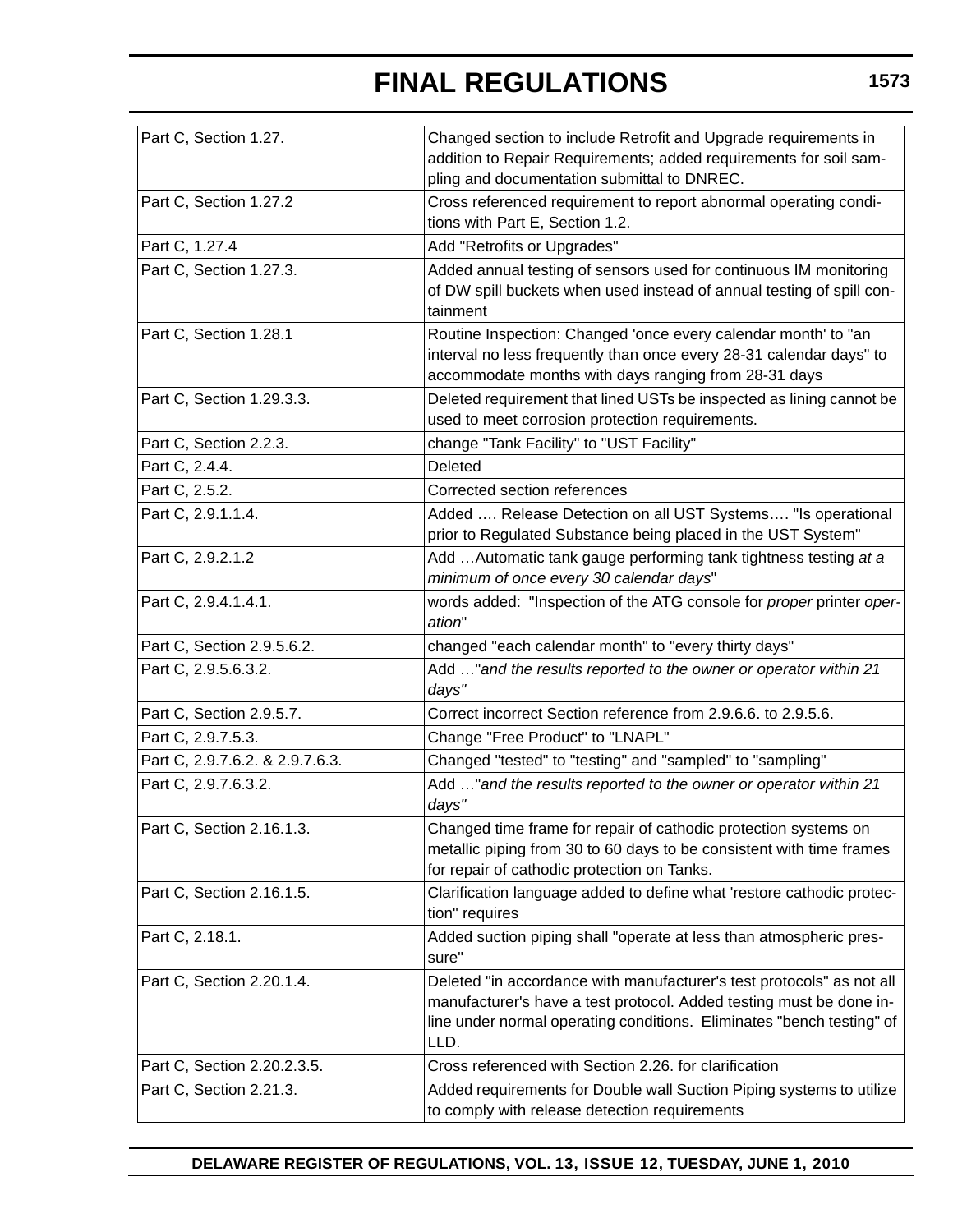| Part C, 2.22.2.                         | Delete "one of"                                                                                                                                                                                       |
|-----------------------------------------|-------------------------------------------------------------------------------------------------------------------------------------------------------------------------------------------------------|
| Part C, Section 2.22.7.                 | Added specific requirements for interstitial monitoring of double wall<br>spill containment for clarification                                                                                         |
| Part C, 2.22.7.                         | Added: Double wall spill containment with interstitial monitoring are<br>exempt from annual testing if the sensors are tested annually.                                                               |
| Part C, 2.22.7.1. and 2.22.7.2.         | Deleted                                                                                                                                                                                               |
| Part C, 2.23.3.5.                       | Changed "storage" to "UST" and changed "Lines" to "Piping"                                                                                                                                            |
| Part C, 2.25.2.7.                       | Section divided into 2 sentences for clarification. No requirements<br>changed.                                                                                                                       |
| Part C, Section 2.25.2.8.               | Before a repair can be made to a Sacrificial Anode CP system,<br>results of the 2 most recent CP tests and release detection records<br>must be submitted to the Dept.                                |
| Part C, 2.25.2.8.                       | Add "Repair or replacement"                                                                                                                                                                           |
| Part C, Section 2.25.2.9. and 2.25.3.9. | Added: No internal assessment will be accepted for the purpose of<br>determining the integrity of an UST System if the tank has an internal<br>lining.                                                |
| Part C, Section 2.25.3.8.               | Before a repair can be made to an impressed current CP system,<br>results of the 2 most recent CP tests, rectifier reading records and<br>release detection records must be submitted to the Dept.    |
| Part C, 2.25.2.10.                      | Move last sentence of 2.25.2.7. to create 2.25.2.10.                                                                                                                                                  |
| Part C 2.25.2.12.                       | Added "Impressed Current Cathodic Protection systems shall not be<br>utilized as a Repair, Upgrade or Replacement for a failed Sacrificial<br>Anode Cathodic Protection system after January 1, 2008. |
| Part C, 2.25.3.7.                       | Section divided into 2 sentences for clarification. No requirements<br>changed.                                                                                                                       |
| Part C, 2.25.3.8.                       | Add "Repair or replacement"                                                                                                                                                                           |
| Part C, 2.25.3.8.3.                     | Add "2.25.3.8.3. Records of required rectifier readings from the date<br>of the most recent passed impressed current Cathodic Protection<br>test"                                                     |
| Part C, 2.26.2.                         | Added requirements for exemption from testing for double wall con-<br>tainment sumps with interstitial monitoring                                                                                     |
| Part C, 2.26.3.                         | change "immediately" to "immediately upon discovery"                                                                                                                                                  |
| Part C, Section 2.26.3.                 | Added: "Owners and Operators shall immediately remove water,<br>Regulated Substance or debris that accumulates in any Containment<br>Sump."                                                           |
| Part C, Section 2.27.1.                 | Added annual testing of sensors used for continuous IM monitoring<br>of DW spill buckets when used instead of annual testing of spill con-<br>tainment                                                |
| Part C, 2.27.1.                         | Owners and Operators shall perform a functionality test of all sump<br>and interstitial sensors                                                                                                       |
| Part C, Section 2.27.2.                 | All sensors installed in a sump for the purpose of detecting a Release<br>from the UST System shall be installed at the lowest point in the<br>sump                                                   |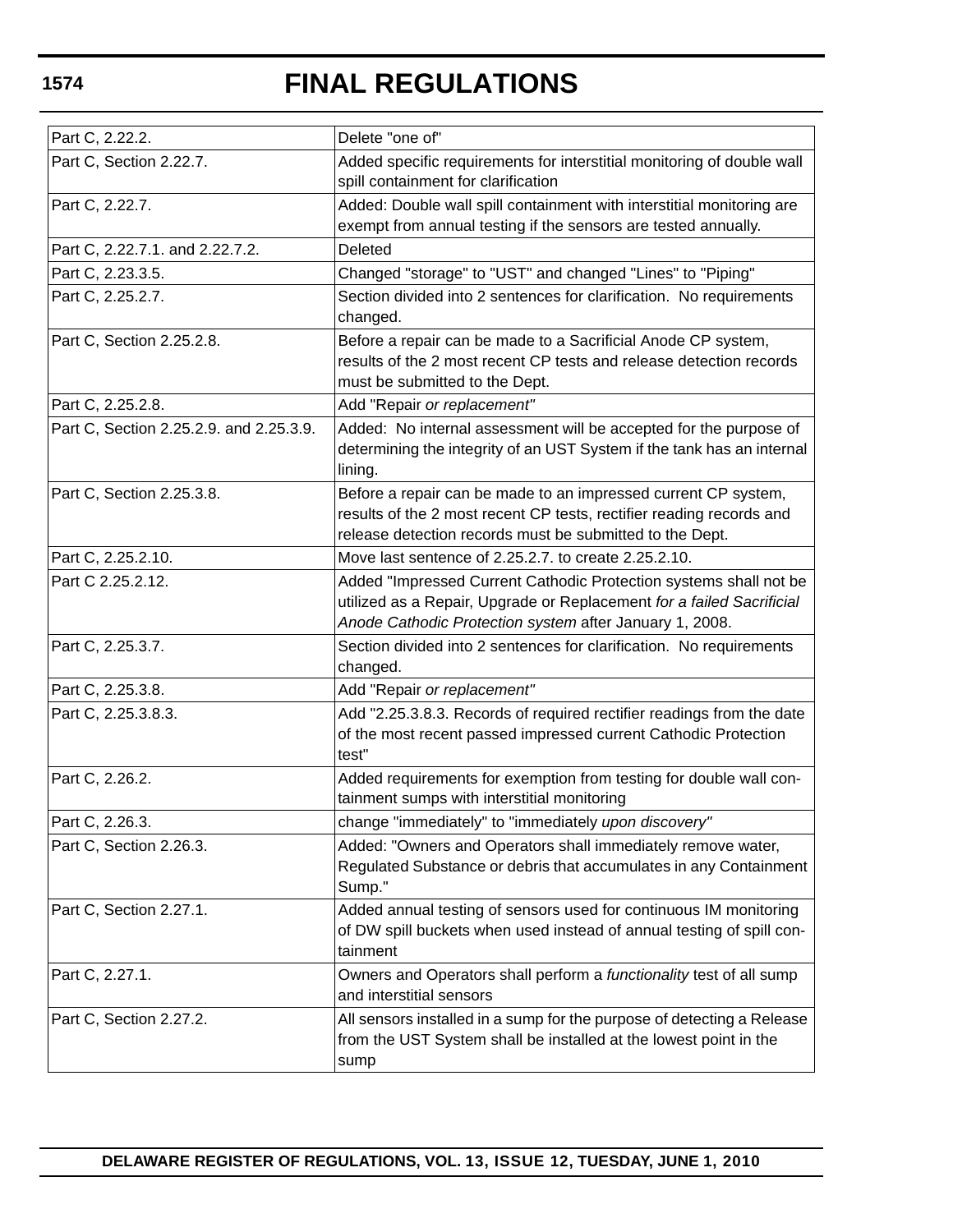| Part C, Section 2.28.              | Changed section to include Retrofit and Upgrade requirements in<br>addition to Repair Requirements; added site assessment req. and<br>record documentation                                                                                                                          |
|------------------------------------|-------------------------------------------------------------------------------------------------------------------------------------------------------------------------------------------------------------------------------------------------------------------------------------|
|                                    |                                                                                                                                                                                                                                                                                     |
| Part C, Section 2.28.2.            | Cross referenced requirement to report abnormal operating condi-<br>tions with Part E, Section 1.2.                                                                                                                                                                                 |
| Part C, 2.28.4                     | Add "Retrofits or Upgrades"                                                                                                                                                                                                                                                         |
| Part C, Section 2.29.              | Routine Inspection: Changed 'once every calendar month' to "an<br>interval no less frequently than once every 28-31 calendar days" to<br>accommodate months with days ranging from 28-31 days                                                                                       |
| Part C, Section 2.31.3.4.          | If an internally lined HF tank is not inspected on the required sched-<br>ule and subsequently fails an internal inspection test the tank must<br>be removed or closed in place.                                                                                                    |
| Part C, Section 2.32.              | Reworded for clarity and added "internal lining only" to allowable<br>upgrades for existing tanks. Inadvertently omitted in original.                                                                                                                                               |
| Part C, Section 3.2.3.             | Section 3.2.3. is created by splitting 3.2.2. into 2 sections. The ver-<br>biage is the same.                                                                                                                                                                                       |
| Part C, Section 3.2.4.             | Routine inspections are required on an Out Of Service UST System if<br>the system is not empty.                                                                                                                                                                                     |
| Part C Section 3.3.1.              | Modified requirements for USTs changing from out of service to in<br>service, to require testing of the system only if the UST System has<br>been out of service for 3 months or more                                                                                               |
| Part C Section 3.3.1.1.            | Added Section 1 to requirements to correct omission from Jan 2008<br>regulations                                                                                                                                                                                                    |
| Part C, Section 3.3.1.2.           | Deleted reference to Section 2.9.7. because this is only tank tight-<br>ness testing and the requirement is for the entire UST System to be<br>tightness tested as applicable.                                                                                                      |
| <b>PART D</b>                      |                                                                                                                                                                                                                                                                                     |
| All applicable sections            | Spill protection and Overfill protection changed to Spill prevention<br>and Overfill prevention                                                                                                                                                                                     |
| Part D, 1.1.1.                     | Add "manufacturing defects"                                                                                                                                                                                                                                                         |
| Part D, Section 1.2.3.3.           | change "Tank Facility" to "UST System Facility"                                                                                                                                                                                                                                     |
| Part D, Sections 1.2.4. and 1.2.5. | For UST Systems installed after the revised 2008 Regulations are<br>effective - Added minimum distance requirements from domestic,<br>public and industrial wells to a new UST System to mirror the Dela-<br>ware Regulations Governing the Construction and Use of Water<br>Wells. |
| Part D, Section 1.4.3.3.           | Containment sumps installed to meet secondary containment<br>requirements must comply with the testing and maintenance require-<br>ments for containment sumps                                                                                                                      |
| Part D, Section 1.4.3.4.           | Interstitial monitoring installed to meet secondary containment<br>requirements must comply with the preventative maintenance pro-<br>gram for interstitial monitoring in Section 1.9.4.3.                                                                                          |
| Part D, 1.9.1.1.4.                 | Added  Release Detection on all UST Systems "Is operational<br>prior to Regulated Substance being placed in the UST System"                                                                                                                                                         |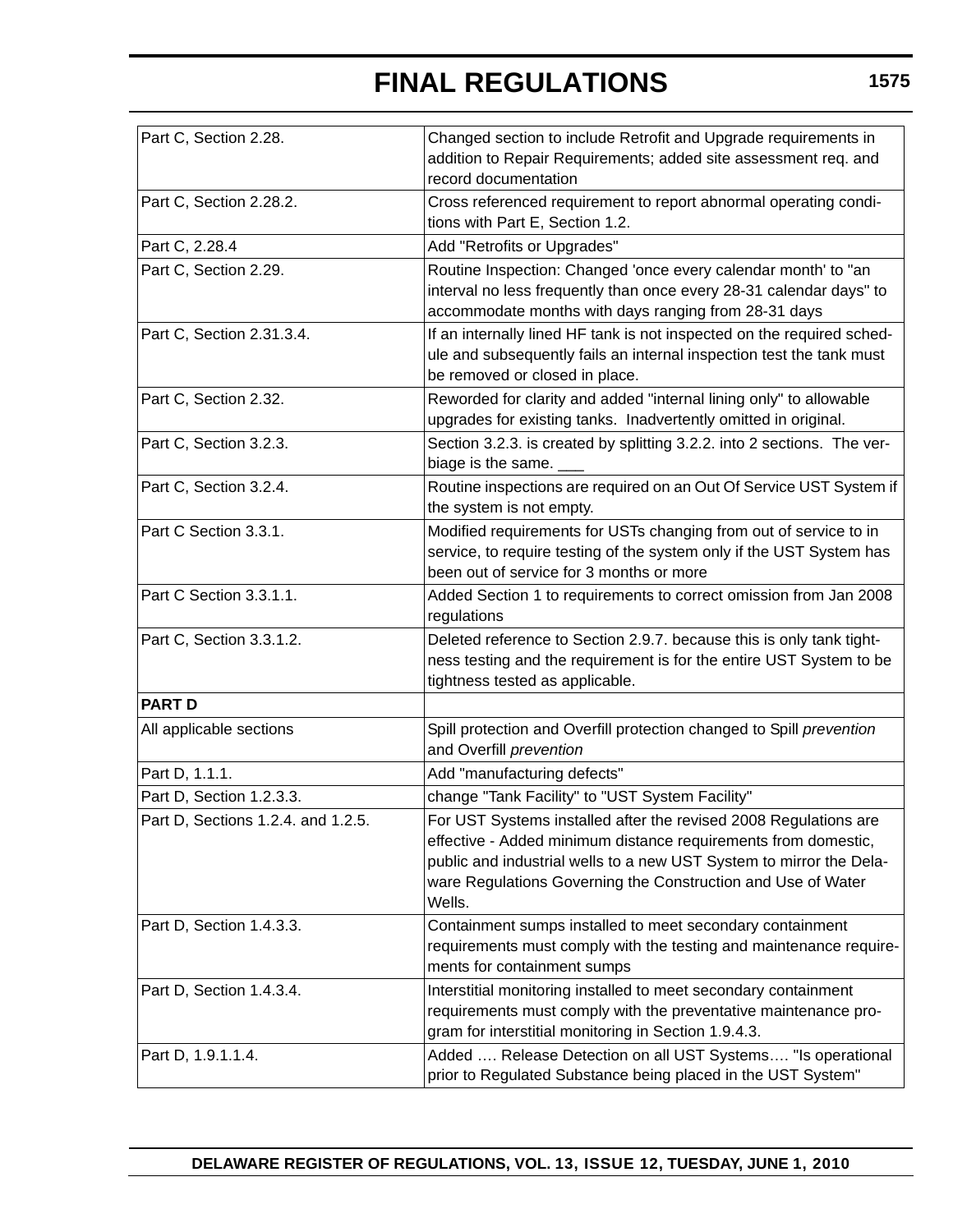| Part D, Section 1.9.2.1.2.      | Deleted ATG performing a tank tightness test as an option for<br>Release Detection to comply with federal requirements which require<br>interstitial monitoring                                                               |
|---------------------------------|-------------------------------------------------------------------------------------------------------------------------------------------------------------------------------------------------------------------------------|
| Part D, Section 1.9.3.1.1.      | Changed "once a week" to "once every 7 calendar days" for clarifica-<br>tion                                                                                                                                                  |
| Part D, Section 1.9.3.1.1.3.    | Changed drop tube from 6 inches to 5.9 inches from tank bottom to<br>be consistent with Part B and C                                                                                                                          |
| Part D, Section 1.9.3.1.1.6.1.  | Inventory reconciliation: Changed "once during each calendar<br>month" to "at the end of each calendar month"                                                                                                                 |
| Part D, 1.9.3.1.1.7.            | Change "Regulated Substance" to "calculated daily inventory"  For<br>any day in which there is a loss of five percent (5%) or more of the<br>calculated daily inventory                                                       |
| Part D, 1.9.4.4.1.              | Add " proper printer operation"                                                                                                                                                                                               |
| Part D, Section 1.9.5.1.        | Deleted ATG performing a tank tightness test as an option for<br>Release Detection to comply with federal requirements which require<br>interstitial monitoring                                                               |
| Part D, Section 1.9.5.1.2.      | Change "once during each calendar month" to "once every 30 calen-<br>dar days" for ATG when used for tank release detection to meet fed-<br>eral requirements                                                                 |
| Part D, 1.17.1                  | Added suction piping shall "operate at less than atmospheric pres-<br>sure"                                                                                                                                                   |
| Part D, Section 1.19.1.4.       | Deleted "in accordance with manufacturer's test protocols" as not all<br>manufacturer's have a test protocol. Added testing must be done in-<br>line under normal operating conditions. Eliminates "bench testing" of<br>LLD. |
| Part D, Section 1.19.2.         | Deleted option for annual piping tightness test for Hazardous Sub-<br>stance piping to comply with Federal requirements that require inter-<br>stitial monitoring                                                             |
| Part D, Section 1.19.2.1.       | Added requirements for continuous interstitial monitoring of pressur-<br>ized Piping systems to comply with federal release detection require-<br>ments.                                                                      |
| Part D, Section 1.19.3.1.3.     | Change "once during each calendar month" to "once every 30 calen-<br>dar days"                                                                                                                                                |
| Part D, 1.19.3. - 1.19.3.1.6.   | Section deleted: "Line Leak Detector & Tightness Test Requirements<br>for Double Wall Piping Systems"                                                                                                                         |
| Part D, Section 1.20.3.         | Added requirements for D/W Suction Piping systems to utilize to<br>comply with release detection requirements                                                                                                                 |
| Part D, 1.21.2.                 | Delete "one of"                                                                                                                                                                                                               |
| Part D, 1.21.5.and 1.25.7.      | change "immediately" to "immediately upon discovery"                                                                                                                                                                          |
| Part D, Section 1.21.8.         | Added specific requirements for interstitial monitoring of double wall<br>spill containment for clarification                                                                                                                 |
| Part D, 1.21.8.                 | Added: Double wall spill containment with interstitial monitoring are<br>exempt from annual testing if the sensors are tested annually.                                                                                       |
| Part D, 1.21.8.1. and 1.21.8.2. | Deleted                                                                                                                                                                                                                       |
| Part D, 1.22.3.4.               | Deleted "(s)"                                                                                                                                                                                                                 |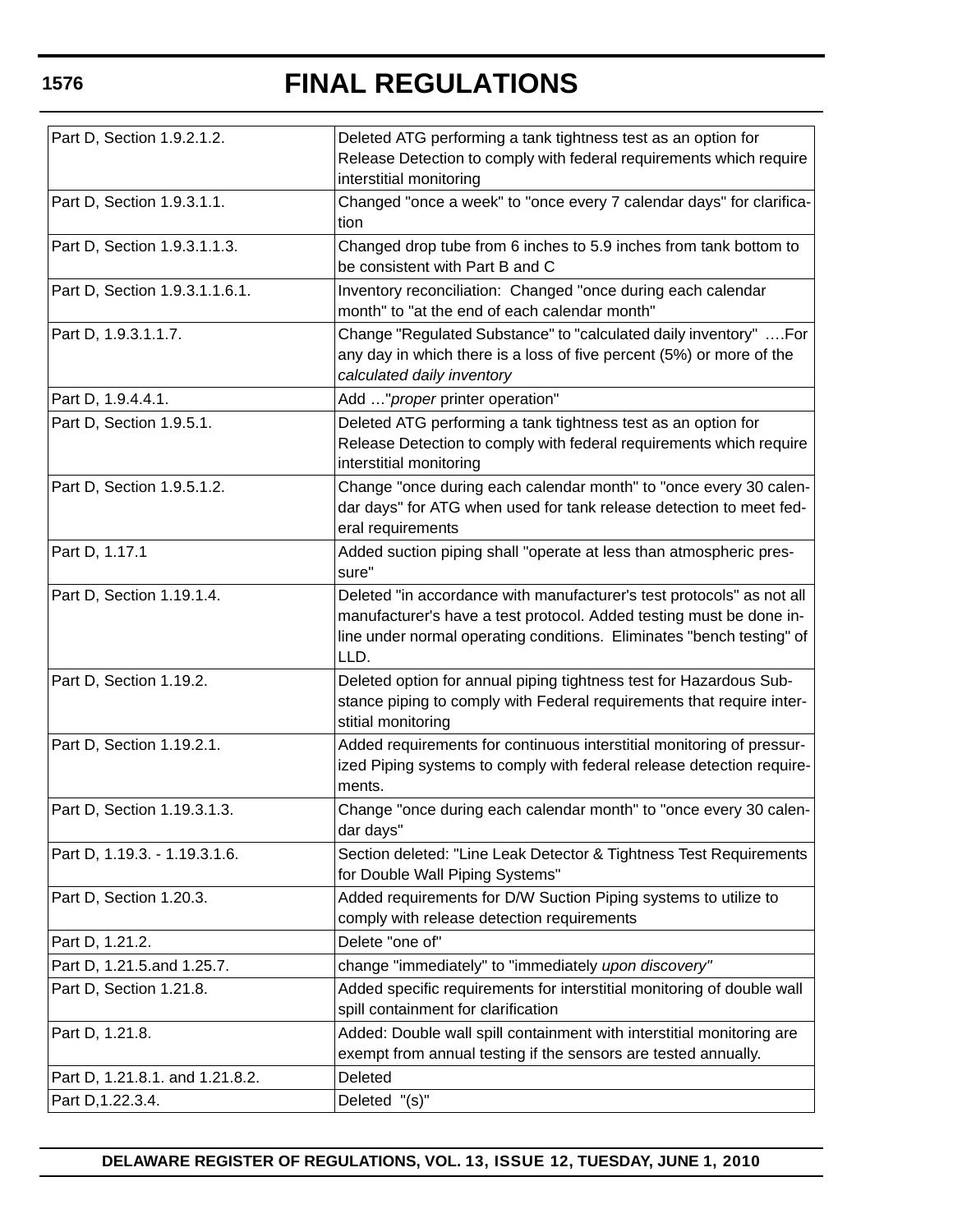| Part D, 1.24.2.7.         | Section divided into 2 sentences for clarification. No requirements<br>changed.                                                                                                                                                                                              |
|---------------------------|------------------------------------------------------------------------------------------------------------------------------------------------------------------------------------------------------------------------------------------------------------------------------|
| Part D, 1.24.2.8.         | Add "Repair or replacement"                                                                                                                                                                                                                                                  |
| Part D, Section 1.24.2.8. | Added: Before a repair can be made to an impressed current CP sys-<br>tem, results of the 2 most recent CP tests, rectifier reading records<br>and release detection records must be submitted to the Dept.                                                                  |
| Part D, 1.24.2.10.        | Added "Impressed Current Cathodic Protection systems shall not be<br>utilized as a Repair, Upgrade or Replacement for a failed Sacrificial<br>Anode Cathodic Protection system after January 1, 2008.                                                                        |
| Part D, 1.25.2.           | Added: Double wall containment sumps with interstitial monitoring<br>are exempt from annual testing if the sensors are tested annually.                                                                                                                                      |
| Part D, Section 1.25.7.   | Added: "Owners and Operators shall immediately remove water,<br>Regulated Substance or debris that accumulates in any Containment<br>Sump."                                                                                                                                  |
| Part D, 1.27.1            | Added "sensors utilized for Release Detection"                                                                                                                                                                                                                               |
| Part D, 1.27.2. & 1.27.3. | Owners and Operators shall perform a functionality test of all sump<br>and interstitial sensors at a minimum of once every twelve (12)<br>months in accordance with the manufacturer's specifications or as<br>directed by the Department to verify proper sensor operation. |
| Part D, Section 1.27.4.   | All sensors installed in a sump for the purpose of detecting a Release<br>from the UST System shall be installed at the lowest point in the<br>sump                                                                                                                          |
| Part D, Section 1.28.     | Changed section to include Retrofit and Upgrade requirements in<br>addition to Repair Requirements including addition of site assess-<br>ment req and documentation submittal                                                                                                |
| Part D, Section 1.28.2.   | Cross referenced requirement to report abnormal operating condi-<br>tions with Part E, Section 1.2.                                                                                                                                                                          |
| Part D, 1.28.4.           | Add "Retrofits or Upgrades"                                                                                                                                                                                                                                                  |
| Part D, Section 1.29.     | Routine Inspection: Changed 'once every calendar month' to "an<br>interval no less frequently than once every 28-31 calendar days" to<br>accommodate months with days ranging from 28-31 days                                                                                |
| Part D, Section 1.29.1.2. | Added "intrusion of water" to routine inspection requirements                                                                                                                                                                                                                |
| Part D, Section 1.30.3.4. | If an internally lined Hazardous Substance tank is not inspected on<br>the required schedule and subsequently fails an internal inspection<br>test the tank must be removed or closed in place.                                                                              |
| Part D, Section 2.2.3.    | Section 2.2.3. is created by splitting 2.2.2. into 2 sections. The ver-<br>biage is the same.                                                                                                                                                                                |
| Part D, Section 2.2.4.    | Routine inspections are required on an Out Of Service UST System if<br>the system is not empty.                                                                                                                                                                              |
| Part D Section 2.3.1.     | Modified requirements for USTs changing from out of service to in<br>service, to require testing of the system only if the UST System has<br>been out of service for 3 months or more                                                                                        |
| Part D, Section 2.3.1.2.  | Deleted reference to Section 2.9.7. because this is only tank tight-<br>ness testing and the requirement is for the entire UST System to be<br>tightness tested as applicable.                                                                                               |
| Part D, 3.3.3.            | Change "Free Product" to "LNAPL"                                                                                                                                                                                                                                             |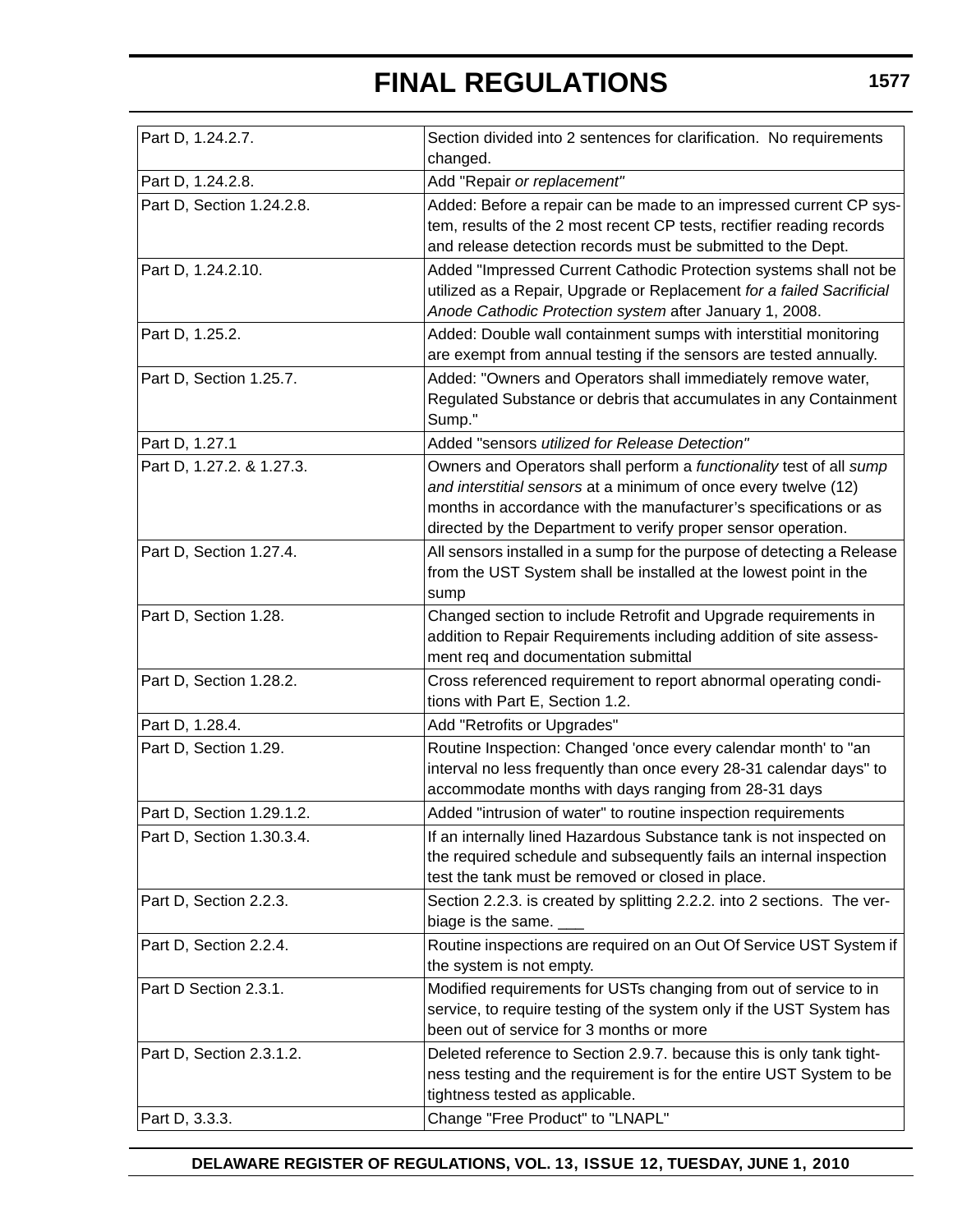| Part D, 4.3.2.                                                                   | Change "Free Product" to "LNAPL"                                                                                                                                                                                                                                                                                                                                                   |
|----------------------------------------------------------------------------------|------------------------------------------------------------------------------------------------------------------------------------------------------------------------------------------------------------------------------------------------------------------------------------------------------------------------------------------------------------------------------------|
| Part D, Section 4.5.                                                             | 4.5.<br>"Owners and Operators shall comply with the require-<br>ments of Part F of these Regulations until the UST System is perma-<br>nently Removed or Closed In Place in accordance with these<br>Regulations or does not store a Regulated Substance and all require-<br>ments of Part E of these Regulations are completed." Italicized word-<br>ing adding for clarification |
| <b>PART E</b>                                                                    |                                                                                                                                                                                                                                                                                                                                                                                    |
| Part E, Section 1.1.1.2.                                                         | Changed to require notification of the DNREC hotline of an indicated<br>release only when required to do by Chapter 60 statute and regula-<br>tions                                                                                                                                                                                                                                |
| Part E, Section 1.1.1.1. and 1.3.2.1.                                            | Deleted in-state hot line number. 800 number is now nationwide.                                                                                                                                                                                                                                                                                                                    |
| Part E, Section 1.1.1.3.                                                         | If the phone numbers listed in these Regulations are not valid it is the<br>responsibility of the Person discovering the Release (changed from<br>Responsible Party) to take all reasonable steps to ascertain a valid<br>phone number.                                                                                                                                            |
| Part E, Section 1.1.3.1.                                                         | Added Repair and Upgrade to situations where a site assessment is<br>required.                                                                                                                                                                                                                                                                                                     |
| Part E. 1.1.3.10.                                                                | Added "1.1.3.10. Release Detection required under these Regula-<br>tions indicates a Release may have occurred"                                                                                                                                                                                                                                                                    |
| Part E, Section 1.3.2.1., Section 1.4. and<br>Section 1.5.                       | Corrected phone number for release reporting                                                                                                                                                                                                                                                                                                                                       |
| Part E, 1.3.2.                                                                   | "Any Person, including but not limited to environmental consultants or<br>contractors, utility companies, financial institutions or real estate<br>transfer companies, that discovers any Release of Regulated Sub-<br>stance, shall report the discovery within 24 hours to:"                                                                                                     |
| Part E, 1.3.3.                                                                   | Any Person who discovers a Release of any quantity of a petroleum<br>substance that produces a visible sheen on surface waters shall<br>immediately notify the National Response Center (800-424-8802).                                                                                                                                                                            |
| Part E, 1.5.2.                                                                   | Owners and Operators shall report                                                                                                                                                                                                                                                                                                                                                  |
| Part E, Section 1.6. Public Notice<br><b>Requirements for Confirmed Releases</b> | Requires DNREC to inform the public of any confirmed release that<br>requires cleanup; posting on the internet is an appropriate mecha-<br>nism                                                                                                                                                                                                                                    |
| Part E, 1.6.2.                                                                   | Added "1.6.2. The DNREC shall ensure that relevant site release<br>information relating to Remedial Action Plans is available to the pub-<br>lic upon request."                                                                                                                                                                                                                    |
| Part E, Section 2.1.1. and 2.2.1.                                                | Changed "Owner and Operator" to "Responsible Party"                                                                                                                                                                                                                                                                                                                                |
| Part E, Section 2.2.1.2.1.                                                       | Added additional relevant sections; Part C 1.13. and Part D, 1.13.                                                                                                                                                                                                                                                                                                                 |
| Part E, 2.2.1.3.                                                                 | If the abnormal operating condition is the result of an equipment fail-<br>ure or malfunction, Owners and Operators shall Repair or replace all<br>faulty equipment in accordance with all applicable portions of these<br>Regulations.                                                                                                                                            |
| Part E, Section 2.2.2.                                                           | Deleted section in Part E; included in Parts B, C and D in Repair,<br>Retrofit and Upgrade requirements sections                                                                                                                                                                                                                                                                   |
| Part E, 2.3.2.                                                                   | Added "Owners and Operators shall notify the Department"                                                                                                                                                                                                                                                                                                                           |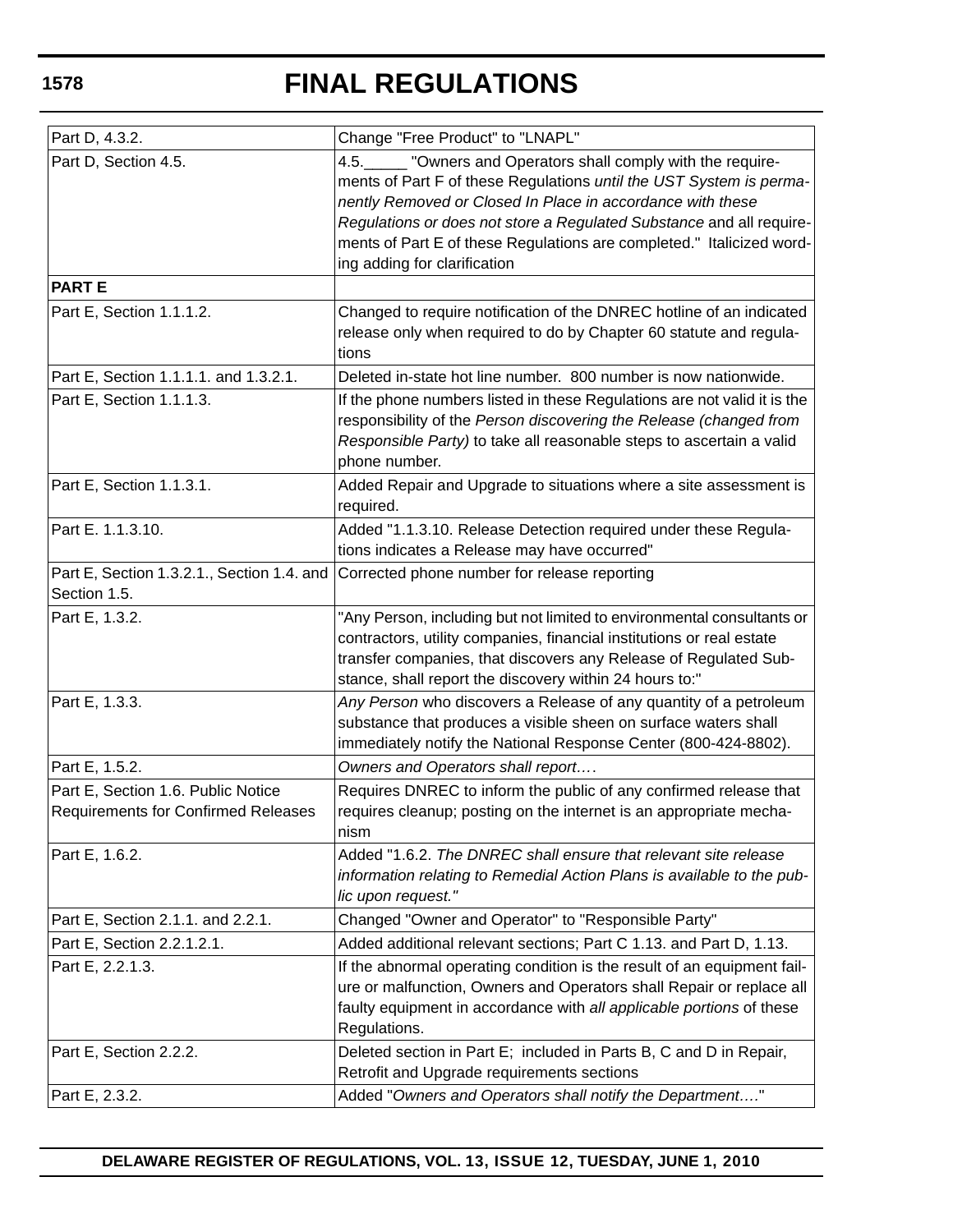| Part E, Section 3.1.1.               | Added situation where there is an Indicated Release to situations<br>where the Dept can assume control.                                                                                                               |
|--------------------------------------|-----------------------------------------------------------------------------------------------------------------------------------------------------------------------------------------------------------------------|
| Part E, Section 3.2.1.6.             | Deleted "Owners and Operators" - redundant as they are included in<br><b>Responsible Parties</b>                                                                                                                      |
| Part E, Section 3.3.4.2.             | Added "safety"; typo                                                                                                                                                                                                  |
| Part E, Section 3.3.5.               | Added req. that LCSM when updated must be submitted to the Dept.                                                                                                                                                      |
| Part E, Section 4.2.2.               | Added path to go directly to a request for a NFA if the results of the<br>investigation do not require remedial action.                                                                                               |
| Part E, Section 4.2.3.               | Investigation reports must be organized in a report form in accor-<br>dance with Department guidance                                                                                                                  |
| Part E, Section 4.4. and 5.4.        | Site safety plans must be submitted only if the Department requests.                                                                                                                                                  |
| Part E, Sections 5 & 6               | "Site Closure" changed to "No Further Action" throughout the Section                                                                                                                                                  |
| Part E, Section 6.1.3.               | Request for NFA must be signed by a PG or PE when required by the<br>Department.                                                                                                                                      |
| <b>PART F</b>                        |                                                                                                                                                                                                                       |
| Part F, entire section               | Added throughout Part F  Identical to the wording specified in Part<br>F, §" of the Delaware Regulations Governing Underground Storage<br>Tank Systems"                                                               |
| Part F, entire section               | Change "Secretary" to "Department"                                                                                                                                                                                    |
| Part F, Section 1.11.                | Added requirement that Owners/Operators send documentation of<br>current FR mechanism to the Dept within 30 days of confirmation of a<br>Release, as req. by Federal regulations                                      |
| Part F, Section 1.12.                | Any UST System that does not have current FR must immediately<br>empty the UST.                                                                                                                                       |
| Part F                               | All Appendices changed to Forms and each Form given a section<br>number to conform with the Del Registrar Style Manual                                                                                                |
| Part F                               | "Owner and Operator" changed to "Owner or Operator" - only one<br>must show proof of compliance - are jointly and severely liable                                                                                     |
| Part F, 2.2.2.3.1.                   | Deleted "Board of Governors of the Federal Reserve System, the<br>Comptroller of the Currency or the Federal Deposit Insurance Corpo-<br>ration"                                                                      |
| Part F, 2.3.6.                       | Changed citation from 2.16 to 2.15                                                                                                                                                                                    |
| Part F, 2.4.3.                       | Added A.M. Best to the list of insurance ratings allowable.                                                                                                                                                           |
| Part F, 2.5.4.                       | change 2.16. to 2.15.                                                                                                                                                                                                 |
| Part F, 2.6.1.                       | Add "in the State of Delaware"                                                                                                                                                                                        |
| Part F, 2.6.3.                       | change 2.16. to 2.15.                                                                                                                                                                                                 |
| Part F, 2.10.1.                      | Change "Business" to "Governmental"                                                                                                                                                                                   |
| Part F, 2.14.2.2.                    | Add after Owner and Operator: "as required under the terms of the<br>guarantee"                                                                                                                                       |
| Part F, 2.14.2.3. & 2.14.2.4.        | Add language from 40 CFR 280.114                                                                                                                                                                                      |
| Part F, Form A, Alternative I and II | Added specific types of liability "Amount of corrective action, closure<br>and post-closure care costs, plugging and abandonment costs and<br>other liability coverage covered by a financial test, and/or guarantee" |
| Part F, Form B                       | Add 2.2.1. to Recital 1 and 4 - "Guarantor meets or exceeds the<br>financial test criteria of Part F, $\S2.2.1$ and either $\S52.2.2$ . or $\S2.2.3$ .                                                                |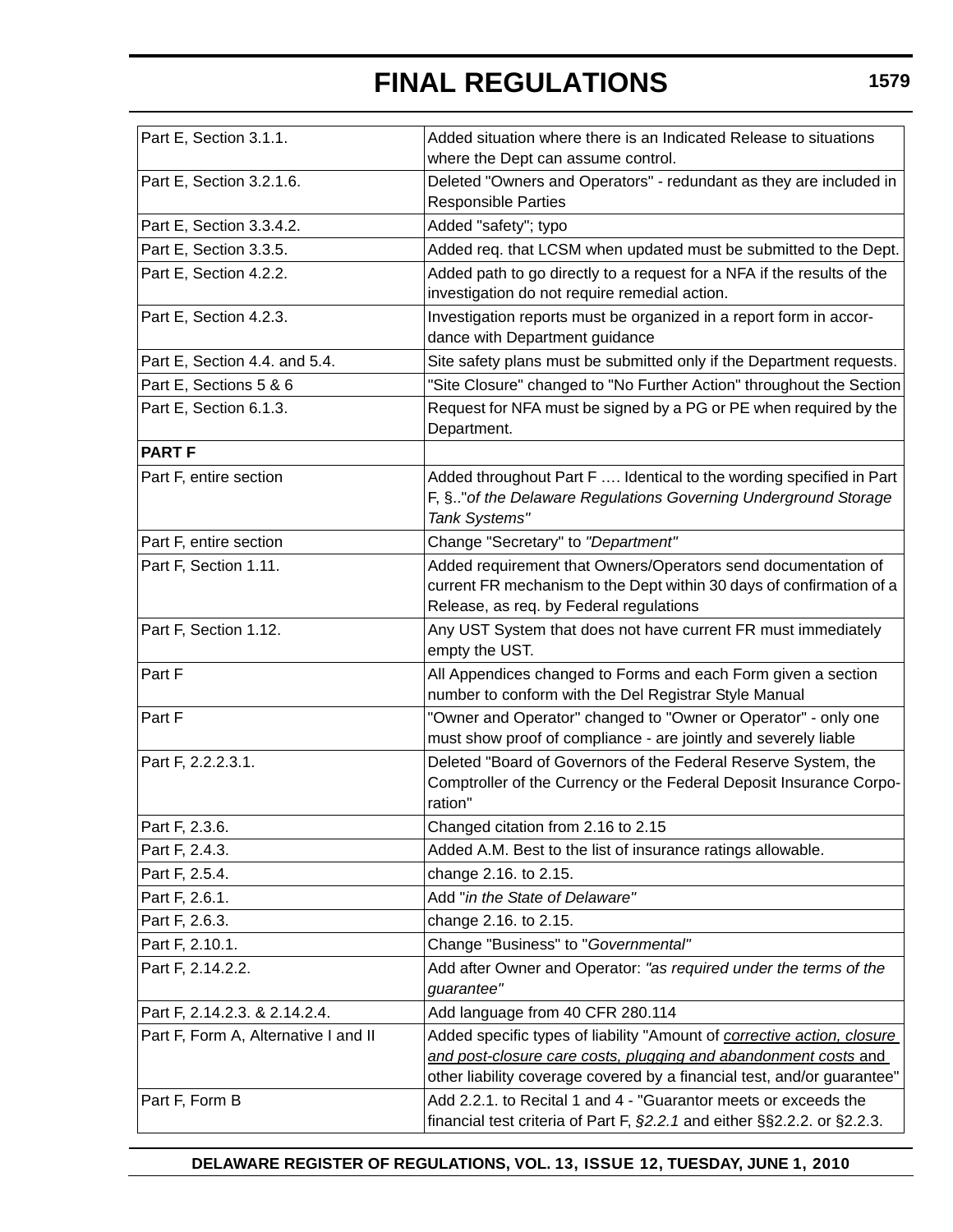| Part F, Form B                       | Change "business entity organized under the laws of the State of |
|--------------------------------------|------------------------------------------------------------------|
|                                      | Delaware" to "State of ______".                                  |
| Part F, Form B                       | Recital 3 - Add "owner or operator" to blank bracket             |
| Part F, Form B                       | Recital 7 - change "shall" to "must"                             |
| Part F, Form G                       | Delete Section 2                                                 |
| Part F, Form M                       | (6) change "shall" to "must"                                     |
| Part F, Form N                       | #3 change "Business" to "Governmental"                           |
| Part F, Form N                       | #3 change 2.12. to 2.15.                                         |
| Part F, Form N                       | #7 change "shall" to "must"                                      |
| Part F, Form O                       | (6) change "shall" to "must"                                     |
| Part F, Form P                       | #7 change "shall" to "must"                                      |
| Part F, Form Q                       | Change §24 to §2.11.1.3.                                         |
| <b>PART G</b>                        |                                                                  |
| Part G, Section 1.4.1.7.             | Clarified reporting requirements                                 |
| <b>PART H</b>                        |                                                                  |
| No changes                           |                                                                  |
| NOTE: * Denotes changes after Public |                                                                  |
| Hearing Jan 2010                     |                                                                  |

## **[DEPARTMENT OF STATE](http://dpr.delaware.gov/default.shtml)**

## **DIVISION OF PROFESSIONAL REGULATION**

### **100 Delaware Gaming Control Board**

Statutory Authority: 28 Delaware Code, Section 1122 (28 **Del.C.** §1122) 10 **DE Admin. Code** 103 and 104

## **[FINAL ORDER](#page-4-0)**

After due notice in the *Register of Regulations* and two Delaware newspapers, a public hearing was held on May 6, 2010, at a scheduled meeting of the Delaware Gaming Control Board, to receive comments and to review written comments, if any, regarding proposed amendments to the Board's Rules.

The proposed amendments would prohibit the employment by a third party vendor of an organization's member in charge, or his or her designee, or the member responsible for gross receipts. They would also require that only members of the charitable organization may receive funds at a Texas Hold 'Em Tournament.

The proposed amendments were published in the *Register of Regulations*, Vol. 13, Issue 10, on April 1, 2010.

## **SUMMARY OF THE EVIDENCE AND INFORMATION SUBMITTED**

No written comments were received. Members of the public appeared at the hearing and any comments were considered.

### **FINDINGS OF FACT AND CONCLUSIONS OF LAW**

1. The public was given notice and an opportunity to provide written comments and testimony on the proposed amendments.

**DELAWARE REGISTER OF REGULATIONS, VOL. 13, ISSUE 12, TUESDAY, JUNE 1, 2010**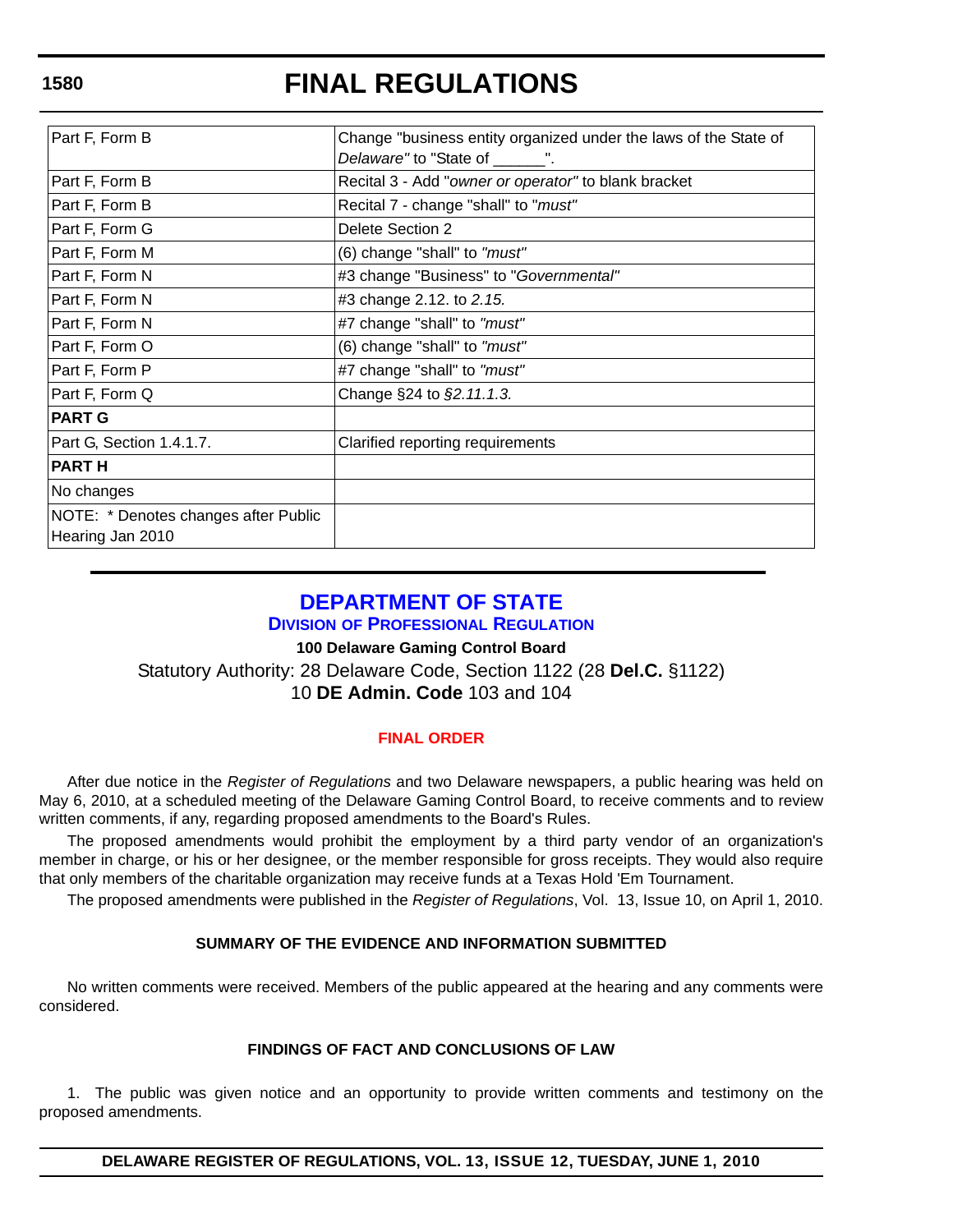2. The Board finds that the proposed amendments to the rules are necessary and in the public interest.

3. Pursuant to 28 **Del.C.**, Section 1122, the Board has statutory authority to promulgate regulations governing charitable gaming, including bingo and Texas Hold 'Em Tournaments.

## **DECISION AND EFFECTIVE DATE**

The Board hereby adopts the proposed amendments to its rules in the manner to be published in the *Register of Regulations* on June 1, 2010, to be effective ten days after publication of the Order in the *Register of Regulations*.

## **TEXT AND CITATION**

The text of the revised rules and regulations remains as published in the *Delaware Register of Regulations*, Volume 13, Issue 10 on April 1, 2010.

**SO ORDERED** this 6th day of May, 2010.

### **DELAWARE GAMING CONTROL BOARD**

Deborah Messina, Chair **James Greene, Member** James Greene, Member Brad Barrie, Member

Scott Angelucci, Member Sharon McDowell, Member

## **103 Regulations Governing Charitable Gambling Other Than Raffles 104 Regulations Governing Texas Hold'em Poker**

**\*Please note that no changes were made to the regulation as originally proposed and published in the April 2010 issue of the** *Register* **at page 1288 (13 DE Reg. 1288). Therefore, the final regulation is not being republished. A copy of the final regulation is available at:**

**[Delaware Gaming Control Board Regulations](http://regulations.delaware.gov/register/june2010/final/13 DE Reg 1580 06-01-10.htm)**

## **DIVISION [OF PROFESSIONAL REGULATION](http://dpr.delaware.gov/default.shtml)**

**2500 Board of Pharmacy** Statutory Authority: 24 Delaware Code, Section 2509 (24 **Del.C.** §2509) 24 **DE Admin. Code** 2500

### **[ORDER](#page-4-0)**

After due notice in the *Register of Regulations* and two Delaware newspapers, a public hearing was held on April 21, 2010 to receive comments regarding proposed amendments to the rules and regulations of the Delaware State Board of Pharmacy ("Board"). The Board's proposal amends regulations 1.0 Pharmacist Licensure Requirements, 5.0 Dispensing, Regulation 9.0 Hospital Pharmacy, 10.0 Sterile Pharmaceuticals and Antineoplastic Agents and 19.0 Technicians: Qualifications, Training and Duties.

The proposed regulations were noticed for hearing and published in the *Register of Regulations* and on March 1, 2010 at 13 **DE Reg.** 1198.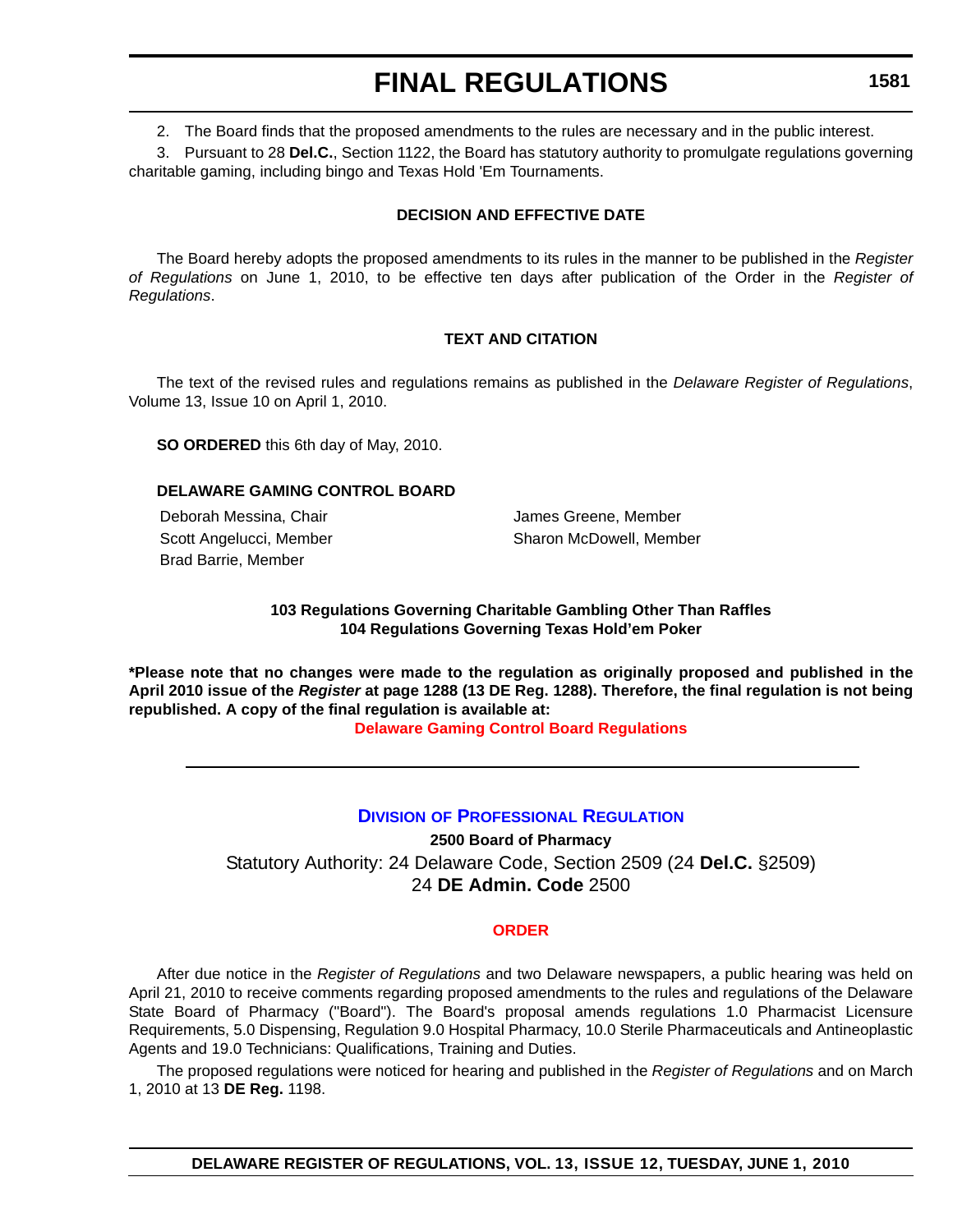## **FINAL REGULATIONS**

## **Summary of the Evidence and Information Submitted**

The hearing notices were marked as **Public Hearing Exhibits 1 and 2**. The Board received written comment that was marked as Public Hearing Exhibit 3.

**Public Hearing Exhibit 3** is a letter from Angelo J. Chiari, Pharmacist. Mr. Chiari raised concerns about Regulations "20.1.2-Certified Techs." (The Board notes that the provision questioned by Mr. Chiari is actually found in regulations 19.1.2.) Specifically, Mr. Chiari wrote expressed concern about allowing the use of the title "certified technician" by individuals who do not have national certification but have only a company sponsored program approved by the Board. He also questioned whether there is "a nationally approved format for company certification standardization? Does one company honor another company's certification? Is there a company differentiation in regards to a PTCB certified tech & company certified tech in regards to responsibilities and/or pay differentiation?" Mr. Chiari suggested changing the "nomenclature" to "company approved certification approved by the BOP" to avoid demeaning the PTCB certification.

## **Findings of Fact with Respect to the Evidence and Information Submitted**

1. The Board received no verbal comments with regard to proposed amendments to the regulations.

2. The Board received only one written comment, Board Exhibit 3, from Mr. Chiari regarding regulation 19.1.2.

3. The Board appreciates the issues raised by Mr. Chiari, however, Board believes that Mr. Chiari may misunderstand the application of the proposed regulations. The regulations as proposed do not enable individuals to hold themselves out as certified technicians. Only individuals who have passed the PTCB exam or another national examination may hold themselves out as certified pharmacy technicians. The purpose of the language in regulations 19.1.2 and 19.1.2.1 is to allow someone who has passed an in-house training program approved by the Board to continue to perform the in-house functions of a certified technician only within the facility for which they are approved. The approval is not transferable to any other facility.

4. The Board finds that the changes to regulation 19.1.2 and 19.1.2.1 are necessary for consistency with the changes to the provisions of regulations 9.2.3 and 9.2.4 applicable to hospital pharmacies.

5. The Board finds that all of the changes to the regulations are necessary and serve the interests of public safety.

### **The Law**

The Board's rulemaking authority is provided by 24 **Del.C.** §2509.

### **Decision and Effective Date**

The Board hereby adopts the proposed amendments to the regulations to be effective 10 days following publication of this Order in the *Register of Regulations*.

#### **Text and Citation**

The text of the regulations remains as published on March 1, 2010 without any changes or modifications.

**SO ORDERED** this 19th day of May, 2010.

### **DELAWARE BOARD OF PHARMACY**

Sandra Robinson, R.Ph, Professional Member President Joli Martini, R.Ph, Professional Member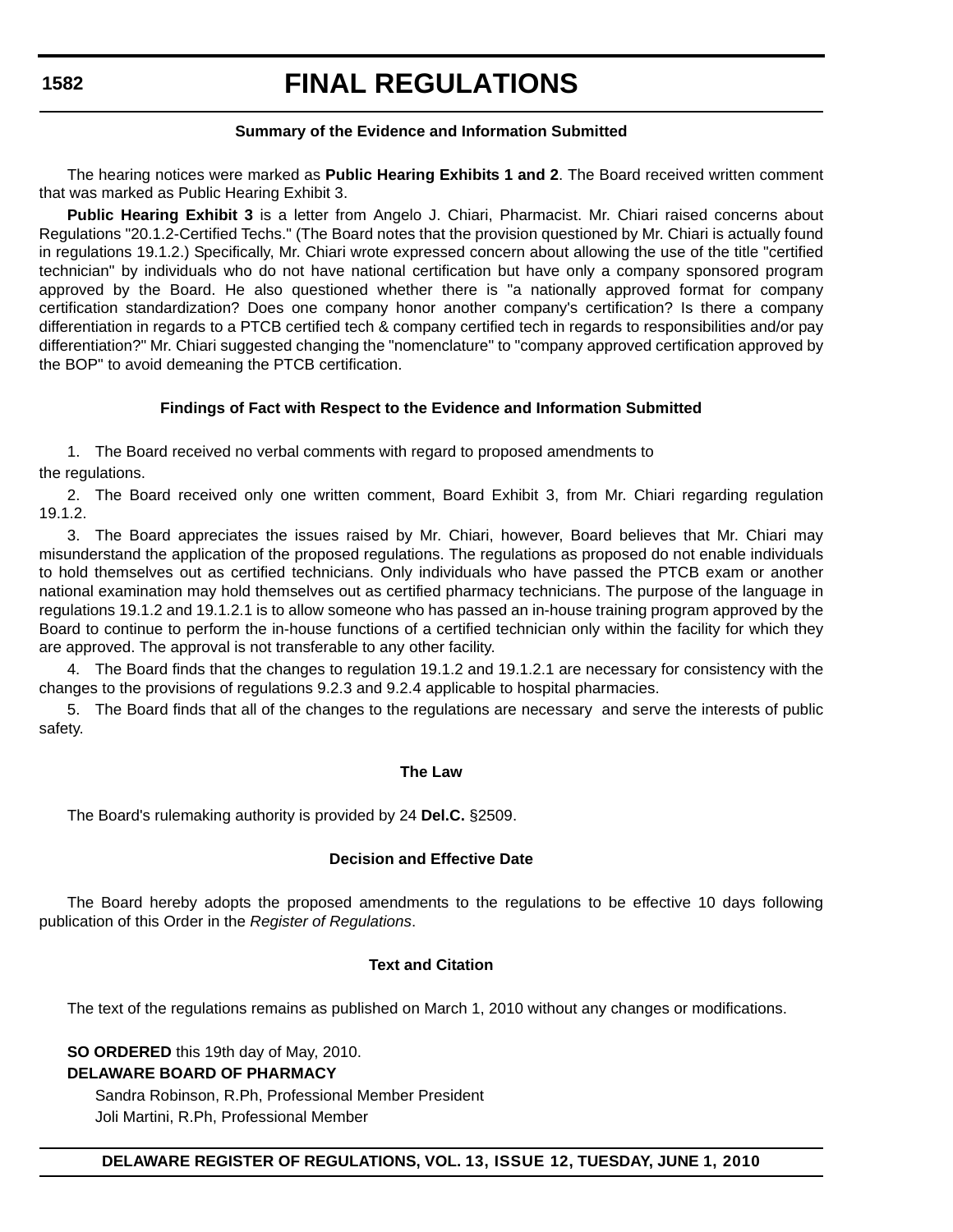Howard Simon, R.Ph, Professional Member Don Holst, R.Ph, Professional Member David Bonar, Public Member

**2500 Board of Pharmacy**

**\*Please note that no changes were made to the regulation as originally proposed and published in the March 2010 issue of the** *Register* **at page 1198 (13 DE Reg. 1198). Therefore, the final regulation is not being republished. A copy of the final regulation is available at:**

**[2500 Board of Pharmacy](http://regulations.delaware.gov/register/june2010/final/13 DE Reg 1581 06-01-10.htm)**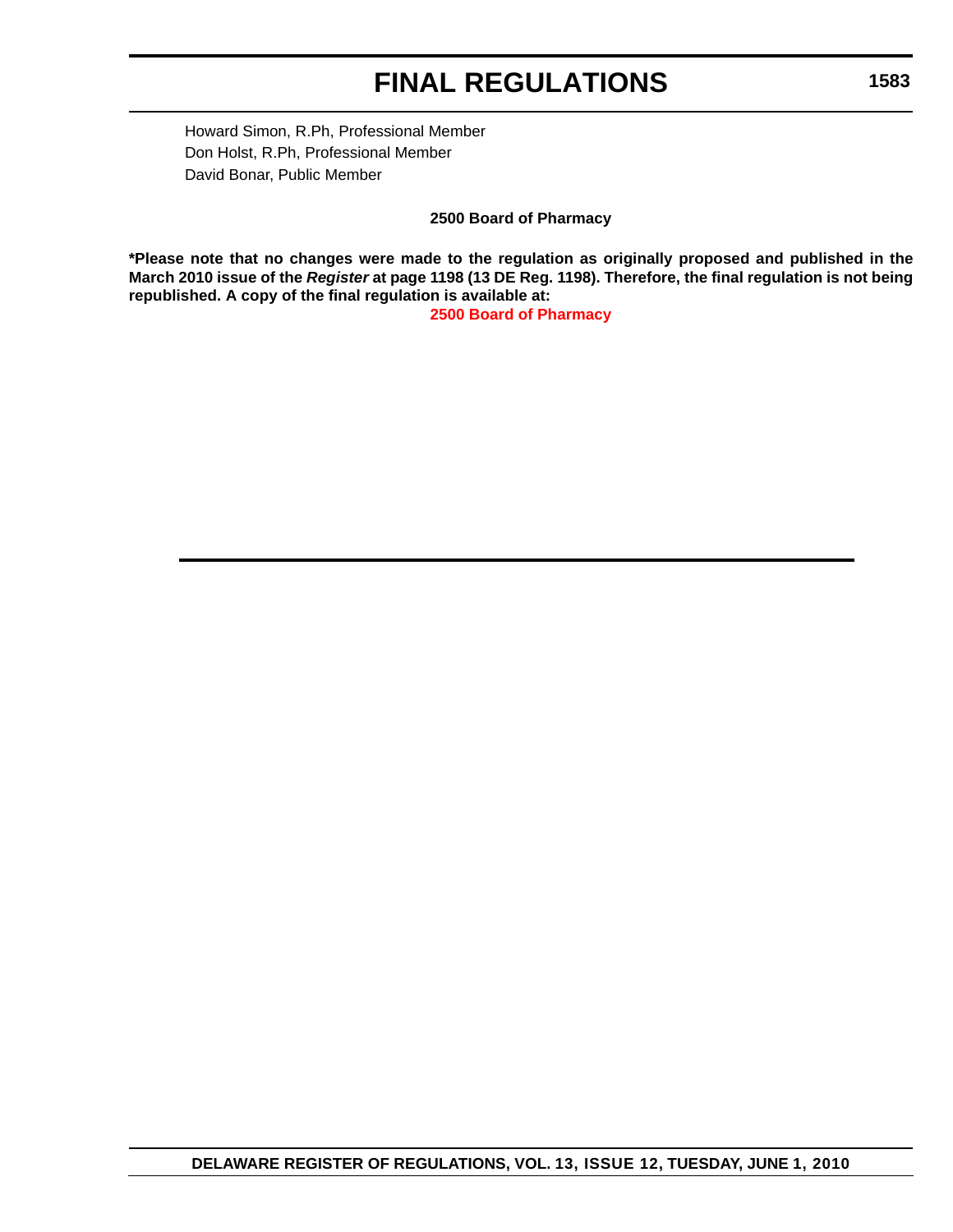### **STATE OF DELAWARE [EXECUTIVE DEPARTMENT](http://governor.delaware.gov/orders/index.shtml) DOVER**

### **EXECUTIVE ORDER [NUMBER NINETEEN](#page-4-0)**

## **TO: HEADS OF ALL STATE DEPARTMENTS AND AGENCIES**

## **RE: PROMOTING HEALTHY LIFESTYLES AND CREATING THE COUNCIL ON HEALTH PROMOTION AND DISEASE PREVENTION**

**WHEREAS**, in the United States, seven of ten deaths and the vast majority of serious illnesses, disabilities, and health care costs are caused by chronic diseases such as obesity, diabetes, and cardiovascular disease; and

**WHEREAS**, more than 75% of health care expenditures in the United States are spent to meet the health needs of persons with chronic conditions; and

**WHEREAS**, key risk factors, such as obesity, lack of physical activity, poor nutrition and tobacco use are major contributors to the nation's leading causes of chronic disease and death; and

**WHEREAS**, 64% of Delawareans are either overweight or obese; and

**WHEREAS**, current estimates indicate that as much as \$207 million in health care expenditures could be saved each year if excessive weight and obesity were eliminated in Delaware; and

**WHEREAS**, employers, including the State of Delaware, bear the financial burden of employee illness and lost productivity due to chronic illness, and a healthy workforce will improve Delaware's ability to remain competitive in a changing economy; and

**WHEREAS**, health promotion is multi-faceted and must include a comprehensive, multi-sector approach in all areas where individuals live, learn, work and play to ensure the health, productivity, and well-being of all Delawareans; and

**WHEREAS**, First Lady Michelle Obama has launched a nationwide "Let's Move" campaign to combat childhood obesity;

**NOW, THEREFORE, I, JACK A. MARKELL**, by virtue of the authority vested in me as Governor of the State of Delaware, do hereby DECLARE and ORDER that:

1. A Council on Health Promotion and Disease Prevention is hereby established and its members are charged to advise the Governor and executive branch state agencies on the development and coordination of strategies, policies, programs and other actions state-wide to promote healthy lifestyles and prevent chronic and lifestyle-related disease. The members of the Council shall represent a diverse state-wide population and include:

(a) The Secretaries of the Department of Agriculture, the Department of Education, the Department of Health and Social Services, the Department of Natural Resources and Environmental Control, the Department of Services for Children, Youth and Their Families, the Department of Transportation, or their designees;

(b) The Director of the Delaware Economic Development Office and the Director of the Office of Management and Budget, or their designees;

(c) The Insurance Commissioner of Delaware, or her designee;

(d) Two representatives of the Delaware House of Representatives, one of whom to be appointed by and serve at the pleasure of the Speaker of the House, and the other of whom to be appointed by and serve at the pleasure of the Minority Leader;

(e) Two representatives of the Delaware State Senate, one of whom to be appointed by and serve at the pleasure of the President Pro Tempore, and the other of whom to be appointed by and serve at the pleasure of the Minority Leader;

(f) The following members to be appointed by and serve at the pleasure of the Governor:

i. One representative from the healthcare community;

ii. One representative from the insurance industry;

iii. One representative from an institution of higher education;

iv. One representative from the employer community; and

v. Three public members with relevant professional experience to provide expertise related to health promotion and disease prevention, especially among vulnerable and under-served populations.

## **DELAWARE REGISTER OF REGULATIONS, VOL. 13, ISSUE 12, TUESDAY, JUNE 1, 2010**

**1584**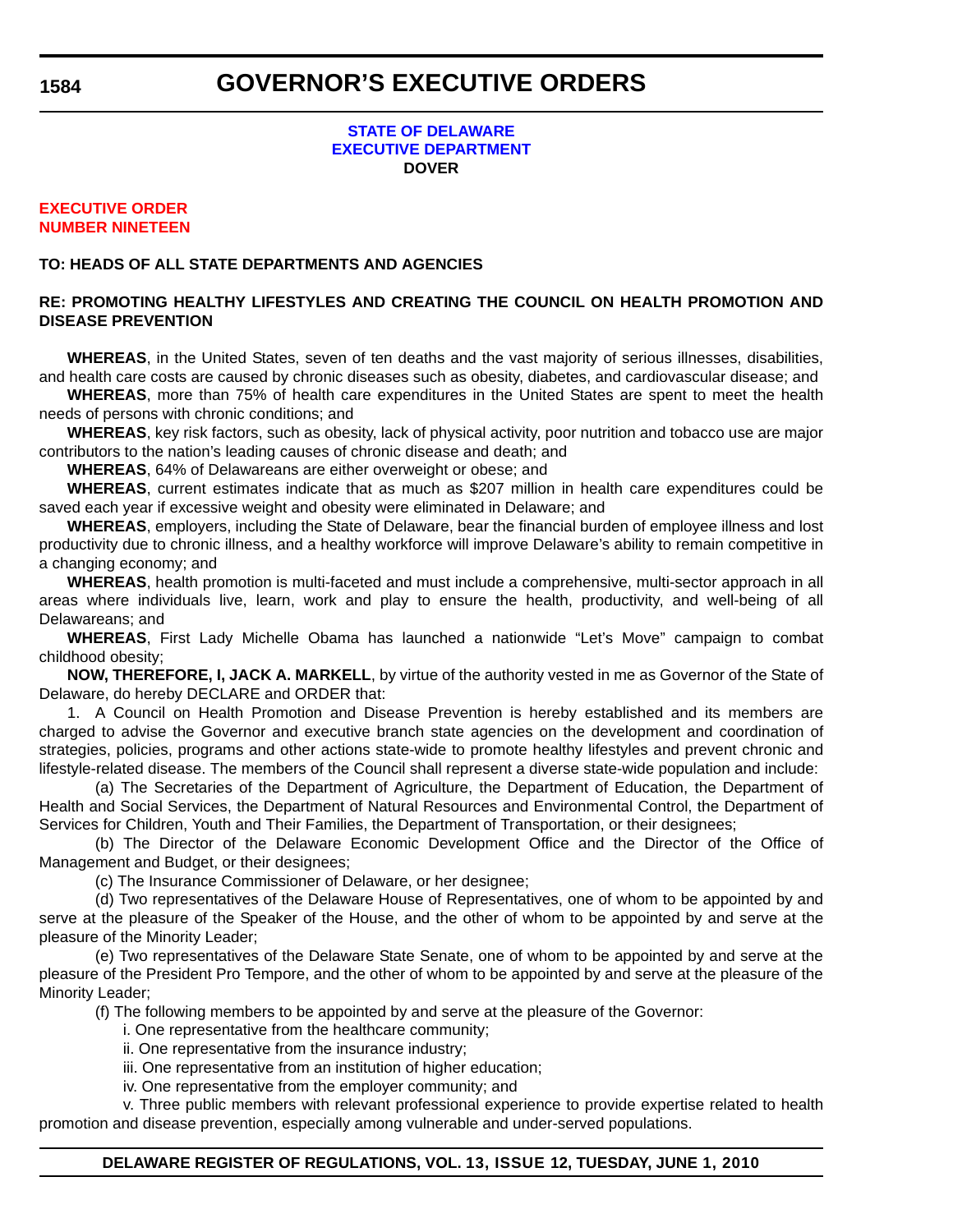## **GOVERNOR'S EXECUTIVE ORDERS**

2. The Council shall be led by a chairperson appointed by the Governor. The chairperson of the Council shall report to the Governor on the progress and recommendations of the Council on or before June 1, 2011 and periodically thereafter, but no less than once a year. The Council shall be terminated on December 31, 2015, if not reconstituted by further executive order.

3. Staff support for the Council shall be provided by the Division of Public Health of the Department of Health and Social Services.

4. Members of the Council shall:

(a) Conduct an assessment of the burden of lifestyle-related diseases in the State of Delaware;

(b) Review current health promotion recommendations and activities within state agencies and other organizations, such as the Healthy Delaware Foundation, the Delaware Coalition to Promote Healthy Eating and Active Living, Nemours Health and Prevention Services, the Christiana Care Health Services Obesity Coalition; the Delaware Cancer Consortium, the Delaware Healthy Mothers and Infants Consortium, the IMPACT Tobacco Coalition, the Delaware Bicycle Council, the Office of State Planning Coordination, and other non-profit agencies;

(c) Develop an overarching state-wide strategy on promoting healthy lifestyles and preventing lifestylerelated diseases in Delaware, including identification of any opportunities for grants or other assistance available under federal law or from the non-profit community;

(d) Advise the Governor and executive branch state agencies on policies and strategies that may be effective in the prevention of obesity and other lifestyle diseases in Delaware, with an emphasis on achieving the highest sustainable impact on the greatest number of individuals with the least amount of resources and on eliminating disparities in the incidence of obesity and other diseases; and

(e) Establish and track measurable outcomes for the reduction of obesity and other lifestyle-related diseases in Delaware.

5. In carrying out its charge, the Council shall endeavor to:

(a) Initially focus its efforts on the lifestyle risk factors that are the leading causes of death, disease, and disability, especially poor nutrition, physical inactivity, and tobacco use;

(b) Solicit the input, advice, and recommendations of organizations in the State whose aim is to promote healthy lifestyles. The Council may align efforts with existing committees, councils and organizations currently focused on health promotion and partner with public and private organizations and community leaders that support the goals of the Council;

(c) Coordinate with federal government agencies to maximize resources and information in order to ensure a comprehensive approach to health promotion;

(d) Assure that the State, as an employer, sets the standard for workplace health promotion and disease prevention, including healthy foods in vending machines, physical activity opportunities, and health promotion benefits to state employees and their families;

(e) Improve availability of physical activity opportunities and local, high quality fruits and vegetables for Delaware families, especially low-income families and seniors;

(f) Promote changes in the health care system so that health providers are educated and encouraged to prevent, identify and treat obesity;

(g) Reduce cultural, environmental and socioeconomic barriers to implementing health promotion initiatives in Delaware;

(h) Promote practices and policies in child care and school settings so that children, staff, and parents are educated and have opportunities to make healthy choices;

(i) Promote practices and policies in worksites so that employees are educated and have opportunities to make healthy choices; and

(j) Promote consistent messages through the public and private sector.

## **APPROVED** this 20th day of May, 2010

Jack A. Markell, Governor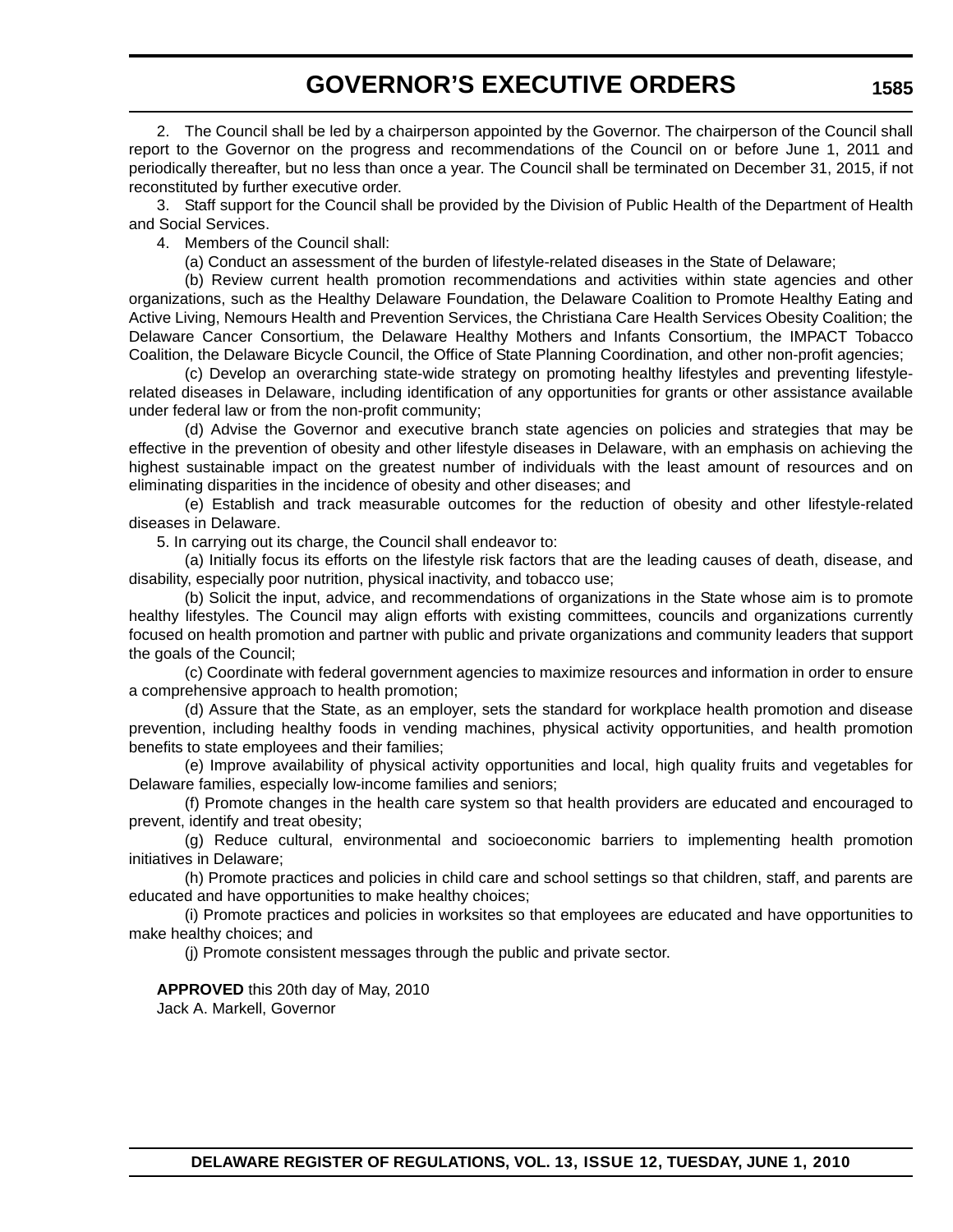## **CALENDAR OF EVENTS/HEARING NOTICES**

## **[DEPARTMENT OF AGRICULTURE](http://dda.delaware.gov/harness/index.shtml) HARNESS RACING COMMISSION [PUBLIC NOTICE](#page-4-0)**

The Delaware Harness Racing Commission, pursuant to 3 **Del.C.** §10005, proposes to change its Rule 7.6.6.7.7. The Commission will hold a public hearing on the proposed rule changes on August 17, 2010. Written comments should be sent to Hugh J. Gallagher, Administrator of Harness Racing, Department of Agriculture, 2320 S. DuPont Highway, Dover, DE 19901. Written comments will be accepted for thirty (30) days from the date of publication in the *Register of Regulations* on June 1, 2010.

The proposed changes are for the purpose of updating the Rules to more reflect current policies, practices and procedures. Copies are published online at the *Register of Regulations* website: http://regulations.delaware.gov/ services/current\_issue.shtml

A copy is also available for inspection at the Harness Racing Commission office.

## **[DEPARTMENT OF EDUCATION](http://www.doe.k12.de.us/) [PUBLIC NOTICE](#page-4-0)**

The State Board of Education will hold its monthly meeting on Thursday, June 17, 2010 at 1:00 p.m. in the Townsend Building, Dover, Delaware.

## **[DEPARTMENT OF HEALTH AND SOCIAL SERVICES](http://www.dhss.delaware.gov/dhss/dmma/) DIVISION OF MEDICAID AND MEDICAL ASSISTANCE [PUBLIC NOTICE](#page-4-0)**

### **Non-Emergency Medical Transportation Services**

In compliance with the State's Administrative Procedures Act (APA - Title 29, Chapter 101 of the Delaware Code) and under the authority of Title 31 of the **Delaware Code**, Chapter 5, Section 512, Delaware Health and Social Services (DHSS) / Division of Medicaid and Medical Assistance (DMMA) is proposing to amend the Delaware Title XIX Medicaid State Plan regarding Non-Emergency Medical Transportation Services.

Any person who wishes to make written suggestions, compilations of data, testimony, briefs or other written materials concerning the proposed new regulations must submit same to Sharon L. Summers, Planning & Policy Development Unit, Division of Medicaid and Medical Assistance, 1901 North DuPont Highway, P.O. Box 906, New Castle, Delaware 19720-0906 or by fax to 302-255-4425 by June 30, 2010.

The action concerning the determination of whether to adopt the proposed regulation will be based upon the results of Department and Division staff analysis and the consideration of the comments and written materials filed by other interested persons.

## **[DEPARTMENT OF NATURAL RESOURCES AND ENVIRONMENTAL](http://www.fw.delaware.gov/Pages/FWPortal.aspx)  CONTROL**

**DIVISION OF FISH AND WILDLIFE [PUBLIC NOTICE](#page-4-0) SAN # 2010-15**

## **TITLE OF THE REGULATIONS**:

Tidal Finfish Regulation: 3541 Atlantic Sharks.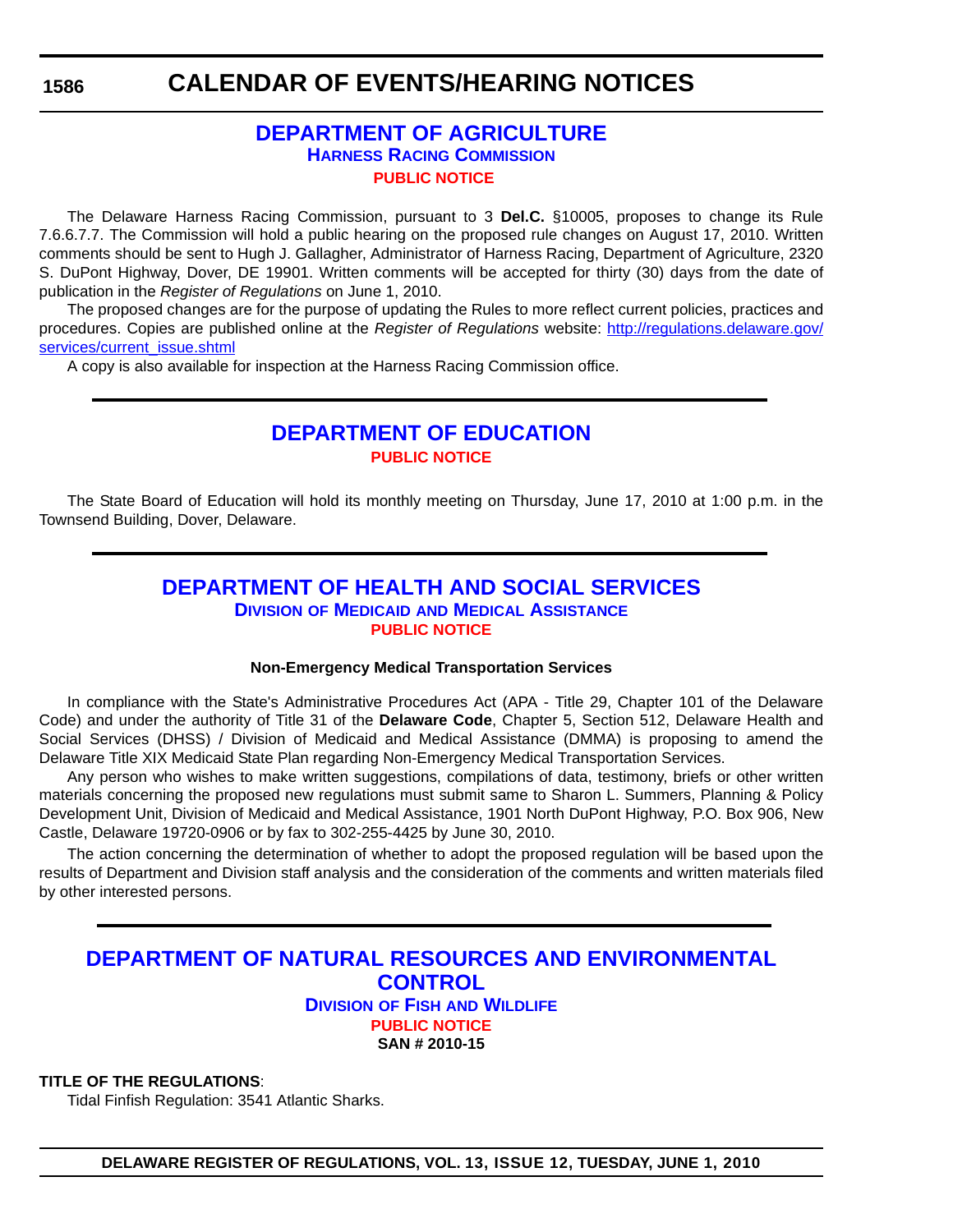## **CALENDAR OF EVENTS/HEARING NOTICES**

#### **BRIEF SYNOPSIS OF THE SUBJECT, SUBSTANCE AND ISSUES**:

The Department of Natural Resources and Environmental Control will hold a public hearing regarding proposed modifications to Tidal Finfish Regulation 3541 concerning Atlantic sharks. The purpose of the proposed revision is to bring Delaware into compliance with the Atlantic States Marine Fisheries Commission's Interstate Fishery Management Plan for Atlantic Coastal Sharks

The Interstate Fishery Management Plan for Atlantic Coastal Shark specifies which gears that fishermen are authorized to use in state waters on the Atlantic Coast. The gears that are authorized by ASFMC are hook and line, longline, gill net, trawl net, shortline, pound net and weir. At present, Delaware allows the use of hook and line, troll line, dip net, lift net, push net, cast net, spear or harpoon, haul seine, bag net, hoop net, fyke net, fish pot, and gill net for use in state waters to harvest food fish which includes sharks. To meet the requirements of the Interstate Fishery Management Plan, Delaware must restrict the commercial gears that may be used for the harvesting of Atlantic coastal sharks to hook and line, and gill net. Recreational fishermen are restricted to the use of rod and reel and hand line. Fishermen with a federal shark permit who are fishing outside of state waters are not restricted to these gear types and may land sharks using any gear that is in accordance with the rules and regulations established by NOAA Fisheries.

 Additionally, the Interstate Fishery Management Plan for Atlantic Coastal Shark specifies that a federal Commercial Shark Dealer Permit is required to buy and sell any shark caught in state waters. At the present time, the State of Delaware does not require seafood dealers to have this permit to buy and sell shark caught in state waters.

### **NOTICE OF PUBLIC COMMENT**:

A public hearing on this regulation will be held in the Department of Natural Resources and Environmental Control (DNREC) auditorium located at 89 Kings Highway, Dover DE 19901 on June 21, 2010 at 6:30 PM. Comments for the hearing record should be addressed to Lisa Vest, Hearing Officer, Office of the Secretary, Delaware Department of Natural Resources and Environmental Control, 89 Kings Highway, Dover, De 19901 or by e-mail to [lisa.vest@state.de.us](mailto:lisa.vest@state.de.us)

## **[DEPARTMENT OF STATE](http://depsc.delaware.gov/default.shtml)**

**PUBLIC SERVICE COMMISSION**

## **[PUBLIC NOTICE](#page-4-0)**

### **Notice of Further Proposed Rule-making: Amendment of Rules for Granting, Supervising, and Revoking Certificates of Public Convenience and Necessity for Water Utilities**

Under 26 **Del.C.** §203C, the Public Service Commission ("PSC") holds the authority to grant a Certificate of Public Convenience and Necessity ("CPCN") to authorize an entity to begin water utility operations or allow an existing water utility to expand its operations or business to a new proposed service territory. This CPCN authority encompasses water utilities subject to the PSC's general regulation as well as municipal and other governmental water utilities, districts, or authorities. In 2001, the PSC adopted "Regulations Governing Water Utilities Including the Public Service Commission's Jurisdiction to Grant and Revoke Certificates of Public Convenience and Necessity." See 5 **DE Reg.** 212 (July 1, 2001). Those regulations set forth the process and criteria for reviewing, granting, or denying requests for CPCNs filed by water utilities.

Earlier, the PSC proposed to repeal the 2001 Rules related to water utility CPCNs in favor of a proposed new set of Rules. See 10 **DE Reg.** 1563-1580 and 11 **DE Reg.** 465-484. The Commission has now withdrawn those earlier proposed rules.

Pursuant to 26 **Del.C.** §§203(c) and 209(a), the PSC now proposes to repeal the 2001 rules and replace them with new "Regulations Governing Certificates of Public Convenience and Necessity for Water Utilities." As set forth in PSC Order No. 7774 (May 4, 2010), the PSC believes the new rules will make improvements in the administration of the CPCN process. Initially, the proposed new rules implement the statutory changes made to the criteria for obtaining a CPCN (and the provisions of 26 **Del.C.** §203C) by 76 **Del. Laws** ch. 55 (June 28, 2007). Second, the new rules provide for more detailed requirements for notice to affected landowners,

**1587**